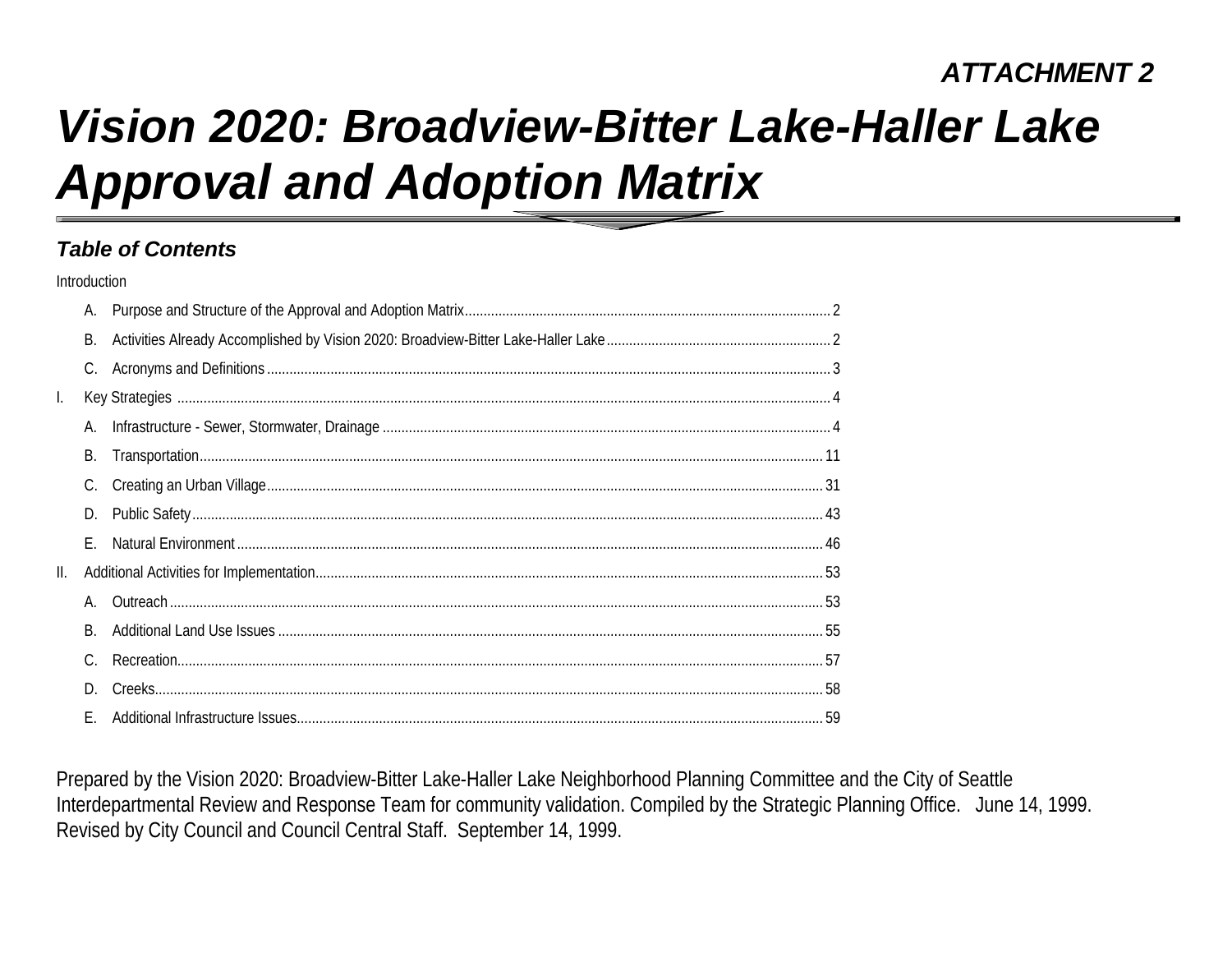# *PURPOSE AND STRUCTURE OF THE APPROVAL AND ADOPTION MATRIX*

Through the City of Seattle's Neighborhood Planning Program, 37 neighborhoods all over Seattle are preparing neighborhood plans. These plans enable people in neighborhoods to articulate a collective vision for growth and change over the next 20 years and identify activities to help them achieve that vision. The plans are also intended to flesh out the City's Comprehensive Plan. Because each plan is unique, this Approval and Adoption Matrix has been designed as a standard format for the City to establish its work program in response to the recommended activities proposed in the specific neighborhood plan and to identify implementation actions to be factored into future work plans and tracked over time. The development of the Northwest Sector Implementation Plan and a central database will be the primary tools to track implementation of the activities in all of the neighborhood plan matrices over time.

The matrix is divided into two sections:

- I. *Key Strategies*: usually complex projects or related activities that the neighborhood considers critical to the successful implementation of the neighborhood plan.
- II. *Additional Activities for Implementation:* activities that are not directly associated with a Key Strategy, ranging from high to low in priority and from immediate to very long range in anticipated timing.

The neighborhood planning group or its consultant generally fill in the Activity, Priority, Time Frame, Cost Estimate and Implementor columns. The City Response column reflects City department comments as compiled by the Strategic Planning Office. The City Action column in Section II and the narrative response to each Key Strategy are initially filed in by City departments and then reviewed, changed if appropriate, and finalized by City Council. Staff from almost every City department have participated in these planning efforts and in the preparation of this Matrix. Ultimately, the City Council will approve the Matrix and recognize the neighborhood plan by resolution.

Some neighborhood recommendations may need to be examined on a city-wide basis before the City can provide an appropriate response. This is usually because similar recommendations are being pursued in many neighborhoods and the City will need clear policy direction to ensure a consistent city-wide response. Such recommendations are being referred to the "Policy Docket", a list of policy issues that will be presented to City Council, for further discussion and action.

# *ACTIVITIES ALREADY ACCOMPLISHED BY VISION 2020: BROADVIEW-BITTER LAKE-HALLER LAKE*

#### *Generation of Policy Changes in SPU*

Several years of hard work by citizens working together through their community councils, the Neighborhood Planning effort, and individually, as well as those who have been working with the Carkeek Park Advisory Committee and the Piper's Creek Watershed Action Plan, have resulted in significant changes to many activities within SPU including: development of a list of essential spot improvements in the drainage and sewage systems, a revised Watershed Action Plan for Piper's Creek, a study for the future directions of the Drainage Utility, support for focusing drainage improvements on neighborhoods in most need, and support for using a range of environmentally sensitive approaches to developing drainage and stormwater system improvements.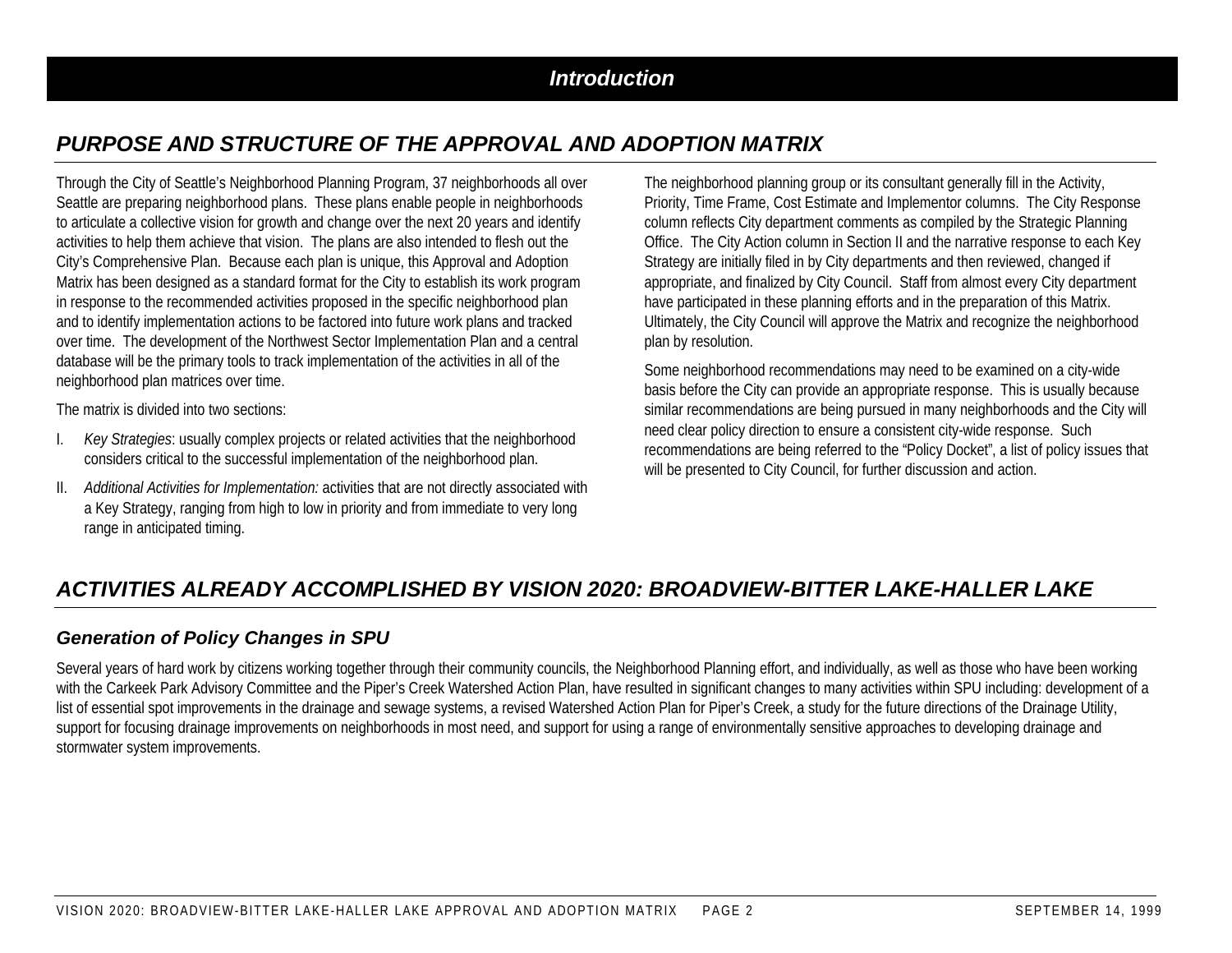# *ACRONYMS AND DEFINITIONS*

| <b>AAMA</b> Aurora Avenue Merchants Association                                                                                                                                                                                                                                                                                                                                                                                                                                                                                                                                                                                                                                                                                                                                                                                                                                                                                                                                                                                                                               | <b>NWH</b> Northwest Hospital                                                                                                                                                                                                                                                                                                                                                                                                                                                                                                                                                                                                                                                                                                                                                                                                                                                                                                                                                                                                                                    |
|-------------------------------------------------------------------------------------------------------------------------------------------------------------------------------------------------------------------------------------------------------------------------------------------------------------------------------------------------------------------------------------------------------------------------------------------------------------------------------------------------------------------------------------------------------------------------------------------------------------------------------------------------------------------------------------------------------------------------------------------------------------------------------------------------------------------------------------------------------------------------------------------------------------------------------------------------------------------------------------------------------------------------------------------------------------------------------|------------------------------------------------------------------------------------------------------------------------------------------------------------------------------------------------------------------------------------------------------------------------------------------------------------------------------------------------------------------------------------------------------------------------------------------------------------------------------------------------------------------------------------------------------------------------------------------------------------------------------------------------------------------------------------------------------------------------------------------------------------------------------------------------------------------------------------------------------------------------------------------------------------------------------------------------------------------------------------------------------------------------------------------------------------------|
| Burlington Northern Burlington Northern Railroad                                                                                                                                                                                                                                                                                                                                                                                                                                                                                                                                                                                                                                                                                                                                                                                                                                                                                                                                                                                                                              | <b>OED</b> Office of Economic Development (City of Seattle)                                                                                                                                                                                                                                                                                                                                                                                                                                                                                                                                                                                                                                                                                                                                                                                                                                                                                                                                                                                                      |
| <b>Community</b> Broadview, Bitter Lake and Haller Lake neighborhoods, businesses and<br>community organizations<br><b>CPTED</b> Crime Prevention Through Environmental Design<br><b>DCLU</b> Department of Design, Construction and Land Use (City of Seattle)<br><b>DOE</b> Department of Ecology (Washington State)<br><b>DON</b> Department of Neighborhoods (City of Seattle)<br><b>DPR</b> Department of Parks and Recreation (City of Seattle)<br><b>ESD</b> Executive Services Department (City of Seattle)<br><b>ETC</b> Elevated Transportation Company<br><b>FAA</b> Federal Aviation Administration<br><b>FCC</b> Federal Communications Commission<br>FTE Full Time Equivalent<br><b>GMR</b> General Mailed Release (DCLU publication)<br>HSD Human Service Department (formerly part of the Department of Housing and<br>Human Services) (City of Seattle)<br>HPO Historic Preservation Office (City of Seattle, Department of Neighborhoods)<br>LUC Land Use Code (City of Seattle Municipal Code Title 23)<br><b>Metro</b> King County Metro Transit Division | <b>OFE</b> Office for Education (SPO)<br>OH Office of Housing (formerly part of the Department of Housing and Human Services)<br>(City of Seattle)<br><b>OIR</b> Office of Intergovernmental Relations (City of Seattle)<br>PSCAA Puget Sound Clean Air Agency (formerly Puget Sound Air Pollution Control<br>Agency)<br><b>ROW</b> Right-of-way<br><b>SAC</b> Seattle Arts Commission (City of Seattle)<br><b>SCL</b> Seattle City Light (City of Seattle)<br><b>SEATRAN</b> Seattle Transportation Department (formerly part of the Seattle Engineering<br>Department [SED]) (City of Seattle)<br><b>SKCPHD</b> Seattle-King County Public Health Department<br>Sound Transit (formerly Regional Transit Authority [RTA])<br><b>SPD</b> Seattle Police Department (City of Seattle)<br><b>SPL</b> Seattle Public Library (City of Seattle)<br>SPO Strategic Planning Office (formerly part of the Office of Management and Planning<br>[OMP]) (City of Seattle)<br><b>SPU</b> Seattle Public Utilities (City of Seattle)<br><b>SSD</b> Seattle School District |
| <b>NATS</b> Neighborhood Action Teams Seattle (City of Seattle interdepartmental teams)<br><b>NDM</b> Neighborhood Development Manager (DON)<br><b>NPDES</b> National Pollutant Discharge Elimination System<br>NPO Neighborhood Planning Office (sunsetted in June 1999, DON has assumed<br>many of the NPO responsibilities during the transition period)                                                                                                                                                                                                                                                                                                                                                                                                                                                                                                                                                                                                                                                                                                                   | Village Bitter Lake Village Hub Urban Village<br><b>WSDOT</b> Washington State Department of Transportation<br><b>WUTC</b> Washington Utilities and Transportation Commission                                                                                                                                                                                                                                                                                                                                                                                                                                                                                                                                                                                                                                                                                                                                                                                                                                                                                    |
|                                                                                                                                                                                                                                                                                                                                                                                                                                                                                                                                                                                                                                                                                                                                                                                                                                                                                                                                                                                                                                                                               |                                                                                                                                                                                                                                                                                                                                                                                                                                                                                                                                                                                                                                                                                                                                                                                                                                                                                                                                                                                                                                                                  |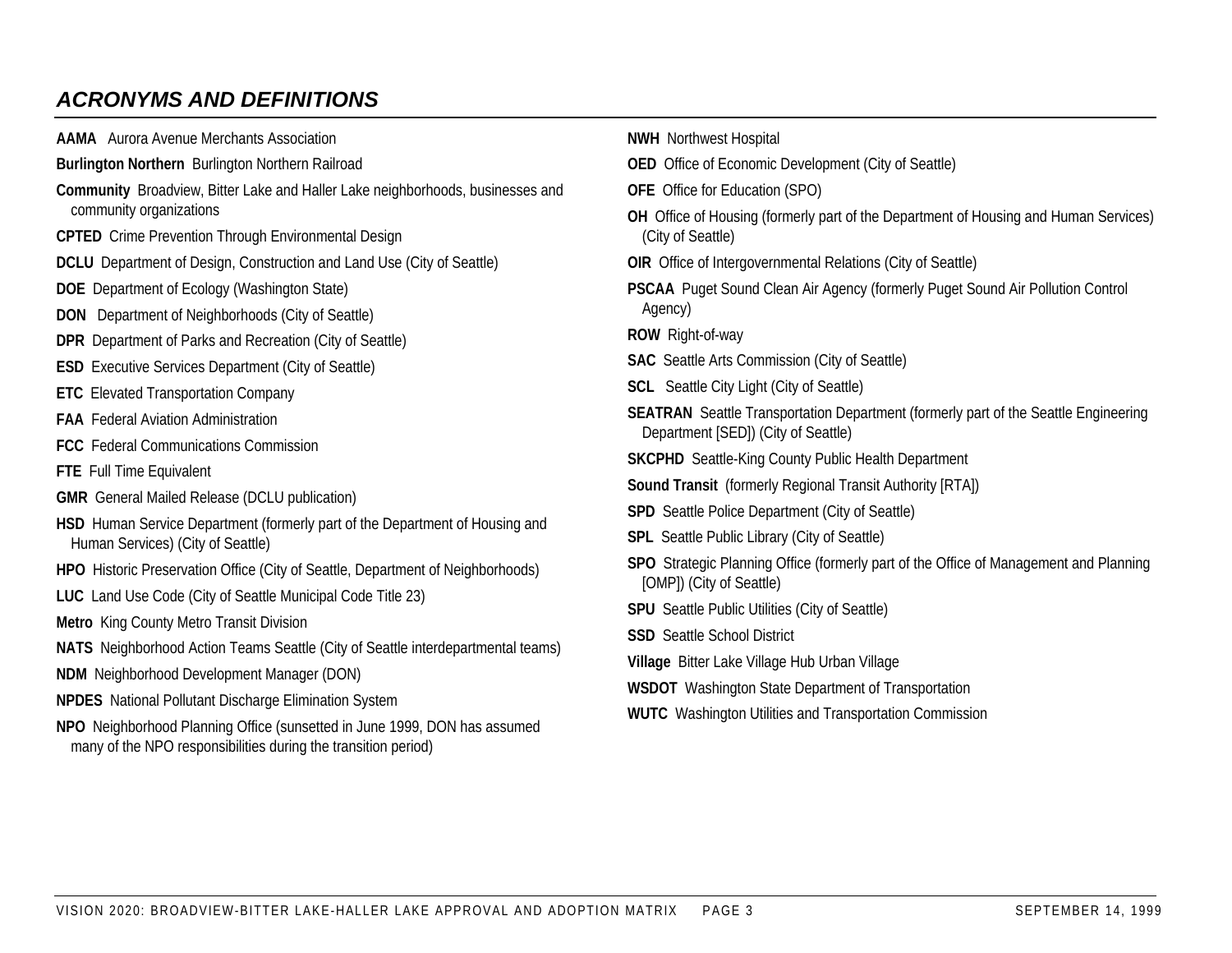# *I. Key Strategies*

Each Key Strategy consists of activities for a single complex project or theme that the neighborhood considers critical to achieving its vision for the future. While the Key Strategies are high priorities for the neighborhood, they are also part of a twenty-year plan, so the specific activities within each Key Strategy may be implemented over the span of many years.

The Executive recognizes the importance of the Key Strategies to the neighborhood that developed them. Given the number of Key Strategies that will be proposed from the 37 planning areas, priorities will have to be set and projects phased over time. The Executive will coordinate efforts to sort through the Key Strategies. During this sorting process, the departments will work together to create a Northwest Sector Implementation Plan that includes evaluation of Key Strategy elements. This may include developing rough cost estimates for the activities within each Key Strategy; identifying potential funding sources and mechanisms; establishing priorities for the Key Strategies within each plan, as well as priorities among plans; and developing phased implementation and funding strategies. The City will involve neighborhoods in a public process so that neighborhoods can help to establish citywide priorities. Activities identified in this section will be included in the City's tracking database for monitoring neighborhood plan implementation.

The department most involved with the activities for a Key Strategy is designated as the lead. Otherwise, DON is designated as the lead. Other participating departments are also identified.

The City Response lists activities already underway, and other tasks that the City has committed to commence during the 1999-2000 biennium.

## *A. INFRASTRUCTURE - SEWER, STORMWATER, DRAINAGE*

# *Description*

The issues listed below were raised by community members over a period of three years and were presented to staff of the Seattle Public Utilities in May 1998. There is an interactive relationship between infrastructure issues related to sewer, stormwater, and drainage and those related to the natural environment in the watersheds (drainage basins) of the Broadview-Bitter Lake-Haller Lake area. Please see also the Natural Environment Key Strategy for related issues and recommendations.

In the Broadview-Bitter Lake-Haller Lake area, sewer and stormwater infrastructure and related water passage and water quality issues are key not only to providing for additional growth but essential to reclaiming and preserving the quality of life in the three-neighborhood area. Without improvements, the urbanization of this area cannot continue as the current facilities are inadequate even for present loads. For this reason, all recommendations relating to infrastructure are of very high priority, although on a long-range timeline, for citizens of this area.

# *Integrated City Response*

Seattle Public Utilities has a number of activities already underway which will help to implement this Key Strategy. These activities include: developing new alternatives to concrete sidewalk development that could reduce surface water run-off, laying new sewer lines in the neighborhood, mapping the stormwater and wastewater systems in the area, studying in-flow and infiltration into the City's sewer lines in the Carkeek drainage basin, and additional staffing of review and inspection of stormwater, drainage and grading aspects of site development proposals. In addition, both the Department of Neighborhoods and the Department of Design, Construction and Land Use are increasing their efforts to provide information to the public about neighborhood plan implementation, development in critical areas and watersheds, and drainage improvements required of new development.

However, as the community understands, many of the activities in this Key Strategy are large projects that will change how the City performs its functions and may take some time to implement. Work has started on many of these large projects, and the City looks forward to working with the community over the following years.

#### *Lead Department: SPU*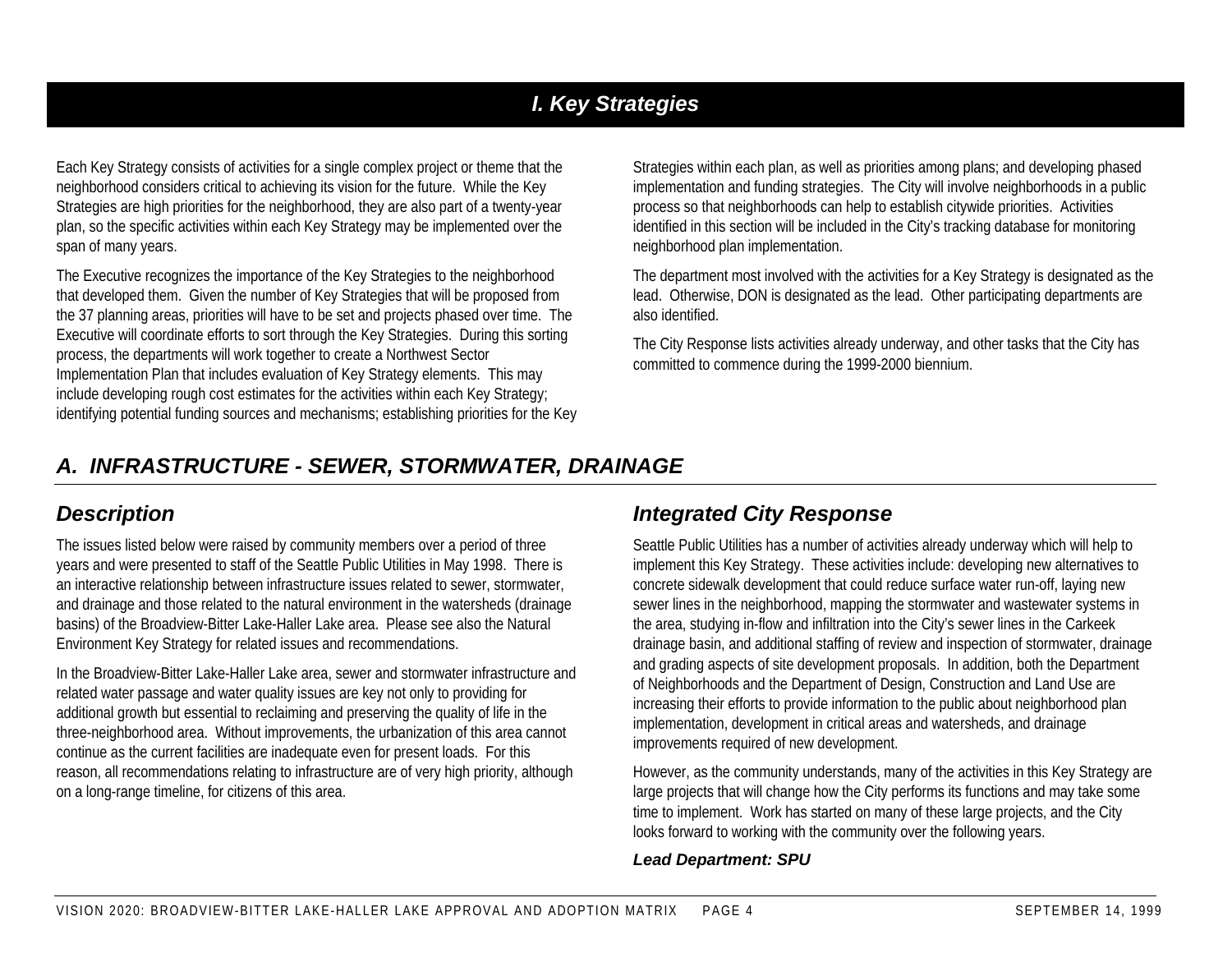### *Activities Already Underway*

- 1. SPU has begun construction of a new sewer line that will create a direct connection between 9th Ave. N.W. and the Carkeek pump station to reduce sewer overflows in Carkeek Park and adjacent neighborhoods.
- 2. SPU is replacing existing sewer lines in portions of 9th Ave. N.W., N.W. 118th St., and N.W. 120th St.
- 3. SPU is completing mapping of the entire drainage, stormwater, and sewer systems, formal and informal, for the Broadview-Bitter Lake-Haller Lake area.
- 4. SPU is currently developing a hydrologic and hydraulic model for the Thornton Creek Basin. This model is due to be completed in August 1999, and will enable SPU to develop and implement drainage solutions and improve detention within the Thornton basin, to the east of the Densmore Basin.
- 5. DCLU is expanding a web-based information system that informs applicants of future development of critical areas, watersheds, and drainage systems integral to their site. DCLU expanded its inspection and enforcement staff in 1999 to improve review, inspection and enforcement of critical area and stormwater, grading, and drainage elements of site development proposals.

### *Tasks to be Undertaken in 1999-2000*

- 1. SPU has initiated a street edge alternatives pilot project within the Piper's Creek Watershed. The project is a partnership between SPU and SEATRAN that will explore new means of providing street and drainage improvements for neighborhoods.
- 2. SPU is helping to fund a Metro study of the Carkeek drainage basin. This study will examine the overloading of the Metro stormwater treatment facility, including

contributions from stormwater inflow and infiltration into the sanitary sewer system in this area, and propose a solution. The study will yield a preferred alternative by December of 1999 and design work will begin in 2000.

- 3. In 1999, SPU initiated a drainage study of the Densmore Basin, which contains most of the Bitter Lake Village and Haller Lake, that will identify problems and develop a hydraulic and hydrologic model of the area. This study will enable SPU to develop solutions to broader drainage problems in the area. SPU will include locations identified by the community in the basin study and welcomes additional community input regarding other drainage problems in the area for inclusion in the basin study. SPU will report back to the community on the results in early 2000.
- 4. In 1999, SPU will produce a brochure to assist property owners experiencing side sewer problems.
- 5. If the community identifies specific locations where residential areas are being affected by unacceptable levels of through traffic, SEATRAN's Neighborhood Traffic Control Program will work with the community to address concerns at those locations.
- 6. SEATRAN's Neighborhood Speed Watch Program will work with the community on speed limit enforcement issues, if the community identifies specific locations of concern.
- 7. Identify those activities in this Key Strategy that are good candidates for next steps for implementation considering priorities, possible funding sources and departmental staffing capabilities through the Northwest Sector Implementation Plan.
- 8. Identify next steps for continued implementation.

|       | A. INFRASTRUCTURE - SEWER, STORMWATER, DRAINAGE                                                                                                                                                                                                                     |  |  |  |  |  |  |  |  |
|-------|---------------------------------------------------------------------------------------------------------------------------------------------------------------------------------------------------------------------------------------------------------------------|--|--|--|--|--|--|--|--|
| #     | <b>Activity</b><br><b>City Response</b><br><b>Priority</b><br>Cost<br><b>Implementor</b><br>Time<br><b>Estimate</b><br><b>Frame</b>                                                                                                                                 |  |  |  |  |  |  |  |  |
|       | Develop a plan for integrating the area's formal and informal drainage and stormwater systems, including a comprehensive schedule<br>for regular maintenance and those systems' connections with the citywide backbone infrastructure.                              |  |  |  |  |  |  |  |  |
| $A-1$ | <b>SPU</b><br>Complete mapping of the entire drainage, stormwater, and<br>This activity is currently underway. SPU expects to complete<br>H<br>sewer systems, formal and informal, for the Broadview-Bitter<br>this work in 1999 or 2000.<br>Lake-Haller Lake area. |  |  |  |  |  |  |  |  |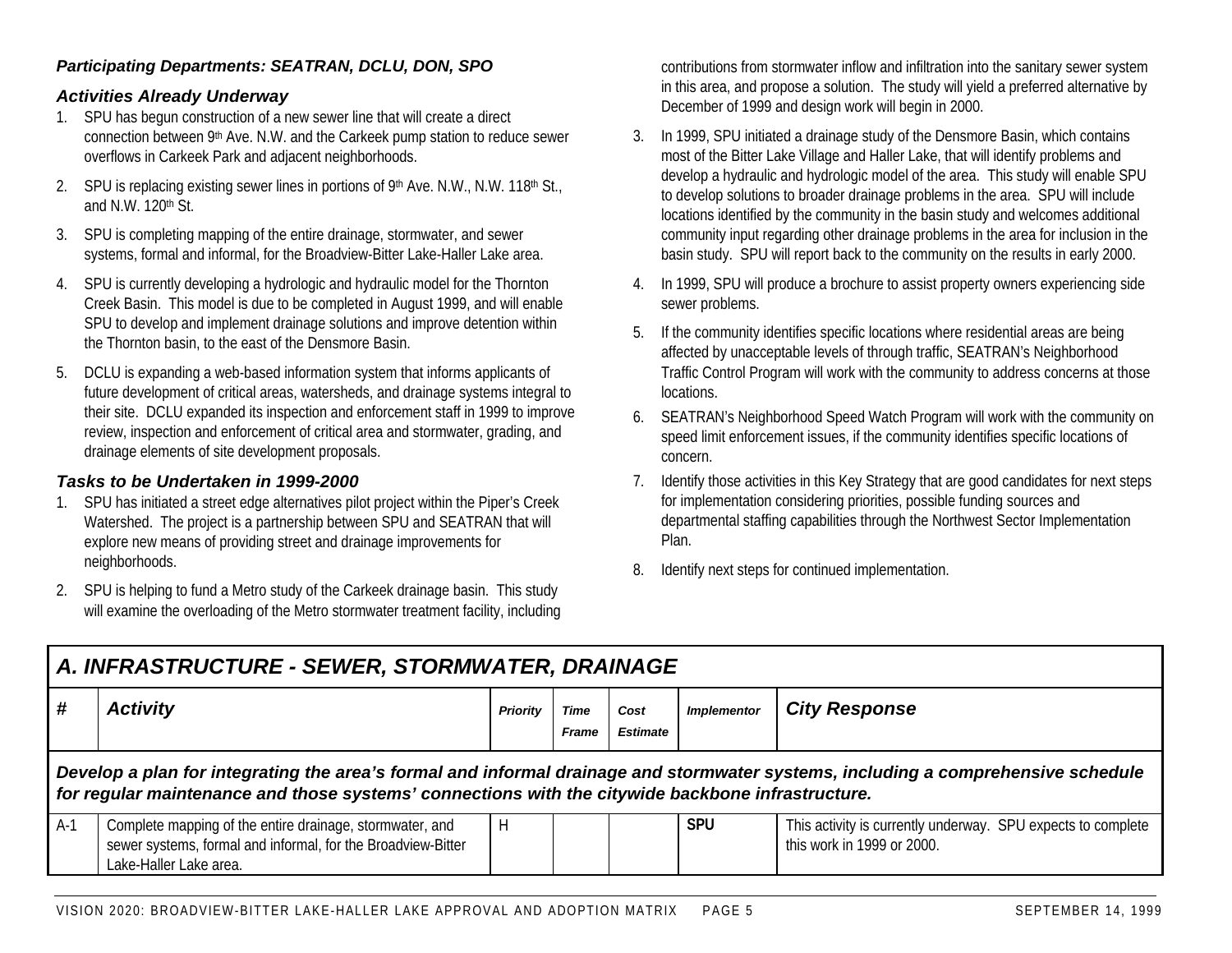|       | A. INFRASTRUCTURE - SEWER, STORMWATER, DRAINAGE                                                                                                                                                                                                                                                              |                 |               |                         |             |                                                                                                                                                                                                                                                                                                                                                                                                                                                                                                                                                                                                                                                                                                                                             |  |  |  |
|-------|--------------------------------------------------------------------------------------------------------------------------------------------------------------------------------------------------------------------------------------------------------------------------------------------------------------|-----------------|---------------|-------------------------|-------------|---------------------------------------------------------------------------------------------------------------------------------------------------------------------------------------------------------------------------------------------------------------------------------------------------------------------------------------------------------------------------------------------------------------------------------------------------------------------------------------------------------------------------------------------------------------------------------------------------------------------------------------------------------------------------------------------------------------------------------------------|--|--|--|
| #     | <b>Activity</b>                                                                                                                                                                                                                                                                                              | <b>Priority</b> | Time<br>Frame | Cost<br><b>Estimate</b> | Implementor | <b>City Response</b>                                                                                                                                                                                                                                                                                                                                                                                                                                                                                                                                                                                                                                                                                                                        |  |  |  |
| $A-2$ | Develop a plan for and implement an integrated<br>stormwater/drainage management system in the Broadview-<br>Bitter Lake-Haller Lake area that addresses environmental<br>concerns and the separation of sewer and stormwater<br>systems. (Public notice is outlined in Plan.)                               | H               |               |                         | <b>SPU</b>  | Stormwater drainage and sewer systems are separated in<br>this planning area. SPU's Drainage Comprehensive Plan,<br>last updated in 1995, addresses management of stormwater<br>and drainage systems. SPU will update this plan in 2000.<br>This process will include opportunities for community<br>involvement.                                                                                                                                                                                                                                                                                                                                                                                                                           |  |  |  |
| $A-3$ | Develop a stormwater/drainage maintenance plan and<br>implement it on a regular ongoing basis. (Public involvement<br>and notice is outlined in Plan.)                                                                                                                                                       | H               |               |                         | <b>SPU</b>  | SPU has an inspection and maintenance schedule that<br>performs this function. SPU inspects drainage and sewer<br>systems on a regular schedule and maintains drainage and<br>sewer systems on an ongoing basis as a result of those<br>inspections, or in response to emergencies.                                                                                                                                                                                                                                                                                                                                                                                                                                                         |  |  |  |
| $A-4$ | Establish a water-quality monitoring program in area creeks,<br>lakes, and Puget Sound outfalls to inform waste<br>water/drainage planning and maintenance. (Public<br>involvement and notice is outlined in Plan.)                                                                                          | H               |               |                         | <b>SPU</b>  | SPU monitors water quality in accordance with its National<br>Pollutant Discharge Elimination System (NPDES) permit<br>requirements. In 1999, SPU will complete a drainage policy<br>study that reviews issues and costs related to expanding the<br>Utility's role in surface water quality management. The study<br>will include opportunities for public involvement in fall 1999.                                                                                                                                                                                                                                                                                                                                                       |  |  |  |
| $A-5$ | Complete the drainage program for Licton Springs/Licton<br>Creek and the Wilson-Pacific site (Densmore Drain<br>improvements). (See Aurora-Licton Neighborhood Plan.)                                                                                                                                        | H               |               |                         | SSD, SPU    | The Seattle School District is the lead agency on the Wilson-<br>Pacific site. SPU will work with SSD and the community in<br>1999 to evaluate the potential for drainage improvements on<br>the Wilson-Pacific site. A drainage project would address<br>drainage problems observed in the area from Licton Springs<br>Park southward through the Wilson-Pacific site. Daylighting<br>the creek will be evaluated and considered with regard to the<br>benefits and costs of such a project along with other drainage<br>solutions at this location. SPU has assigned a project<br>manager and allocated \$50,000 design funding to work with<br>the District to study the feasibility of building a drainage<br>facility on its property. |  |  |  |
|       |                                                                                                                                                                                                                                                                                                              |                 |               |                         |             |                                                                                                                                                                                                                                                                                                                                                                                                                                                                                                                                                                                                                                                                                                                                             |  |  |  |
| $A-6$ | Explore and make spot drainage improvements to the following<br>locations:<br>Intersection of N. 130 <sup>th</sup> St. and Sunnyside Ave. N.;<br>1.<br>from the churchyard at N. 132nd St. and 1st Ave. N.E.;<br>2.<br>N. 125th St. near Eagle Hardware;<br>3.<br>Stone Ave. N. north of N. 137th St.;<br>4. | H               |               |                         | SPU, SCL    | In 1999, SPU initiated a drainage study of the Densmore<br>Basin (which contains most of the Bitter Lake Village and<br>Haller Lake). This study will identify problems and develop a<br>hydraulic and hydrologic model of the area. This information<br>will enable SPU to develop solutions to broader problems in<br>the area. SPU will include these locations in the basin study                                                                                                                                                                                                                                                                                                                                                       |  |  |  |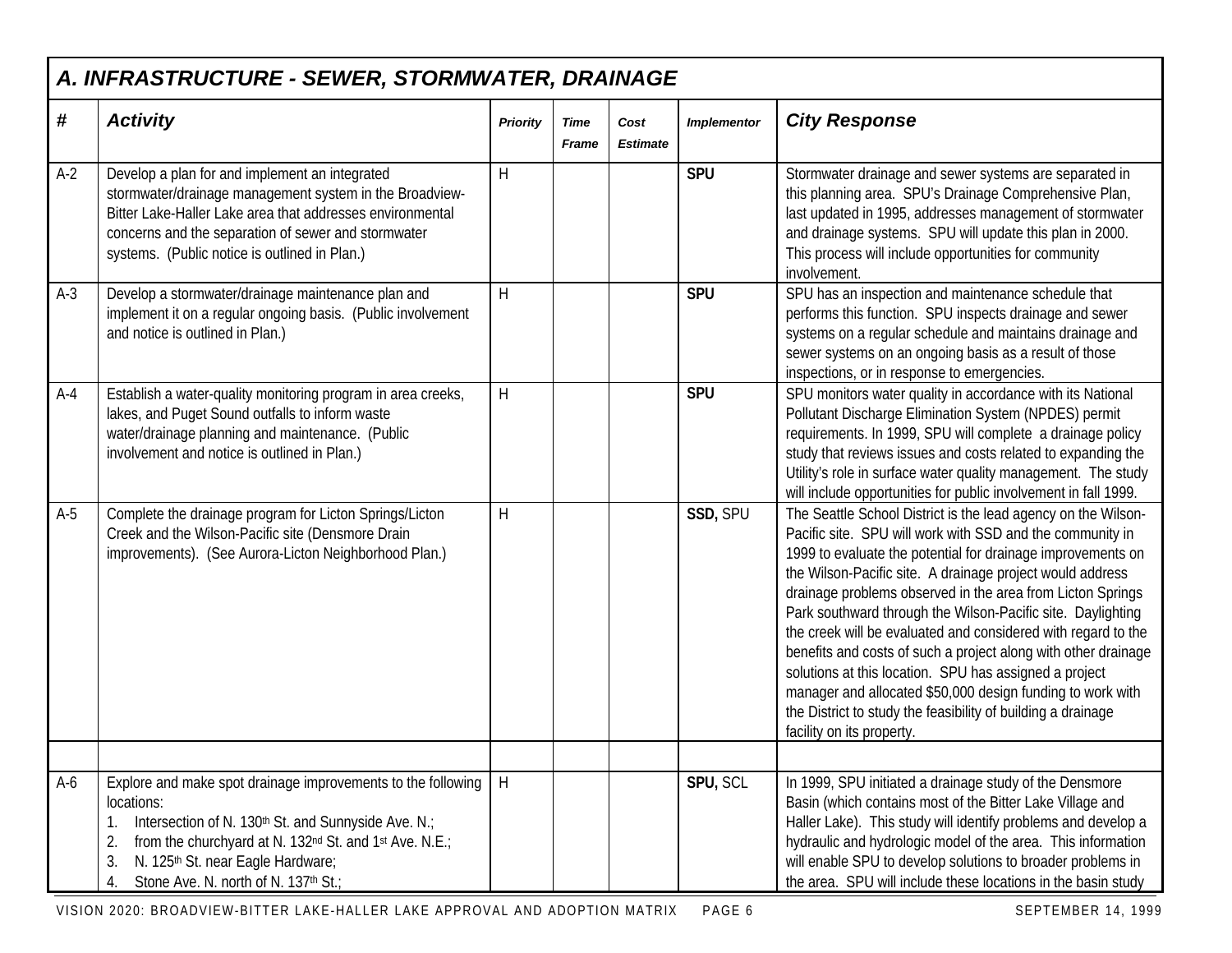|            | A. INFRASTRUCTURE - SEWER, STORMWATER, DRAINAGE                                                                                                                                                                                                                                                                                                                                            |                 |               |                         |                    |                                                                                                                                                                                                                                                                                                                                                                                                                                                                                                                                                                                                                                                                                                                                                                                                                               |  |  |  |
|------------|--------------------------------------------------------------------------------------------------------------------------------------------------------------------------------------------------------------------------------------------------------------------------------------------------------------------------------------------------------------------------------------------|-----------------|---------------|-------------------------|--------------------|-------------------------------------------------------------------------------------------------------------------------------------------------------------------------------------------------------------------------------------------------------------------------------------------------------------------------------------------------------------------------------------------------------------------------------------------------------------------------------------------------------------------------------------------------------------------------------------------------------------------------------------------------------------------------------------------------------------------------------------------------------------------------------------------------------------------------------|--|--|--|
| $\pmb{\#}$ | <b>Activity</b>                                                                                                                                                                                                                                                                                                                                                                            | <b>Priority</b> | Time<br>Frame | Cost<br><b>Estimate</b> | <b>Implementor</b> | <b>City Response</b>                                                                                                                                                                                                                                                                                                                                                                                                                                                                                                                                                                                                                                                                                                                                                                                                          |  |  |  |
|            | N. 130th St. and Aurora Ave. N., Linden Ave. N. and<br>5.<br>Greenwood Ave. N.;<br>Meridian Ave. N. between N. 130th St. and N. 133rd St.;<br>6.<br>Linden Ave. N. between N. 143rd St. and N. 145th St.;<br>7.<br>500-532 block of N. 138th St.;<br>8.<br>overflow from drainage ditch on north side of N. 137th St.<br>9.<br>from 508 N. 137th St. westward;<br>10. end of N. 122nd Pl.; |                 |               |                         |                    | and welcomes additional community input regarding other<br>drainage problems in the area for inclusion in the basin study.<br>SPU will report back to the community on the results in early<br>2000. A hydrologic and hydraulic model in development for<br>the Thornton Creek Basin and due in August 1999, will<br>provide similar information for developing drainage solutions<br>for locations to be found within the Thornton basin, to the east<br>of the Densmore Basin.                                                                                                                                                                                                                                                                                                                                              |  |  |  |
|            | alley of N.E. 92 <sup>nd</sup> St. between Wallingford and Meridian<br>11.<br>Ave. $N$ .;<br>12. Corliss Ave. N. and 1st Ave. N.E.:<br>13. areas adjacent to Haller Lake; and<br>14. N. 115 <sup>th</sup> St. at Aurora Ave. N.                                                                                                                                                            |                 |               |                         |                    | If the drainage problem originates in areas that are the City's<br>responsibility, SPU will make the improvements. Depending<br>on the study results for each location, drainage solutions will<br>be prioritized for inclusion in the CIP or the spot drainage<br>improvement program. Drainage problems found to originate<br>on private property will be evaluated in the context of the<br>Drainage Policy Study outcomes. SPU will work with the<br>community, and would appreciate any help the community<br>can offer in clarifying the problems observed (water ponding,<br>erosion) to further accelerate the process. In particular, SPU<br>has the following comments and/or needs additional<br>information on the following locations (the numbers<br>correspond to the locations listed in the Activity column: |  |  |  |
|            |                                                                                                                                                                                                                                                                                                                                                                                            |                 |               |                         |                    | 3. SPU needs more information on problems observed at this<br>site.<br>4. In 1993, SPU (then DWU) installed a new pipe and 6 catch<br>basins in this area to alleviate flooding; additional<br>information is needed on types of problems presently<br>occurring.                                                                                                                                                                                                                                                                                                                                                                                                                                                                                                                                                             |  |  |  |
|            |                                                                                                                                                                                                                                                                                                                                                                                            |                 |               |                         |                    | 6. More information is needed regarding flooded basement<br>and external conditions.                                                                                                                                                                                                                                                                                                                                                                                                                                                                                                                                                                                                                                                                                                                                          |  |  |  |
|            |                                                                                                                                                                                                                                                                                                                                                                                            |                 |               |                         |                    | 7. SCL owns property adjoining Linden Ave. N. between N.<br>143rd St. and N. 145 <sup>th</sup> St. and should be involved in any<br>drainage improvement plans if there are electrical facilities<br>in the locations proposed for evaluation.                                                                                                                                                                                                                                                                                                                                                                                                                                                                                                                                                                                |  |  |  |
|            |                                                                                                                                                                                                                                                                                                                                                                                            |                 |               |                         |                    | 9. The ditch in this area has recently been cleared. If                                                                                                                                                                                                                                                                                                                                                                                                                                                                                                                                                                                                                                                                                                                                                                       |  |  |  |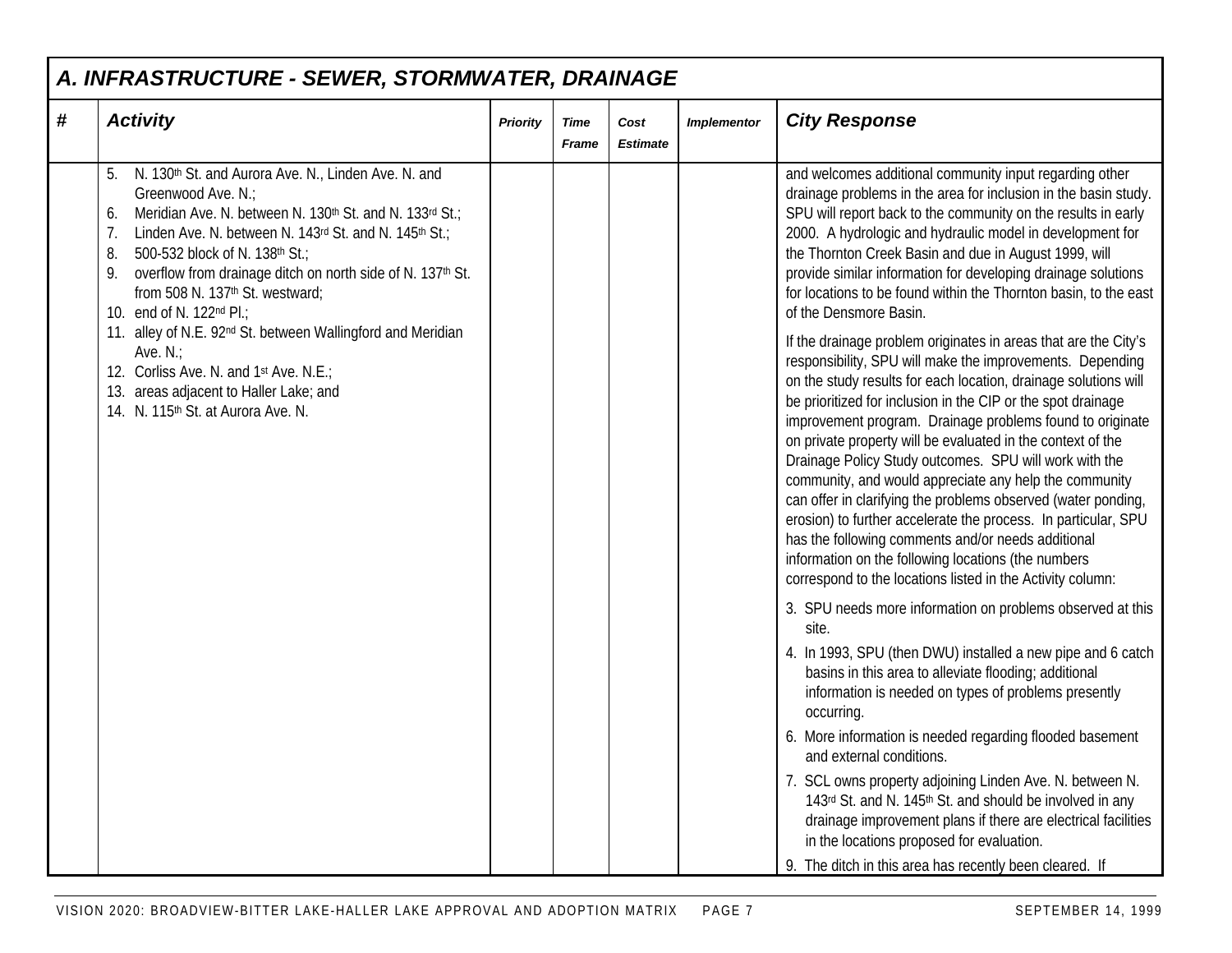|       | A. INFRASTRUCTURE - SEWER, STORMWATER, DRAINAGE                                                                                                                                                                    |                 |               |                         |             |                                                                                                                                                                                                                                                                                                                                                                                                                                                                                                                                                                                                                                                                                                                                                                                                                                                                                                                                 |
|-------|--------------------------------------------------------------------------------------------------------------------------------------------------------------------------------------------------------------------|-----------------|---------------|-------------------------|-------------|---------------------------------------------------------------------------------------------------------------------------------------------------------------------------------------------------------------------------------------------------------------------------------------------------------------------------------------------------------------------------------------------------------------------------------------------------------------------------------------------------------------------------------------------------------------------------------------------------------------------------------------------------------------------------------------------------------------------------------------------------------------------------------------------------------------------------------------------------------------------------------------------------------------------------------|
| #     | <b>Activity</b>                                                                                                                                                                                                    | <b>Priority</b> | Time<br>Frame | Cost<br><b>Estimate</b> | Implementor | <b>City Response</b>                                                                                                                                                                                                                                                                                                                                                                                                                                                                                                                                                                                                                                                                                                                                                                                                                                                                                                            |
|       |                                                                                                                                                                                                                    |                 |               |                         |             | problems continue, SPU should be informed.<br>11. This location is within the Thornton Basin; SPU will<br>evaluate this location to determine the nature of the<br>problem. Making drainage improvements to alleys would<br>require a revision of current policies regarding alleys.<br>SPU and SEATRAN are exploring the use of LIDs to fund<br>alley improvements.<br>12. A drainage project at this location is in the design phase<br>with construction to occur in summer 1999.<br>13. The Densmore Basin study may address areas adjacent<br>to Haller Lake. Specific information from the community<br>on the exact locations and problems observed will be<br>instrumental to the success of the study, particularly if<br>problems have continued following improvements made to<br>Stone Ave. N.<br>14. The culverts at this location were thoroughly cleaned in<br>1997-8. If problems have continued, SPU should be |
|       | Separate the sewer and stormwater systems completely or provide adequate capacity to handle combined flow. In either case, see<br>that stormwater runoff is cleaned before entering creeks, lakes, or Puget Sound. |                 |               |                         |             | informed.                                                                                                                                                                                                                                                                                                                                                                                                                                                                                                                                                                                                                                                                                                                                                                                                                                                                                                                       |
| $A-7$ | Develop a long-term sewer comprehensive plan to separate<br>sanitary sewage from storm runoff, or develop adequate<br>additional capacity to prevent sewer overflow during storm<br>events.                        | $\mathsf{H}$    |               |                         | SPU, Metro  | Stormwater drainage and sewer systems are separate in this<br>planning area. During large storms, there is some inflow and<br>infiltration of stormwater into the sanitary sewer system.<br>Metro has contracted a consultant to evaluate the sources,<br>impacts, and possible strategies needed to address<br>stormwater inflow and infiltration into the sanitary sewer<br>system that might contribute to sewer backups/overflows in<br>the Carkeek watershed. Other strategies to address this<br>problem that are in place include: SPU and Metro spot sewer<br>system improvements to reduce the risk of sewer backups<br>and overflows in this area and a program to work with<br>property owners in high risk areas to install backup protection<br>facilities.                                                                                                                                                        |
| $A-8$ | Develop and implement programs, including educational                                                                                                                                                              | H               |               |                         | SPU,        | Private side sewer information is provided by SEATRAN. The                                                                                                                                                                                                                                                                                                                                                                                                                                                                                                                                                                                                                                                                                                                                                                                                                                                                      |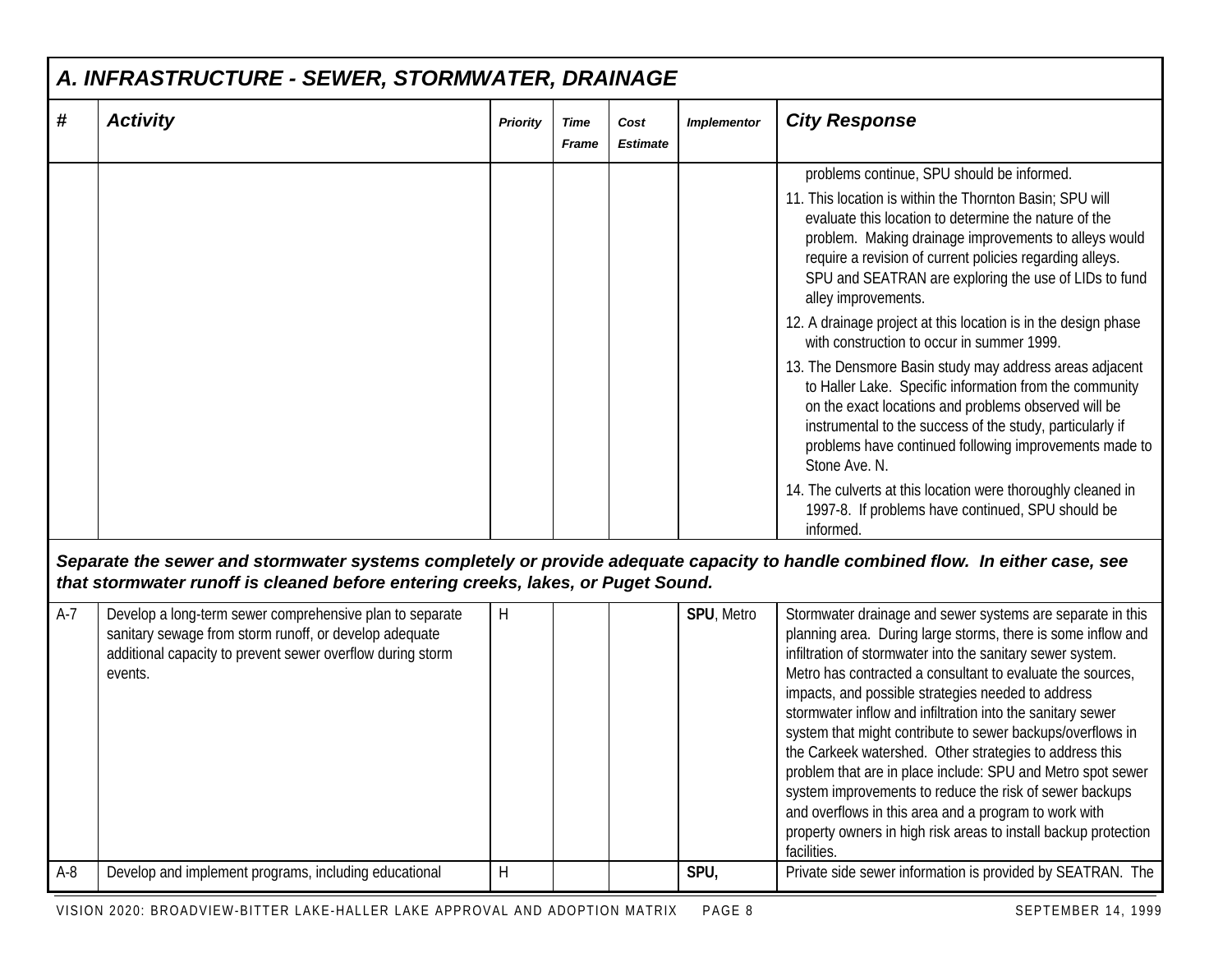|   | A. INFRASTRUCTURE - SEWER, STORMWATER, DRAINAGE                                                                                   |                 |                      |                         |                       |                                                                                                                                                                                                                                                                                                                                                                                                                       |  |  |
|---|-----------------------------------------------------------------------------------------------------------------------------------|-----------------|----------------------|-------------------------|-----------------------|-----------------------------------------------------------------------------------------------------------------------------------------------------------------------------------------------------------------------------------------------------------------------------------------------------------------------------------------------------------------------------------------------------------------------|--|--|
| # | <b>Activity</b>                                                                                                                   | <b>Priority</b> | Time<br><b>Frame</b> | Cost<br><b>Estimate</b> | <b>Implementor</b>    | <b>City Response</b>                                                                                                                                                                                                                                                                                                                                                                                                  |  |  |
|   | programs, to ensure public/private maintenance of the<br>stormwater/drainage system and the sewer system. Work with<br>community. |                 |                      |                         | SEATRAN,<br>Community | public sewer system is maintained by SPU, with no private<br>involvement. In 1999 SPU will produce a brochure outlining<br>steps property owners should take when experiencing side<br>sewer problems. Further educational information is provided<br>by SEATRAN's Street Use Division through the permitting<br>process. SPU is adding staff to expand drainage and water<br>quality outreach programs considerably. |  |  |

*Using developing approaches, provide environmentally sensitive solutions to drainage challenges, including those created by additional paving.*

| $A-9$  | Establish a series of pilot projects in the Broadview, Bitter<br>Lake, and Haller Lake areas to showcase the use of<br>permeable sidewalk/pathway paving options. | $\overline{H}$ |  | SPU,<br><b>SEATRAN</b> | At this time, SEATRAN has not identified a design for<br>permeable sidewalks and pathways. However, SEATRAN is<br>developing a low-cost walkway pilot project for<br>implementation in 1999-2000. The project would test<br>alternative walkway design options that may help reduce the<br>amount of permeable pavement and provide opportunities for<br>additional landscaping. SEATRAN is investigating potential<br>locations throughout the City to determine the most<br>appropriate location for the initial project. Information from<br>these pilot projects may provide opportunities for new<br>sidewalk and pathway options in the Broadview/Bitter<br>Lake/Haller Lark areas. SEATRAN and SPU are also<br>collaborating on a pilot street design project that will include<br>alternative paving options (see A-11). |
|--------|-------------------------------------------------------------------------------------------------------------------------------------------------------------------|----------------|--|------------------------|----------------------------------------------------------------------------------------------------------------------------------------------------------------------------------------------------------------------------------------------------------------------------------------------------------------------------------------------------------------------------------------------------------------------------------------------------------------------------------------------------------------------------------------------------------------------------------------------------------------------------------------------------------------------------------------------------------------------------------------------------------------------------------------------------------------------------------|
| $A-10$ | Develop and implement a re-vegetation program along existing<br>and future above-ground drainage areas.                                                           | H              |  | <b>SPU</b>             | SPU's policy is to re-vegetate project sites. For example,<br>SPU is developing a contract with Seattle Conservation Corps<br>for re-vegetation and maintenance of the Ashworth (Haller<br>Lake) detention pond and Stone Ave. N. right-of-way.                                                                                                                                                                                                                                                                                                                                                                                                                                                                                                                                                                                  |
| $A-11$ | Where feasible, use bioswales, new pavement options, creek<br>daylighting, and other environmentally sensitive options for<br>solving local drainage problems.    | H              |  | SPU,<br><b>SEATRAN</b> | SEATRAN and SPU are undertaking pilot projects to explore<br>these options. SPU will design, construct and fund an<br>alternative street design pilot project, "SEA Streets," in<br>collaboration with SEATRAN at NW 117th St. and 2nd Ave.<br>NW. This pilot projects is expected to yield tools that could be<br>applied throughout the Broadview-Bitter Lake-Haller Lake<br>area.                                                                                                                                                                                                                                                                                                                                                                                                                                             |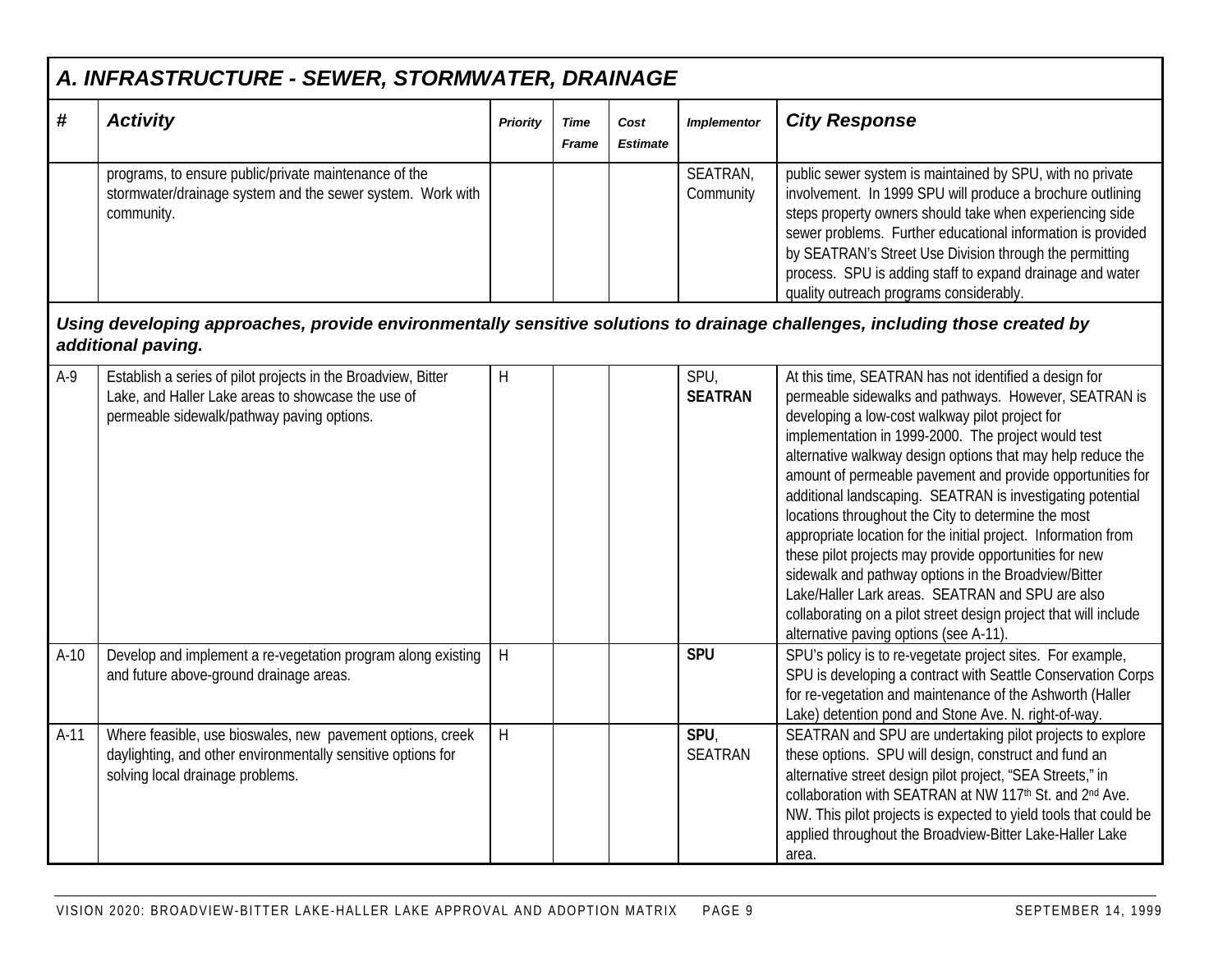|        | A. INFRASTRUCTURE - SEWER, STORMWATER, DRAINAGE                                                                                                                                                                                                                                                                                                                                                                                                                                                                                                                                                                                                                                                                                                                                                                                                                                                                           |                 |                      |                         |                         |                                                                                                                                                                                                                                                                                                                                                                                                                                                                                                                                                                        |  |  |  |
|--------|---------------------------------------------------------------------------------------------------------------------------------------------------------------------------------------------------------------------------------------------------------------------------------------------------------------------------------------------------------------------------------------------------------------------------------------------------------------------------------------------------------------------------------------------------------------------------------------------------------------------------------------------------------------------------------------------------------------------------------------------------------------------------------------------------------------------------------------------------------------------------------------------------------------------------|-----------------|----------------------|-------------------------|-------------------------|------------------------------------------------------------------------------------------------------------------------------------------------------------------------------------------------------------------------------------------------------------------------------------------------------------------------------------------------------------------------------------------------------------------------------------------------------------------------------------------------------------------------------------------------------------------------|--|--|--|
| #      | <b>Activity</b>                                                                                                                                                                                                                                                                                                                                                                                                                                                                                                                                                                                                                                                                                                                                                                                                                                                                                                           | <b>Priority</b> | <b>Time</b><br>Frame | Cost<br><b>Estimate</b> | Implementor             | <b>City Response</b>                                                                                                                                                                                                                                                                                                                                                                                                                                                                                                                                                   |  |  |  |
| $A-12$ | Update the Street Design Manual to offer options for<br>environmentally sensitive paving and design of pedestrian and<br>bicycle pathways.                                                                                                                                                                                                                                                                                                                                                                                                                                                                                                                                                                                                                                                                                                                                                                                | H               |                      |                         | <b>SEATRAN</b>          | SEATRAN is interested in alternative treatments that are<br>environmentally sound. SEATRAN investigates new or<br>developing paving options as information becomes available.<br>SEATRAN will work with the community on specific<br>recommendations the neighborhood has for additional options<br>to be included in the Street Design Manual.                                                                                                                                                                                                                        |  |  |  |
| $A-13$ | Provide staff assistance to local groups working on special<br>projects related to drainage and the environment.                                                                                                                                                                                                                                                                                                                                                                                                                                                                                                                                                                                                                                                                                                                                                                                                          |                 |                      |                         | <b>SPU</b>              | SPU provides assistance through the Community Programs<br>Environmental Partnership. Programs include Stewardship<br>Through Environmental Partnerships (STEP) Grants, adopt-a-<br>street, drain stenciling, etc.                                                                                                                                                                                                                                                                                                                                                      |  |  |  |
|        | Enforce and strengthen as needed current Land Use Code requirements of new commercial and multifamily development to provide<br>adequate detention and connections to the drainage system                                                                                                                                                                                                                                                                                                                                                                                                                                                                                                                                                                                                                                                                                                                                 |                 |                      |                         |                         |                                                                                                                                                                                                                                                                                                                                                                                                                                                                                                                                                                        |  |  |  |
| $A-14$ | Work with community organizations, private developers,<br>nearby property owners and residents to ensure that all new<br>developments within the planning area include environmentally<br>sensitive and well-connected drainage and sewage<br>improvements.                                                                                                                                                                                                                                                                                                                                                                                                                                                                                                                                                                                                                                                               | H               |                      |                         | DCLU,<br><b>SEATRAN</b> | DCLU is expanding a web-based information system that<br>informs applicants of future development of critical areas,<br>watersheds, and drainage systems integral to their site.<br>DCLU expanded its inspection and enforcement staff in 1999<br>to improve review, inspection and enforcement of critical area<br>and stormwater, grading, and drainage elements of site<br>development proposals.                                                                                                                                                                   |  |  |  |
| $A-15$ | Thoroughly review all new commercial and multifamily projects<br>within the planning area to ensure enforcement of<br>development responsibilities regarding water detention and<br>sewer and waste water system connections and to ensure<br>adequate surface water and sanitary sewer capacities are<br>available and will be maintained. The City shall require<br>engineering analyses be performed to verify that adequate<br>capacities exist at all points of the systems affected by the<br>proposed project. Where inadequate capacities are likely to<br>result from a proposed development, the City shall ensure that<br>all deficiencies be corrected, either in the course of the<br>development, or by inclusion in the City's capital improvement<br>plan. Copies of this Plan will be made available to City staff<br>responsible for reviewing development projects throughout the<br>life of the Plan. | H               |                      |                         | DCLU, DON               | DCLU has substantially increased its ability to review and<br>inspect the geotechnical, grading and drainage components<br>of construction projects for compliance with existing<br>requirements by hiring additional staff and creating the Site<br>Development Services Unit. SPU added more staff and will<br>continue to expand inspection and monitoring of existing<br>development for compliance with existing requirements.<br>The Department of Neighborhoods is making all<br>neighborhood plans available electronically at the City's web<br>site in 1999. |  |  |  |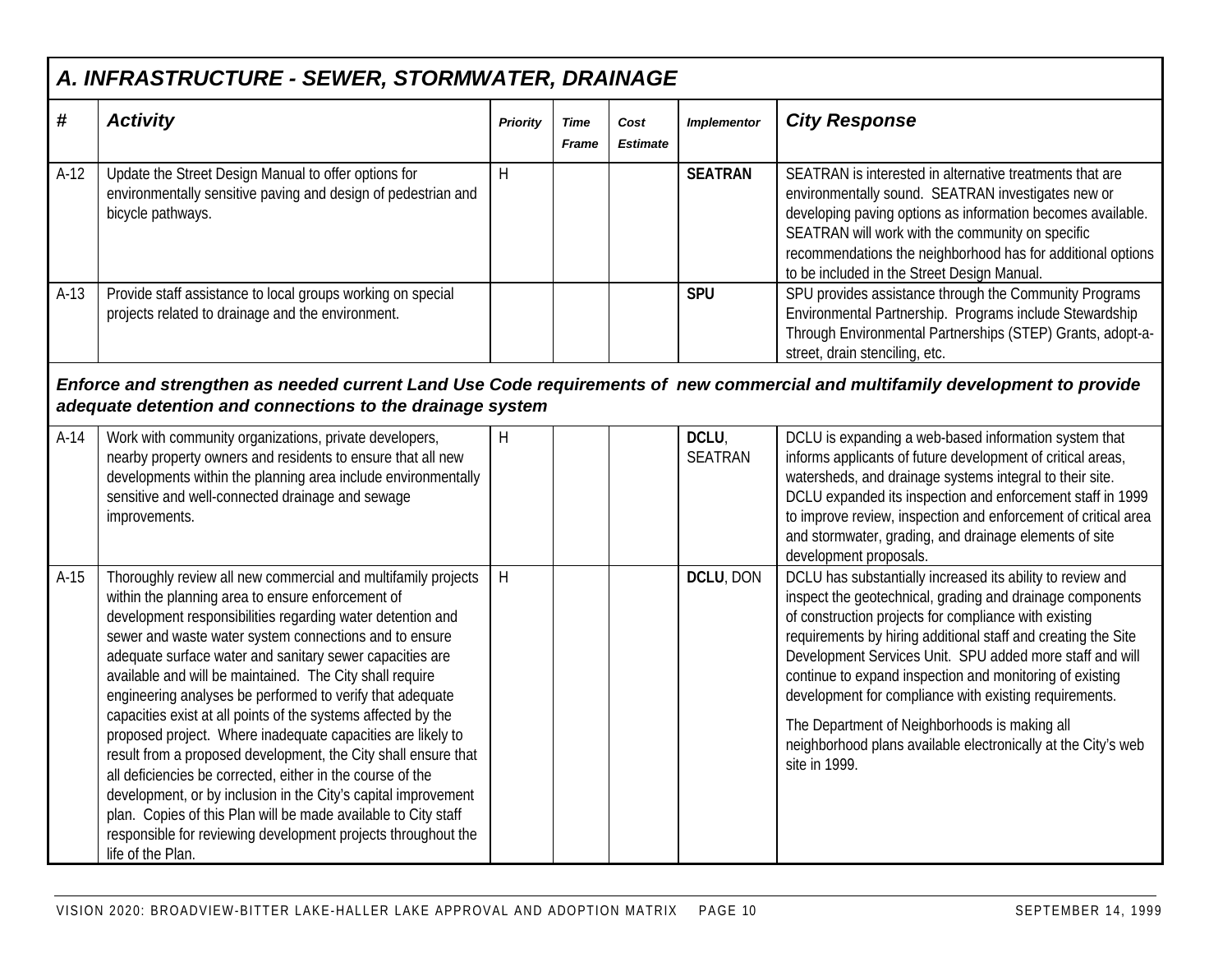# *B. TRANSPORTATION*

## *Description*

The Broadview-Bitter Lake-Haller Lake area lacks adequate multi-modal capability (sidewalks, pedestrian and bicycle pathways, streets, crossings, and curb ramps) to support its current residential population and businesses. Streetscapes are confusing to motorists and pedestrians alike, creating a dangerous mobility environment.

This key strategy is divided into four sections: Pedestrian Circulation, Bicycle Circulation, Vehicular Circulation and Mass Transit. Two maps accompany the Plan that illustrate the first two sections.

# *Integrated City Response*

This strategy is consistent with the Comprehensive Plan, which calls for improvements to all transportation modes. The neighborhood's proposals will help to develop an integrated network of transportation systems, which will help to create a safer, easier and more pleasant multi-modal transportation network. The City has some activities currently underway, including a study of alternative walkway designs, which will help to implement this Key Strategy. The next step for many of these activities will be to prioritize these improvements and begin design for improvements as funding becomes available.

### *Lead Department:* SEATRAN

*Participating Departments:* DON, DCLU, SPO, SCL, ESD, Arts **Commission** 

### *Activities Already Underway*

- 1. SEATRAN is currently developing plans for the Interurban trail along Seattle City Light right-of-way from N. 100<sup>th</sup> St. to N. 128<sup>th</sup> St.
- 2. SEATRAN has reviewed the proposed accessible ramp at N.E. 117th St. and has requested funding from WSDOT for the improvements.

- 1. SEATRAN, using the community's Early Implementation funds, will work with the neighborhood to develop a street design concept for Linden Avenue North. SEATRAN will coordinate this work with the City's IDT working on the Linden Avenue Project.
- 2. Improvements to the intersection of N.E. 130<sup>th</sup> St. and 1<sup>st</sup> Ave. N.E. will be constructed in 1999. The improvements will include the installation of turn lanes.
- 3. SEATRAN will be conducting a pilot program on alternative walkway designs, which may create greater opportunities to install sidewalks throughout the City. Even if the pilot program does not include projects in the planning area, the results of the pilot may help with future improvements in the planning area.
- 4. SEATRAN, in coordination with SPO and the Neighborhood Development Managers (NDMs), will take an active role in the Highway 99 Multi-Modal Study being conducted by WSDOT including: 1) representing the City of Seattle's interests in the use and development of Highway 99, 2) making sure the pertinent neighborhood plan recommendations from all relevant neighborhood plans are timely and effectively presented together in an accessible format to WSDOT and other pertinent stakeholders, 3) assisting WSDOT in their community outreach, 4) encouraging the inclusion of other government entities, such as King County Metro, in the development of this study, and 5) coordinating the City of Seattle's work on Aurora Avenue North, such as the signalization study, with WSDOT's study.
- 5. The issues of Green Streets and Key Pedestrian Streets have been placed on the Policy Docket. The Executive is reviewing its policies on Green Streets and Key Pedestrian Streets in 1999. Once this policy analysis is completed, recommendations in this Key Strategy related to Green Street and Key Pedestrian Street designations will be reviewed again.
- 6. The City is reviewing its policies on crosswalks and will report to the City Council on the results of the study and recommend policy changes. Recommendations for new crosswalks will be reviewed again in light of any policy changes that are made as a result of that analysis.
- 7. Sidewalk policies, including funding and design, are on the Policy Docket. The City is considering whether or not it can increase funding to increase the level of sidewalk maintenance and construction and how drainage improvements should be paid for as Policy Docket issues. A Policy Docket item will explore placing special emphasis on finding options for providing sidewalks for designated walking areas such as urban villages and areas that have pedestrian access to them.
- 8. Identify those activities in this Key Strategy that are good candidates for next steps for implementation considering priorities, possible funding sources and departmental staffing capabilities through the Northwest Sector Implementation Plan.
- 9. Identify next steps for continued implementation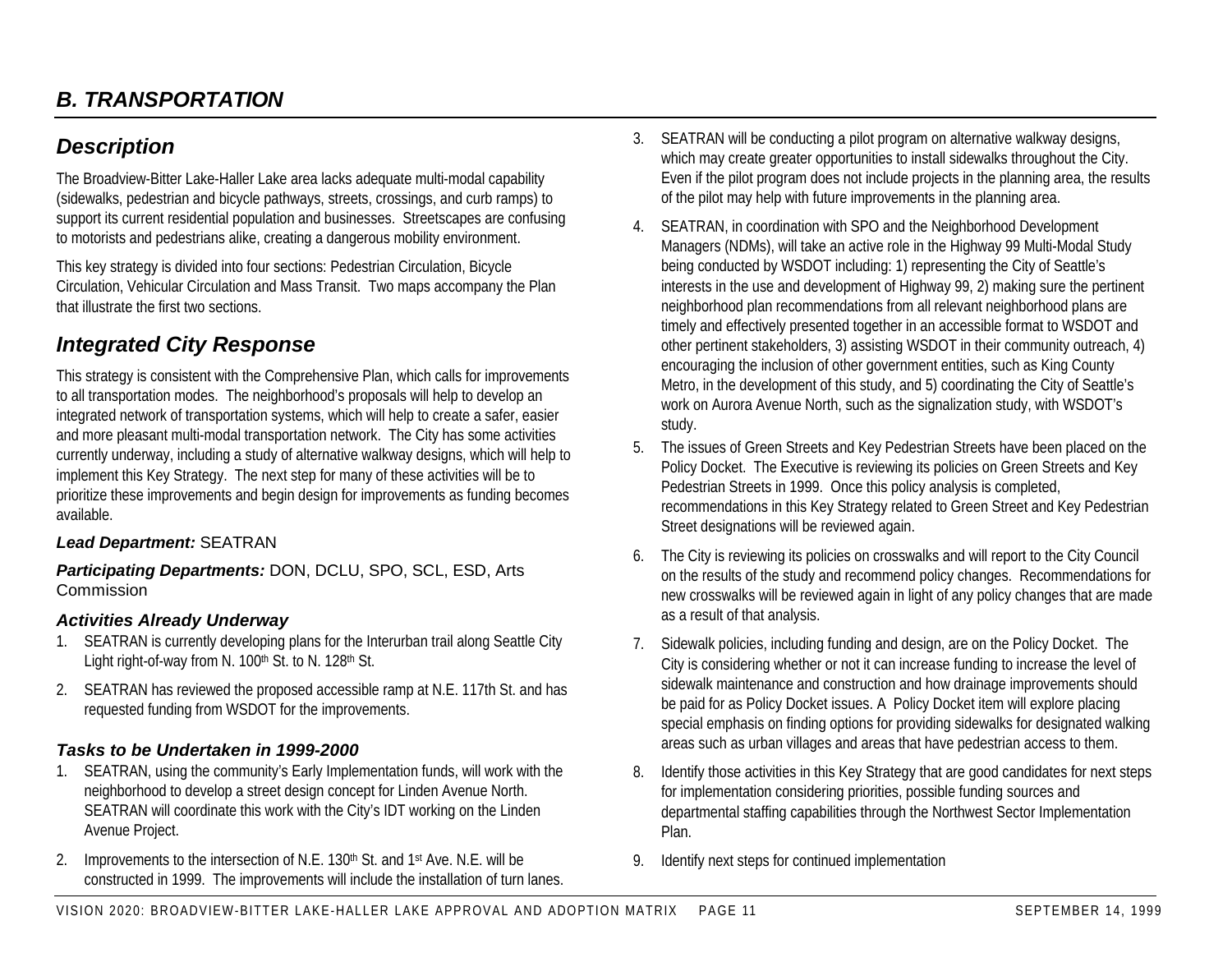|       | <b>B.</b> Transportation                                                                                                                                                                                                                                                                                                                                                                                                                                                            |                 |                      |                         |                    |                                                                                                                                                                                                                                                                                                                                                                                                                                                                                                                                                                                                                                                                                                                                                                                                                                                                                                                                                                                                                                                                                                                                                                                                                                                                                                                                                                                                                                                                                                                                                                                                                                                                                                                                                                                                                          |
|-------|-------------------------------------------------------------------------------------------------------------------------------------------------------------------------------------------------------------------------------------------------------------------------------------------------------------------------------------------------------------------------------------------------------------------------------------------------------------------------------------|-----------------|----------------------|-------------------------|--------------------|--------------------------------------------------------------------------------------------------------------------------------------------------------------------------------------------------------------------------------------------------------------------------------------------------------------------------------------------------------------------------------------------------------------------------------------------------------------------------------------------------------------------------------------------------------------------------------------------------------------------------------------------------------------------------------------------------------------------------------------------------------------------------------------------------------------------------------------------------------------------------------------------------------------------------------------------------------------------------------------------------------------------------------------------------------------------------------------------------------------------------------------------------------------------------------------------------------------------------------------------------------------------------------------------------------------------------------------------------------------------------------------------------------------------------------------------------------------------------------------------------------------------------------------------------------------------------------------------------------------------------------------------------------------------------------------------------------------------------------------------------------------------------------------------------------------------------|
| #     | <b>Activity</b>                                                                                                                                                                                                                                                                                                                                                                                                                                                                     | <b>Priority</b> | Time<br><b>Frame</b> | Cost<br><b>Estimate</b> | <b>Implementor</b> | <b>City Response</b>                                                                                                                                                                                                                                                                                                                                                                                                                                                                                                                                                                                                                                                                                                                                                                                                                                                                                                                                                                                                                                                                                                                                                                                                                                                                                                                                                                                                                                                                                                                                                                                                                                                                                                                                                                                                     |
|       | <b>Pedestrian Circulation</b>                                                                                                                                                                                                                                                                                                                                                                                                                                                       |                 |                      |                         |                    |                                                                                                                                                                                                                                                                                                                                                                                                                                                                                                                                                                                                                                                                                                                                                                                                                                                                                                                                                                                                                                                                                                                                                                                                                                                                                                                                                                                                                                                                                                                                                                                                                                                                                                                                                                                                                          |
| $B-1$ | Develop a comprehensive plan for designing, funding,<br>constructing and maintaining a primary network of concrete<br>sidewalks, curbs, curb ramps, and gutters and, where the right-<br>of-way allows, a planting strip, on both sides of the street<br>linking key destinations within the community and providing a<br>north/south and east/west network along major streets (see<br>map in Plan). At a minimum, all arterials streets shall be<br>included within this network. | H               |                      |                         | <b>SEATRAN</b>     | The City supports the goals of this activity and would like to<br>have sidewalks and other pedestrian facilities available<br>throughout the City. Historically, sidewalk construction has<br>been funded by the adjacent property owners either alongside<br>new development or through such mechanisms as Local<br>Improvement Districts. Likewise, maintenance of sidewalks,<br>except in specific cases where City-owned trees have<br>damaged the sidewalk, is the responsibility of the adjacent<br>property owner. The City has constructed some sidewalks in<br>locations that were not directly adjacent to City-owned<br>property; however, funding for those improvements has<br>typically come from Federal or State grants.<br>The City currently does not have any plans or funding to<br>develop large networks of sidewalks anywhere in the City.<br>However, SEATRAN continually looks for opportunities to<br>install sidewalks and walkways on streets that do not<br>currently have pedestrian facilities. In addition, the City is<br>looking at opportunities to increase sidewalk and walkway<br>development, including review of polices related to funding<br>sidewalks for urban villages (see below). These possible<br>opportunities include:<br>SEATRAN will be conducting a pilot program in 1999-<br>$\bullet$<br>2000 on alternative walkway designs, which may create<br>greater opportunities to install sidewalks throughout the<br>city.<br>Sidewalk policies, including funding and design are on<br>the Policy Docket. The City is considering whether or<br>not it can increase funding to increase the level of<br>sidewalk maintenance and construction and how<br>drainage improvements should be paid for as Policy<br>Docket issues. A second and related Policy Docket item |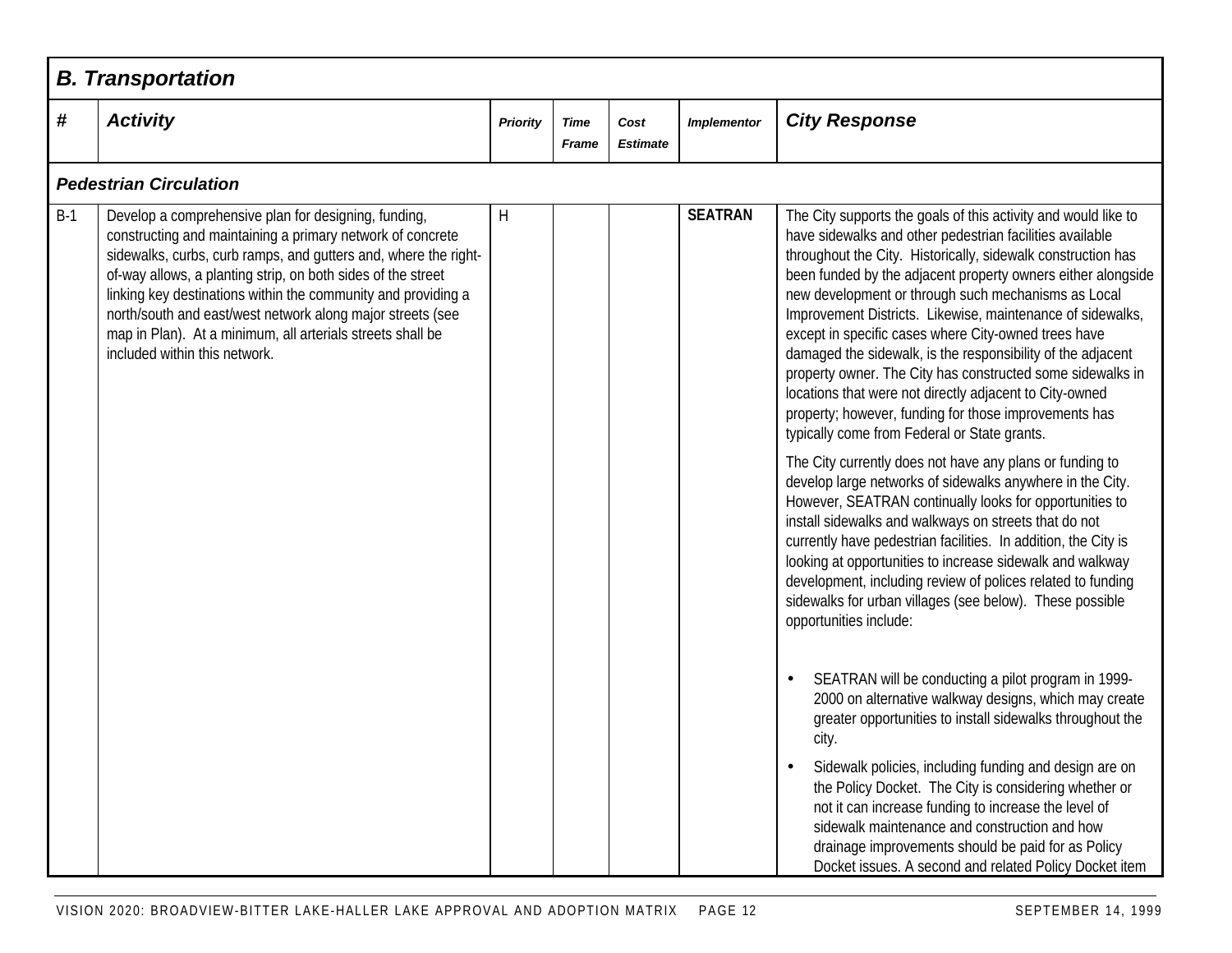|       | <b>B. Transportation</b>                                                                                                                                                                                                           |                 |                      |                         |                            |                                                                                                                                                                                                                                                                                                                                                                                                                                                                                                                    |  |  |  |  |
|-------|------------------------------------------------------------------------------------------------------------------------------------------------------------------------------------------------------------------------------------|-----------------|----------------------|-------------------------|----------------------------|--------------------------------------------------------------------------------------------------------------------------------------------------------------------------------------------------------------------------------------------------------------------------------------------------------------------------------------------------------------------------------------------------------------------------------------------------------------------------------------------------------------------|--|--|--|--|
| #     | <b>Activity</b>                                                                                                                                                                                                                    | <b>Priority</b> | <b>Time</b><br>Frame | Cost<br><b>Estimate</b> | Implementor                | <b>City Response</b>                                                                                                                                                                                                                                                                                                                                                                                                                                                                                               |  |  |  |  |
|       |                                                                                                                                                                                                                                    |                 |                      |                         |                            | will explore placing special emphasis on finding options<br>for providing sidewalks for designated walking areas<br>such as urban villages and areas that have pedestrian<br>access to them.                                                                                                                                                                                                                                                                                                                       |  |  |  |  |
|       |                                                                                                                                                                                                                                    |                 |                      |                         |                            | For property owners that are interested, the Local<br>Improvement District (LID) process can be used to<br>pursue street improvements. LID projects use funding<br>provided by adjacent property owners to pay for<br>improvements. Use of the LID process is largely<br>determined by property owners. SEATRAN will work<br>with interested property owners in exploring a LID<br>program in the Broadview, Bitter Lake and Haller Lake<br>neighborhoods.<br>For existing sidewalk locations that don't have curb |  |  |  |  |
|       |                                                                                                                                                                                                                                    |                 |                      |                         |                            | ramps, SEATRAN has a program which installs curb<br>ramps to improve access for the elderly and pedestrians<br>with disabilities. Community members can call requests<br>for curb ramps directly to this program. It responds best<br>to requests for installation of ramps at specific<br>intersections or along specific routes. This work is done<br>at no cost to those requesting these ramps.                                                                                                                |  |  |  |  |
| $B-2$ | Design and construct a primary network of concrete sidewalks<br>(to include curbs, curb ramps, and gutters and planting strips)<br>in the Broadview-Bitter Lake-Haller Lake planning area, based                                   | $\mathsf{H}$    |                      |                         | <b>SEATRAN</b><br>SCL, SPU | See B-1 on the City's current sidewalk policies, and current<br>work to explore changes to those policies, including<br>emphasizing development of sidewalks in urban villages.                                                                                                                                                                                                                                                                                                                                    |  |  |  |  |
|       | on the following prioritized list:<br>• Both sides of Aurora Ave. N. from N. 105th St. to N. 145th St.<br>. Both sides of N. 130th St. from I-5 to 3rd Ave. N.W.<br>• Both sides of Greenwood Ave. N. from N. 105th St. to N.      |                 |                      |                         |                            | Requests for improvements along Aurora will be forwarded to<br>WSDOT for consideration during the Aurora Multi-Modal<br>Study. See B-15.                                                                                                                                                                                                                                                                                                                                                                           |  |  |  |  |
|       | 145th St.<br>• Both sides of Northgate Way from Meridian Ave. N. to<br>Greenwood Ave. N.<br>. Both sides of N. 125th St. from Densmore Ave. N. to 3rd Ave.<br>N.W.<br>. Both sides of N. 115th St. from Meridian Ave. N. to Aurora |                 |                      |                         |                            | On Linden Avenue, see C-5. In addition to being a street<br>right-of-way, Linden Ave. N. between N. 128th St. and N. 145th<br>St. is an electrical transmission and distribution right-of-way.<br>SCL has a 100-foot-wide easement over most of this area<br>and operates transmission and distribution facilities on both<br>sides of the street. When studying sidewalk and curb<br>materials, consideration should be given to compatibility with                                                               |  |  |  |  |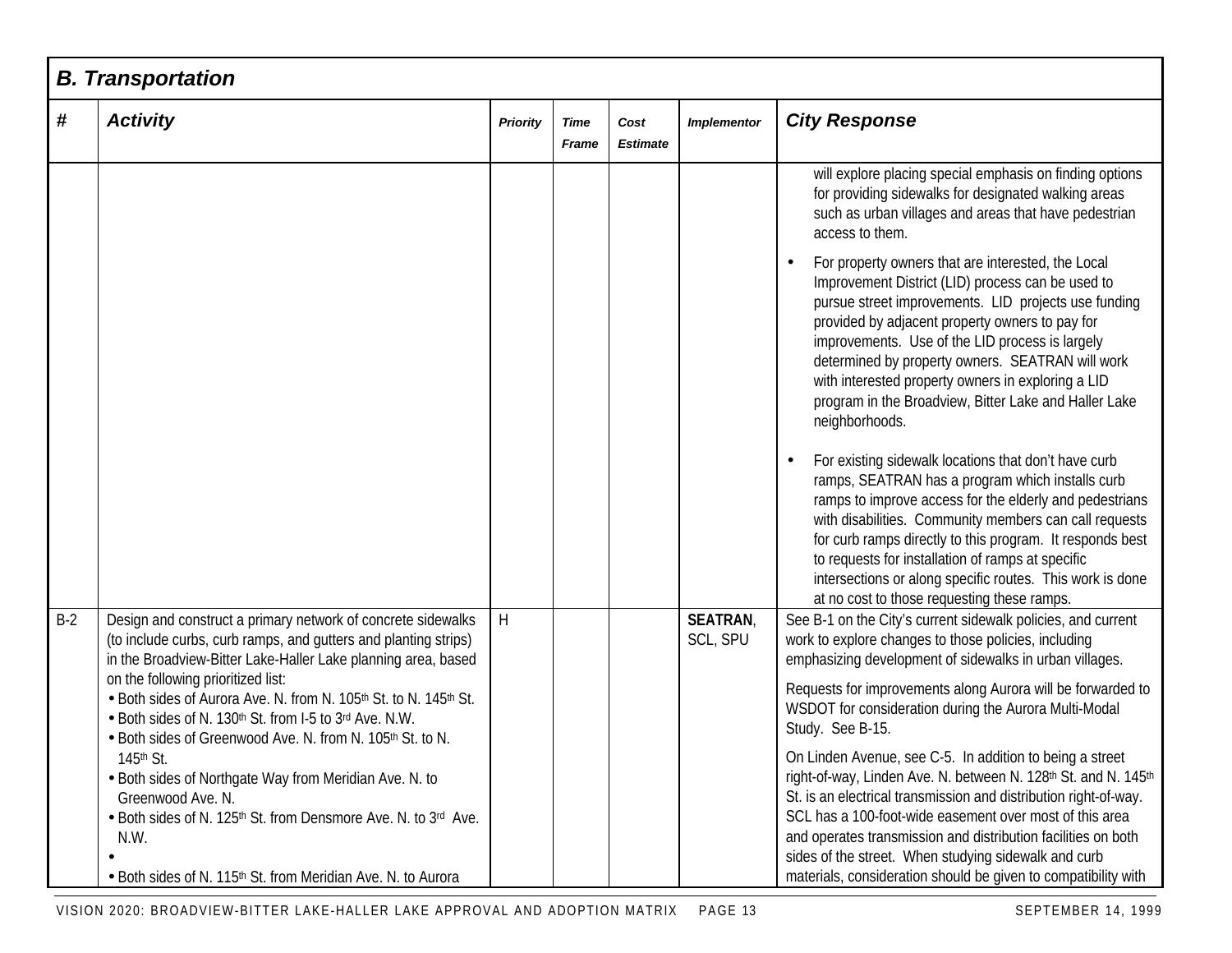|       | <b>B. Transportation</b>                                                                                                                                                                                                                                                                                                                                                                                                                                                                                                                                                                                                                                                                                                                                                             |                 |                      |                         |                |                                                                                                                                                                                                                                                                                                                                                                                                                                                                                                                                                                                                                                                                                                                                                                                                                                                                                                                                                                                                                                                                                                                                                                                                                                               |  |  |  |
|-------|--------------------------------------------------------------------------------------------------------------------------------------------------------------------------------------------------------------------------------------------------------------------------------------------------------------------------------------------------------------------------------------------------------------------------------------------------------------------------------------------------------------------------------------------------------------------------------------------------------------------------------------------------------------------------------------------------------------------------------------------------------------------------------------|-----------------|----------------------|-------------------------|----------------|-----------------------------------------------------------------------------------------------------------------------------------------------------------------------------------------------------------------------------------------------------------------------------------------------------------------------------------------------------------------------------------------------------------------------------------------------------------------------------------------------------------------------------------------------------------------------------------------------------------------------------------------------------------------------------------------------------------------------------------------------------------------------------------------------------------------------------------------------------------------------------------------------------------------------------------------------------------------------------------------------------------------------------------------------------------------------------------------------------------------------------------------------------------------------------------------------------------------------------------------------|--|--|--|
| #     | <b>Activity</b>                                                                                                                                                                                                                                                                                                                                                                                                                                                                                                                                                                                                                                                                                                                                                                      | <b>Priority</b> | Time<br><b>Frame</b> | Cost<br><b>Estimate</b> | Implementor    | <b>City Response</b>                                                                                                                                                                                                                                                                                                                                                                                                                                                                                                                                                                                                                                                                                                                                                                                                                                                                                                                                                                                                                                                                                                                                                                                                                          |  |  |  |
|       | Ave. N.<br>• Both sides of 3rd Ave. N.W. from Holman Rd. to N. 145th St.<br>• Both sides of 1st Ave. N.E. from N. 117th St. to N. 145th St.<br>· Wide, permeable, sand and paver stone/brick sidewalks,<br>concrete curbs and gutters, and curb ramps on both sides of<br>Linden Ave. N. from N. 128th St. to N. 145th St.<br>• Both sides of 3rd Ave. N.E. between N.E. 116th St. and the<br>existing sidewalk at N.E. 115th St.                                                                                                                                                                                                                                                                                                                                                    |                 |                      |                         |                | electrical lines, safety and clearance issues, and the heavy<br>equipment SCL must use to construct, operate and maintain<br>its facilities. SCL will be included in the planning and plan-<br>review of improvements on Linden.<br>SPU has funding for drainage facilities built (catch basins,<br>storm drains, culverts, etc.) in conjunction with SEATRAN<br>funded street improvement projects in areas where drainage<br>problems exist.                                                                                                                                                                                                                                                                                                                                                                                                                                                                                                                                                                                                                                                                                                                                                                                                |  |  |  |
| $B-3$ | Establish a secondary network of footpaths (concrete, asphalt,<br>or gravel walkways separated from the street by as much as<br>the right-of-way allows) to link residents to the primary<br>network, transit stops, parks and other community focal points.<br>(See also Bicycle Circulation below.)                                                                                                                                                                                                                                                                                                                                                                                                                                                                                |                 |                      |                         | <b>SEATRAN</b> | See B-1 and B-4.                                                                                                                                                                                                                                                                                                                                                                                                                                                                                                                                                                                                                                                                                                                                                                                                                                                                                                                                                                                                                                                                                                                                                                                                                              |  |  |  |
| $B-4$ | Provide footpaths based on the following prioritized list. All<br>footpaths shall include curbing or an alternative type of barrier<br>to separate the roadways from the pedestrian paths and<br>prevent parking on pathways.<br>• Provide asphalt footpaths on both sides of N.W. 125th St.<br>from 3rd Ave. N.W. to 8th Ave. N.W.<br>• Connect N. 124 <sup>th</sup> St. to N. 115 <sup>th</sup> St. along Stone Ave. N. with<br>a single footpath.<br>• Provide continuous asphalt footpath along one side of<br>Roosevelt between 1st Ave. N.E. and Aurora Ave. N.<br>• Provide asphalt footpaths on both sides of N.W. 130th St.<br>between 3rd Ave. N.W. and 8th Ave. N.W.<br>. Provide a continuous asphalt path on at least one side of the<br>street encircling Haller Lake. | H               |                      |                         | <b>SEATRAN</b> | See B-1.<br>SEATRAN has a citywide competitive process that installs a<br>very limited number of asphalt walkways over the course of a<br>year. These streets will be added to the list of streets for<br>consideration as part of that project. Street segments are<br>judged on the basis of automobile volumes, traffic speeds and<br>whether or not a walkway is physically able to be constructed<br>in the area.<br>SEATRAN has constructed an asphalt walkway which<br>encircles Haller Lake. However, the current walkway requires<br>pedestrians to cross N 122 <sup>nd</sup> and N 128 <sup>th</sup> Street at Meridian<br>Avenue N. Because of site conditions, it may be difficult to<br>construct an asphalt path that remains on the same side of<br>the street completely around the Lake. The pilot program that<br>SEATRAN will be conducting may identify potential<br>alternatives that would help to discourage motorists from<br>parking on existing asphalt walkways.<br>For Stone Ave. N., the City encourages the neighborhood to<br>consider applying for a Neighborhood Matching Fund grant to<br>develop this path. SPU and SEATRAN will work with the<br>community on a design for the path. The community should |  |  |  |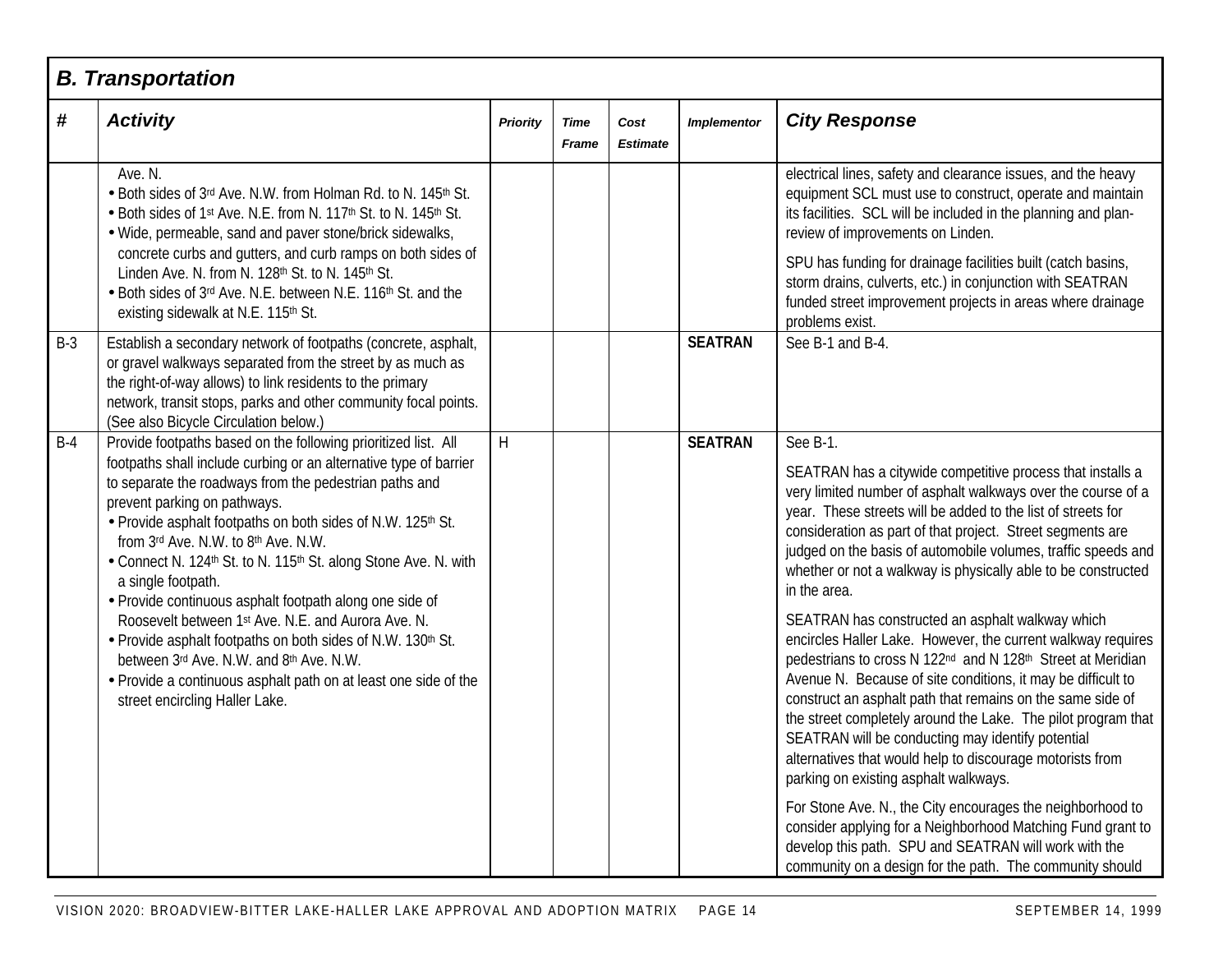| #               | <b>Activity</b>                                                                                                                                                                                                                                                                                                                                                                                                                                                                                                                              |                 |                      |                         |                                    |                                                                                                                                                                                                                                                                                                                                                                       |
|-----------------|----------------------------------------------------------------------------------------------------------------------------------------------------------------------------------------------------------------------------------------------------------------------------------------------------------------------------------------------------------------------------------------------------------------------------------------------------------------------------------------------------------------------------------------------|-----------------|----------------------|-------------------------|------------------------------------|-----------------------------------------------------------------------------------------------------------------------------------------------------------------------------------------------------------------------------------------------------------------------------------------------------------------------------------------------------------------------|
|                 |                                                                                                                                                                                                                                                                                                                                                                                                                                                                                                                                              | <b>Priority</b> | Time<br><b>Frame</b> | Cost<br><b>Estimate</b> | <b>Implementor</b>                 | <b>City Response</b>                                                                                                                                                                                                                                                                                                                                                  |
|                 |                                                                                                                                                                                                                                                                                                                                                                                                                                                                                                                                              |                 |                      |                         |                                    | be aware that this right-of-way is currently used as a drainage<br>facility to prevent flooding in the surrounding area during<br>storms and may itself flood from time to time.                                                                                                                                                                                      |
|                 |                                                                                                                                                                                                                                                                                                                                                                                                                                                                                                                                              |                 |                      |                         |                                    | Because of site constraints, it may be difficult to construct an<br>asphalt path that remains on the same side of the street on<br>the street encircling Haller Lake.                                                                                                                                                                                                 |
| $B-5$           | Provide an asphalt footpath and traffic barrier along the south<br>side of N. 115 <sup>th</sup> St. connecting Meridian Ave. N., Northwest<br>Hospital and Aurora Ave. N. with a continuously paved<br>footpath.                                                                                                                                                                                                                                                                                                                             | H               |                      |                         | <b>SEATRAN</b>                     | See B-1, above.                                                                                                                                                                                                                                                                                                                                                       |
| $B-6$           | Provide asphalt footpath and raised traffic separation barrier<br>along either side of Roosevelt Way N./N.E. between 3rd Ave.<br>N.E. and Aurora Ave. N. between pavement and existing<br>drainage ditches (traffic separation needed). Or, provide<br>asphalt footpath along either side of Roosevelt Way N./N.E.<br>between 3rd Ave. N.E. and Aurora Ave. N. outside the drainage<br>ditches (no further traffic separation needed). Or, cover<br>existing drainage ditch along either side of Roosevelt N./N.E.<br>with asphalt footpath. | H               |                      |                         | <b>SEATRAN</b>                     | See B-1, above.<br>Once funding sources are identified, SEATRAN will work with<br>the community to evaluate various walkway designs to<br>determine the most appropriate walkway materials and<br>placement.                                                                                                                                                          |
| $B-7$           | To facilitate implementation of the Linden Avenue<br>improvements described below, designate Linden Ave. N. from<br>N. 130th St. to N. 145th St. as a Green/Key Pedestrian/Collector<br>Arterial Street.                                                                                                                                                                                                                                                                                                                                     | H               |                      |                         | <b>SEATRAN</b>                     | See B-36.                                                                                                                                                                                                                                                                                                                                                             |
| $B-8$           | As part of the Interurban Greenway/Urban Trail, the City will<br>provide sidewalks along the west side of Linden Ave. N.<br>between N. 128th St. and 145th Ave. N., with benches, waste<br>receptacles and landscaping for pedestrian rest stops along<br>the way. (Permeable surfaces are preferred.) See also Linden<br>Ave. Project below.                                                                                                                                                                                                | H               |                      |                         | <b>SEATRAN</b>                     | See B-36.                                                                                                                                                                                                                                                                                                                                                             |
| $B-9$<br>$B-10$ | Prior to developing plans for any improvements to pedestrian<br>circulation specified in this section, the City shall provide public<br>notification and an opportunity to comment to interested<br>community organizations, affected property owners, area<br>residents and other interested organizations and individuals.<br>Develop with Seattle Public Schools and local private schools                                                                                                                                                | H<br>H          |                      |                         | SEATRAN,<br><b>DON</b><br>SEATRAN, | See O-1, below.<br>Major construction projects, such as sidewalks, walkways and<br>paths do and will continue to involve community input,<br>especially the abutting property owners. It would be inefficient<br>and costly to subject all pedestrian management issues to a<br>public review process.<br>This is primarily a community-based activity. The Executive |

VISION 2020: BROADVIEW-BITTER LAKE-HALLER LAKE APPROVAL AND ADOPTION MATRIX PAGE 15 SEPTEMBER 14, 1999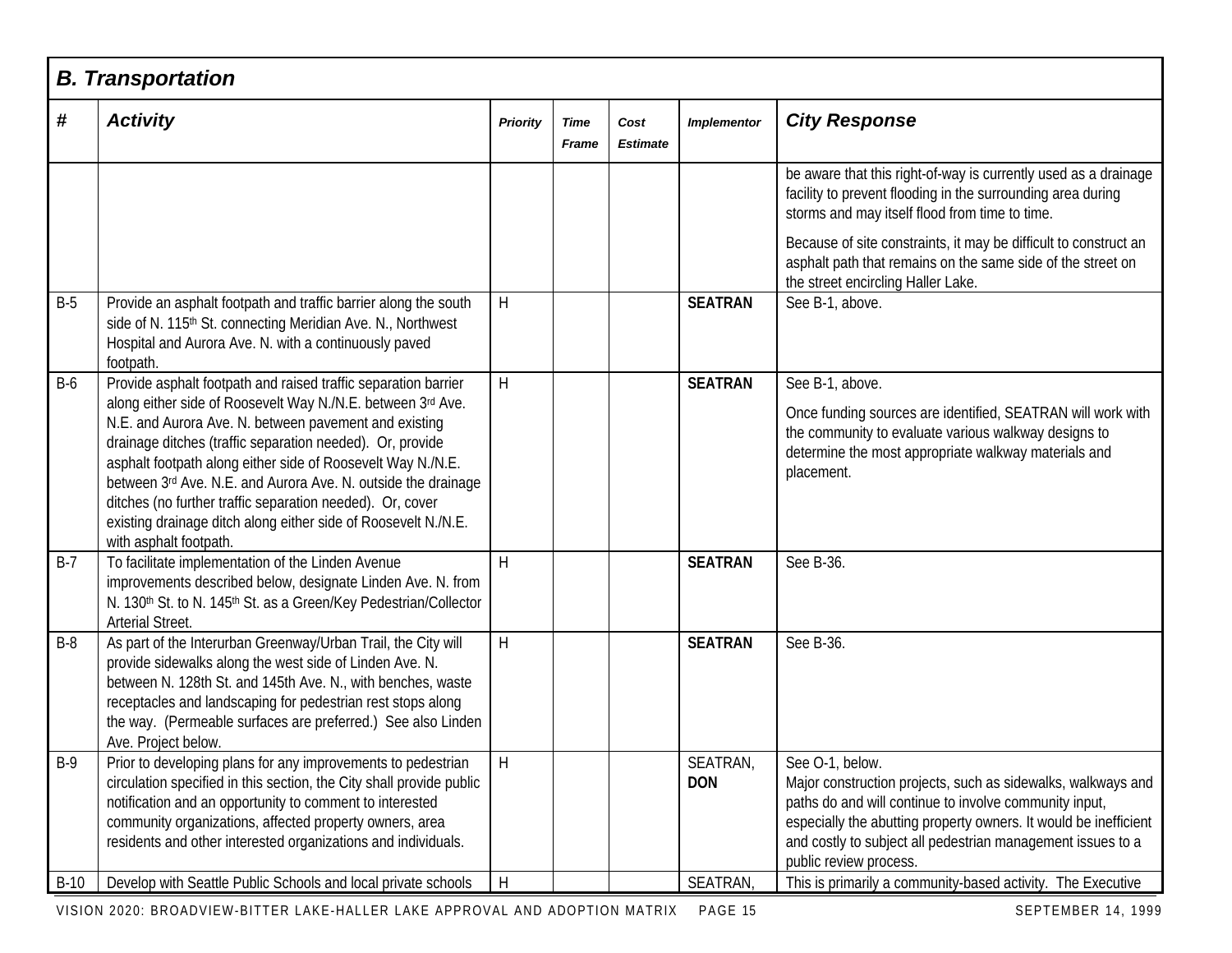|             | <b>B. Transportation</b>                                                                                                                                                                                                                                                                                                                                                                                                                                                                                                                                                                                                                                                                                                                                                                                                       |                 |               |                         |                               |                                                                                                                                                                                                                                                                                                                                                                                                                                                                                                                                                                                                                                                                                                                                                                                                                                                                                       |  |  |  |  |
|-------------|--------------------------------------------------------------------------------------------------------------------------------------------------------------------------------------------------------------------------------------------------------------------------------------------------------------------------------------------------------------------------------------------------------------------------------------------------------------------------------------------------------------------------------------------------------------------------------------------------------------------------------------------------------------------------------------------------------------------------------------------------------------------------------------------------------------------------------|-----------------|---------------|-------------------------|-------------------------------|---------------------------------------------------------------------------------------------------------------------------------------------------------------------------------------------------------------------------------------------------------------------------------------------------------------------------------------------------------------------------------------------------------------------------------------------------------------------------------------------------------------------------------------------------------------------------------------------------------------------------------------------------------------------------------------------------------------------------------------------------------------------------------------------------------------------------------------------------------------------------------------|--|--|--|--|
| #           | <b>Activity</b>                                                                                                                                                                                                                                                                                                                                                                                                                                                                                                                                                                                                                                                                                                                                                                                                                | <b>Priority</b> | Time<br>Frame | Cost<br><b>Estimate</b> | Implementor                   | <b>City Response</b>                                                                                                                                                                                                                                                                                                                                                                                                                                                                                                                                                                                                                                                                                                                                                                                                                                                                  |  |  |  |  |
|             | a joint transportation plan to prioritize coordinated<br>improvements in sidewalks, bicycle routes and facilities, and<br>bus routes and facilities.                                                                                                                                                                                                                                                                                                                                                                                                                                                                                                                                                                                                                                                                           |                 |               |                         | SPO-OFE,<br>SSD,<br>Community | will forward this and related activities to SSD on the<br>community's behalf and encourages the neighborhood to<br>work with the School District to develop priority locations for<br>improvements based on school and community needs.<br>SEATRAN will assist by providing information such as an<br>inventory of sidewalks throughout the City, designated<br>walking routes for elementary schools, and bike route<br>information.                                                                                                                                                                                                                                                                                                                                                                                                                                                 |  |  |  |  |
| $B-11$      | The City, in conjunction with the Metropolitan King County<br>Council, shall connect transit stops to pedestrian networks<br>described in B-2 and B-4 below. (See Transit section below.)                                                                                                                                                                                                                                                                                                                                                                                                                                                                                                                                                                                                                                      | H               |               |                         | <b>SEATRAN</b><br>Metro       | See B-2 and B-4, above. The Executive will consider this<br>recommendation as it works on routes identified in B-2 and B-<br>4 and will also forward this recommendation to Metro on the<br>community's behalf.<br>The next step in implementing this activity is to identify routes<br>to link transit stops to the pedestrian networks if those routes<br>have not already been identified in B-2 and B-4.                                                                                                                                                                                                                                                                                                                                                                                                                                                                          |  |  |  |  |
| $B-12$      | Once a sidewalk network has been agreed upon after public<br>notification and opportunity for comment, the City shall<br>evaluate affected crossing points and develop a prioritized list<br>for additional crossings and/or improvements to existing<br>crossings.                                                                                                                                                                                                                                                                                                                                                                                                                                                                                                                                                            | M               |               |                         | <b>SEATRAN</b>                | SEATRAN will work with the community to identify<br>improvements for prioritized crossing points.<br>The City is currently reviewing its policies on crosswalks and<br>will report to the City Council Transportation Committee on<br>the results of the study and recommend policy changes in<br>mid- 1999.                                                                                                                                                                                                                                                                                                                                                                                                                                                                                                                                                                          |  |  |  |  |
| <b>B-13</b> | Make indicated improvements to sidewalks and arterial<br>pedestrian crossings and install longer "pedestrian-request<br>only" crossing signals at the following locations, in order of<br>priority:<br>(a) N. 130 <sup>th</sup> St. and Aurora Ave. N.: add concrete curbs and<br>curb ramps; evaluate possibility of installing ADA accessible<br>ramps at both ends of footbridge or installing ADA accessible<br>underpass.<br>(b) N. 132 <sup>nd</sup> St. and Greenwood Ave. N.: move signal north to<br>actual intersection and program the signal to control<br>movements on all approaches. Coordinate the signal with the<br>one at N. 130 <sup>th</sup> St. and Greenwood Ave. N. for Fire<br>Department over-ride, add concrete curb ramps.<br>(c) N. 140 <sup>th</sup> and Aurora N.: add concrete curbs with curb | H               |               |                         | <b>SEATRAN</b>                | a. Construction of wheelchair accessible ramps to the existing<br>pedestrian overpass at N. 130th St. may be costly and difficult<br>due to site characteristics. However, SEATRAN will forward<br>the request to WSDOT for inclusion in the Aurora Multi-Modal<br>Study.<br>b. This intersection does not meet the warrants to be<br>upgraded to a full, 4-way signal. If the community wants to<br>seek funds to move the existing signal, it would be feasible to<br>move the existing mid-block pedestrian signal that is on<br>Greenwood Ave. N. near N. 132 <sup>nd</sup> St. to the intersection of N.<br>132nd St. SEATRAN would require strong support from the<br>adjacent community. SEATRAN currently does not have<br>funding for this work.<br>c. Aurora Ave. N. was recently repaved. As part of that work,<br>SEATRAN recently completed re-striping of Aurora, which |  |  |  |  |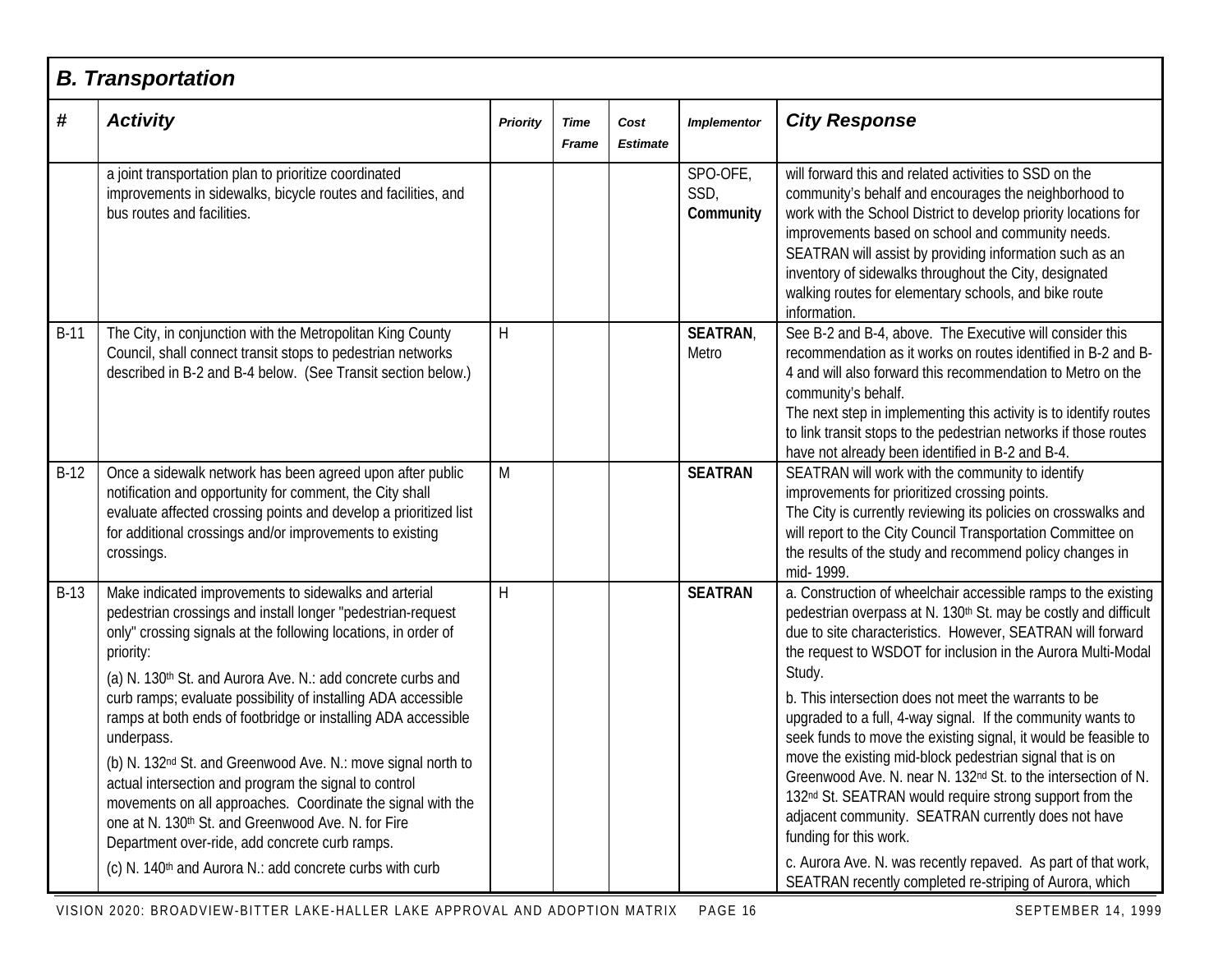|        | <b>B. Transportation</b>                                                                                                                                                                                                                                                                                                                                                                                                                                                                                                                                                                                                                                                                                                                                                                                                                                                                                                                                                                                                                                                                                                                                                                                                                                                                                                                                                |                 |                      |                         |                                       |                                                                                                                                                                                                                                                                                                                                                                                                                                                                                                                                                                                                                                                                                                                                                                                                                                                                                                                                                                                                                                    |  |  |  |  |
|--------|-------------------------------------------------------------------------------------------------------------------------------------------------------------------------------------------------------------------------------------------------------------------------------------------------------------------------------------------------------------------------------------------------------------------------------------------------------------------------------------------------------------------------------------------------------------------------------------------------------------------------------------------------------------------------------------------------------------------------------------------------------------------------------------------------------------------------------------------------------------------------------------------------------------------------------------------------------------------------------------------------------------------------------------------------------------------------------------------------------------------------------------------------------------------------------------------------------------------------------------------------------------------------------------------------------------------------------------------------------------------------|-----------------|----------------------|-------------------------|---------------------------------------|------------------------------------------------------------------------------------------------------------------------------------------------------------------------------------------------------------------------------------------------------------------------------------------------------------------------------------------------------------------------------------------------------------------------------------------------------------------------------------------------------------------------------------------------------------------------------------------------------------------------------------------------------------------------------------------------------------------------------------------------------------------------------------------------------------------------------------------------------------------------------------------------------------------------------------------------------------------------------------------------------------------------------------|--|--|--|--|
| #      | <b>Activity</b>                                                                                                                                                                                                                                                                                                                                                                                                                                                                                                                                                                                                                                                                                                                                                                                                                                                                                                                                                                                                                                                                                                                                                                                                                                                                                                                                                         | <b>Priority</b> | Time<br><b>Frame</b> | Cost<br><b>Estimate</b> | Implementor                           | <b>City Response</b>                                                                                                                                                                                                                                                                                                                                                                                                                                                                                                                                                                                                                                                                                                                                                                                                                                                                                                                                                                                                               |  |  |  |  |
|        | ramps, improve warning lighting and street striping.<br>(d) N. 135 <sup>th</sup> and Aurora N.: add 3 concrete curbs with curb<br>ramps, install east-west curb ramp at northeast corner.<br>(e) N. 130 <sup>th</sup> St. and 1 <sup>st</sup> Ave. NE: add concrete curbs with curb<br>ramps, re-install walk signals for school pedestrian traffic, paint<br>stripes.<br>(f) N. 130 <sup>th</sup> St. and Meridian Ave. N.: add concrete curb with<br>curb ramps, re-stripe.<br>(g) N. 145 <sup>th</sup> St. and Aurora Ave. N.: add curb ramps, lengthen<br>pedestrian-activated crossing times.<br>(h) N. 125 <sup>th</sup> St. and Aurora Ave. N.: add concrete curbs with<br>curb ramps, explore feasibility of lengthening pedestrian-<br>activated crossing times.<br>(i) N. 115 <sup>th</sup> St. and Aurora Ave. N.: add concrete curbs and<br>curb ramps.<br>(j) N. 137 <sup>th</sup> St. and Aurora Ave. N.: add concrete curbs and<br>curb ramps.<br>(k) Explore special effects such as flush surface-mounted<br>flashing signals at crossings on Aurora where children, elderly,<br>or disabled persons regularly use crosswalks, especially<br>school routes and adjacent to child-serving facilities such as<br>the Bitter Lake Community Center and Broadview Library, and<br>residential facilities with large elderly and/or disabled<br>populations |                 |                      |                         |                                       | included existing marked crosswalks. Additional requests for<br>improvements along Aurora will be forwarded to WSDOT for<br>consideration as part of the Aurora Multi-Modal Study. See<br>B-15.<br>d. Requests for improvements along Aurora will be forwarded<br>to WSDOT for consideration as part of the Aurora Multi-Modal<br>Study. See B-15.<br>e. Improvements to the intersection of N.E. 130th St. and 1st<br>Ave. N.E. will be constructed in 1999-2000.<br>f. SEATRAN will evaluate this location for possible<br>improvements.<br>$q - j$ . see d. above.<br>k. SEATRAN is currently evaluating flashing pedestrian<br>crossing lights embedded into the pavement on E. James<br>Way near Seattle University. Future use of this type of device<br>will depend on effectiveness, installation and maintenance<br>costs. The City has installed this type of device in one<br>location on a trial basis. SEATRAN will be monitoring it over<br>the next couple of years before determining appropriate<br>applications. |  |  |  |  |
| $B-14$ | Install an accessible ramp at the east end of the N.E. 117th St.<br>overpass at Interstate 5.                                                                                                                                                                                                                                                                                                                                                                                                                                                                                                                                                                                                                                                                                                                                                                                                                                                                                                                                                                                                                                                                                                                                                                                                                                                                           | H               |                      |                         | WSDOT,<br><b>SEATRAN</b>              | SEATRAN's pedestrian program has investigated the<br>feasibility of construction of a ramp at this location and<br>supports these improvements to this ramp. Because this<br>overpass is a state facility, SEATRAN has forwarded this<br>recommendation to WSDOT seeking funds for this<br>improvement.                                                                                                                                                                                                                                                                                                                                                                                                                                                                                                                                                                                                                                                                                                                            |  |  |  |  |
| $B-15$ | Communicate neighborhood pedestrian priorities to WSDOT<br>for inclusion in Aurora Ave. N. planning efforts and advocate<br>WSDOT for improvements. Improvements to be considered<br>will include those mentioned above as well as possible                                                                                                                                                                                                                                                                                                                                                                                                                                                                                                                                                                                                                                                                                                                                                                                                                                                                                                                                                                                                                                                                                                                             | H               |                      |                         | <b>SEATRAN,</b><br>WSDOT,<br>DON, SPO | SEATRAN, in coordination with SPO and the Neighborhood<br>Development Managers (NDMs), will take an active role in the<br>Highway 99 Multi-Modal Study being conducted by WSDOT<br>including: 1) representing the City of Seattle's interests in the                                                                                                                                                                                                                                                                                                                                                                                                                                                                                                                                                                                                                                                                                                                                                                               |  |  |  |  |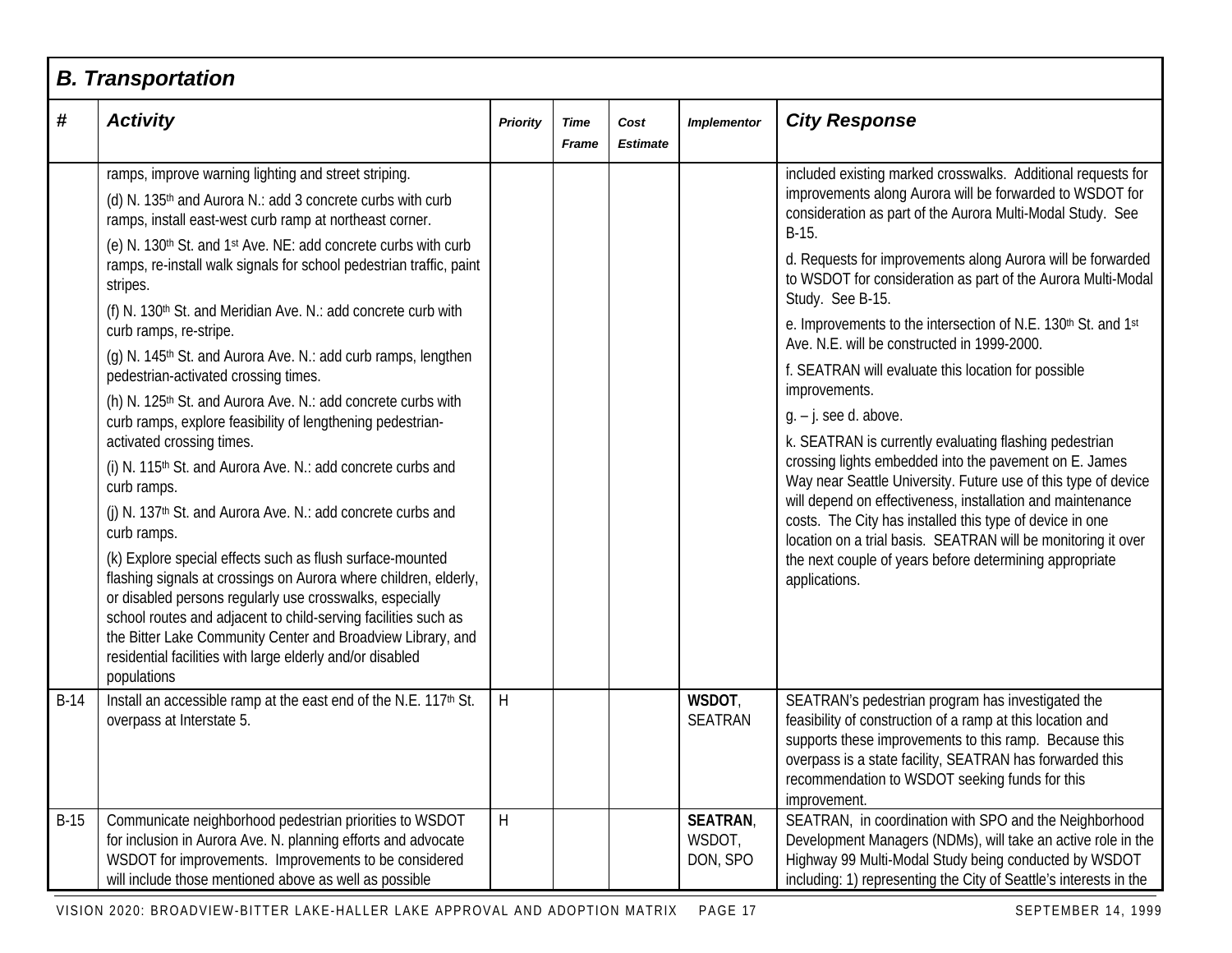|        | <b>B.</b> Transportation                                                                                                                                                                                                                                                |                 |               |                         |                            |                                                                                                                                                                                                                                                                                                                                                                                                                                                                                                                                                                                                                                                                                                                                                               |  |  |  |
|--------|-------------------------------------------------------------------------------------------------------------------------------------------------------------------------------------------------------------------------------------------------------------------------|-----------------|---------------|-------------------------|----------------------------|---------------------------------------------------------------------------------------------------------------------------------------------------------------------------------------------------------------------------------------------------------------------------------------------------------------------------------------------------------------------------------------------------------------------------------------------------------------------------------------------------------------------------------------------------------------------------------------------------------------------------------------------------------------------------------------------------------------------------------------------------------------|--|--|--|
| #      | <b>Activity</b>                                                                                                                                                                                                                                                         | <b>Priority</b> | Time<br>Frame | Cost<br><b>Estimate</b> | <b>Implementor</b>         | <b>City Response</b>                                                                                                                                                                                                                                                                                                                                                                                                                                                                                                                                                                                                                                                                                                                                          |  |  |  |
|        | underpasses or overpasses at N. 130th St., N. 140th St. and/or<br>N. 145th St.                                                                                                                                                                                          |                 |               |                         |                            | use and development of Highway 99, 2) making sure the<br>pertinent neighborhood plan recommendations from all<br>relevant neighborhood plans are timely and effectively<br>presented together in an accessible format to WSDOT and<br>other pertinent stakeholders, 3) assisting WSDOT in their<br>community outreach, 4) encouraging the inclusion of other<br>government entities, such as King County Metro, in the<br>development of this study, and 5) coordinating the City of<br>Seattle's work on Aurora Avenue North, such as the<br>signalization study (described in B-33), with WSDOT's study.                                                                                                                                                    |  |  |  |
| $B-16$ | Establish a new, dedicated citywide funding source for<br>construction of new sidewalks. Explore the feasibility of<br>creating a "1% for sidewalks" impact fee assessment program<br>to be used solely to fund citywide prioritized sidewalk<br>construction projects. | H               |               |                         | SPO, CBO<br><b>SEATRAN</b> | See B-1. This specific recommendation will be considered as<br>part of that Policy Docket review.                                                                                                                                                                                                                                                                                                                                                                                                                                                                                                                                                                                                                                                             |  |  |  |
| $B-17$ | In conjunction with community organizations, establish design<br>or development standards for new development that include<br>providing sidewalk connections to the pedestrian circulation<br>network outlined in this Plan.                                            | H               |               |                         | DCLU, SPO,<br>Community    | The current Design Review program includes a quideline that<br>supports the creation of convenient and attractive access and<br>the creation of pedestrian oriented spaces. As the<br>neighborhood develops neighborhood-specific design<br>guidelines they are encouraged to emphasize pedestrian<br>connections. DCLU will work with Broadview-Bitter Lake-<br>Haller Lake to assist them in development of design<br>guidelines.                                                                                                                                                                                                                                                                                                                           |  |  |  |
|        |                                                                                                                                                                                                                                                                         |                 |               |                         |                            | DCLU will address neighborhood specific design guideline<br>proposals starting 2 <sup>nd</sup> quarter 1999 and ongoing throughout<br>2000. DCLU will work with neighborhoods using a three<br>phased process, which will package neighborhood proposals<br>in sets of approximately 6 neighborhoods each. First, more<br>fully developed neighborhood design quideline proposals will<br>be reviewed by DCLU and the neighborhoods with the goal of<br>Council adoption of the first package before the end of 1999.<br>In the second and third phases, DCLU will work with<br>remaining neighborhoods whose guideline proposals are<br>more formulative for presentation to Council in 2000, likely in<br>the 2 <sup>nd</sup> and 4 <sup>th</sup> quarters. |  |  |  |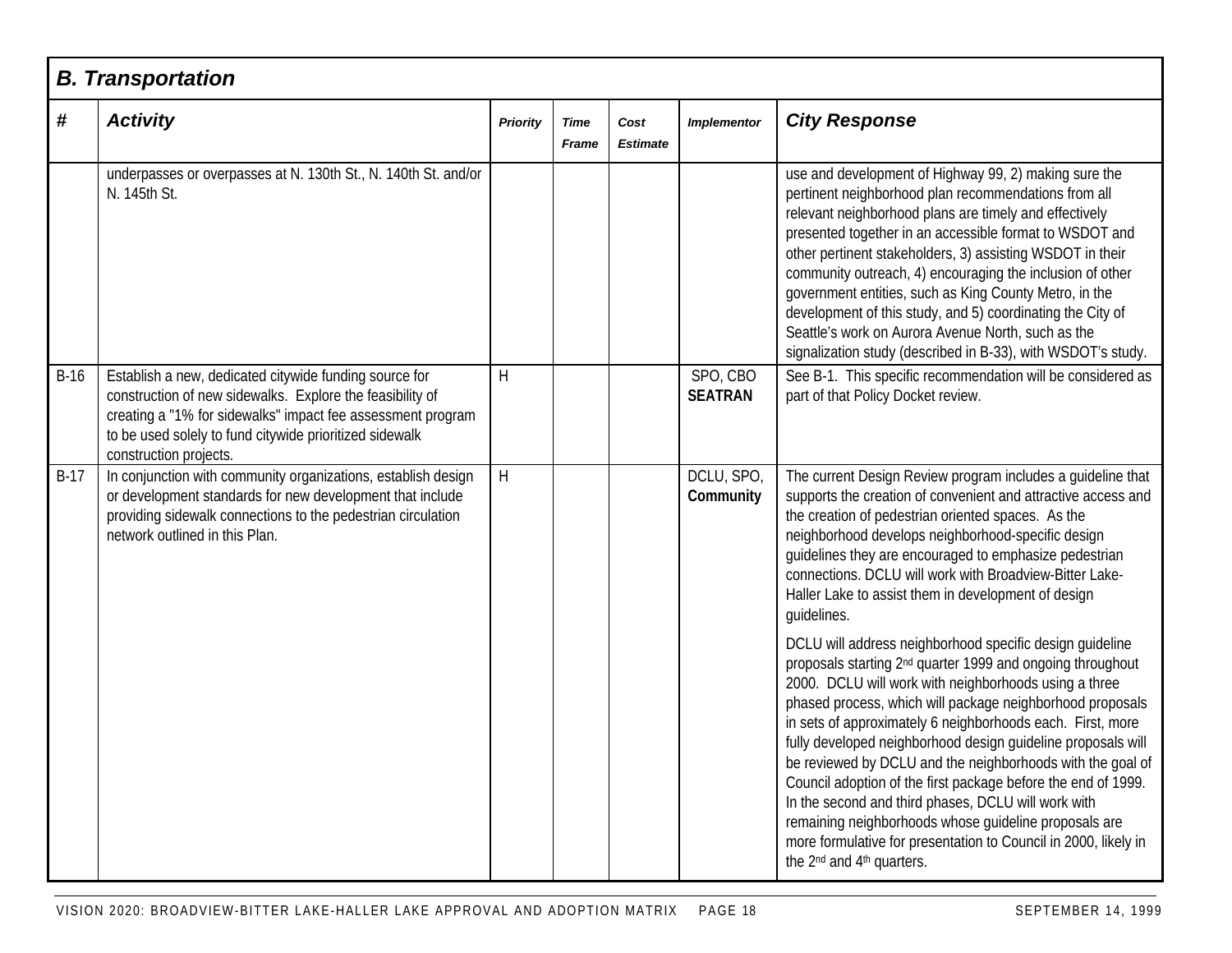|             | <b>B.</b> Transportation                                                                                                                                                                                                                                                                                                                   |                 |               |                         |                              |                                                                                                                                                                                                                                                                                                                                                                                                                                                                                                                             |  |  |  |  |
|-------------|--------------------------------------------------------------------------------------------------------------------------------------------------------------------------------------------------------------------------------------------------------------------------------------------------------------------------------------------|-----------------|---------------|-------------------------|------------------------------|-----------------------------------------------------------------------------------------------------------------------------------------------------------------------------------------------------------------------------------------------------------------------------------------------------------------------------------------------------------------------------------------------------------------------------------------------------------------------------------------------------------------------------|--|--|--|--|
| #           | <b>Activity</b>                                                                                                                                                                                                                                                                                                                            | <b>Priority</b> | Time<br>Frame | Cost<br><b>Estimate</b> | Implementor                  | <b>City Response</b>                                                                                                                                                                                                                                                                                                                                                                                                                                                                                                        |  |  |  |  |
|             |                                                                                                                                                                                                                                                                                                                                            |                 |               |                         |                              | DCLU anticipates that this community will fit into either the 2nd<br>or the 3rd phase of the process. Funding will likely be<br>needed for the development of neighborhood specific design<br>guidelines. The amount needed will depend on the scope of<br>the neighborhood's proposal. Neighborhood Matching Fund<br>grants or Early Implementation Funds have been used by<br>other neighborhoods and should be considered here.                                                                                          |  |  |  |  |
| <b>B-18</b> | In conjunction with community organizations, establish a public<br>process for prioritizing sidewalk construction and maintenance<br>projects.                                                                                                                                                                                             |                 |               |                         | <b>SEATRAN</b>               | SEATRAN will recognize the neighborhood's prioritization of<br>transportation projects (see B-2, B-4, and B-13) if funding is<br>obtained. SEATRAN's highest priority is safety, so sidewalk<br>installation along arterials, near bus stops and schools will be<br>a higher priority than those along quieter streets.                                                                                                                                                                                                     |  |  |  |  |
| <b>B19</b>  | Establish and staff a collaborative sidewalk maintenance<br>program to work with property and business owners,<br>community organizations, and other interested parties to<br>improve maintenance of sidewalks, pathways, and parkway<br>landscaping.                                                                                      | $\mathsf{H}$    |               |                         | <b>SEATRAN</b><br><b>DPR</b> | This activity would require the City Council to change the<br>City's policy on sidewalk maintenance. Currently, sidewalk<br>maintenance is the responsibility of the abutting property<br>owner. SEATRAN has limited funding which is targeted at<br>repairing sidewalk damage caused by City-owned trees.<br>There are no historic boulevards in this area, however, the<br>Parks Department can work with the community to identify<br>areas on parks property that need improvement and<br>strategize funding solutions. |  |  |  |  |
|             | <b>Bicycle Circulation</b>                                                                                                                                                                                                                                                                                                                 |                 |               |                         |                              |                                                                                                                                                                                                                                                                                                                                                                                                                                                                                                                             |  |  |  |  |
| $B-20$      | Establish a network of designated bicycle streets and bicycle<br>lanes that are integrated into the City bicycle circulation<br>system. Making use of local properties, street easements and<br>public rights-of-way, the City will create bicycle/pedestrian<br>pathways connecting to existing bicycle street lanes and urban<br>trails. |                 |               |                         | <b>SEATRAN</b>               | See activities B-21 to B-26, below.                                                                                                                                                                                                                                                                                                                                                                                                                                                                                         |  |  |  |  |
| $B-21$      | Confirm existing bicycle circulation system and identify street<br>segments for designation as bicycle streets, streets that have<br>adequate right-of-way for bicycle lanes, and rights-of-way that<br>could accommodate bicycle trails.                                                                                                  | H               |               |                         | <b>SEATRAN</b>               | SEATRAN has evaluated the community's bicycle circulation<br>plan. Many of the proposed routes are already on the City's<br>Bicycle Map. SEATRAN will add the following routes, which<br>were identified in the circulation plan, to the Bicycling Guide<br>Map:<br>• Extending 1st Ave. N.E. to Roosevelt Way N.E.<br>. Roosevelt Way N from 1st Ave. N.E. to N 135th St.                                                                                                                                                  |  |  |  |  |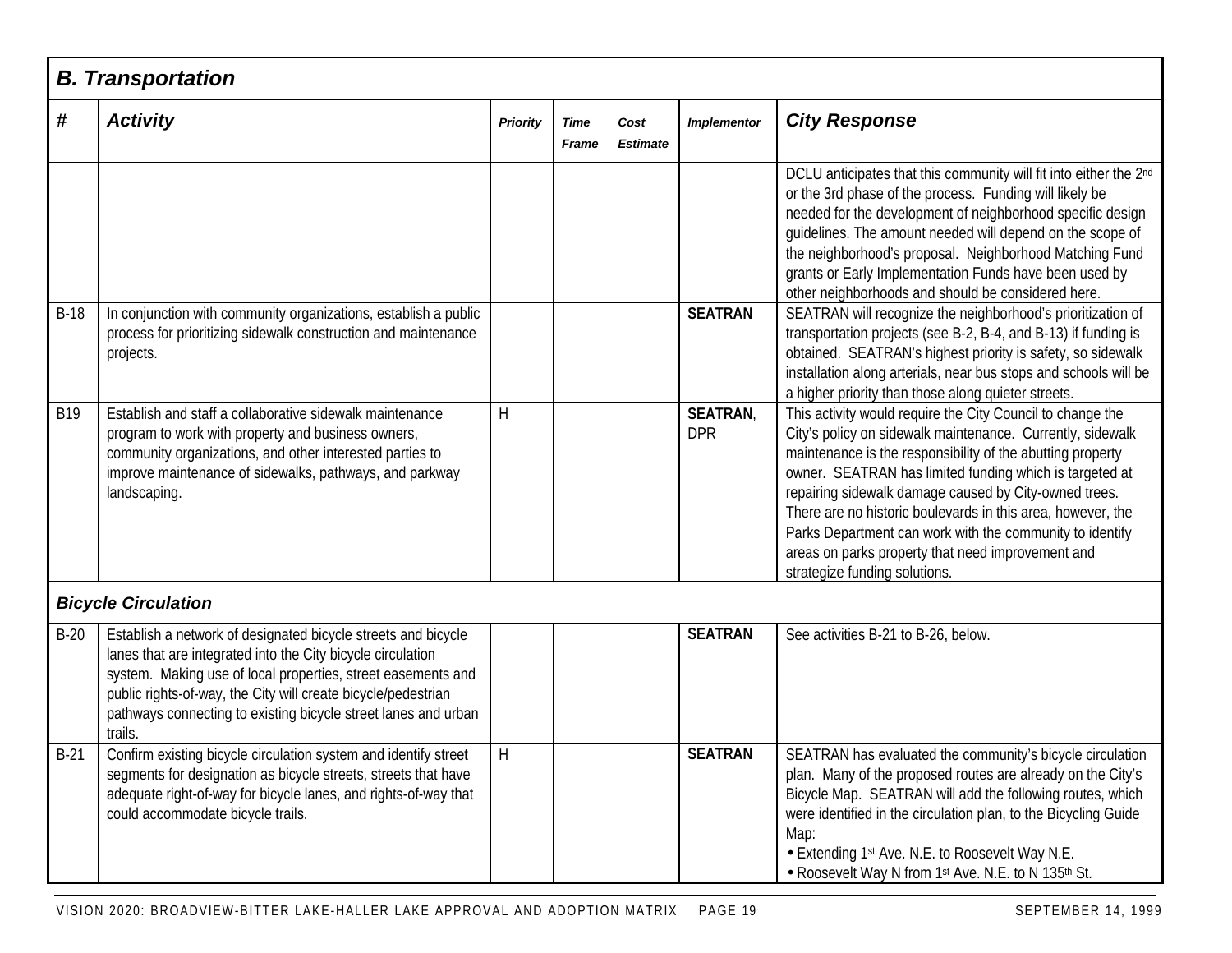|        | <b>B. Transportation</b>                                                                                                                                                                                                                                                                                                                                                                                                                                                                                                                                            |                           |                      |                         |                            |                                                                                                                                                                                                                                                                                                                                                                                                                                                                                                                                                                                                                                                                                                                                                                                                                                                                                                                                                                                                                                                                                                                                                             |  |  |  |  |
|--------|---------------------------------------------------------------------------------------------------------------------------------------------------------------------------------------------------------------------------------------------------------------------------------------------------------------------------------------------------------------------------------------------------------------------------------------------------------------------------------------------------------------------------------------------------------------------|---------------------------|----------------------|-------------------------|----------------------------|-------------------------------------------------------------------------------------------------------------------------------------------------------------------------------------------------------------------------------------------------------------------------------------------------------------------------------------------------------------------------------------------------------------------------------------------------------------------------------------------------------------------------------------------------------------------------------------------------------------------------------------------------------------------------------------------------------------------------------------------------------------------------------------------------------------------------------------------------------------------------------------------------------------------------------------------------------------------------------------------------------------------------------------------------------------------------------------------------------------------------------------------------------------|--|--|--|--|
| #      | <b>Activity</b>                                                                                                                                                                                                                                                                                                                                                                                                                                                                                                                                                     | <b>Priority</b>           | <b>Time</b><br>Frame | Cost<br><b>Estimate</b> | <b>Implementor</b>         | <b>City Response</b>                                                                                                                                                                                                                                                                                                                                                                                                                                                                                                                                                                                                                                                                                                                                                                                                                                                                                                                                                                                                                                                                                                                                        |  |  |  |  |
|        |                                                                                                                                                                                                                                                                                                                                                                                                                                                                                                                                                                     |                           |                      |                         |                            | • Sections of N. 135 <sup>th</sup> St. from Roosevelt Way N to Aurora<br>Ave. N.<br>Because in sections it is very steep and narrow, SEATRAN<br>does not believe that Carkeek Park Road is an appropriate<br>route for the Guide Map.                                                                                                                                                                                                                                                                                                                                                                                                                                                                                                                                                                                                                                                                                                                                                                                                                                                                                                                       |  |  |  |  |
| $B-22$ | Establish bicycle lanes on Linden Ave. N. between N. 128th St.<br>and N. 145th St. to serve as a segment of the Interurban<br>Greenway Trail system. Consider purchasing or granting<br>easements on surplus City Light right-of-way parcels to add to<br>the street right-of-way for this purpose (see also Linden<br>Avenue Project in Land Use section below.)                                                                                                                                                                                                   | H                         |                      |                         | <b>SEATRAN</b><br>ESD, SCL | See also B-36, C-5 and C-10.<br>SEATRAN currently has plans and funding to develop the<br>Interurban Trail system along the SCL right-of-way from N.<br>110th St. to N. 128th St. SEATRAN supports the use of<br>Linden Ave. N. between N. 128th St. and N. 145th St. as part<br>of the Interurban Trail. SEATRAN will work with the<br>community to develop strategies for extending the trail to N.<br>145th St.<br>Bicycle lanes on Linden Ave. N. are not feasible at this time<br>due to the narrow street width and existing roadway<br>conditions. Improvements to the street so that it could<br>accommodate bike lanes and a continuous walkway appear<br>to be the most promising alternative, but further evaluation is<br>needed. If such improvements can be made, City Light right-<br>of-way will not be needed to add bike lanes to Linden. The<br>community has dedicated \$40,000 of their Early<br>Implementation Funds and SEATRAN has committed to<br>working with the community to determine an appropriate<br>design for Linden. SEATRAN will look at options for bike<br>lanes or paths as part of this work on designs for Linden. |  |  |  |  |
| $B-23$ | Use existing adjacent public rights-of-way and work with local<br>property owners to provide a continuous east-west<br>bicycle/pedestrian street/trail network between Meridian Ave.<br>N. at Northgate Way and the Interurban Trail at Linden Ave.<br>Develop daytime pedestrian and bicycle access across<br>properties on or near N. 110th St. right-of-way between<br>Meridian Ave. N. and the Interurban Trail at Linden Ave.<br>N.<br>Provide a paved pedestrian and bicycle path along the<br>$\bullet$<br>existing wooded N. 110th St. right-of-way between | $\boldsymbol{\mathsf{H}}$ |                      |                         | <b>SEATRAN</b>             | SEATRAN has evaluated N. 110th Street for potential<br>pedestrian and bike improvements. It would be extremely<br>difficult to establish a bicycle/pedestrian path along or near<br>the N. 110 <sup>th</sup> St. right-of-way between Meridian Ave. N. and<br>Linden Ave. N. Sections of this right-of-way are steep,<br>wooded, and undeveloped making it difficult to construct a<br>pathway. Nearby alternative routes would require crossing<br>private property. As a result, SEATRAN believes that this is<br>not an appropriate route for a bicycle/pedestrian path.<br>If the community is interested in creating a bicycle/pedestrian                                                                                                                                                                                                                                                                                                                                                                                                                                                                                                              |  |  |  |  |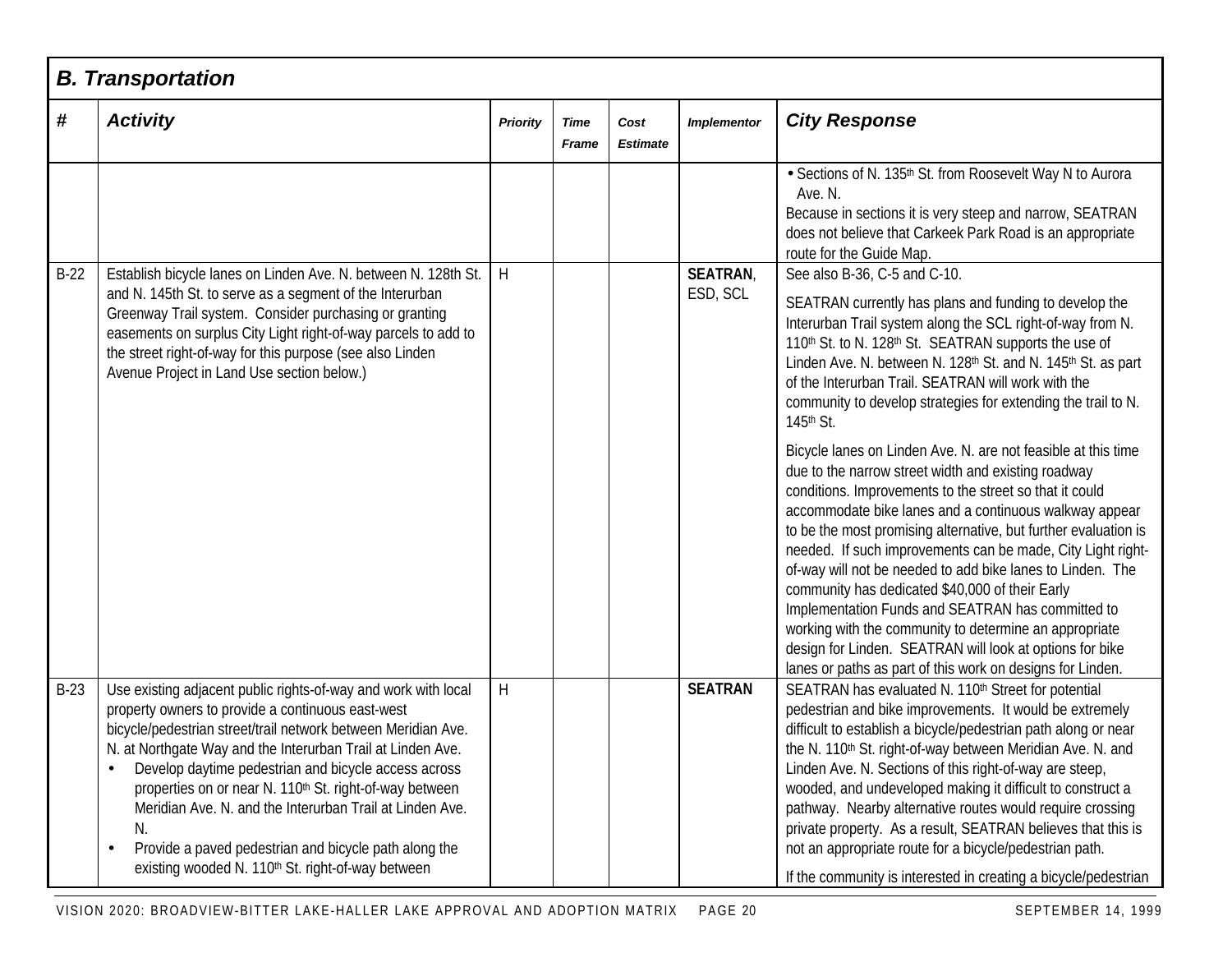|        | <b>B. Transportation</b>                                                                                                                                                                                                                                                                                                                                                                                                                                                                                                                                                                                                                                                                                                                                                                                                                                                                                                                                                                                                                                                                       |                 |                      |                         |                       |                                                                                                                                                                                                                                                                                                                                                                                                                                                                                                                                                                                                                                                                                                                                                                                                                                                                                                                                                                                                                                                                                                                                                                                                                                                                                                                                                                                                                   |  |  |  |
|--------|------------------------------------------------------------------------------------------------------------------------------------------------------------------------------------------------------------------------------------------------------------------------------------------------------------------------------------------------------------------------------------------------------------------------------------------------------------------------------------------------------------------------------------------------------------------------------------------------------------------------------------------------------------------------------------------------------------------------------------------------------------------------------------------------------------------------------------------------------------------------------------------------------------------------------------------------------------------------------------------------------------------------------------------------------------------------------------------------|-----------------|----------------------|-------------------------|-----------------------|-------------------------------------------------------------------------------------------------------------------------------------------------------------------------------------------------------------------------------------------------------------------------------------------------------------------------------------------------------------------------------------------------------------------------------------------------------------------------------------------------------------------------------------------------------------------------------------------------------------------------------------------------------------------------------------------------------------------------------------------------------------------------------------------------------------------------------------------------------------------------------------------------------------------------------------------------------------------------------------------------------------------------------------------------------------------------------------------------------------------------------------------------------------------------------------------------------------------------------------------------------------------------------------------------------------------------------------------------------------------------------------------------------------------|--|--|--|
| #      | <b>Activity</b>                                                                                                                                                                                                                                                                                                                                                                                                                                                                                                                                                                                                                                                                                                                                                                                                                                                                                                                                                                                                                                                                                | <b>Priority</b> | Time<br><b>Frame</b> | Cost<br><b>Estimate</b> | <b>Implementor</b>    | <b>City Response</b>                                                                                                                                                                                                                                                                                                                                                                                                                                                                                                                                                                                                                                                                                                                                                                                                                                                                                                                                                                                                                                                                                                                                                                                                                                                                                                                                                                                              |  |  |  |
|        | Meridian Ave. N. and Ashworth Ave. N. The City will<br>provide fencing for neighbors along the right-of-way.<br>Provide an asphalt path along the N. 110th St. right-of-way<br>$\bullet$<br>between Aurora Ave. N. And North Park Ave. N.<br>Remove ADA, pedestrian, and bicycle impediments on<br>$\bullet$<br>Aurora Ave. N. at or near N. 110th St.                                                                                                                                                                                                                                                                                                                                                                                                                                                                                                                                                                                                                                                                                                                                         |                 |                      |                         |                       | link through Washelli Cemetery to the north of N. 110 <sup>th</sup> St.,<br>they should work with the property owners to obtain<br>permission to access this property. If Washelli agrees to the<br>proposed concept, SEATRAN will work with the community to<br>implement such a path. Currently the City's only bicycle route<br>in the area is along Densmore Ave N from Meridian Ave N to<br>N 125th St. and along N 125th St. to 8th Ave. NW. SEATRAN<br>recognizes the need for an additional east-west crossing in<br>this area, however, identifying an appropriate location to<br>cross Aurora and a lack of through streets in this area are<br>among the issues which have made this difficult.                                                                                                                                                                                                                                                                                                                                                                                                                                                                                                                                                                                                                                                                                                        |  |  |  |
| $B-24$ | Use existing public rights-of-way to establish separate<br>bicycle/pedestrian pathways along the following routes:<br>The Interurban Trail (from N. 105 <sup>th</sup> St. to N. 145 <sup>th</sup> St.)<br>following the City Light rights-of-way and then north along<br>Linden Ave. N., to include a separate bike lane or curbing<br>barrier along Linden Ave. N. from N. 128th St. to N. 145th<br>St.<br>Roosevelt Way N./N.E. (either side) from 3rd Ave. N.E.<br>b.<br>(North Acres Park) to N. 145th St. and Aurora Ave. N. To<br>include curbing or existing drainage ditches as a traffic<br>barrier.<br>N. 135th St. between Ashworth Ave. N. (Ingraham High<br>C.<br>School) and Stone Ave. N. (existing paved segment to<br>existing signalized Aurora crossing.) This segment would<br>complete a Meridian Ave. N. to Aurora Ave. N.<br>pedestrian/bicycle route.<br>N. 143rd St. between Linden Ave. N. and Greenwood Ave.<br>d.<br>N.<br>Between 3rd Ave. N.W. and the entrance to Carkeek Park<br>е.<br>along the existing east-west right-of-way south of N.W.<br>113th Place. | $\mathsf{H}$    |                      |                         | <b>SEATRAN</b><br>SCL | a. a. See B-22 and C-10. SEATRAN has funding to build<br>the trail from N. 110th Street to N. 128th St. Seattle City<br>Light and SEATRAN are negotiating the terms of an<br>agreement for a bicycle/ pedestrian path along the City<br>Light right-of-way from N. 110th St. to N. 128th St. The<br>City Light right-of-way south of N. 110th St. is not wide<br>enough for a pedestrian and bicycle trail, but SEATRAN<br>will work with the Aurora-Licton and Greenwood-Phinney<br>neighborhoods on developing the trail on the street in this<br>area. The right of way is narrower along this portion of the<br>corridor compared to the segment north of N 110th Street.<br>With the narrow right of way and placement of the large<br>utility poles, there does not appear to be sufficient space<br>for a combined bike/ pedestrian trail which would also<br>allow continued SCL access. A trail along this section<br>would be much closer to the homes that abut the property<br>giving the appearance of going through their backyards.<br>The extension would also create a series of mid-block<br>crossings along the route. This raises safety issues with<br>SEATRAN, because motorists are less likely to expect<br>bicycles and pedestrians to be crossing at these locations.<br>SEATRAN firmly believes that Fremont Ave N would be a<br>more appropriate extension of the trail to the north. |  |  |  |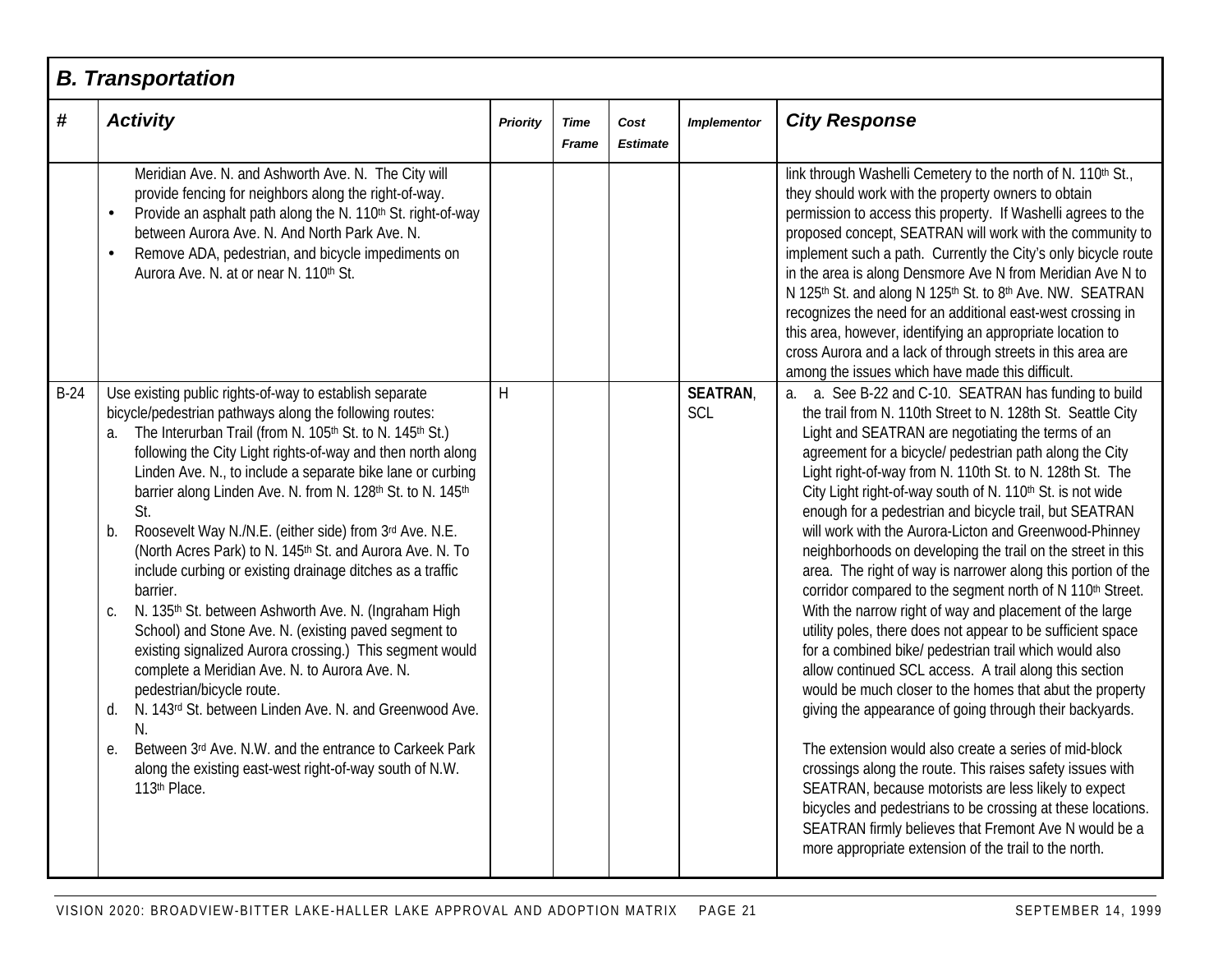|   | <b>B. Transportation</b> |                 |                             |                         |                    |                                                                                                                                                                                                                                                                                                                                                                                                                                                                                                                                                                                                                                                                                                                                                                                                                                                                                                                                                                                                                                                                                                                                                                                                                                                                                                                                                                                                                                                                                                                                                                                                                                                                                                                                                                                                                                                                                                                                                                                                                                                                                                                                                                                              |  |  |  |  |
|---|--------------------------|-----------------|-----------------------------|-------------------------|--------------------|----------------------------------------------------------------------------------------------------------------------------------------------------------------------------------------------------------------------------------------------------------------------------------------------------------------------------------------------------------------------------------------------------------------------------------------------------------------------------------------------------------------------------------------------------------------------------------------------------------------------------------------------------------------------------------------------------------------------------------------------------------------------------------------------------------------------------------------------------------------------------------------------------------------------------------------------------------------------------------------------------------------------------------------------------------------------------------------------------------------------------------------------------------------------------------------------------------------------------------------------------------------------------------------------------------------------------------------------------------------------------------------------------------------------------------------------------------------------------------------------------------------------------------------------------------------------------------------------------------------------------------------------------------------------------------------------------------------------------------------------------------------------------------------------------------------------------------------------------------------------------------------------------------------------------------------------------------------------------------------------------------------------------------------------------------------------------------------------------------------------------------------------------------------------------------------------|--|--|--|--|
| # | <b>Activity</b>          | <b>Priority</b> | <b>Time</b><br><b>Frame</b> | Cost<br><b>Estimate</b> | <b>Implementor</b> | <b>City Response</b>                                                                                                                                                                                                                                                                                                                                                                                                                                                                                                                                                                                                                                                                                                                                                                                                                                                                                                                                                                                                                                                                                                                                                                                                                                                                                                                                                                                                                                                                                                                                                                                                                                                                                                                                                                                                                                                                                                                                                                                                                                                                                                                                                                         |  |  |  |  |
|   |                          |                 |                             |                         |                    | SCL operates this property as an active transmission and<br>distribution line right of way. SCL's top priority is the<br>integrity, safe operation and maintenance of the electric<br>system that serves all Seattle neighborhoods. As the only<br>electric utility right of way in the northwest part of the City,<br>additional lines will be added to it to meet future electrical<br>growth in the area. At 40-feet wide, this is SCL's<br>narrowest corridor. Coupled with electrical code clearance<br>requirements, this leaves SCL with no flexibility for<br>electrical facility design. SEATRAN has limited funding for<br>this type of work. (See B-6) However, SEATRAN is<br>conducting a walkway pilot project, which will look at<br>alternative ways for providing separation between<br>motorists and pedestrians walkways. Using alternative<br>curb design or drainage ditches for separation are two<br>possible options that are being considered. See B-6.<br>Although there is an easement for utility lines through<br>b.<br>this area, the section of N. 135 <sup>th</sup> St. between Ashworth<br>Ave. N. and Stone Ave. N. is not City right-of-way. A trail<br>along the proposed route would have to pass through the<br>existing yards of two homes. As a result, SEATRAN<br>believes that this probably is not an appropriate location for<br>a bicycle/pedestrian trail.<br>This street segment is not appropriate for a bicycle<br>C.<br>pathway, but it is currently on the City's bicycle map as a<br>residential street commonly used by bicyclists. The City<br>does not generally place pathways along non-arterial<br>streets, such as N. 143rd St. The community should<br>prioritize this right-of-way for pedestrian walkways.<br>This street segment is not appropriate for a bicycle<br>pathway. The right-of-way south of N.W. 113th St. is an<br>alley. Alley issues are currently on the Policy Docket. The<br>Executive will analyze how alleys can be integrated into<br>the streetscape, internal circulation and residential and<br>business needs of neighborhoods and present their<br>analysis and recommendations to Council in second |  |  |  |  |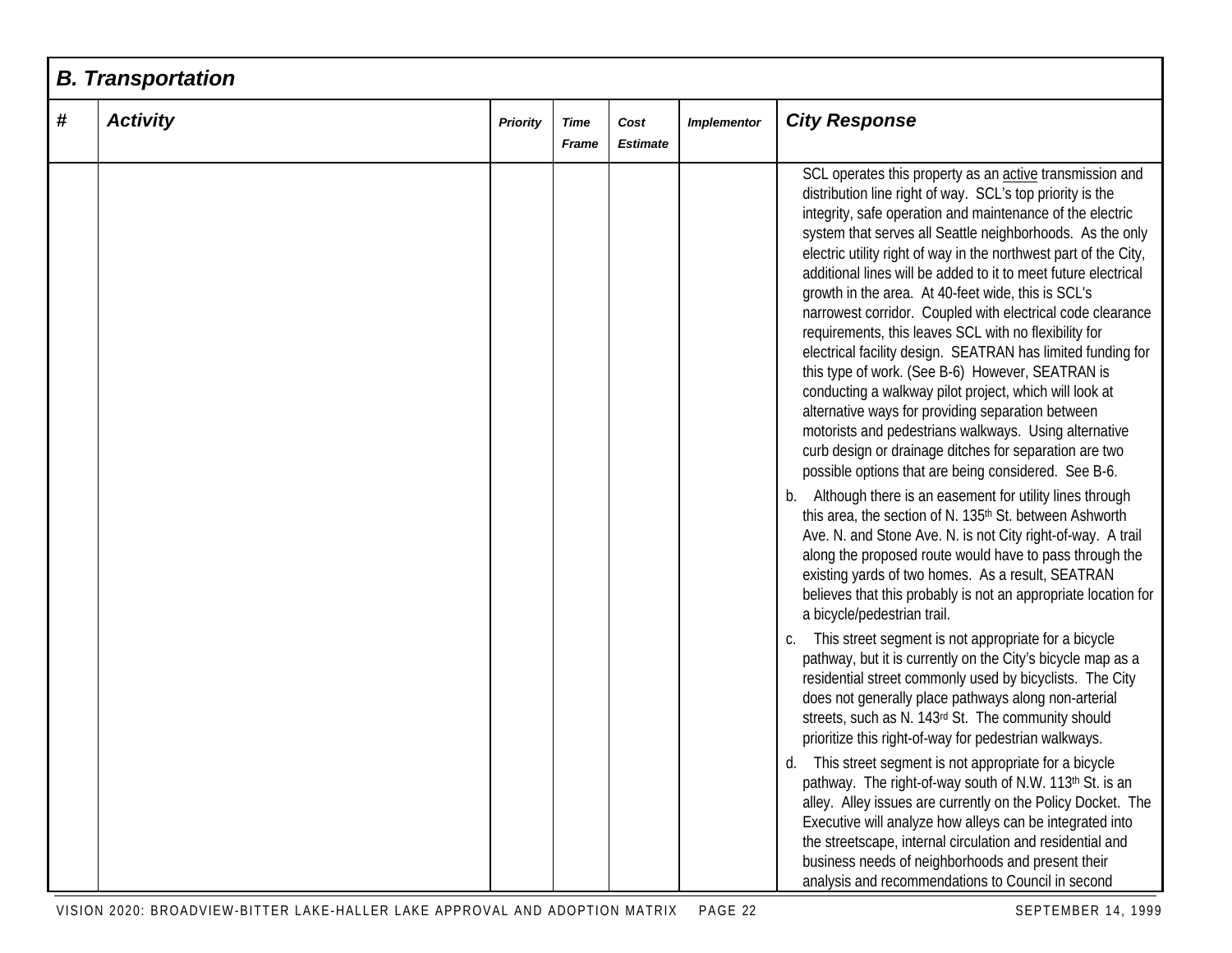|             | <b>B. Transportation</b>                                                                                                                                                                |                 |                             |                         |                                   |                                                                                                                                                                                                                                                                                                                                                                                                                                                                                                                                                                                                                                                                                                                                                                     |  |  |  |
|-------------|-----------------------------------------------------------------------------------------------------------------------------------------------------------------------------------------|-----------------|-----------------------------|-------------------------|-----------------------------------|---------------------------------------------------------------------------------------------------------------------------------------------------------------------------------------------------------------------------------------------------------------------------------------------------------------------------------------------------------------------------------------------------------------------------------------------------------------------------------------------------------------------------------------------------------------------------------------------------------------------------------------------------------------------------------------------------------------------------------------------------------------------|--|--|--|
| $\pmb{\#}$  | <b>Activity</b>                                                                                                                                                                         | <b>Priority</b> | <b>Time</b><br><b>Frame</b> | Cost<br><b>Estimate</b> | <b>Implementor</b>                | <b>City Response</b>                                                                                                                                                                                                                                                                                                                                                                                                                                                                                                                                                                                                                                                                                                                                                |  |  |  |
|             |                                                                                                                                                                                         |                 |                             |                         |                                   | quarter 2000.                                                                                                                                                                                                                                                                                                                                                                                                                                                                                                                                                                                                                                                                                                                                                       |  |  |  |
| $B-25$      | Separate all bicycle and bicycle/pedestrian paths along road<br>shoulders with landscaping, trees, shrubs, or other vehicle<br>barriers including drainage ditches, curbs, and parking. |                 |                             |                         | <b>SEATRAN</b>                    | SEATRAN's current practice is to separate multi-modal<br>pathways from vehicles when there is enough right-of-way to<br>do so.                                                                                                                                                                                                                                                                                                                                                                                                                                                                                                                                                                                                                                      |  |  |  |
| $B-26$      | Provide adequate bicycle parking and storage facilities at<br>community destinations and transit stops.                                                                                 |                 |                             |                         | <b>SEATRAN</b>                    | SEATRAN's Bicycle Program will install bike racks in the<br>street right-of-way of commercial districts upon the request of<br>adjacent businesses if there is appropriate right-of-way<br>available. The community should identify locations where<br>additional bicycle parking is needed and ask the business<br>owners to contact the Bicycle Program.                                                                                                                                                                                                                                                                                                                                                                                                          |  |  |  |
| $B-27$      | Inspect area businesses to assure that Code requirements for<br>bicycle parking are being met and request compliance where<br>indicated.                                                | L               |                             |                         | <b>DCLU</b>                       | Where bicycle parking is a condition of a development permit,<br>DCLU would inspect for compliance before issuing a<br>certificate of occupancy, and will inspect sites on a complaint<br>basis. DCLU is also studying mechanisms for making<br>conditions of decisions easily available to the public for future<br>reference. With this information readily available, neighbors<br>may recognize more often when occupants are out of<br>compliance.                                                                                                                                                                                                                                                                                                             |  |  |  |
| <b>B-28</b> | Inspect bicycle parking facilities at public destinations and<br>request more parking where supply does not meet the<br>demand.                                                         | L               |                             |                         | <b>SEATRAN</b><br>SP <sub>O</sub> | The community should identify locations where additional<br>bicycle parking is needed. SEATRAN will install bike racks if<br>requested by property owners and if the space is adequate on<br>the public-right-of way. SEATRAN will provide information on<br>the bicycle rack program to the property owners at the<br>locations identified by the neighborhood.<br>In addition, SPO is conducting a comprehensive, though<br>focused, parking study to provide background information that<br>will form the basis for recommending approaches or solutions<br>for the appropriateness of parking requirements for certain<br>land uses. The study will include examination of bicycle<br>parking requirements beyond what the Land Use Code<br>contains currently. |  |  |  |
| $B-29$      | Identify long-term bicycle parking requirements at key transit<br>transfer points or other areas of high demand and install<br>bicycle storage lockers as appropriate.                  | L               |                             |                         | <b>SEATRAN</b><br>Metro           | See B-28. The Executive will forward this to Metro on the<br>community's behalf.                                                                                                                                                                                                                                                                                                                                                                                                                                                                                                                                                                                                                                                                                    |  |  |  |
| <b>B-30</b> | Prior to developing plans for any improvements to bicycle<br>circulation specified in this section, the City shall provide public                                                       |                 |                             |                         | SEATRAN,<br><b>DON</b>            | Major construction projects such as multi-modal pathways do<br>and will continue to involve community input, especially the                                                                                                                                                                                                                                                                                                                                                                                                                                                                                                                                                                                                                                         |  |  |  |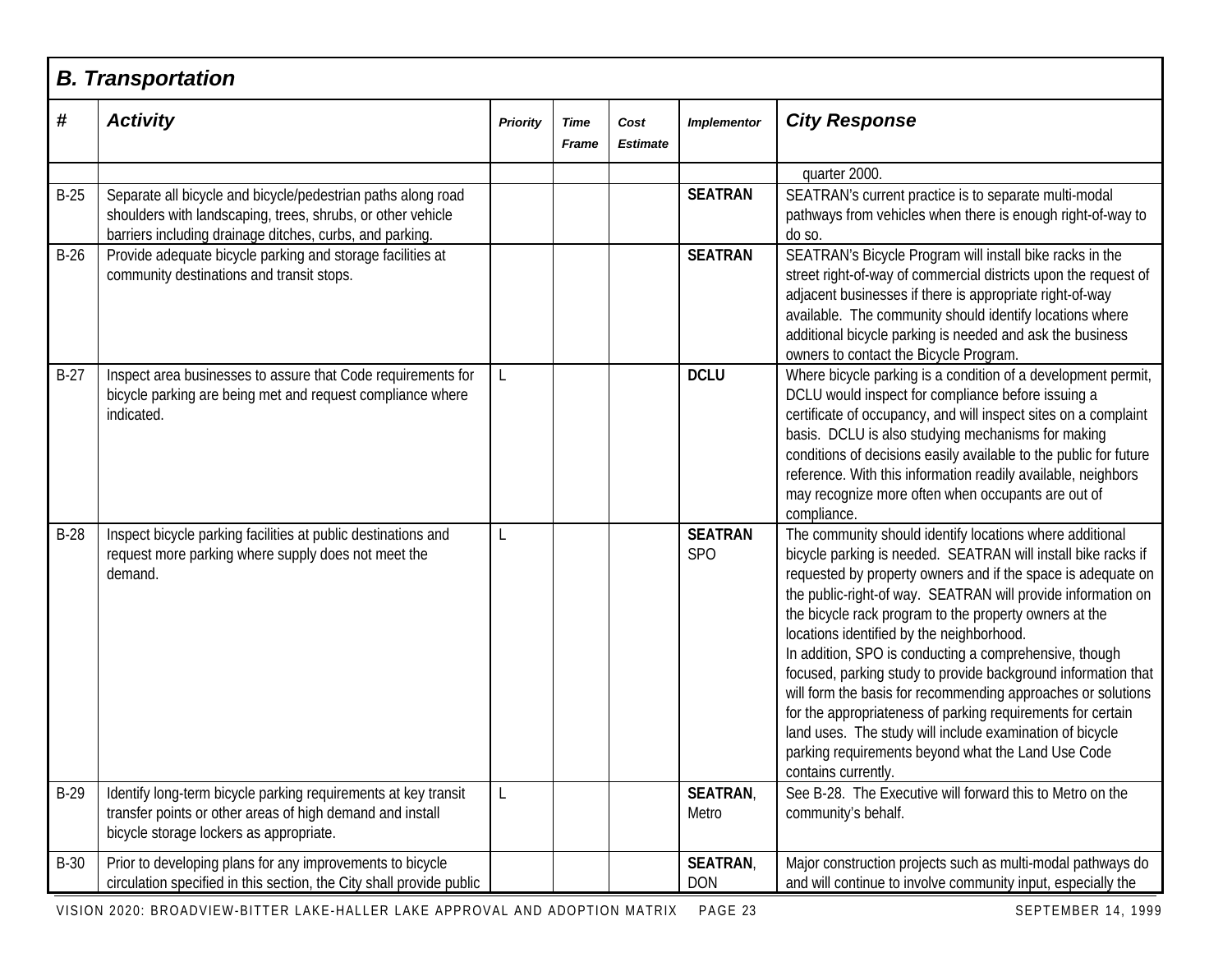|               | <b>B. Transportation</b>                                                                                                                                                                                                                                                                                                          |                           |                      |                         |                        |                                                                                                                                                                                                                                                                                                                                                                                                                                                                                                                                                                                                                                                                                                                                                                                                                                                                                                                                                                                                                                                                                                                                                                                                                                |  |  |  |  |
|---------------|-----------------------------------------------------------------------------------------------------------------------------------------------------------------------------------------------------------------------------------------------------------------------------------------------------------------------------------|---------------------------|----------------------|-------------------------|------------------------|--------------------------------------------------------------------------------------------------------------------------------------------------------------------------------------------------------------------------------------------------------------------------------------------------------------------------------------------------------------------------------------------------------------------------------------------------------------------------------------------------------------------------------------------------------------------------------------------------------------------------------------------------------------------------------------------------------------------------------------------------------------------------------------------------------------------------------------------------------------------------------------------------------------------------------------------------------------------------------------------------------------------------------------------------------------------------------------------------------------------------------------------------------------------------------------------------------------------------------|--|--|--|--|
| #             | <b>Activity</b>                                                                                                                                                                                                                                                                                                                   | <b>Priority</b>           | Time<br><b>Frame</b> | Cost<br><b>Estimate</b> | Implementor            | <b>City Response</b>                                                                                                                                                                                                                                                                                                                                                                                                                                                                                                                                                                                                                                                                                                                                                                                                                                                                                                                                                                                                                                                                                                                                                                                                           |  |  |  |  |
|               | notification and an opportunity to comment to interested<br>community organizations, affected property owners, area<br>residents and other interested organizations and individuals.                                                                                                                                              |                           |                      |                         |                        | input of the abutting property owners. It would be inefficient<br>and costly to subject all bicycle management issues to a<br>public review process. See also O-1.                                                                                                                                                                                                                                                                                                                                                                                                                                                                                                                                                                                                                                                                                                                                                                                                                                                                                                                                                                                                                                                             |  |  |  |  |
|               | <b>Vehicular Circulation</b>                                                                                                                                                                                                                                                                                                      |                           |                      |                         |                        |                                                                                                                                                                                                                                                                                                                                                                                                                                                                                                                                                                                                                                                                                                                                                                                                                                                                                                                                                                                                                                                                                                                                                                                                                                |  |  |  |  |
| $B-31$        | Identify constrictions on arterial streets that inhibit optimum<br>traffic flow. (N./N.E. 130 <sup>th</sup> St. at 1 <sup>st</sup> Ave. N.E., Stone Ave. N.<br>and Meridian Ave. N. are traffic bottlenecks.)                                                                                                                     |                           |                      |                         | <b>SEATRAN</b>         | See B-34 on N./N.E. 130th St.                                                                                                                                                                                                                                                                                                                                                                                                                                                                                                                                                                                                                                                                                                                                                                                                                                                                                                                                                                                                                                                                                                                                                                                                  |  |  |  |  |
| $B-32$        | Using increased enforcement and appropriate traffic calming<br>measures, design and implement measures to slow traffic on<br>arterials to existing posted speed limits.                                                                                                                                                           | $\boldsymbol{\mathsf{H}}$ |                      |                         | SPD,<br><b>SEATRAN</b> | The Seattle Police Department does monitor traffic on<br>arterials on an ongoing basis and is looking at ways to do this<br>on a more consistent basis. SPD is currently looking at its<br>Traffic Enforcement strategies to find ways to monitor traffic<br>that are both more consistent as well as more often. The<br>intent is to be more responsive to neighborhood concerns on<br>traffic. Since this is an issue in many of the neighborhood<br>plans, any long term resolutions may require additional traffic<br>enforcement resources.<br>SEATRAN typically does not support the installation of<br>traditional traffic calming devices on arterial streets.<br>However, SEATRAN is currently conducting pilot projects for<br>traffic calming on collector arterials. Information from these<br>projects will help determine future applications that might<br>apply in this planning area.<br>The City has a number of programs to plant trees, which<br>might help to calm traffic along this street without diverting<br>traffic to non-arterials. SEATRAN and the Department of<br>Neighborhoods would be willing to participate as partners with<br>the community and other agencies in working on this issue. |  |  |  |  |
| <b>B-33</b>   | Aurora Ave. N.                                                                                                                                                                                                                                                                                                                    | H                         |                      |                         | <b>SEATRAN,</b>        | a. SEATRAN will be conducting a signal progression study of                                                                                                                                                                                                                                                                                                                                                                                                                                                                                                                                                                                                                                                                                                                                                                                                                                                                                                                                                                                                                                                                                                                                                                    |  |  |  |  |
| $(T -$<br>18) | (a) Coordinate signalization on Aurora Ave. N. and intersecting<br>arterials.<br>(b) Enforce all peak hour on-street no-parking zones.<br>(c) In conjunction with WSDOT planning for SR 99, identify<br>priorities for limiting or consolidating access driveways along<br>Aurora in conjunction with community organizations and |                           |                      |                         | <b>SPD</b>             | Aurora Ave. N. in 1999-2000.<br>b. SPD will continue to enforce no-parking restrictions along<br>Aurora during peak hours. If there is a desire to increase<br>this enforcement it may require additional resources since<br>the issues of parking enforcement have been raised in a<br>number of neighborhood plans.                                                                                                                                                                                                                                                                                                                                                                                                                                                                                                                                                                                                                                                                                                                                                                                                                                                                                                          |  |  |  |  |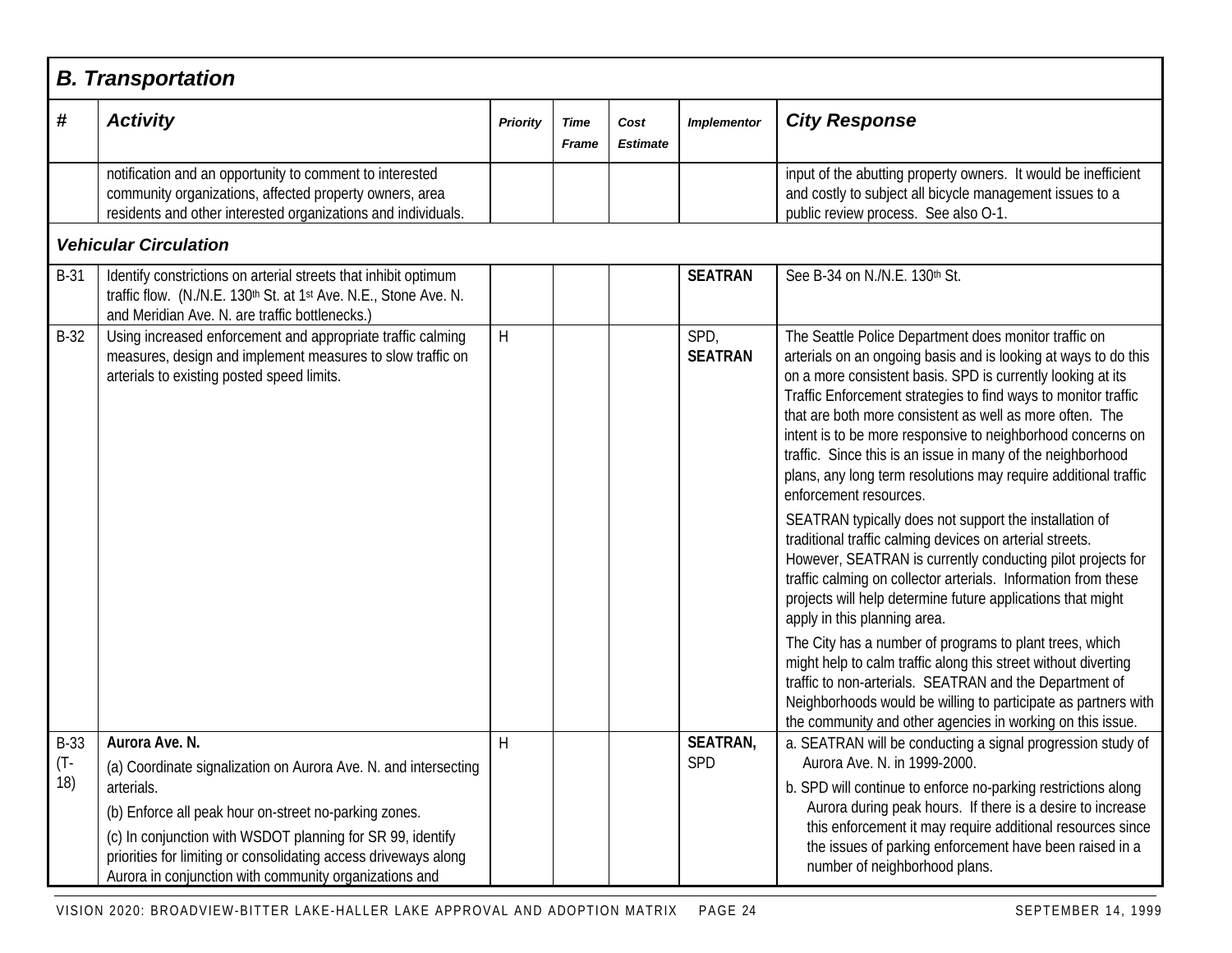|             | <b>B. Transportation</b>                                                                                                                                                                                                                                                                                                                                                                                                                                                                                                                                                                                                                                                                                                                                                                                                                                                                                                                                                                                                                                                                                                                                                                |                 |                      |                         |                            |                                                                                                                                                                                                                                                                                                                                                                                                                                                                                                                                                                                                                                                                                                                                                                                                                                                                                                                                                                                                                                                                                                                                                                                                                                                                                                                                                                                                                                                                                                                                                                                                                                                                                                                                                                                                                                                                                                                                 |  |  |  |  |
|-------------|-----------------------------------------------------------------------------------------------------------------------------------------------------------------------------------------------------------------------------------------------------------------------------------------------------------------------------------------------------------------------------------------------------------------------------------------------------------------------------------------------------------------------------------------------------------------------------------------------------------------------------------------------------------------------------------------------------------------------------------------------------------------------------------------------------------------------------------------------------------------------------------------------------------------------------------------------------------------------------------------------------------------------------------------------------------------------------------------------------------------------------------------------------------------------------------------|-----------------|----------------------|-------------------------|----------------------------|---------------------------------------------------------------------------------------------------------------------------------------------------------------------------------------------------------------------------------------------------------------------------------------------------------------------------------------------------------------------------------------------------------------------------------------------------------------------------------------------------------------------------------------------------------------------------------------------------------------------------------------------------------------------------------------------------------------------------------------------------------------------------------------------------------------------------------------------------------------------------------------------------------------------------------------------------------------------------------------------------------------------------------------------------------------------------------------------------------------------------------------------------------------------------------------------------------------------------------------------------------------------------------------------------------------------------------------------------------------------------------------------------------------------------------------------------------------------------------------------------------------------------------------------------------------------------------------------------------------------------------------------------------------------------------------------------------------------------------------------------------------------------------------------------------------------------------------------------------------------------------------------------------------------------------|--|--|--|--|
| #           | <b>Activity</b>                                                                                                                                                                                                                                                                                                                                                                                                                                                                                                                                                                                                                                                                                                                                                                                                                                                                                                                                                                                                                                                                                                                                                                         | <b>Priority</b> | <b>Time</b><br>Frame | Cost<br><b>Estimate</b> | <b>Implementor</b>         | <b>City Response</b>                                                                                                                                                                                                                                                                                                                                                                                                                                                                                                                                                                                                                                                                                                                                                                                                                                                                                                                                                                                                                                                                                                                                                                                                                                                                                                                                                                                                                                                                                                                                                                                                                                                                                                                                                                                                                                                                                                            |  |  |  |  |
|             | property and business owners and residents.                                                                                                                                                                                                                                                                                                                                                                                                                                                                                                                                                                                                                                                                                                                                                                                                                                                                                                                                                                                                                                                                                                                                             |                 |                      |                         |                            | c. See B-15.                                                                                                                                                                                                                                                                                                                                                                                                                                                                                                                                                                                                                                                                                                                                                                                                                                                                                                                                                                                                                                                                                                                                                                                                                                                                                                                                                                                                                                                                                                                                                                                                                                                                                                                                                                                                                                                                                                                    |  |  |  |  |
| B-34        | N. 130th St.<br>In conjunction with community organizations, property and<br>business owners, residents and other interested parties:<br>• Develop clarity about the status and expectations of N. 130th<br>St. (please see Plan for detailed explanation.) Explore and<br>design the road to meet current and future expectations, e.g.,<br>explore developing a three-lane option or other options.<br>. Provide speed limit enforcement, especially from I-5 to<br>Greenwood Ave. N.<br>• Allow on-street parking along N. 130 <sup>th</sup> St. during non-peak<br>hours, except near intersections.<br>Consider Installing separate left turn lanes on all approaches<br>at the following intersections:<br>a.N./N.E. 130th St. & 1st NE<br>b.N. 130th St. and Meridian Ave. N.<br>c.N. 130 <sup>th</sup> St. and Stone Ave. N.<br>Install synchronized signals along N. 130 <sup>th</sup> St. keyed to the N.<br>130th St. and Aurora Ave. N. traffic signal. Allow 30 mph timed<br>continuous traffic flows westbound in the PM and eastbound in<br>the AM.<br>Plant and maintain street trees along N./N.E. 130 <sup>th</sup> St. between<br>Interstate 5 and Greenwood Ave. N. | H               |                      |                         | <b>SEATRAN</b><br>SPD, DON | • N. 130 <sup>th</sup> St. is a 4-lane roadway. Due to existing volume<br>and expected future growth, SEATRAN does not support<br>converting N. 130 <sup>th</sup> St. to a three-lane configuration.<br>• The Seattle Police Department does monitor traffic on<br>arterials on an ongoing basis and is looking at ways to do<br>this on a more consistent basis. Since this is an issue in<br>many of the neighborhood plans any long term resolutions<br>may require additional traffic enforcement resources.<br>• Because of high traffic volumes during some off-peak<br>hours, SEATRAN does not support on-street parking during<br>non-peak hours.<br>a. SEATRAN will improve the intersection of N.E. 130th St.<br>and 1st Ave. N.E. in 1999-2000. The improvement will<br>include the installation of turn lanes.<br>b. and c. SEATRAN will evaluate these intersections for left<br>turn lanes They are saying that they can look for funding to<br>do this work if their evaluation determines that the lanes are<br>appropriate. If turn lanes are appropriate, SEATRAN will<br>apply for funding to make the necessary improvements<br>including widening the street.<br>The signals along N. 130 <sup>th</sup> St. are not interconnected;<br>therefore the signals cannot be synchronized. It might be<br>possible to connect N. 130th St. and Stone Ave. N. and N.<br>130th St. and Linden Ave. N. to the Aurora Ave. N.<br>interconnect. SEATRAN will look into this and the possibility<br>of interconnecting all of the N. 130th St. signals.<br>The City has a number of programs to plant trees, which<br>might be available for this project. Generally, the City<br>provides the trees and the community/adjacent property<br>owners commit to planting and maintaining the trees.<br>SEATRAN and the Department of Neighborhoods are willing<br>to participate as partners with the community and other |  |  |  |  |
| <b>B-35</b> | Greenwood Ave. N.                                                                                                                                                                                                                                                                                                                                                                                                                                                                                                                                                                                                                                                                                                                                                                                                                                                                                                                                                                                                                                                                                                                                                                       | H               |                      |                         | <b>SEATRAN</b>             | agencies in working on this issue.<br>a. SEATRAN recognizes the importance to the community of                                                                                                                                                                                                                                                                                                                                                                                                                                                                                                                                                                                                                                                                                                                                                                                                                                                                                                                                                                                                                                                                                                                                                                                                                                                                                                                                                                                                                                                                                                                                                                                                                                                                                                                                                                                                                                  |  |  |  |  |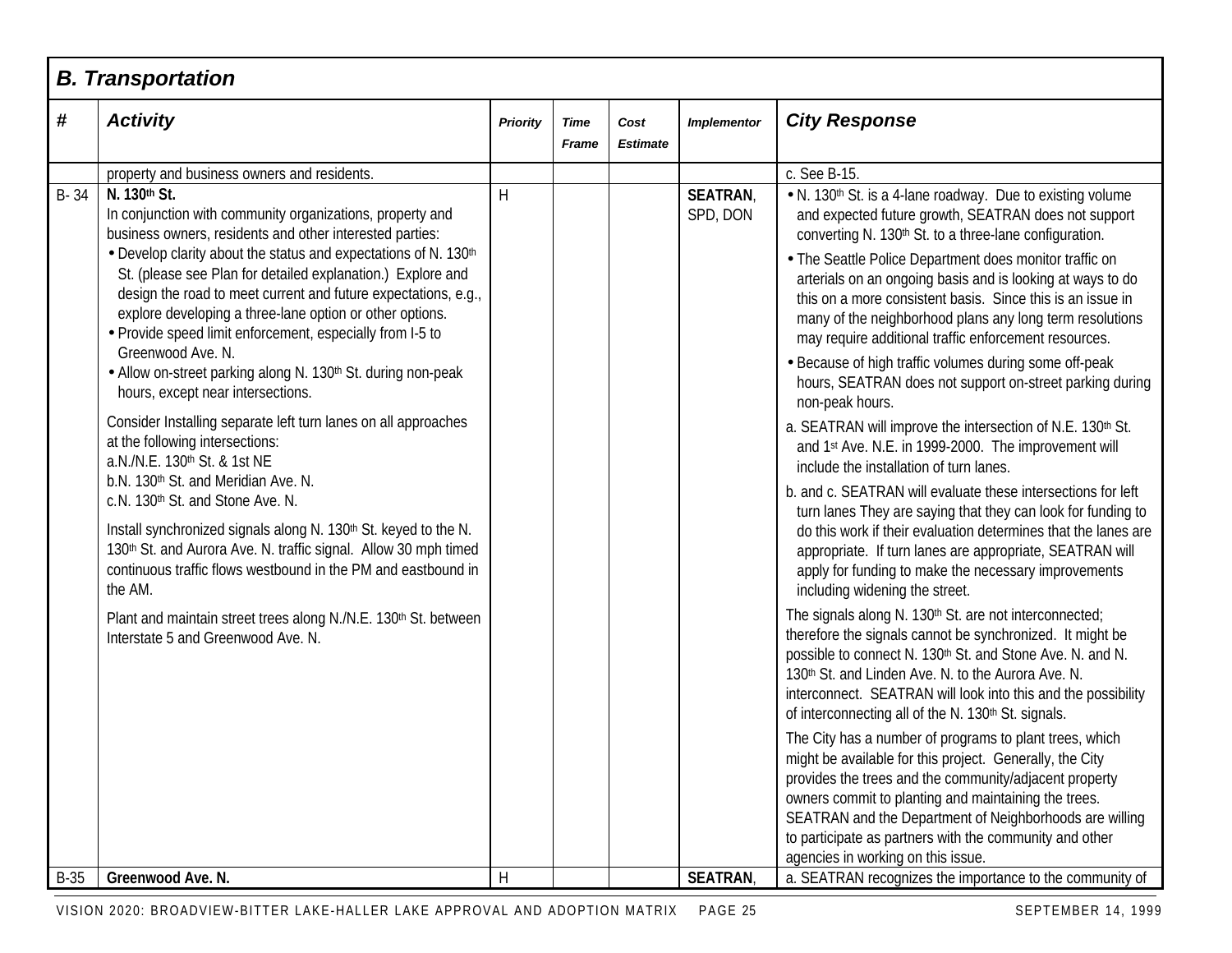|             | <b>B. Transportation</b>                                                                                                                                                                                                                                                                                                                                                                                                                                                                                       |                 |                      |                         |                            |                                                                                                                                                                                                                                                                                                                                                                                                   |  |  |  |  |
|-------------|----------------------------------------------------------------------------------------------------------------------------------------------------------------------------------------------------------------------------------------------------------------------------------------------------------------------------------------------------------------------------------------------------------------------------------------------------------------------------------------------------------------|-----------------|----------------------|-------------------------|----------------------------|---------------------------------------------------------------------------------------------------------------------------------------------------------------------------------------------------------------------------------------------------------------------------------------------------------------------------------------------------------------------------------------------------|--|--|--|--|
| #           | <b>Activity</b>                                                                                                                                                                                                                                                                                                                                                                                                                                                                                                | <b>Priority</b> | <b>Time</b><br>Frame | Cost<br><b>Estimate</b> | Implementor                | <b>City Response</b>                                                                                                                                                                                                                                                                                                                                                                              |  |  |  |  |
|             | In conjunction with community organizations, property and<br>business owners, residents and other interested parties:<br>a. Provide sidewalks, planting strips, curbs, gutters, parking<br>and two travel lanes in each direction between N. 105th St.<br>and N. 145th St.<br>b. Explore provision of left turn pockets on Greenwood Ave. N.,<br>of using the 90 ft right-of-way to provide four travel lanes,                                                                                                 |                 |                      |                         | Fire                       | curb, gutter and sidewalks along Greenwood Ave. N.<br>SEATRAN has installed concrete sidewalks along some<br>segments, and will continue to look for funding<br>opportunities for additional improvements.<br>b. Due to a limited right-of-way, not all of the improvements<br>requested by the community can be installed along<br>Greenwood Ave. N. Once funding is obtained, SEATRAN           |  |  |  |  |
|             | parallel parking on both sides, and 5 1/2 ft. bicycle lanes on<br>both sides of the street, and prohibiting parking near<br>intersections to provide additional width for left turn pockets.                                                                                                                                                                                                                                                                                                                   |                 |                      |                         |                            | will work with the community to develop an optimal design<br>for the street.<br>c. See B-13. SEATRAN does not support the installation of                                                                                                                                                                                                                                                         |  |  |  |  |
|             | c. Modify pedestrian signal on Greenwood Ave. N. at N. 132nd<br>St. so it is coordinated with the existing signal at N. 130 <sup>th</sup> St.<br>Add concrete curbs with curb ramps.                                                                                                                                                                                                                                                                                                                           |                 |                      |                         |                            | "Do not block intersection" signs as a temporary measure. It<br>is currently illegal for motorists to block any intersection.<br>SEATRAN and SFD will work w/ community on options to                                                                                                                                                                                                             |  |  |  |  |
|             | Fire equipment leaving the station on 130 <sup>th</sup> and traveling<br>north on Greenwood has difficulty making a left turn onto<br>westbound N. 132 <sup>nd</sup> St. because of blocking vehicle queues<br>from N. 130 <sup>th</sup> St. signal. As a temporary measure, consider<br>installing "Do Not Block Intersection" signs at N. 132nd St.                                                                                                                                                          |                 |                      |                         |                            | address issues at the intersection. Implementation of some<br>options may require funding that is not currently available.<br>d. The signals on Greenwood Ave. N. are not interconnected.<br>However, they have been checked recently and are timed to<br>operate to keep the traffic flowing in as smooth a manner as                                                                            |  |  |  |  |
|             | Remove the existing pedestrian crossing south of 132nd and<br>install a pedestrian-activated full 3-way signalized crossing at<br>the intersection of 132 <sup>nd</sup> and Greenwood (Broadview-<br>Thomson School) and coordinate it with the main traffic<br>signal at 130th and Greenwood to stop southbound traffic<br>during an emergency call before it can back up and block<br>this intersection (see appendix to Plan document, entitled<br>List of Projects Proposed for Neighborhood Street Fund.) |                 |                      |                         |                            | possible. See c and B-13, above, regarding pedestrian<br>crossings.                                                                                                                                                                                                                                                                                                                               |  |  |  |  |
|             | d. Confirm the synchronization of traffic signals on Greenwood<br>Ave. N.                                                                                                                                                                                                                                                                                                                                                                                                                                      |                 |                      |                         |                            |                                                                                                                                                                                                                                                                                                                                                                                                   |  |  |  |  |
| <b>B-36</b> | Linden Ave. N. (see also Land Use Linden Avenue Project<br>$(C5-C16)$<br>Reclassify Linden Ave. N. Between 130th and 145th Ave. N. as<br>a collector arterial and designate the same segment as a key<br>pedestrian street.<br>Recommend and implement intersection improvements at N.<br>145th and Linden Ave. N.                                                                                                                                                                                             | H               |                      |                         | <b>SEATRAN</b><br>DON, SCL | See responses to B-22, C-5 and C-10.<br>Linden Ave. N. was designated per a change to the Seattle<br>Comprehensive Transportation Program as an existing<br>access, planned arterial, after a long community process,<br>approximately six years ago. This action was done through a<br>City Council Ordinance. The understanding with the<br>community and Council at that time was that SEATRAN |  |  |  |  |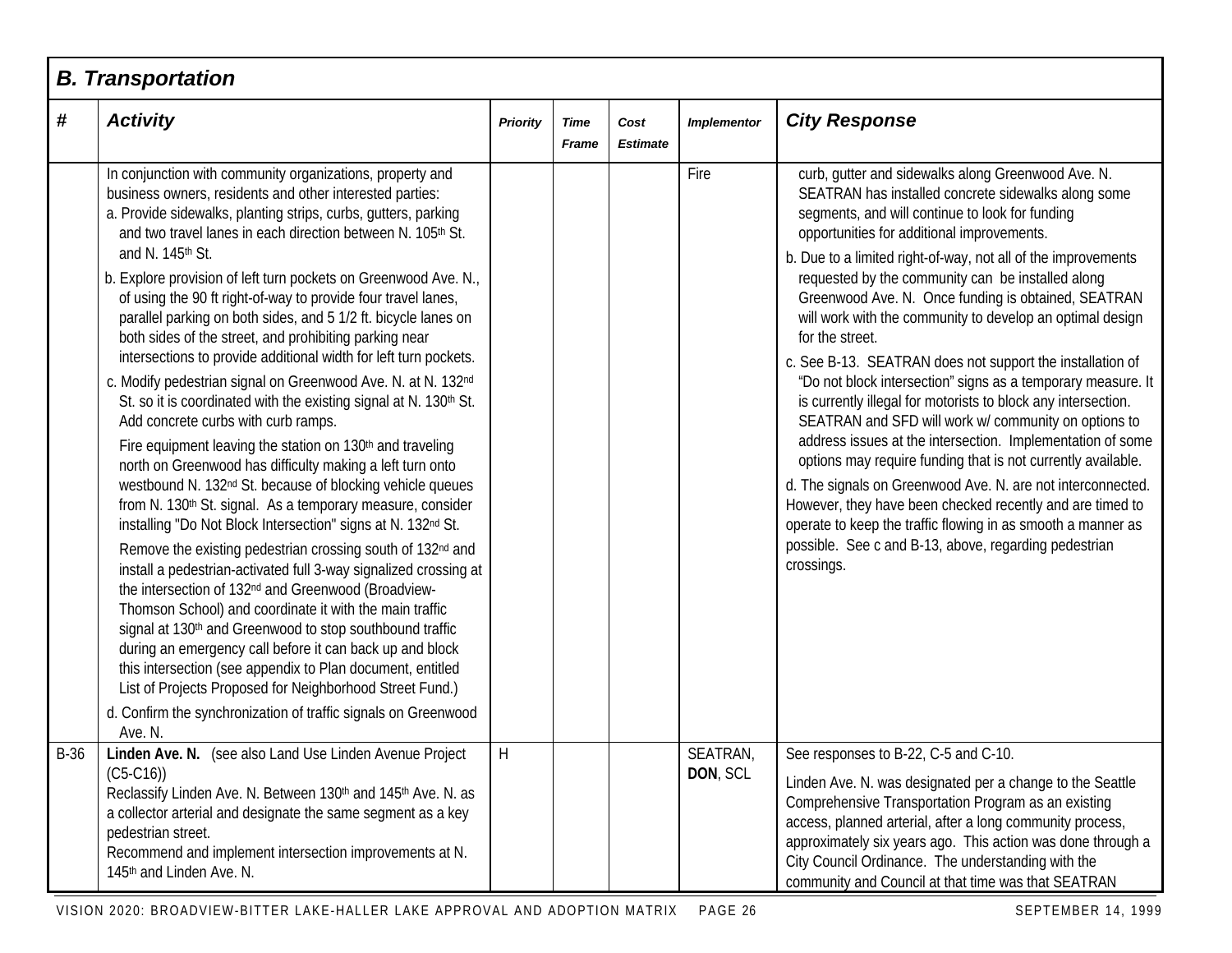|        | <b>B. Transportation</b>                                                                                                                                                                                                                                                                                                                                                                                                     |                 |                      |                         |                    |                                                                                                                                                                                                                                                                                                                                                                                                                                                                                                                                               |  |  |  |
|--------|------------------------------------------------------------------------------------------------------------------------------------------------------------------------------------------------------------------------------------------------------------------------------------------------------------------------------------------------------------------------------------------------------------------------------|-----------------|----------------------|-------------------------|--------------------|-----------------------------------------------------------------------------------------------------------------------------------------------------------------------------------------------------------------------------------------------------------------------------------------------------------------------------------------------------------------------------------------------------------------------------------------------------------------------------------------------------------------------------------------------|--|--|--|
| #      | <b>Activity</b>                                                                                                                                                                                                                                                                                                                                                                                                              | <b>Priority</b> | <b>Time</b><br>Frame | Cost<br><b>Estimate</b> | <b>Implementor</b> | <b>City Response</b>                                                                                                                                                                                                                                                                                                                                                                                                                                                                                                                          |  |  |  |
|        | Designate Linden Ave. N. as a Type II Green Street. Or, if this<br>is not possible because of its status as an arterial, use<br>comparable means to achieve the "greening" of this segment.                                                                                                                                                                                                                                  |                 |                      |                         |                    | would not officially designate Linden Ave. N. as an arterial<br>until funding was available to upgrade the street to arterial<br>standards, including curbs, gutters, sidewalks, etc. With a<br>"planned arterial" designation, SEATRAN is able to apply for<br>outside funds through sources like the Transportation<br>Improvement Board. The planned arterial designation also<br>requires new development to upgrade the street. SEATRAN<br>has been unsuccessful in securing outside funding, mainly<br>due to the cost of improvements. |  |  |  |
|        |                                                                                                                                                                                                                                                                                                                                                                                                                              |                 |                      |                         |                    | SEATRAN has been working with the community to<br>determine the appropriate street designation and will continue<br>to review the current street designation and possible<br>alternative designations as part of the IDT's work on the<br>Linden Avenue Project.                                                                                                                                                                                                                                                                              |  |  |  |
|        |                                                                                                                                                                                                                                                                                                                                                                                                                              |                 |                      |                         |                    | Once the trail segment to N. 145 <sup>th</sup> St. is completed and the<br>City of Shoreline has completed the trail segment north of N.<br>145th St., the intersection will be evaluated for improvements<br>to help facilitate the trail crossing.                                                                                                                                                                                                                                                                                          |  |  |  |
|        |                                                                                                                                                                                                                                                                                                                                                                                                                              |                 |                      |                         |                    | The issues of Green Streets and Key Pedestrian Streets have<br>been placed on the Policy Docket. The Executive is<br>reviewing its policies on Green Streets and Key Pedestrian<br>Streets in 1999. Once this policy analysis is completed, this<br>recommendation will be reviewed again, and the appropriate<br>designation for Linden Ave. N. can be determined                                                                                                                                                                            |  |  |  |
| $B-37$ | Meridian Ave. N.                                                                                                                                                                                                                                                                                                                                                                                                             | $\mathsf{H}$    |                      |                         | <b>SEATRAN</b>     | See B-32.<br>$\bullet$                                                                                                                                                                                                                                                                                                                                                                                                                                                                                                                        |  |  |  |
|        | Recommend and implement appropriate traffic calming for<br>$\bullet$<br>Meridian Ave. N.<br>Provide speed limit enforcement along Meridian Ave. N.,<br>$\bullet$<br>especially from N. 130th St. to N. 145th St.<br>Modify Meridian Ave. N. between N. 130th St. and N. 145th<br>$\bullet$<br>St. Evaluate the need for sidewalks, curbs, gutters or<br>alternatively, asphalt pathways on both sides of Meridian<br>Ave. N. |                 |                      |                         | SPU, DON           | $\bullet$ See B-1.<br>SEATRAN has limited funding for the installation of<br>concrete sidewalks or asphalt pathways. However,<br>SEATRAN continually looks for opportunities for pedestrian<br>improvements on all streets. The City's work on Policy<br>Docket items referred to in B-1 may help identify additional<br>opportunities to implement this activity.<br>SPU has funding for drainage facilities (catch basins, storm                                                                                                            |  |  |  |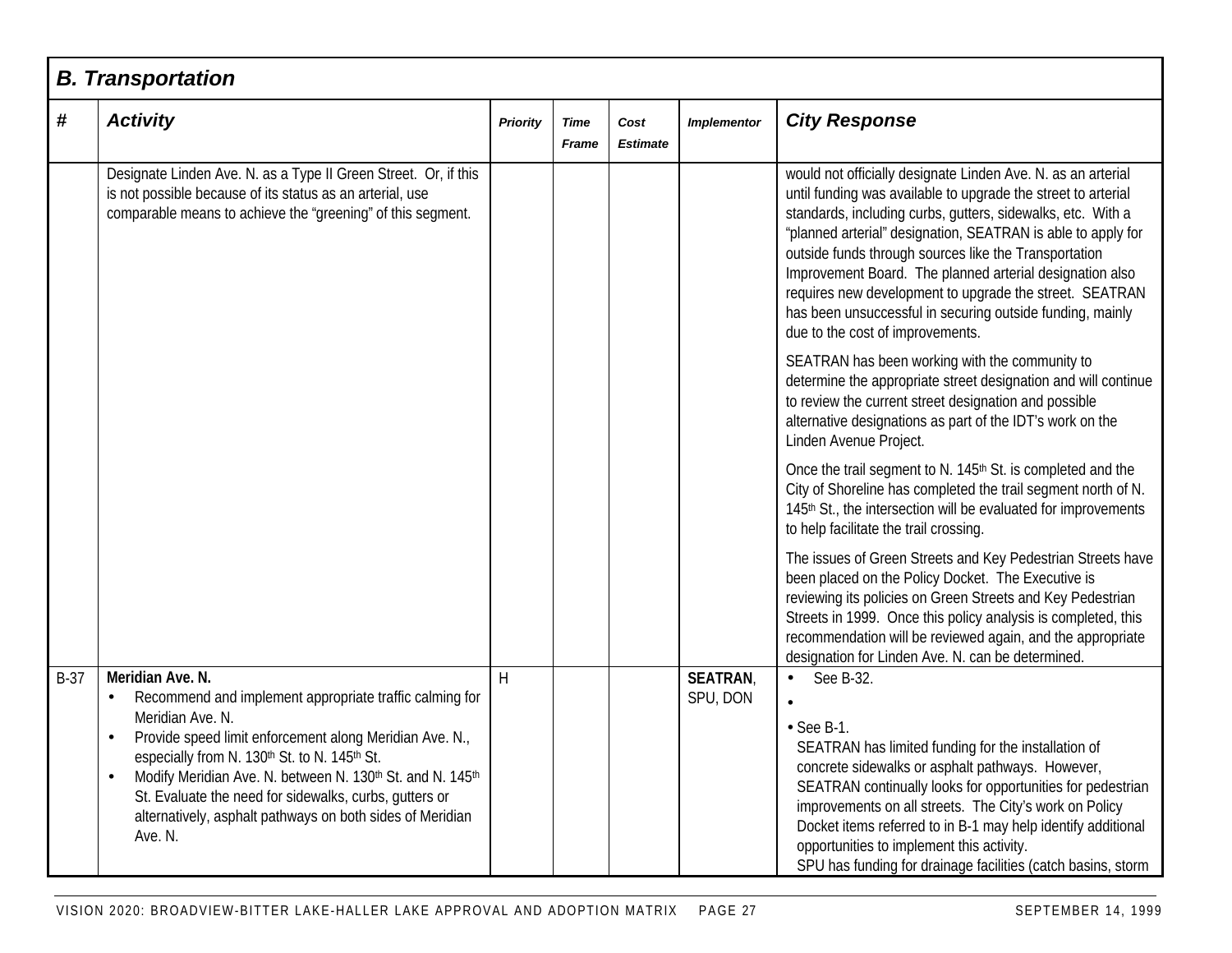|             | <b>B.</b> Transportation                                                                                                                                                                                                                                                                                                                                                                                                                                                                                                      |                 |                      |                         |                                     |                                                                                                                                                                                                                                                                                                                                                                                                                                                                                                                                                                                                                                                                                                                                                                                                                                                                                                                                                                     |  |  |  |
|-------------|-------------------------------------------------------------------------------------------------------------------------------------------------------------------------------------------------------------------------------------------------------------------------------------------------------------------------------------------------------------------------------------------------------------------------------------------------------------------------------------------------------------------------------|-----------------|----------------------|-------------------------|-------------------------------------|---------------------------------------------------------------------------------------------------------------------------------------------------------------------------------------------------------------------------------------------------------------------------------------------------------------------------------------------------------------------------------------------------------------------------------------------------------------------------------------------------------------------------------------------------------------------------------------------------------------------------------------------------------------------------------------------------------------------------------------------------------------------------------------------------------------------------------------------------------------------------------------------------------------------------------------------------------------------|--|--|--|
| #           | <b>Activity</b>                                                                                                                                                                                                                                                                                                                                                                                                                                                                                                               | <b>Priority</b> | <b>Time</b><br>Frame | Cost<br><b>Estimate</b> | <b>Implementor</b>                  | <b>City Response</b>                                                                                                                                                                                                                                                                                                                                                                                                                                                                                                                                                                                                                                                                                                                                                                                                                                                                                                                                                |  |  |  |
|             |                                                                                                                                                                                                                                                                                                                                                                                                                                                                                                                               |                 |                      |                         |                                     | drains, culverts, etc.) built in conjunction with a SEATRAN<br>funded street improvement project in areas where drainage<br>problems exist.                                                                                                                                                                                                                                                                                                                                                                                                                                                                                                                                                                                                                                                                                                                                                                                                                         |  |  |  |
| <b>B-38</b> | Study, recommend, design and implement traffic calming<br>measures for N. 143rd St. between Linden Ave. N. And<br>Greenwood Ave. N.                                                                                                                                                                                                                                                                                                                                                                                           |                 |                      |                         | <b>SEATRAN</b>                      | SEATRAN is currently seeking funding for street<br>improvements which may facilitate the installation of a traffic<br>circle at Evanston Ave. N. SEATRAN has explored other<br>improvements, but the street characteristics limit the options.<br>N. 143 <sup>rd</sup> St. is a two lane non-arterial route between<br>Greenwood Ave. N. and Linden Ave. N. This segment of N.<br>143rd St. is used by Metro as a transit route. King County is<br>currently exploring moving transit off of N. 143rd St. in<br>response to community concerns. SEATRAN has worked<br>with residents on this street in an effort to reduce speeds.<br>The community has participated in SEATRAN's<br>Neighborhood Speed Watch program. SEATRAN has<br>evaluated N. 143rd St. for possible traffic calming devices.<br>Unfortunately, due to street characteristics such as street<br>width and intersection configurations, traffic-calming<br>opportunities are extremely limited. |  |  |  |
| <b>B-39</b> | In conjunction with community organizations, property and<br>business owners, residents and other interested parties, study<br>and implement ways to protect residential areas from through<br>traffic.<br>-Identify residential areas affected by unacceptable levels of<br>through traffic, study all potential options, and recommend<br>City-approved traffic calming devices to reduce impacts.<br>- Add effective traffic control devices to slow down traffic in<br>residential areas and control speeds on arterials. |                 |                      |                         | <b>SEATRAN</b><br>SPD,<br>Community | The community should identify specific locations.<br>SEATRAN's Neighborhood Traffic Control Program will work<br>with the community to address concerns at specific locations.<br>SEATRAN's Neighborhood Speed Watch Program will work<br>with the community on speed limit enforcement issues.                                                                                                                                                                                                                                                                                                                                                                                                                                                                                                                                                                                                                                                                     |  |  |  |
| $B-40$      | Prior to developing plans for any improvements to vehicular<br>circulation specified in this section, the City shall provide public<br>notification and an opportunity to comment to interested<br>community organizations, affected property owners, area<br>residents and other interested organizations and individuals.                                                                                                                                                                                                   |                 |                      |                         | <b>SEATRAN</b><br><b>DON</b>        | See O-1. Major changes to the circulation system, such as<br>two-way left turn lanes, do and will continue to involve<br>community input, especially the abutting property owners. It<br>would be inefficient and costly to subject all vehicular<br>circulation improvements to a public review process.<br>Additionally, most improvements are made to increase safety<br>and are based on engineering judgment.                                                                                                                                                                                                                                                                                                                                                                                                                                                                                                                                                  |  |  |  |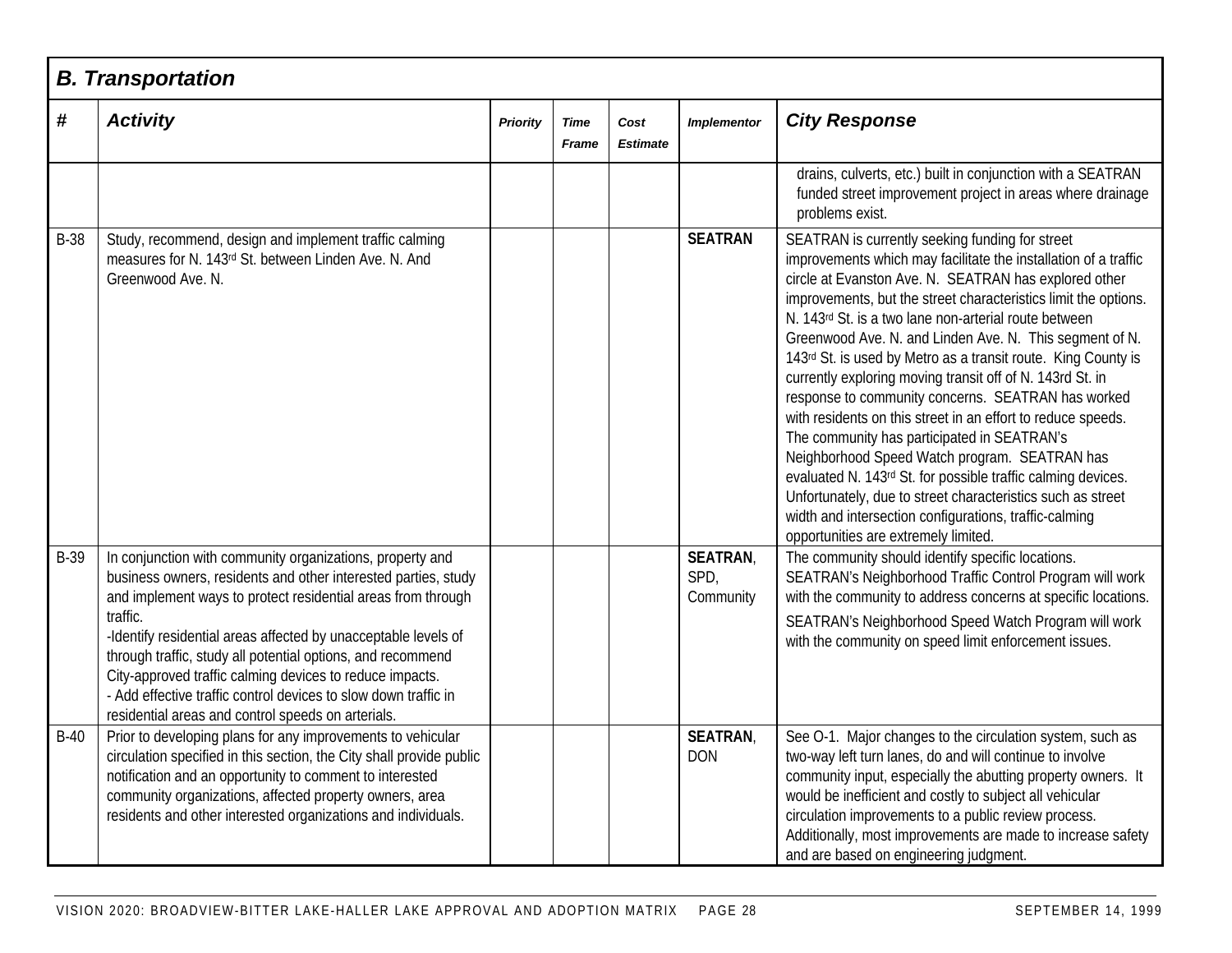|            | <b>B. Transportation</b>                                                                                                                                                                                                                                                                                                                                                                                                                                                                                                                                                                                                                                                                                                                                                                    |                 |                      |                         |                           |                                                                                                                                                                                                                                                                                                                                                                                                                                                                                                                                                                                                                                                                                                                                                                                                                                                 |  |  |  |  |
|------------|---------------------------------------------------------------------------------------------------------------------------------------------------------------------------------------------------------------------------------------------------------------------------------------------------------------------------------------------------------------------------------------------------------------------------------------------------------------------------------------------------------------------------------------------------------------------------------------------------------------------------------------------------------------------------------------------------------------------------------------------------------------------------------------------|-----------------|----------------------|-------------------------|---------------------------|-------------------------------------------------------------------------------------------------------------------------------------------------------------------------------------------------------------------------------------------------------------------------------------------------------------------------------------------------------------------------------------------------------------------------------------------------------------------------------------------------------------------------------------------------------------------------------------------------------------------------------------------------------------------------------------------------------------------------------------------------------------------------------------------------------------------------------------------------|--|--|--|--|
| $\pmb{\#}$ | <b>Activity</b>                                                                                                                                                                                                                                                                                                                                                                                                                                                                                                                                                                                                                                                                                                                                                                             | <b>Priority</b> | Time<br><b>Frame</b> | Cost<br><b>Estimate</b> | Implementor               | <b>City Response</b>                                                                                                                                                                                                                                                                                                                                                                                                                                                                                                                                                                                                                                                                                                                                                                                                                            |  |  |  |  |
|            | <b>Mass Transit</b>                                                                                                                                                                                                                                                                                                                                                                                                                                                                                                                                                                                                                                                                                                                                                                         |                 |                      |                         |                           |                                                                                                                                                                                                                                                                                                                                                                                                                                                                                                                                                                                                                                                                                                                                                                                                                                                 |  |  |  |  |
| $B-41$     | Provide shelters, benches, lighting, curb ramps and wheelchair<br>pads, litter receptacles and updated schedules at transit stops<br>to improve use of the current bus system. Initial location list:<br>N. 130th St. and Meridian Ave. N. (Ingraham High School)<br>N. 130 <sup>th</sup> St. and Aurora Ave. N. (transfer point)<br>N. 130th St. and Greenwood Ave. N. (library)<br>N.E. 130th St. and 15th Ave. N.E. (transfer point)<br>N.E. 130th St. and 5th Ave. N.E. (transfer point)<br>•N. 130 <sup>th</sup> St. and Linden Ave. N. (Community Center)<br>N. 145th St. between Linden Ave. N. and Aurora Ave. N. (Post<br>Office and potential future Monorail stop)<br>N. 105th St. and Aurora Ave. N. (transfer point)<br>N. 115th St. and Meridian Ave. N. (Northwest Hospital) | H               |                      |                         | SEATRAN,<br><b>Metro</b>  | Metro is responsible for providing shelters, benches, lighting,<br>litter receptacles and schedules at transit stops.<br>The Executive will forward these and related transit requests<br>to King County Metro on the community's behalf. SPO,<br>SEATRAN and DON will review the transit service requests<br>and transit stop improvements identified in the neighborhood<br>plans and integrate those requested improvements into the<br>work being done under Strategy T4 "Establish and Implement<br>Transit Service Priorities" in the City's Transportation<br>Strategic Plan (TSP). The Executive will report to the City<br>Council Transportation Committee on its progress on Strategy<br>T4 as part of its ongoing reporting requirements on the TSP<br>and to the Neighborhoods, Growth Planning and Civic<br>Engagement Committee. |  |  |  |  |
| $B-42$     | Work with local organizations to develop transit shelter art<br>projects.                                                                                                                                                                                                                                                                                                                                                                                                                                                                                                                                                                                                                                                                                                                   |                 |                      |                         | Metro, SAC,<br><b>DON</b> | This could be an appropriate use of Neighborhood Matching<br>Funds. If there are Neighborhood Matching Funds involved,<br>SAC will provide technical assistance on these transit shelter<br>projects.                                                                                                                                                                                                                                                                                                                                                                                                                                                                                                                                                                                                                                           |  |  |  |  |
| $B-43$     | Explore the feasibility and support the development of monorail<br>stops at N. 125th St. and Greenwood Ave. N. and/or N. 143rd<br>St. and Linden Ave. N. as the ETC develops its plans.                                                                                                                                                                                                                                                                                                                                                                                                                                                                                                                                                                                                     | L               |                      |                         | ETC, SCL                  | SCL operates transmission and distribution facilities on<br>Linden Ave. N. at N. 143rd St. For safety reasons, structures<br>are not allowed under the power lines. This would need to be<br>addressed if the ETC develops a monorail line with a stop at<br>N. 143rd St. and Linden Ave. N.<br>The Executive will continue to work with the Elevated<br>Transportation Company as they develop these plans and will<br>forward this recommendation to them.                                                                                                                                                                                                                                                                                                                                                                                    |  |  |  |  |
| $B-44$     | Explore feasibility of creating a Transit Center on or near<br>Aurora Ave. N. that would serve as a link to the Northgate and<br>Aurora Village Transit Centers.                                                                                                                                                                                                                                                                                                                                                                                                                                                                                                                                                                                                                            | $\mathsf{H}$    |                      |                         | Metro,<br>SEATRAN         | SEATRAN is willing to work with Metro and provide technical<br>assistance on this activity.<br>See B-41.                                                                                                                                                                                                                                                                                                                                                                                                                                                                                                                                                                                                                                                                                                                                        |  |  |  |  |
| $B-45$     | Develop regular circulating shuttle service from the Hub Urban<br>Village transit center to Sound Transit's proposed Northgate<br>Light Rail Station and Metro's Northgate Transit Center.                                                                                                                                                                                                                                                                                                                                                                                                                                                                                                                                                                                                  |                 | Long<br>range        |                         | Metro, ST                 | The Executive will forward this and other transit-related<br>requests to King County Metro on behalf of the community.<br>While the City is not a public transit provider, the City has<br>worked and will continue to work with Metro and others                                                                                                                                                                                                                                                                                                                                                                                                                                                                                                                                                                                               |  |  |  |  |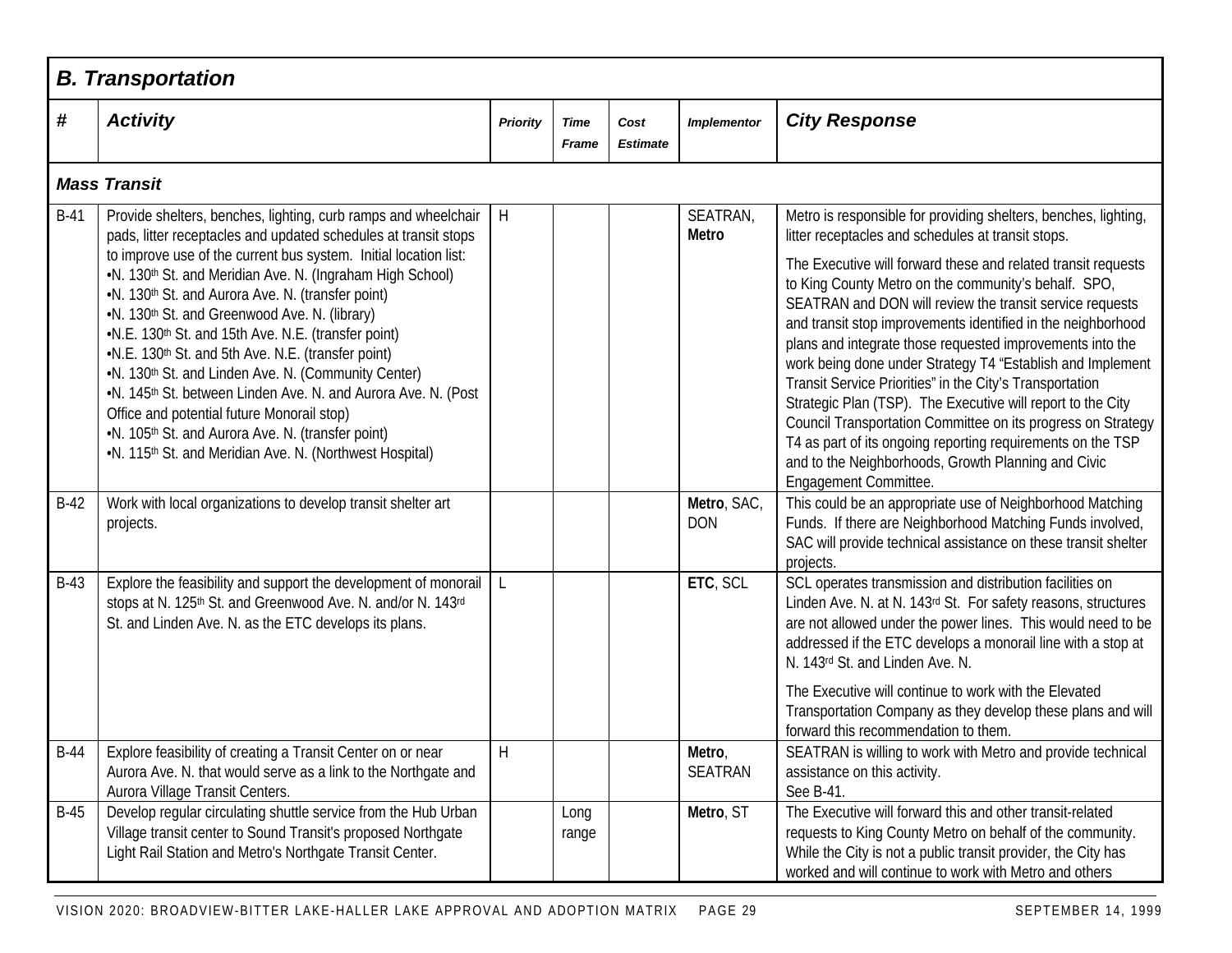|        | <b>B. Transportation</b>                                                                                                  |                 |                      |                         |                    |                                                                                                                                                                                                                                                                                                                                                                                                                                                                                                                                                                                                                                                                                                                                |  |  |  |  |
|--------|---------------------------------------------------------------------------------------------------------------------------|-----------------|----------------------|-------------------------|--------------------|--------------------------------------------------------------------------------------------------------------------------------------------------------------------------------------------------------------------------------------------------------------------------------------------------------------------------------------------------------------------------------------------------------------------------------------------------------------------------------------------------------------------------------------------------------------------------------------------------------------------------------------------------------------------------------------------------------------------------------|--|--|--|--|
| #      | <b>Activity</b>                                                                                                           | <b>Priority</b> | Time<br><b>Frame</b> | Cost<br><b>Estimate</b> | <b>Implementor</b> | <b>City Response</b>                                                                                                                                                                                                                                                                                                                                                                                                                                                                                                                                                                                                                                                                                                           |  |  |  |  |
|        |                                                                                                                           |                 |                      |                         |                    | regarding the need and effectiveness of these transit<br>concepts for neighborhoods.                                                                                                                                                                                                                                                                                                                                                                                                                                                                                                                                                                                                                                           |  |  |  |  |
|        |                                                                                                                           |                 |                      |                         |                    | For example, the City and Metro undertook a 6 month<br>demonstration project in 1995 in Ballard to generate technical<br>and operational information on how local, community-level<br>service could be provided. Funding was provided primarily by<br>state grants. An evaluation report of the project was released<br>in March 1996; in comparing the Ballard project and other<br>neighborhood circulator services, the report showed that<br>providing such services would be expected to cost between<br>\$30-40 per service hour.                                                                                                                                                                                        |  |  |  |  |
|        |                                                                                                                           |                 |                      |                         |                    | If the community wishes to pursue this activity more directly,<br>the community (possibly in conjunction with the Aurora-Licton<br>and/or Northgate communities) could develop a proposal for<br>Metro's consideration, such as a demand based van or<br>circulator van system as a demonstration activity. Metro may<br>ask the community to provide partial funding for a<br>neighborhood circulator service, particularly for an interim<br>demonstration project. Monitoring and evaluating such a<br>program should be included in any such proposal. Pursuing<br>neighborhood circulator service may be more appropriate in<br>the future once Sound Transit light rail service is extended to<br>Northgate in Phase II. |  |  |  |  |
|        |                                                                                                                           |                 |                      |                         |                    | The Neighborhood Matching Fund may be an appropriate<br>source of funding for the community to develop a project<br>proposal for Metro's consideration, but is unlikely to be a<br>source of funding for operating a circulator service.                                                                                                                                                                                                                                                                                                                                                                                                                                                                                       |  |  |  |  |
|        |                                                                                                                           |                 |                      |                         |                    | Metro bus hours that are freed up when light rail begins<br>operating may be re-deployed elsewhere within the Seattle/<br>King County area. Many neighborhoods that are not<br>receiving Sound Transit Phase I light rail service are<br>interested in receiving additional or extended bus service.                                                                                                                                                                                                                                                                                                                                                                                                                           |  |  |  |  |
| $B-46$ | Conduct regular reviews of service needs along existing Metro<br>routes and support increased service on existing routes. |                 | Ongoi<br>ng          |                         | Metro              | Metro regularly reviews its transit service through its six-year<br>planning process.                                                                                                                                                                                                                                                                                                                                                                                                                                                                                                                                                                                                                                          |  |  |  |  |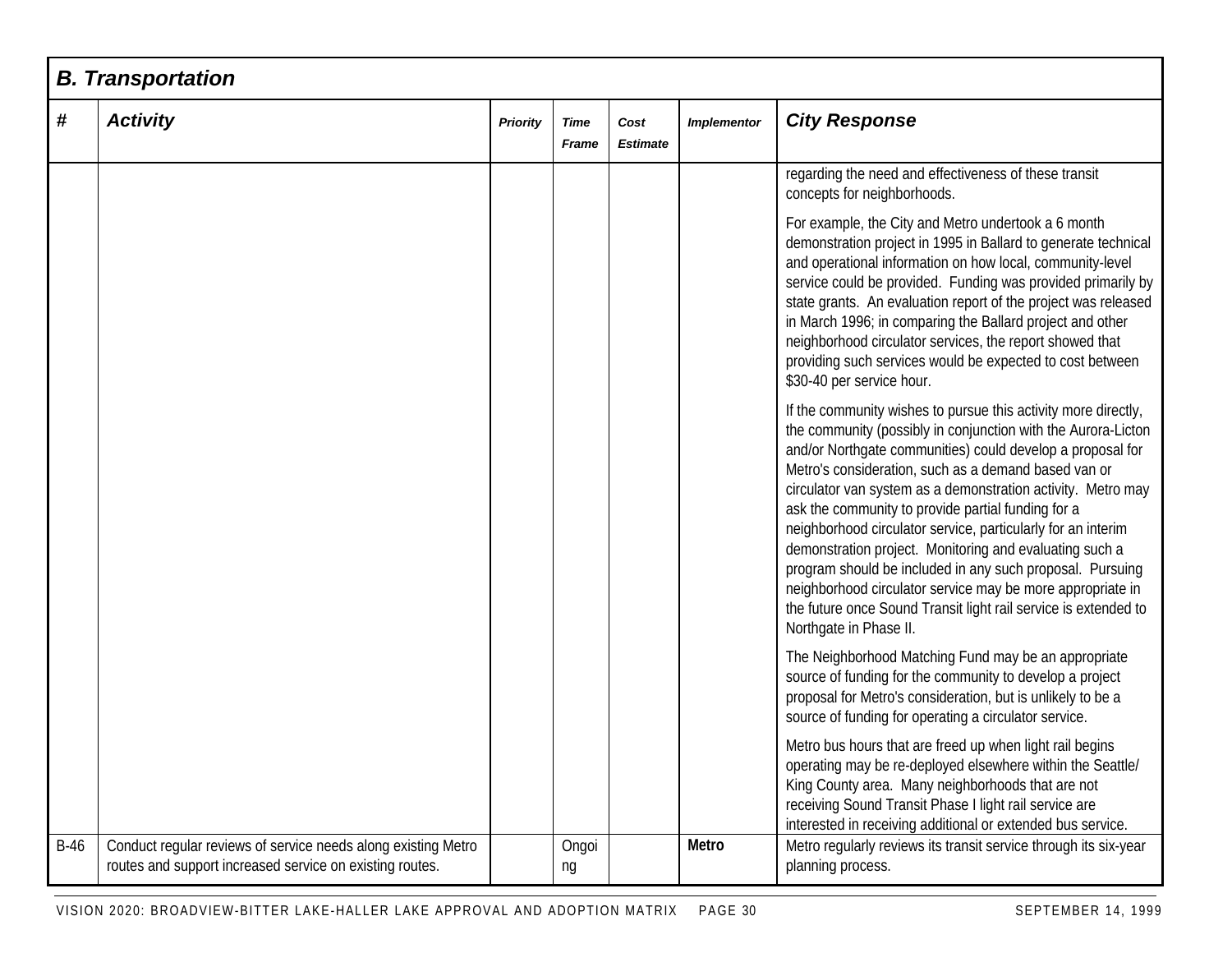|             | <b>B.</b> Transportation                                                                                                                                                                                                                                                                                                       |                 |                             |                         |                                                           |                                                                                                                                                                                                                                                                                                                                                                                                                                                |  |  |  |  |
|-------------|--------------------------------------------------------------------------------------------------------------------------------------------------------------------------------------------------------------------------------------------------------------------------------------------------------------------------------|-----------------|-----------------------------|-------------------------|-----------------------------------------------------------|------------------------------------------------------------------------------------------------------------------------------------------------------------------------------------------------------------------------------------------------------------------------------------------------------------------------------------------------------------------------------------------------------------------------------------------------|--|--|--|--|
| #           | <b>Activity</b>                                                                                                                                                                                                                                                                                                                | <b>Priority</b> | <b>Time</b><br><b>Frame</b> | Cost<br><b>Estimate</b> | <b>Implementor</b>                                        | <b>City Response</b>                                                                                                                                                                                                                                                                                                                                                                                                                           |  |  |  |  |
|             |                                                                                                                                                                                                                                                                                                                                |                 |                             |                         |                                                           | See B-41.                                                                                                                                                                                                                                                                                                                                                                                                                                      |  |  |  |  |
| $B-47$      | Work with local community organizations, including the Aurora<br>Avenue Merchants Association, property and business owners,<br>residents, and other interested parties to ensure that local<br>businesses are accessible by auto, bus, bicycle, and foot.                                                                     |                 |                             |                         | <b>SEATRAN</b><br>Community,<br>AAMA, DON,<br><b>DCLU</b> | Implementation of the transportation recommendations in this<br>Key Strategy will help to increase multi-modal accessibility to<br>area businesses.<br>Neighborhood specific design guidelines might be considered<br>to help with this activity for new construction, see Key<br>Strategy C. The community should work with the business<br>community to identify tools that can be used to increase<br>accessibility to existing businesses. |  |  |  |  |
| <b>B-48</b> | Prior to developing plans for any improvements to mass transit<br>and/or establishment of a transit hub, the City shall provide<br>public notification and an opportunity to comment to interested<br>community organizations, affected property owners, area<br>residents and other interested organizations and individuals. |                 |                             |                         | Metro, ETC                                                | Because the City is not a transit provider, it is not the<br>appropriate organization to provide notification and<br>opportunity for public comment as transit improvements are<br>planned. The City will help by providing transit providers with<br>information about neighborhood plans and names and<br>addresses of community organizations.<br>See B-41                                                                                  |  |  |  |  |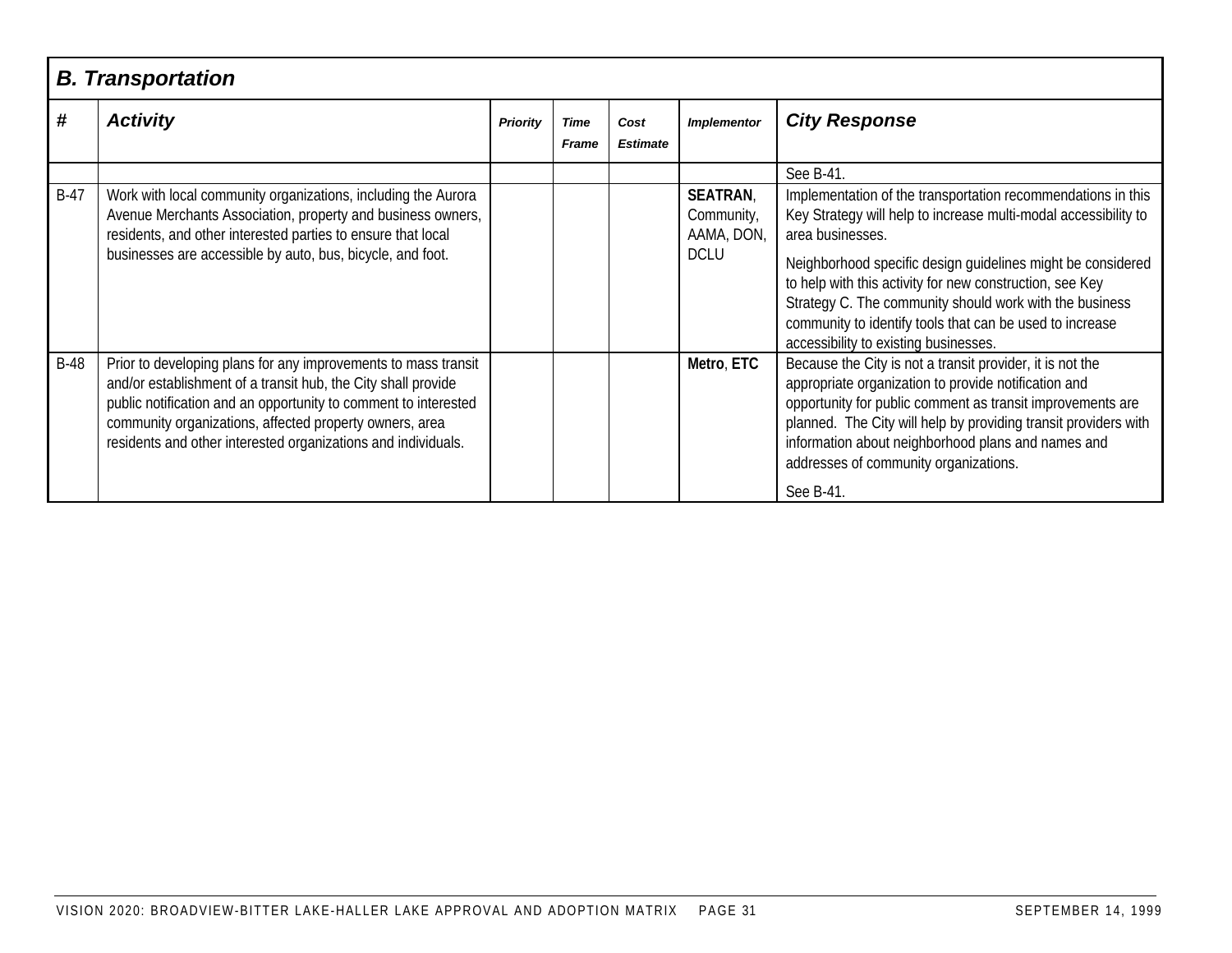# *Description*

The Hub Urban Village proposed by the City at 130th@Aurora seemed to envision development of residential-serving businesses along a regional highway (SR 99 or Aurora). The Broadview-Bitter Lake-Haller Lake group finds such development unlikely and anti-historic. The Planning Group has created a vision of developing a residentially-serving business node in the area one block to the west and one block to the east of the highway, but not fronting the highway. On the west side, building upon recent multifamily development and construction of the Bitter Lake Community Center, the group proposes the "Linden Avenue Project". On the east side, building upon the long-term planning of the Haller Lake neighborhood, the group proposes a systematic approach to continued commercial development with adequate buffering of residential areas along with increased open space to serve increasing density: the "Stone Avenue Project". Improved connections between the two nodes are essential and are addressed in "Transportation".

Please note that increased density in the Haller Lake and Broadview areas has been happening in large part by subdivision and short plat within existing residential areas. The group's concerns about this growth are addressed under Additional Activities, Land Use Issues. While increased density in the proposed Hub Urban Village for residential development occurred before 1994, increased density since that time in the Broadview-Bitter Lake-Haller Lake area has been steady. Actions related to this growth are a high priority.

# *Integrated City Response*

This strategy is generally consistent with the Comprehensive Plan. It contains four projects which will help to develop a hub urban village that will encourage positive development within the village while fostering better transitions between commercial and residential areas. These four projects can be implemented individually; the activities are not necessarily dependent upon each other. The Executive supports the designation of the Bitter Lake Village Hub Urban Village with the neighborhood's proposed boundary changes.

The City acknowledges that the Bitter Lake Village Hub Urban Village is among the least well developed in terms of the character envisioned by the Comprehensive Plan. Some of the basic infrastructure for accommodating growth with less impact is limited. Designating the Bitter Lake Village acknowledges that growth is likely in this area and that providing infrastructure improvements, including those identified by the neighborhood in the neighborhood plan, will be important to address the potential

impacts of that growth and create a viable urban village. The City will continue to seek to identify funding for infrastructure improvements in this area.

The City is excited by the potential of the Linden Ave. N. project described by the community. However, the Linden Avenue project will require the coordination of a number of different stakeholders and may take some time to develop. The City will convene an interdepartmental team to work with the community to determine how best to implement the Linden Avenue recommendations.

The Stone Avenue project contains three separate activities: 1) environmental testing and the redevelopment of ESD's Haller Lake Shops facility (between Stone Ave. N and Ashworth Ave. N, N. 130<sup>th</sup> St. and N. 125<sup>th</sup> St.), 2) improvements along Stone Ave. N. between N. 115<sup>th</sup> St. and N. 125<sup>th</sup> St., and 3) improvements along private property in this area. The City is conducting a study of its Haller Lake Shops. The objectives of the study are: a) to determine the feasibility of constructing a new SPU North Operations Center in the Haller Lake Complex; b) to improve the efficiency of existing facilities and operations at Haller Lake; and c) to reduce the adverse impacts of City operations on the adjacent Haller Lake neighborhood. As part of that study: ESD and SPU have undertaken environmental testing in the area of the Haller Lake shops, will keep the community notified and involved in discussions about improvements that are planned for the site, and have funds to provide plantings and fencing around the Haller Lake maintenance shops property as improvements are made. SPU has contracted to place additional plantings in the Stone Ave. right-of-way and at adjacent drainage facilities and will work with the community. Development of a pedestrian path through this area will need to be a community-based activity. The City has a number of programs to work with communities to plant trees along City rights-of-way and SEATRAN and DON will work with the community on those activities.

The neighborhood should take the next steps in developing neighborhood-specific design guidelines, with assistance from DCLU.

### *Lead Department: DON*

### *Participating Departments: SEATRAN, SPU, ESD, DPR, DCLU, OED, SCL, SPO*

### *Activities Already Underway*

- 1. SPO has reviewed the proposed name change and village boundaries and has submitted legislation to the City Council to implement those proposals.
- 2. SCL is currently working with the community on developing a lighting plan for Linden Ave. N.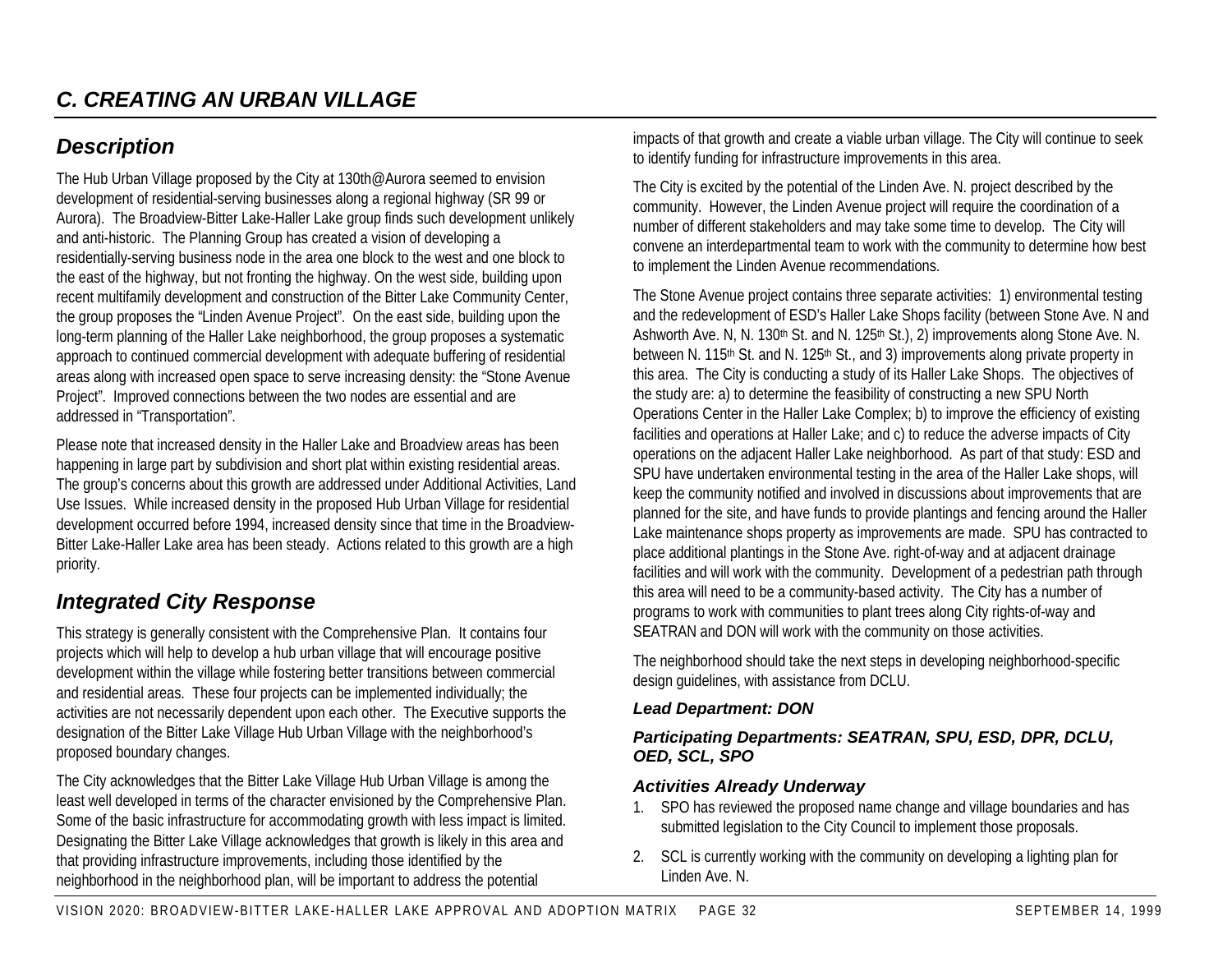3. ESD and SPU are currently undertaking environmental testing at the Haller Lake Shops site and will share the information that is discovered with the community.

- 1. DON will convene an interdepartmental team to identify strategies to implement the Linden Avenue Project. The IDT should include, at a minimum, DON, SEATRAN, DCLU, SPU, SCL, DPR, ESD, OED, and SPO. The IDT will take a comprehensive approach to the Linden Avenue Project, so that issues such as zoning and pedestrian improvements can be discussed at the same time as street design. The IDT shall also work with the community to evaluate possible changes to the zoning along Linden Avenue North to better achieve the community's goals.
- 2. At the same time the City works with the community on the Linden Avenue Project, DCLU will work with the community to review the entire Bitter Lake Village urban village to determine if there are areas where use regulations regarding singlepurpose residential structures in commercial zones should be revised.
- 3. SPU has contracted with the Seattle Conservation Corps to re-vegetate the area around Stone Ave. N. and N. 121st St. and will work with the community to develop an optimal planting and recreation design which does not interfere with the existing detention pond.
- 4. ESD is working with SPU to redevelop the Haller Lake maintenance facility on the block between N. 125<sup>th</sup> St. and N. 130<sup>th</sup> St., and Stone Ave. N. and Ashworth Ave. N. The site plan will include a number of visual improvements including plantings around the facility. Development of the site plan will include many opportunities for community input.
- 5. Identify those activities in this Key Strategy that are good candidates for next steps for implementation considering priorities, possible funding sources and departmental staffing capabilities through the Northwest Sector Implementation Plan.
- 6. Identify next steps for continued implementation.

| C. Creating an Urban Village                                   |                                                                                                                                                                                                                                                                                                                                                                     |                 |                      |                         |             |                                                                                                                                                                                                                                                                                                                                                                                                                                                                                                                                                                                        |  |  |
|----------------------------------------------------------------|---------------------------------------------------------------------------------------------------------------------------------------------------------------------------------------------------------------------------------------------------------------------------------------------------------------------------------------------------------------------|-----------------|----------------------|-------------------------|-------------|----------------------------------------------------------------------------------------------------------------------------------------------------------------------------------------------------------------------------------------------------------------------------------------------------------------------------------------------------------------------------------------------------------------------------------------------------------------------------------------------------------------------------------------------------------------------------------------|--|--|
| #                                                              | <b>Activity</b>                                                                                                                                                                                                                                                                                                                                                     | <b>Priority</b> | Time<br><b>Frame</b> | Cost<br><b>Estimate</b> | Implementor | <b>City Response</b>                                                                                                                                                                                                                                                                                                                                                                                                                                                                                                                                                                   |  |  |
| Responding to the Proposed Hub Urban Village at 130th @ Aurora |                                                                                                                                                                                                                                                                                                                                                                     |                 |                      |                         |             |                                                                                                                                                                                                                                                                                                                                                                                                                                                                                                                                                                                        |  |  |
| $C-1$                                                          | Change the name of the "Hub Urban Village at 130th @<br>Aurora" to the "Bitter Lake Village".                                                                                                                                                                                                                                                                       |                 |                      |                         | <b>SPO</b>  | SPO supports this change and submitted legislation to<br>implement this change to the City Council for its consideration.                                                                                                                                                                                                                                                                                                                                                                                                                                                              |  |  |
| $C-2$                                                          | Accept the designation of a Hub Urban Village at "Bitter Lake"<br>Village".                                                                                                                                                                                                                                                                                         |                 |                      |                         | <b>SPO</b>  | SPO supports this activity and submitted legislation to<br>implement this to the City Council for its consideration.                                                                                                                                                                                                                                                                                                                                                                                                                                                                   |  |  |
| $C-3$                                                          | Adopt the boundaries of the Bitter Lake Village Hub Urban<br>Village as shown in the Vision 2020: Broadview-Bitter Lake-<br>Haller Lake Neighborhood Plan.                                                                                                                                                                                                          |                 |                      |                         | <b>SPO</b>  | SPO has reviewed the proposed boundaries and submitted<br>legislation with the proposed boundaries to Council for its<br>consideration.                                                                                                                                                                                                                                                                                                                                                                                                                                                |  |  |
| $C-4a$<br>(LU-<br>12)                                          | All provisions designed to increase allowable density beyond<br>that permitted by current zoning, including but not limited to:<br>the Residential Small Lot Zoning Option and the Single<br>Purpose Residential Use Option for development on<br>commercially zoned land, shall not be implemented within the<br>Bitter Lake Village or surrounding planning area. | H               |                      |                         | <b>DCLU</b> | According to discussions with the neighborhood planning<br>group, Single Purpose Residential (SPR) uses in commercial<br>zones should be prohibited so that structures cannot be built<br>with increased density. Legislation to prohibit SPR will be<br>prepared for Council action along with the A&A package for the<br>neighborhood plan. Work on the Linden Avenue Project will<br>include review of the entire Bitter Lake Village urban village to<br>determine if there are areas where use regulations regarding<br>single-purpose residential structures in commercial zones |  |  |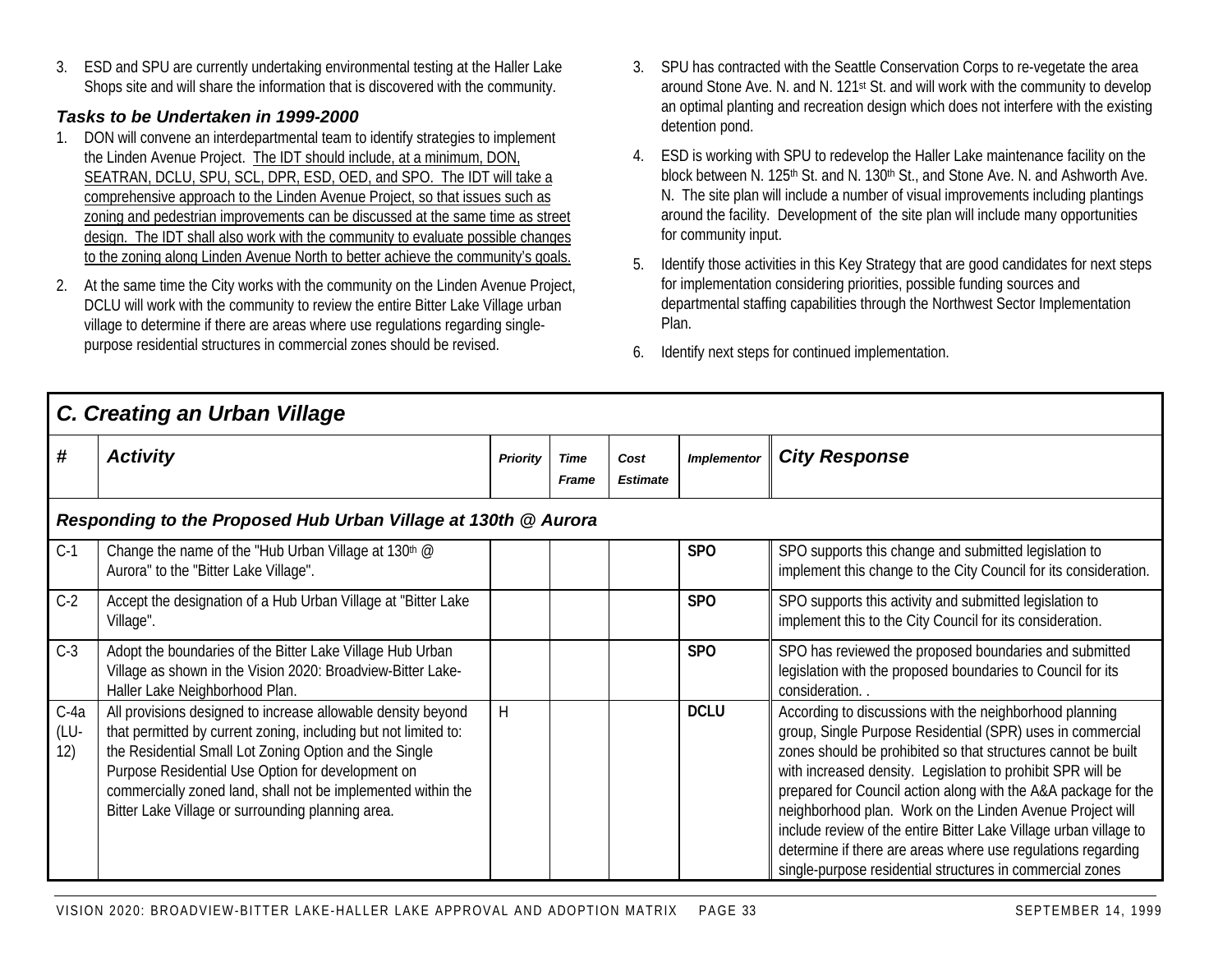|                         | C. Creating an Urban Village                                                                                                                                                                                                                                                                                                              |                 |                      |                         |                      |                                                                                                                                                                                                                                                                                                                                                                                                                                                                                                                                                                                                                                                                                                 |  |  |  |  |
|-------------------------|-------------------------------------------------------------------------------------------------------------------------------------------------------------------------------------------------------------------------------------------------------------------------------------------------------------------------------------------|-----------------|----------------------|-------------------------|----------------------|-------------------------------------------------------------------------------------------------------------------------------------------------------------------------------------------------------------------------------------------------------------------------------------------------------------------------------------------------------------------------------------------------------------------------------------------------------------------------------------------------------------------------------------------------------------------------------------------------------------------------------------------------------------------------------------------------|--|--|--|--|
| #                       | <b>Activity</b>                                                                                                                                                                                                                                                                                                                           | <b>Priority</b> | Time<br><b>Frame</b> | Cost<br><b>Estimate</b> | <b>Implementor</b>   | <b>City Response</b>                                                                                                                                                                                                                                                                                                                                                                                                                                                                                                                                                                                                                                                                            |  |  |  |  |
|                         |                                                                                                                                                                                                                                                                                                                                           |                 |                      |                         |                      | should be revised.<br>Residential Small Lot zoning will not be implemented in the<br>Bitter Lake Village Hub Urban Village or the Broadview-Bitter<br>Lake-Haller Lake planning area without community support<br>through the neighborhood plan.                                                                                                                                                                                                                                                                                                                                                                                                                                                |  |  |  |  |
| $C-4b$<br>(LU-<br>12)   | Provisions that may be enacted in the future to permit<br>increased density levels beyond those allowed under existing<br>zoning within the village boundaries or the adjacent planning<br>area shall not be implemented without undergoing a public<br>outreach and validation process comparable to that used in<br>adopting this Plan. | H               |                      |                         | <b>DCLU</b>          | This proposal could raise legal issues and the City does not<br>support the proposed activity at the level of detail<br>recommended. However, the City already has established<br>public review processes for text changes to the Land Use<br>Code. Any Land Use Code change, especially a change that<br>would increase densities, would be subject to those public<br>processes. For specific rezones, future rezone analyses would<br>take into consideration the Council-recognized neighborhood<br>plan among other criteria in evaluating an individual rezone<br>proposal. However, rezone proposals would not otherwise be<br>rejected based on the failure to meet this one criterion. |  |  |  |  |
|                         | Linden Ave. N. (between N. 128 <sup>th</sup> St. and N. 145 <sup>th</sup> St.)                                                                                                                                                                                                                                                            |                 |                      |                         |                      |                                                                                                                                                                                                                                                                                                                                                                                                                                                                                                                                                                                                                                                                                                 |  |  |  |  |
| $C-5$<br>(LU-<br>$6-1)$ | Develop wide promenade-style sidewalks along Linden Ave. N.<br>between N. 128th St. and N. 145th St., with signature lighting<br>fixtures, benches, street trees, landscaping, and public art<br>features. If possible, the sidewalks shall be constructed with<br>innovative permeable surfaces.                                         | H               |                      |                         | SEATRAN,<br>SCL, DON | The City will set up an interdepartmental team to work with the<br>community to develop a strategy to meet the neighborhood's<br>goals and implement the community's vision for Linden<br>Avenue North. The next step would be to develop a<br>conceptual design for the street. The Community has decided<br>to use \$40,000 of their Early Implementation Funds to help<br>design alternatives for Linden Ave. N. and to further refine the<br>community's proposal. Another potential fund source for the<br>community is a NMF grant.                                                                                                                                                       |  |  |  |  |
|                         |                                                                                                                                                                                                                                                                                                                                           |                 |                      |                         |                      | SEATRAN is currently developing plans for the Interurban Trail<br>along Seattle City Light right-of-way from N. 100th St. to N.<br>128th St. SEATRAN's future plans are to extend the trail to N.<br>145th St. along Linden Ave. N. SEATRAN will work with the<br>community on trail design.                                                                                                                                                                                                                                                                                                                                                                                                    |  |  |  |  |
|                         |                                                                                                                                                                                                                                                                                                                                           |                 |                      |                         |                      | SCL is currently working with the community on developing a<br>lighting plan for Linden Ave. N.                                                                                                                                                                                                                                                                                                                                                                                                                                                                                                                                                                                                 |  |  |  |  |
|                         |                                                                                                                                                                                                                                                                                                                                           |                 |                      |                         |                      | SEATRAN has limited funding for the installation of sidewalks.                                                                                                                                                                                                                                                                                                                                                                                                                                                                                                                                                                                                                                  |  |  |  |  |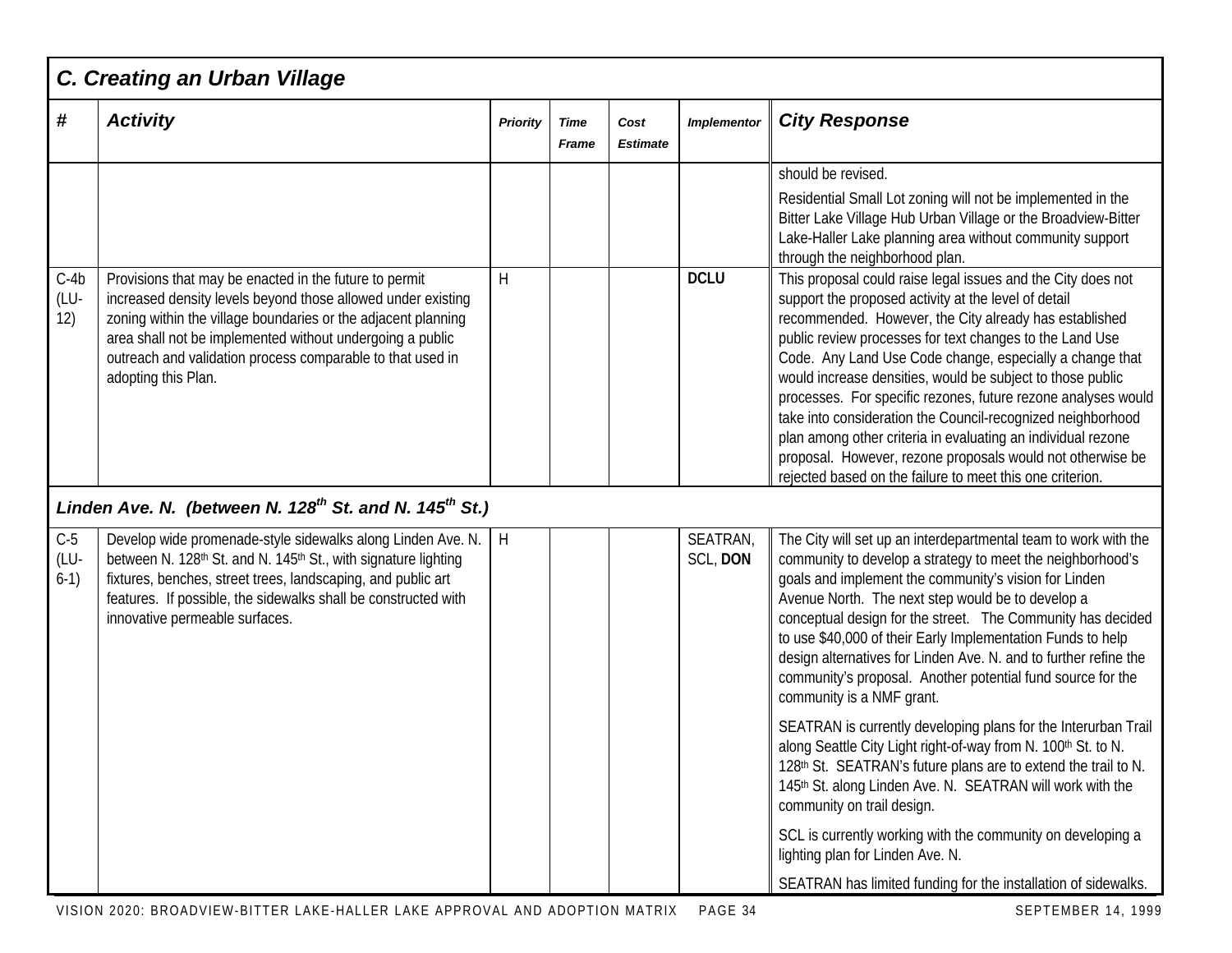|                           | C. Creating an Urban Village                                                                                                                                                                                                                                                                                                                                      |                 |                      |                         |                    |                                                                                                                                                                                                                                                                                                                                                                                                                                                                                                                                                                                                                                                                                 |  |  |  |
|---------------------------|-------------------------------------------------------------------------------------------------------------------------------------------------------------------------------------------------------------------------------------------------------------------------------------------------------------------------------------------------------------------|-----------------|----------------------|-------------------------|--------------------|---------------------------------------------------------------------------------------------------------------------------------------------------------------------------------------------------------------------------------------------------------------------------------------------------------------------------------------------------------------------------------------------------------------------------------------------------------------------------------------------------------------------------------------------------------------------------------------------------------------------------------------------------------------------------------|--|--|--|
| #                         | <b>Activity</b>                                                                                                                                                                                                                                                                                                                                                   | <b>Priority</b> | Time<br><b>Frame</b> | Cost<br><b>Estimate</b> | <b>Implementor</b> | <b>City Response</b>                                                                                                                                                                                                                                                                                                                                                                                                                                                                                                                                                                                                                                                            |  |  |  |
|                           |                                                                                                                                                                                                                                                                                                                                                                   |                 |                      |                         |                    | However, SEATRAN will continue to look for opportunities to<br>install sidewalks on all streets.                                                                                                                                                                                                                                                                                                                                                                                                                                                                                                                                                                                |  |  |  |
|                           |                                                                                                                                                                                                                                                                                                                                                                   |                 |                      |                         |                    | In addition to being a street right-of-way, Linden Ave. N.<br>between N. 128 <sup>th</sup> St. and N. 145 <sup>th</sup> St. is an electrical<br>transmission and distribution right-of-way. SCL has a 100-<br>foot-wide easement over most of this area and operates<br>transmission and distribution facilities on both sides of the<br>street. When studying types of improvements, consideration<br>should be given to compatibility with electrical lines, safety and<br>clearance issues, and the heavy equipment SCL must use to<br>construct, operate and maintain its facilities. SCL will be<br>included in the planning and plan-review of improvements on<br>Linden. |  |  |  |
|                           |                                                                                                                                                                                                                                                                                                                                                                   |                 |                      |                         |                    | The City has a number of programs which provide street trees<br>to communities. The Neighborhood Development Manager<br>can provide information about which programs are available.<br>SEATRAN and DON would be willing to participate as partners<br>with the community and other agencies working on this issue.<br>However, the neighborhood will have to commit to maintaining<br>the trees.                                                                                                                                                                                                                                                                                |  |  |  |
|                           |                                                                                                                                                                                                                                                                                                                                                                   |                 |                      |                         |                    | Landscaping along planting strips is the responsibility of the<br>adjacent property owner.                                                                                                                                                                                                                                                                                                                                                                                                                                                                                                                                                                                      |  |  |  |
|                           |                                                                                                                                                                                                                                                                                                                                                                   |                 |                      |                         |                    | Benches and public art are good candidates for the<br>Neighborhood Matching Fund.                                                                                                                                                                                                                                                                                                                                                                                                                                                                                                                                                                                               |  |  |  |
| $C - 6$<br>(LU-<br>$6-2)$ | Ensure that Linden Ave. N. between N. 128th St. and N. 145th<br>St. is developed as a segment of the Interurban<br>Greenway/Urban Trail. (This is the highest priority of this Plan.<br>The Interurban Trail improvements are a cornerstone of the<br>Linden Avenue project and are a key element in affecting the<br>other improvements called for in the Plan.) | H               |                      |                         | <b>SEATRAN</b>     | See C-5.<br>SEATRAN supports the development of Linden between N.<br>128th St. and N. 145th St. as a segment of the Interurban Trail<br>and will work with the community as funding is identified.<br>Community support of SEATRAN's plan to develop the<br>Interurban Trail from N. 110th St. to N. 128th St. along the<br>Seattle City Light right-of-way will help support future plans to<br>extend the trail along Linden Ave. N.                                                                                                                                                                                                                                          |  |  |  |
| $C - 7$<br>(LU-           | Move the fence during rehabilitation of the Bitter Lake<br>Reservoir to accommodate a children's play area or garden or                                                                                                                                                                                                                                           | H               |                      |                         | SPU, DPR,<br>DON,  | SPU plans to move this fence where possible at the same time<br>the reservoir is covered, currently anticipated to begin in 2001.                                                                                                                                                                                                                                                                                                                                                                                                                                                                                                                                               |  |  |  |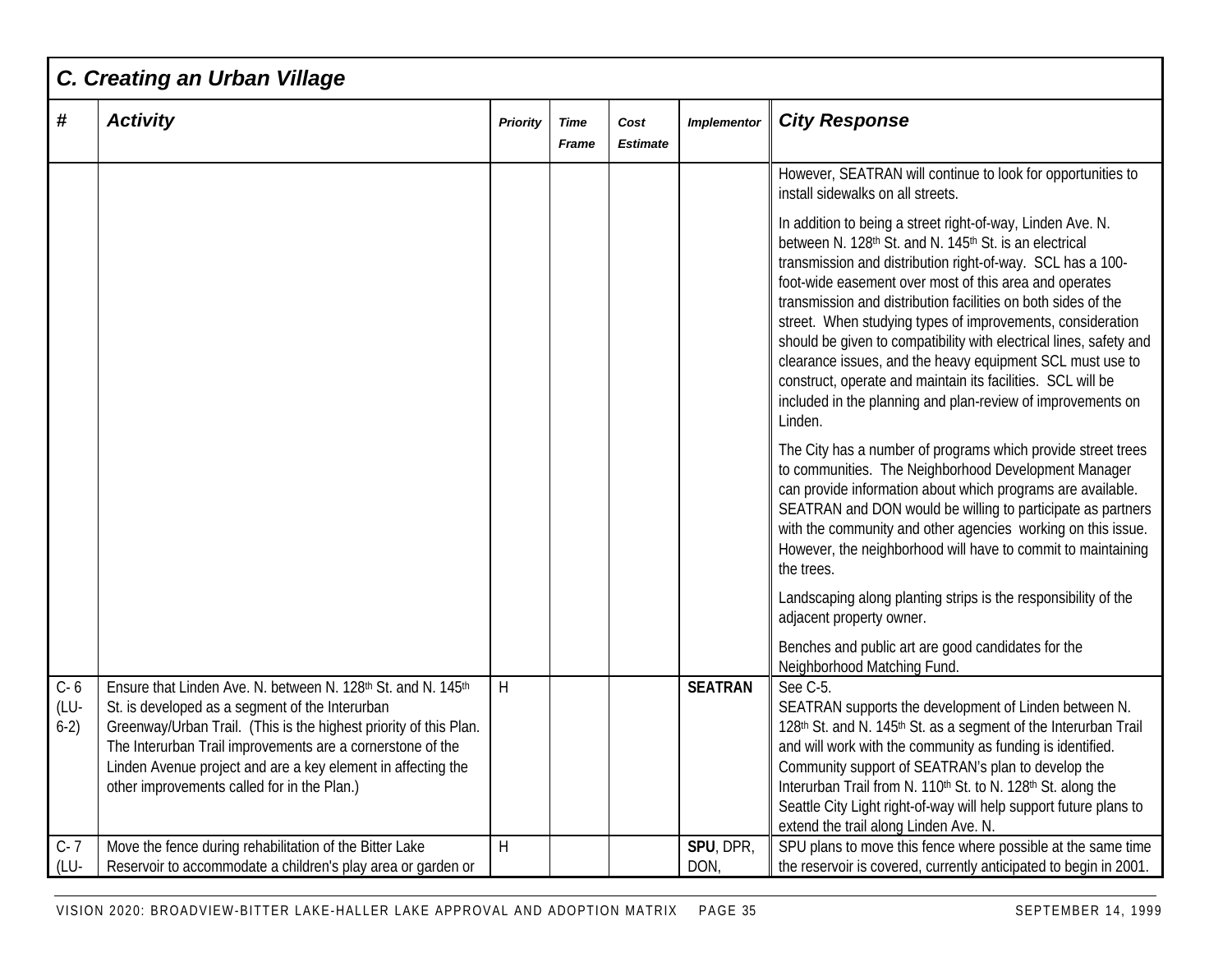|                         | C. Creating an Urban Village                                                                                                                                                                                                                                            |                 |                             |                         |                                   |                                                                                                                                                                                                                                                                                                                                                                                                                                                                                                                                                                                                                                                                                                                                                                                                                                                                                                                                                                                                                                                                                                                                                                                                                                                                                                                                                                                                                                                                                                                                                                                                                                                                                                                               |  |  |  |
|-------------------------|-------------------------------------------------------------------------------------------------------------------------------------------------------------------------------------------------------------------------------------------------------------------------|-----------------|-----------------------------|-------------------------|-----------------------------------|-------------------------------------------------------------------------------------------------------------------------------------------------------------------------------------------------------------------------------------------------------------------------------------------------------------------------------------------------------------------------------------------------------------------------------------------------------------------------------------------------------------------------------------------------------------------------------------------------------------------------------------------------------------------------------------------------------------------------------------------------------------------------------------------------------------------------------------------------------------------------------------------------------------------------------------------------------------------------------------------------------------------------------------------------------------------------------------------------------------------------------------------------------------------------------------------------------------------------------------------------------------------------------------------------------------------------------------------------------------------------------------------------------------------------------------------------------------------------------------------------------------------------------------------------------------------------------------------------------------------------------------------------------------------------------------------------------------------------------|--|--|--|
| #                       | <b>Activity</b>                                                                                                                                                                                                                                                         | <b>Priority</b> | <b>Time</b><br><b>Frame</b> | Cost<br><b>Estimate</b> | <b>Implementor</b>                | <b>City Response</b>                                                                                                                                                                                                                                                                                                                                                                                                                                                                                                                                                                                                                                                                                                                                                                                                                                                                                                                                                                                                                                                                                                                                                                                                                                                                                                                                                                                                                                                                                                                                                                                                                                                                                                          |  |  |  |
| $6-3)$                  | other public open space feature.                                                                                                                                                                                                                                        |                 |                             |                         | Community                         | SPU will work with the community in advance to clarify the<br>extent to which the fences can be moved and determine<br>appropriate uses and maintenance of the additional areas.<br>The community should be aware that the extent to which the<br>fences can be moved once the reservoir is covered will be<br>limited by the need to protect reservoir infrastructure including<br>the embankments and must be approved in advance by the<br>WA Dept. of Health. The community should also keep in mind<br>that the further back the fence is moved, the higher the fence<br>may need to be to ensure protection of the reservoir cover.<br>SPU believes that the best area for open space development<br>lies along the north property line, where the fence could be<br>moved back approximately 70 feet. Buried piping and valves<br>that are part of the reservoir's infrastructure lie along the east,<br>south, southwest and west sides of the reservoir, limiting any<br>additional uses of these areas. The southeast corner is free of<br>reservoir infrastructure but functions as a low drainage swale<br>and would likely be undesirable for open space development.<br>DPR will provide assistance to the community and SPU on<br>design for community use of space at this location. DPR does<br>not have funding for developing a design for this space. The<br>Neighborhood Matching Fund is a good source of funding for<br>design and development of this project. Maintenance for this<br>space should be determined as part of the design process. If a<br>P-patch is desired, DON's P-Patch staff is available to work<br>with the community to assess the suitability of this site for a P-<br>Patch. |  |  |  |
| $C - 8$                 | Neighborhood groups will develop a proposal for appropriate<br>use of the space created when the fence is moved in<br>conjunction with the Bitter Lake Reservoir lidding and will seek<br>funding to develop this use. (See Early Implementation Fund<br>Proposal.)     | $\mathsf{H}$    |                             |                         | DPR, SPU,<br>Community            | See C-7.                                                                                                                                                                                                                                                                                                                                                                                                                                                                                                                                                                                                                                                                                                                                                                                                                                                                                                                                                                                                                                                                                                                                                                                                                                                                                                                                                                                                                                                                                                                                                                                                                                                                                                                      |  |  |  |
| $C-9$<br>(LU-<br>$6-4)$ | Through the use of infrastructure improvements, encourage<br>the development of new housing and small scale,<br>neighborhood-oriented retail establishments along Linden Ave.<br>N. from N. 130 <sup>th</sup> St. to N. 145 <sup>th</sup> St., with open space features | Over<br>time    |                             |                         | OH, SPU,<br>SEATRAN,<br>DPR, SCL, | See B-22, C-5, C-7.                                                                                                                                                                                                                                                                                                                                                                                                                                                                                                                                                                                                                                                                                                                                                                                                                                                                                                                                                                                                                                                                                                                                                                                                                                                                                                                                                                                                                                                                                                                                                                                                                                                                                                           |  |  |  |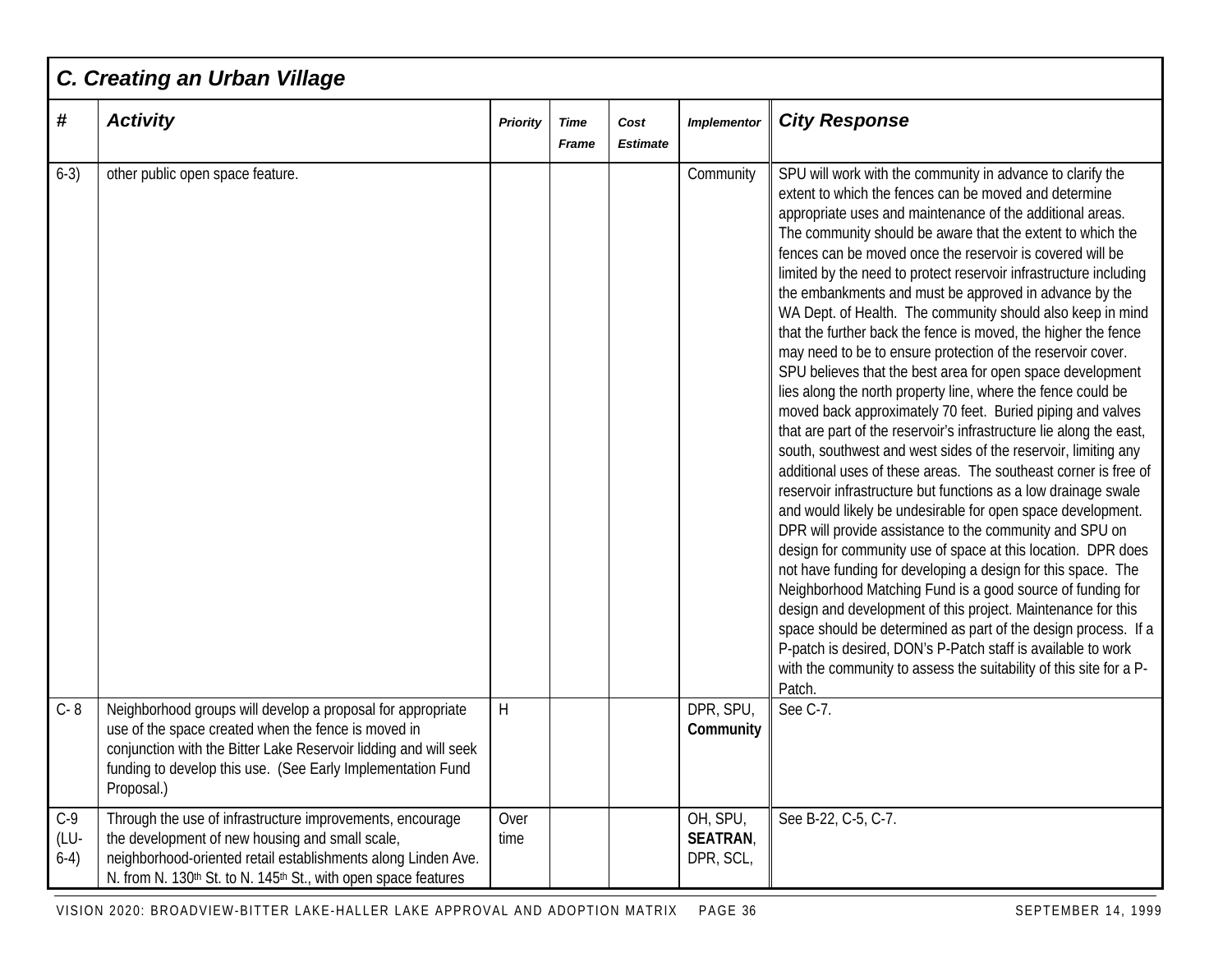|                             | C. Creating an Urban Village                                                                                                                                                                                                                                                                                                                  |                 |                      |                         |                                                    |                                                                                                                                                                                                                                                                                                                                                                                                                                                   |  |  |  |  |
|-----------------------------|-----------------------------------------------------------------------------------------------------------------------------------------------------------------------------------------------------------------------------------------------------------------------------------------------------------------------------------------------|-----------------|----------------------|-------------------------|----------------------------------------------------|---------------------------------------------------------------------------------------------------------------------------------------------------------------------------------------------------------------------------------------------------------------------------------------------------------------------------------------------------------------------------------------------------------------------------------------------------|--|--|--|--|
| #                           | <b>Activity</b>                                                                                                                                                                                                                                                                                                                               | <b>Priority</b> | Time<br><b>Frame</b> | Cost<br><b>Estimate</b> | <b>Implementor</b>                                 | <b>City Response</b>                                                                                                                                                                                                                                                                                                                                                                                                                              |  |  |  |  |
|                             | appropriate to the potential population.                                                                                                                                                                                                                                                                                                      |                 |                      |                         | <b>DCLU</b>                                        |                                                                                                                                                                                                                                                                                                                                                                                                                                                   |  |  |  |  |
| $C-10$<br>(LU-<br>$6-5)$    | Dedicate City Light surplus properties located along the right-<br>of-way of Linden Ave. N. between N. 143rd St. and N. 145th St.<br>(a) to address redesign of the street as a Green Street and<br>portion of an Urban Trail, (b) to provide additional open space<br>for the area.                                                          | H               |                      |                         | SEATRAN,<br>Maybe P-<br>Patch<br>(DON)<br>ESD, SCL | City departments will work with interested neighborhood<br>groups to evaluate and make recommendations on the<br>disposition of the property while trying to fulfill neighborhood<br>goals as a high priority. The City's disposition policies provide<br>for community notification and input where there is an<br>expressed community interest in a parcel, whether for open<br>space or other purposes.                                        |  |  |  |  |
|                             |                                                                                                                                                                                                                                                                                                                                               |                 |                      |                         |                                                    | The three City Light properties along Linden Ave. N. between<br>N. 145th Street and N. 141st Street were recently appraised and<br>the estimated market value ranged from \$960,000 to<br>\$1,160,000. Acquisition (or internal City transfer) of the City<br>Light parcels would require market value reimbursement to<br>SCL from other City funds. Property disposition decisions<br>regarding these parcels will be made by the City Council. |  |  |  |  |
|                             |                                                                                                                                                                                                                                                                                                                                               |                 |                      |                         |                                                    | Consideration should be given to the possibility of making<br>improvements without using the City Light properties but rather<br>using part of the existing 80-foot wide right-of-way. SEATRAN<br>believes that these SCL properties are not necessary for the<br>future development of bike and pedestrian access along<br>Linden Ave. N.                                                                                                        |  |  |  |  |
|                             |                                                                                                                                                                                                                                                                                                                                               |                 |                      |                         |                                                    | Eventual soft covering of the Bitter Lake Reservoir and moving<br>of fencing by SPU may provide a substantial addition of open<br>space to this area and should be taken into account when<br>considering the acquisition of the City Light properties for open<br>space.                                                                                                                                                                         |  |  |  |  |
| $C-11$<br>$(LU -$<br>$6-6)$ | Work with Broadview-Thomson School and the Bitter Lake<br>Community Center to develop an intergenerational pathway<br>across the School District's open space area adjacent to the<br>Bitter Lake Community Center and Playfield, and the<br>Community Center Playfield connecting Linden Ave. N. and<br>Greenwood Ave. N. (EIF application.) | Н               |                      |                         | DPR,<br>Community,<br>SSD                          | DPR will discuss this idea further with the community. Funding<br>does not currently exist for this activity, but if the community is<br>successful in obtaining Early Implementation funds or<br>Neighborhood Matching Funds, DPR will work with the<br>community. The Executive will also forward this and related<br>activities to SSD on the community's behalf.                                                                              |  |  |  |  |
| $C-12$<br>(LU-              | Ensure that development along Linden Ave. N., including the<br>development of open space, is consistent with the proposed                                                                                                                                                                                                                     | Over            |                      |                         | <b>DCLU</b>                                        | See B-17.                                                                                                                                                                                                                                                                                                                                                                                                                                         |  |  |  |  |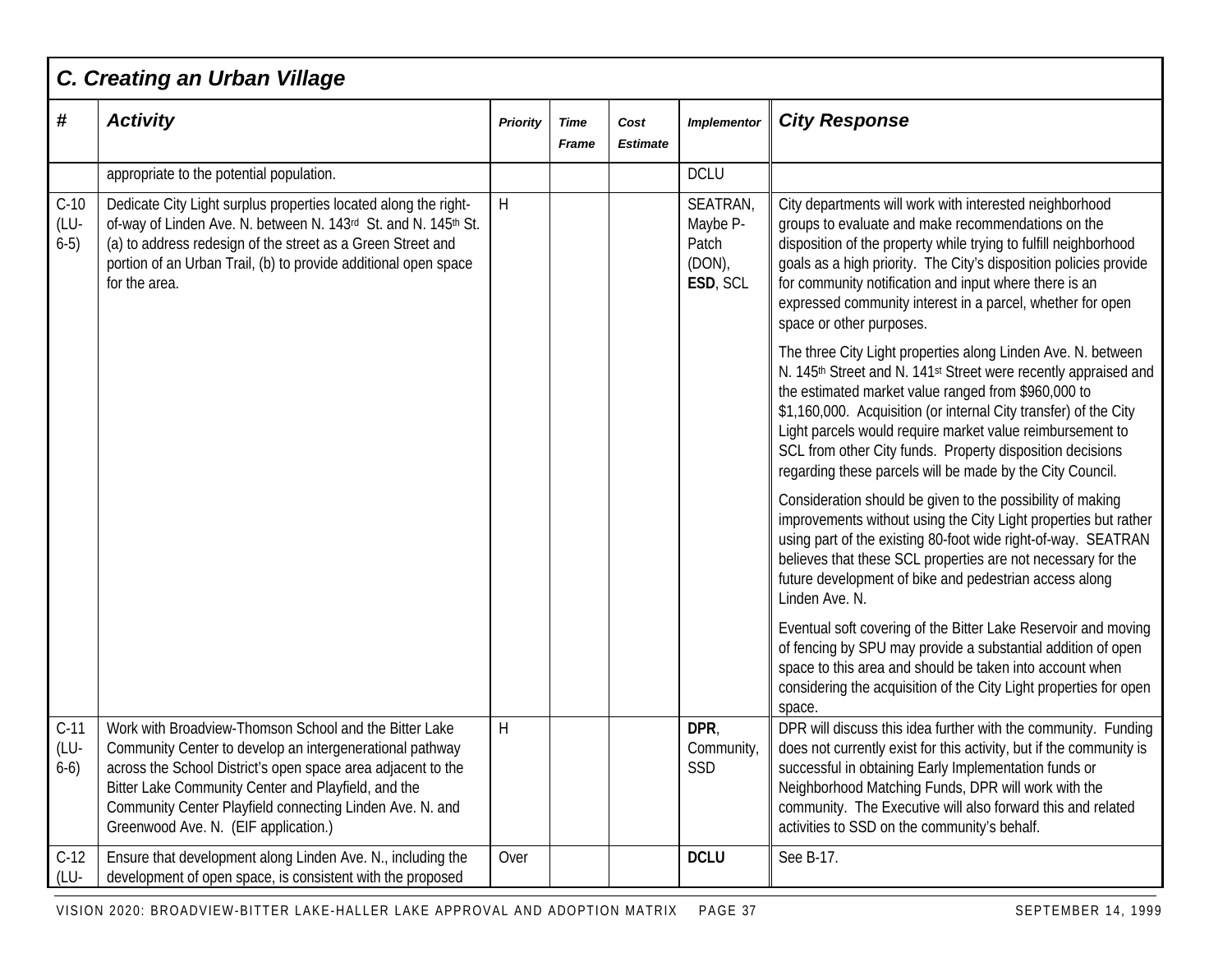|                          | C. Creating an Urban Village                                                                                                                                                                                                                                           |                 |               |                         |                                         |                                                                                                                                                                                                                                                                                                                                                                                                                                                                                                                                                                                                                                                                                                                                                                                             |  |  |  |  |
|--------------------------|------------------------------------------------------------------------------------------------------------------------------------------------------------------------------------------------------------------------------------------------------------------------|-----------------|---------------|-------------------------|-----------------------------------------|---------------------------------------------------------------------------------------------------------------------------------------------------------------------------------------------------------------------------------------------------------------------------------------------------------------------------------------------------------------------------------------------------------------------------------------------------------------------------------------------------------------------------------------------------------------------------------------------------------------------------------------------------------------------------------------------------------------------------------------------------------------------------------------------|--|--|--|--|
| #                        | <b>Activity</b>                                                                                                                                                                                                                                                        | <b>Priority</b> | Time<br>Frame | Cost<br><b>Estimate</b> | <b>Implementor</b>                      | <b>City Response</b>                                                                                                                                                                                                                                                                                                                                                                                                                                                                                                                                                                                                                                                                                                                                                                        |  |  |  |  |
| $6-7)$                   | Design Guidelines for the area and is done in a way that<br>preserves Mt. Rainier and Cascade views and uses them as a<br>feature where possible. (Neighborhood Design Guidelines<br>have yet to be developed.)                                                        | time            |               |                         |                                         |                                                                                                                                                                                                                                                                                                                                                                                                                                                                                                                                                                                                                                                                                                                                                                                             |  |  |  |  |
| $C-13$<br>(LU-<br>$6-8)$ | Design a signature light fixture for the Linden Avenue Project<br>and a lighting plan. (See detail in Plan.) (Early work proposed<br>in EIF Proposal.)                                                                                                                 | H               |               |                         | <b>SCL (North</b><br>Service<br>Center) | See C-5.                                                                                                                                                                                                                                                                                                                                                                                                                                                                                                                                                                                                                                                                                                                                                                                    |  |  |  |  |
| $C-14$<br>(LU-<br>$6-9)$ | Study the public right-of-way (street) system of the super-block<br>between Linden Ave. N. and Aurora Ave. N., N. 130th St. and<br>N. 135 <sup>th</sup> St. Develop a plan to provide multi-modal public<br>access.                                                    | M               |               |                         | <b>SEATRAN</b><br>SPO, DCLU             | This idea will be explored through the Linden Avenue North<br>Interdepartmental Team (C-5) and has been forwarded to<br>WSDOT for consideration as part of the Aurora Avenue Multi-<br>Modal Study (see B-2).                                                                                                                                                                                                                                                                                                                                                                                                                                                                                                                                                                               |  |  |  |  |
| $C-15$<br>(LU-<br>$6-10$ | The Seattle Police Department shall review proposed<br>redevelopment plans for Linden Ave. N. and shall provide<br>guidance on preventing crime through environmental design<br>techniques.                                                                            | ongoin<br>g     |               |                         | SPD, DCLU                               | SPD is very interested in working with DCLU and the<br>community on a CPTED review of this project and other<br>projects in the community. SPD will send a representative to<br>Design Review meetings on projects in this planning area.<br>DCLU will notify SPD of the date and time of specific meetings,<br>and SPD will use the opportunity to comment on the design<br>issues.<br>The current Citywide design guidelines were developed with<br>input from SPD on CPTED techniques and include specific<br>reference to pedestrian safety. If the neighborhood would like<br>to propose specific design guidelines with respect to public<br>safety, they are encouraged to do so. This would capture most<br>commercial and mixed-use development in the HUV along<br>Linden Ave. N. |  |  |  |  |
| $C-16$                   | The Seattle Police Department and the Department of Design,<br>Construction and Land Use shall work with area residents to<br>identify ways to reduce crime and take more effective<br>enforcement measures against criminal activity and Land Use<br>Code violations. | H               |               |                         | SPD,<br>NATS,<br><b>DCLU</b>            | The North Precinct NATS team has taken this on as a project<br>for review.<br>In mid-1999, the City established a new enforcement process<br>for certain types of Land Use Code and Housing and Building<br>Maintenance Code violations. The new citation enforcement<br>process is intended to help change behavior of code violators<br>from whom the City has had difficulty gaining compliance in the<br>past. The process is built on the traditional citation framework,<br>and includes features such as pre-set penalties that increase<br>with repeat offenses, and an opportunity for a hearing to                                                                                                                                                                                |  |  |  |  |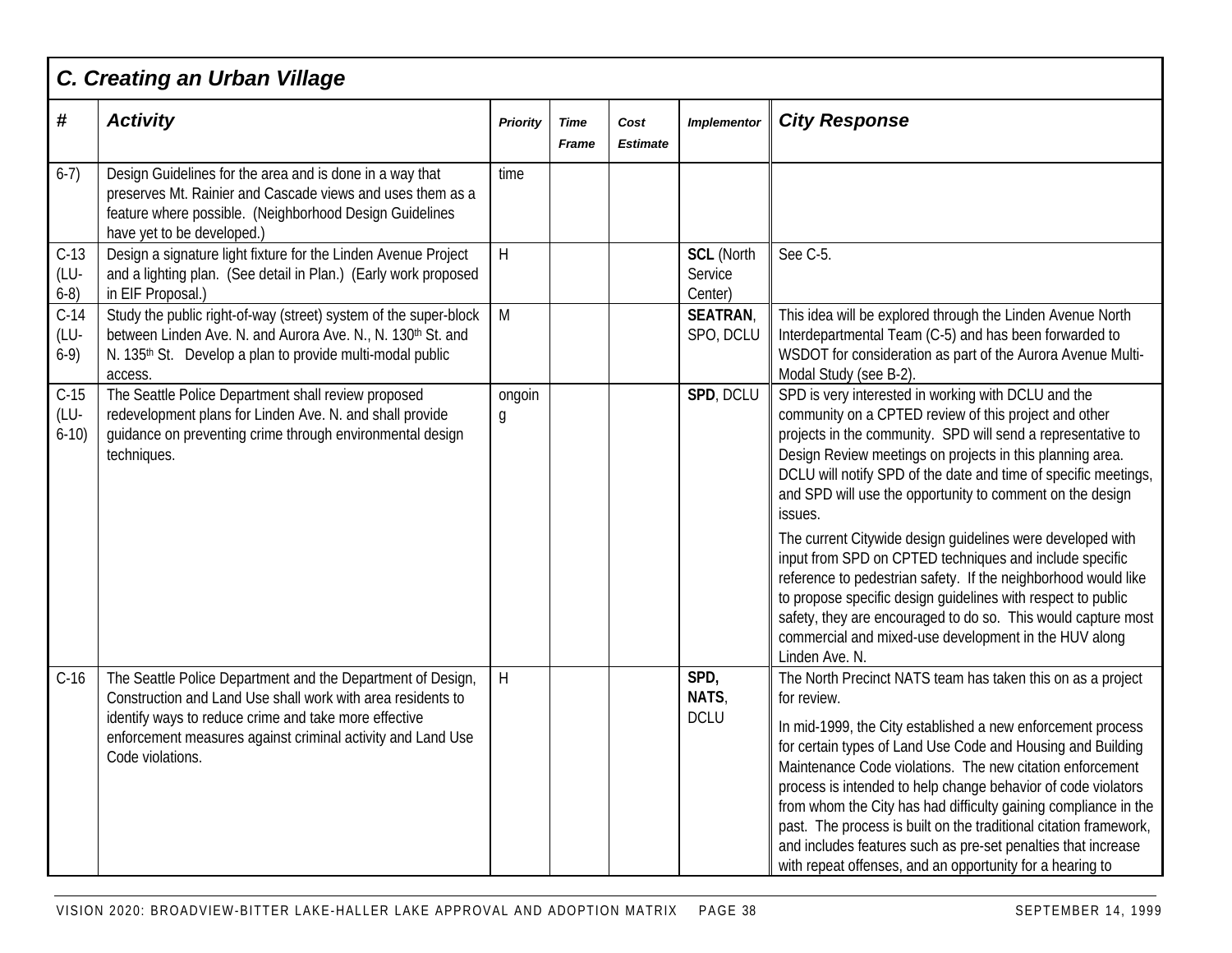|                          | C. Creating an Urban Village                                                                                                                                                                                                                                                                       |                 |                             |                         |                                                       |                                                                                                                                                                                                                                                                                                                                                                                                                                                                                                                                                                                                                                                                                                                                                                                                                                                                                                                                                                                                                                                                                         |  |  |  |  |
|--------------------------|----------------------------------------------------------------------------------------------------------------------------------------------------------------------------------------------------------------------------------------------------------------------------------------------------|-----------------|-----------------------------|-------------------------|-------------------------------------------------------|-----------------------------------------------------------------------------------------------------------------------------------------------------------------------------------------------------------------------------------------------------------------------------------------------------------------------------------------------------------------------------------------------------------------------------------------------------------------------------------------------------------------------------------------------------------------------------------------------------------------------------------------------------------------------------------------------------------------------------------------------------------------------------------------------------------------------------------------------------------------------------------------------------------------------------------------------------------------------------------------------------------------------------------------------------------------------------------------|--|--|--|--|
| #                        | <b>Activity</b>                                                                                                                                                                                                                                                                                    | <b>Priority</b> | <b>Time</b><br><b>Frame</b> | Cost<br><b>Estimate</b> | <b>Implementor</b>                                    | <b>City Response</b>                                                                                                                                                                                                                                                                                                                                                                                                                                                                                                                                                                                                                                                                                                                                                                                                                                                                                                                                                                                                                                                                    |  |  |  |  |
|                          |                                                                                                                                                                                                                                                                                                    |                 |                             |                         |                                                       | contest the violation or request mitigation of the penalty. In<br>late 1999, DCLU will prepare an evaluation of the process and<br>make recommendations on whether or not this process should<br>be expanded to cover more types of Land Use and Housing<br>violations.                                                                                                                                                                                                                                                                                                                                                                                                                                                                                                                                                                                                                                                                                                                                                                                                                 |  |  |  |  |
|                          | Stone Ave. N. (between N. 120 <sup>th</sup> St. and N. 145 <sup>th</sup> St.)                                                                                                                                                                                                                      |                 |                             |                         |                                                       |                                                                                                                                                                                                                                                                                                                                                                                                                                                                                                                                                                                                                                                                                                                                                                                                                                                                                                                                                                                                                                                                                         |  |  |  |  |
| $C-17$<br>(LU-<br>$7-1)$ | Erect a terraced wall of varying heights and thicknesses and/or<br>a dense screen of trees and shrubbery from N. 117 <sup>th</sup> St. to N.<br>135th St. along Stone Ave. N. and Ashworth Ave. N. with<br>openings and pedestrian access to businesses and other<br>facilities where appropriate. | H               |                             |                         | ESD, SPU,<br>SEATRAN,<br>Community<br>, DON           | On Ashworth Ave. N. and Stone Ave. N., between N. 125th St.<br>and N. 130 <sup>th</sup> St. please see C-18<br>On Stone Ave. N. between N. 125 <sup>th</sup> St. and N. 115 <sup>th</sup> St. see B-<br>4 and C-19. A wall along this drainage corridor may<br>exacerbate flooding by interfering with the proper functioning of<br>the stormwater detention facility located in the Stone Ave.<br>right-of-way and would not be appropriate in this location.<br>For plantings along Ashworth Ave. N. between N. 117th St. and<br>N. 125th St., and Stone and Ashworth Aves. N. between N.<br>130 <sup>th</sup> St. and N. 135 <sup>th</sup> St., adjacent to private property: the City<br>has a number of programs to plant trees which might be<br>available for this project. Generally, the City provides the trees<br>and the community/adjacent property owners commit to<br>planting and maintaining the trees. SEATRAN and the<br>Department of Neighborhoods are willing to participate as<br>partners with the community and other agencies in working on<br>this activity. |  |  |  |  |
| $C-18$<br>(LU-<br>$7-2)$ | Establish a minimum of 15-foot green belt buffer along City<br>right-of-way from roughly N. 121st St. to N. 130th St. Should<br>consist of different types of planting areas including trees,<br>shrubs, and flowers.                                                                              | H               |                             |                         | ESD,<br>Property<br>Owners,<br>SEATRAN,<br><b>SPU</b> | ESD is working with SPU to redevelop the Haller Lake<br>maintenance facility on the block between N. 125 <sup>th</sup> St. and N.<br>130th St., and Stone Ave. N. and Ashworth Ave. N. The site<br>plan will include a number of visual improvements including<br>plantings around the facility. Development of the site plan will<br>include opportunities for community input.<br>SEATRAN has specific criteria for landscaping planted in the<br>City right-of-way. SEATRAN's Arborist's office would be happy<br>to assist the community in identifying appropriate sites,                                                                                                                                                                                                                                                                                                                                                                                                                                                                                                          |  |  |  |  |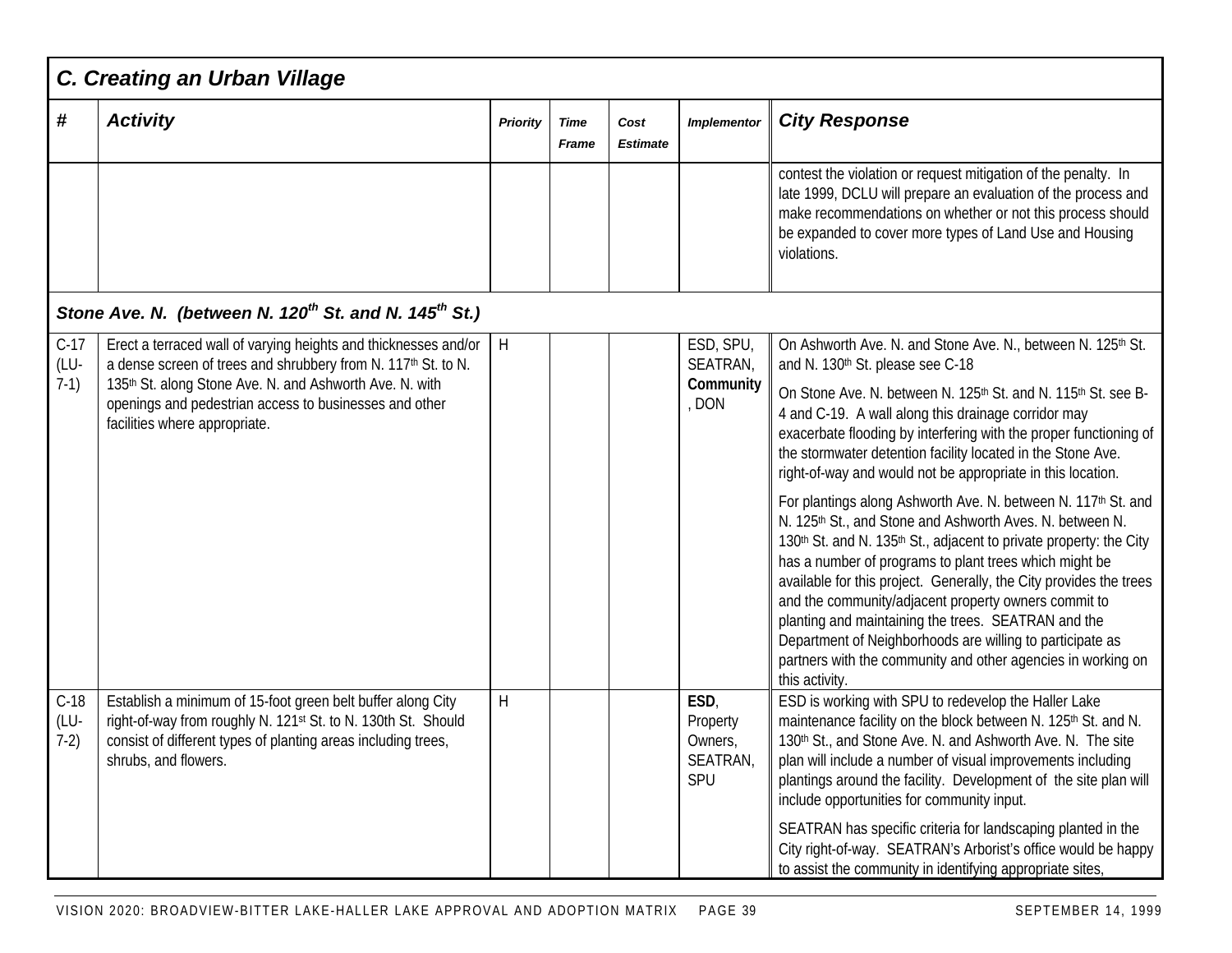|                      | C. Creating an Urban Village                                                                                                                                                                                                                                                                                                                                                                                                                                                                                                                                                                                                                                                                                                                                                                                                                |                 |                      |                         |                                     |                                                                                                                                                                                                                                                                                                                                                                                                                                                                                                                                                                                                                                                                                                                                                                                                                                                                                                                                                                                                                                                       |  |  |  |  |
|----------------------|---------------------------------------------------------------------------------------------------------------------------------------------------------------------------------------------------------------------------------------------------------------------------------------------------------------------------------------------------------------------------------------------------------------------------------------------------------------------------------------------------------------------------------------------------------------------------------------------------------------------------------------------------------------------------------------------------------------------------------------------------------------------------------------------------------------------------------------------|-----------------|----------------------|-------------------------|-------------------------------------|-------------------------------------------------------------------------------------------------------------------------------------------------------------------------------------------------------------------------------------------------------------------------------------------------------------------------------------------------------------------------------------------------------------------------------------------------------------------------------------------------------------------------------------------------------------------------------------------------------------------------------------------------------------------------------------------------------------------------------------------------------------------------------------------------------------------------------------------------------------------------------------------------------------------------------------------------------------------------------------------------------------------------------------------------------|--|--|--|--|
| $\boldsymbol{\#}$    | <b>Activity</b>                                                                                                                                                                                                                                                                                                                                                                                                                                                                                                                                                                                                                                                                                                                                                                                                                             | <b>Priority</b> | Time<br><b>Frame</b> | Cost<br><b>Estimate</b> | <b>Implementor</b>                  | <b>City Response</b>                                                                                                                                                                                                                                                                                                                                                                                                                                                                                                                                                                                                                                                                                                                                                                                                                                                                                                                                                                                                                                  |  |  |  |  |
|                      |                                                                                                                                                                                                                                                                                                                                                                                                                                                                                                                                                                                                                                                                                                                                                                                                                                             |                 |                      |                         |                                     | species, and potential funding sources for additional<br>landscaping along this route. Because of limited maintenance<br>resources, the community would be responsible for<br>maintaining any additional landscaping.<br>See also C-17, above.                                                                                                                                                                                                                                                                                                                                                                                                                                                                                                                                                                                                                                                                                                                                                                                                        |  |  |  |  |
| $C-19$<br>(LU-<br>8) | Develop and maintain open space:<br>The undeveloped right-of-way called N. 121st St. (east of Stone<br>Ave.)<br>City-owned parcel and vacant property south of the right-of-<br>way.                                                                                                                                                                                                                                                                                                                                                                                                                                                                                                                                                                                                                                                        | H               |                      |                         | ESD, DPR,<br>SPU,<br><b>SEATRAN</b> | The open space to which this recommendation refers is used<br>by SPU as stormwater drainage detention facilities. The<br>'vacant property" contains a large cement flood control<br>structure in its mid-northwest corner. It would be usable and<br>safe as recreational or open space for only 4-5 months out of<br>the year since during the rainy season, it would be not only wet<br>and marshy, but also subject to flood during hard rains.<br>SPU has developed a contract with Seattle Conservation<br>Corps for re-vegetation of this location where it would not<br>interfere with the proper functioning of this drainage facility.<br>The City will work with neighborhood planning groups to come<br>up with an optimal planting and recreation design for this<br>30,000 square foot parcel, which does not interfere with the<br>detention pond use. Although not specifically mentioned here,<br>such a joint use might also be considered for the detention<br>pond area known as PMA #3706, the Stone Ave. N. Drainage<br>Project. |  |  |  |  |
| $C-20$<br>(LU-<br>10 | Establish an advisory committee to review, monitor and assess<br>the environmental damage occurring on Stone Ave. N.<br>The land area north and south of N. 125th St. between Stone<br>Ave. N. and Densmore Ave. N. was used as a dump for<br>decades. Pipes currently exist in the mobile home park to emit<br>methane gas. The Haller Lake Facility has been on its current<br>site for 45+ years. This site was used for City maintenance<br>trucks and employee parking for many years. ESD has<br>recently added the gas station and the Hazardous-Materials<br>facility. Underground storage tanks are also believed to exist.<br>There are reasons to believe that there are toxins on the above<br>site because all manner of refuse and garbage was accepted.<br>The City should identify the type and quantity of toxins that are | H               |                      |                         | SPU, ESD                            | ESD and SPU are currently implementing this activity. SPU's<br>Materials Testing Lab has tested the soils at the former landfill.<br>ESD has sent community members copies of the final report<br>from this testing. Engineers are available to meet with<br>community members to discuss the test results.<br>Garbage was found south of vacated N. 127th Street, 10-20<br>feet thick, with 2-10 feet of cover, depending on the location.<br>The garbage in the area does not appear to have been burned,<br>but does appear to have been 'well-mixed' with soil when it<br>was buried. The soil was tested for petroleum hydrocarbons<br>and heavy metals. The levels were all "well under the DOE<br>Model Toxic Control Act Action level." This does not mean<br>that additional health problems might not arise if the material is                                                                                                                                                                                                              |  |  |  |  |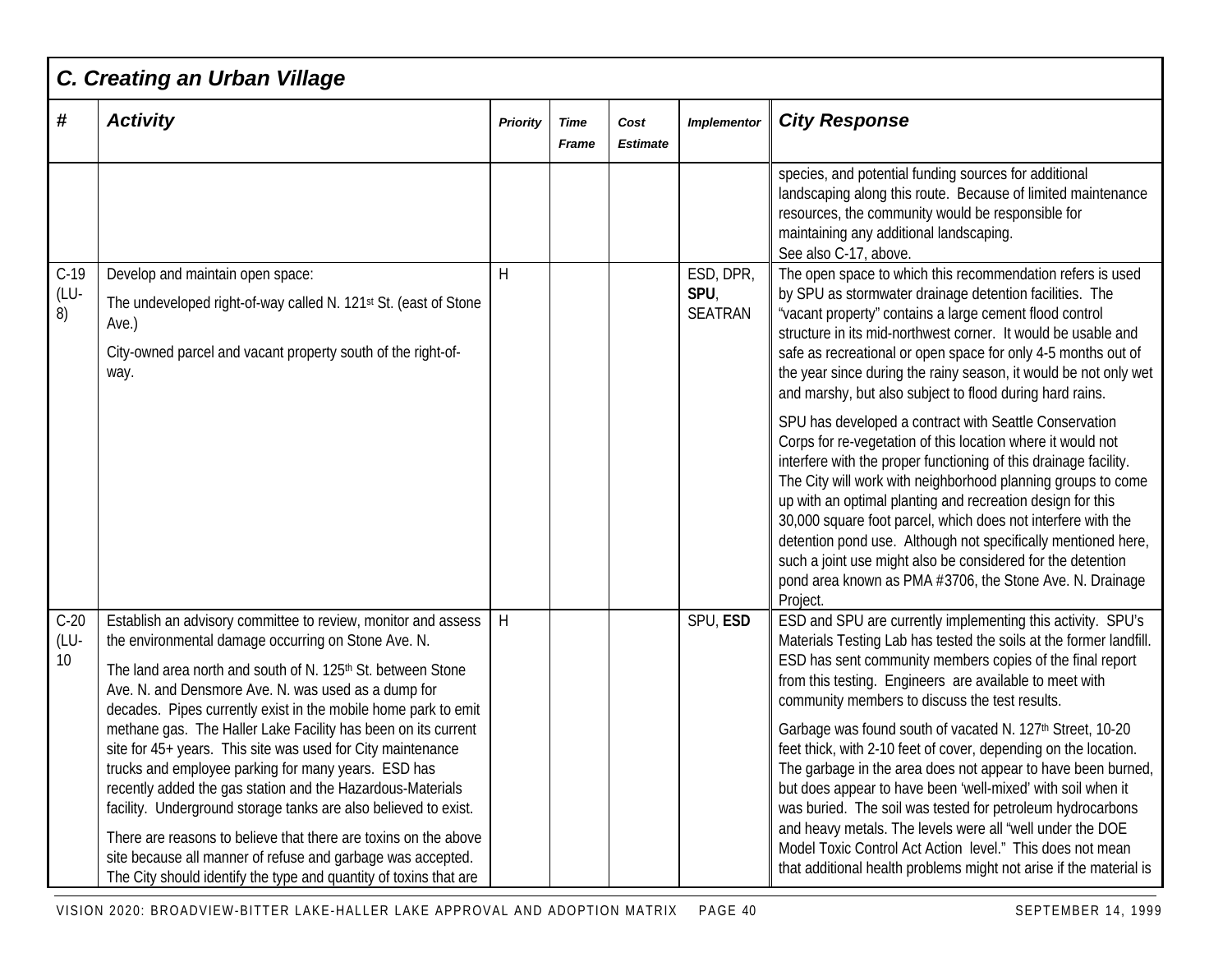|                                              | C. Creating an Urban Village                                                                                                                                                                                                                                                                                                                                                                                                                                                                                                                                                                                                                                                                           |                 |                             |                         |                     |                                                                                                                                                                                                                                                                                                                                                                                                                                                                                                                                                                                                                                                                                                                                                                                                                                                   |  |  |  |  |
|----------------------------------------------|--------------------------------------------------------------------------------------------------------------------------------------------------------------------------------------------------------------------------------------------------------------------------------------------------------------------------------------------------------------------------------------------------------------------------------------------------------------------------------------------------------------------------------------------------------------------------------------------------------------------------------------------------------------------------------------------------------|-----------------|-----------------------------|-------------------------|---------------------|---------------------------------------------------------------------------------------------------------------------------------------------------------------------------------------------------------------------------------------------------------------------------------------------------------------------------------------------------------------------------------------------------------------------------------------------------------------------------------------------------------------------------------------------------------------------------------------------------------------------------------------------------------------------------------------------------------------------------------------------------------------------------------------------------------------------------------------------------|--|--|--|--|
| #                                            | <b>Activity</b>                                                                                                                                                                                                                                                                                                                                                                                                                                                                                                                                                                                                                                                                                        | <b>Priority</b> | <b>Time</b><br><b>Frame</b> | Cost<br><b>Estimate</b> | <b>Implementor</b>  | <b>City Response</b>                                                                                                                                                                                                                                                                                                                                                                                                                                                                                                                                                                                                                                                                                                                                                                                                                              |  |  |  |  |
|                                              | present at the site, whether or not hazardous materials from<br>this site have seeped into the ground water, and where these<br>materials have flowed to: Haller Lake? detention ponds? into<br>the Densmore drainage ditch?<br>Before continued use of this site is allowed, these questions<br>need to be addressed and answered in depth, and problems<br>fully rectified.                                                                                                                                                                                                                                                                                                                          |                 |                             |                         |                     | disturbed. The water table in this area was found to be below<br>the garbage, in the spring 1999 with record precipitation. If<br>there are pollutants leaching from the landfill, it will be very<br>difficult to distinguish them from the background pollutants in<br>the surface water which result from increased surface runoff<br>due to increased paving and greater development in the area.                                                                                                                                                                                                                                                                                                                                                                                                                                             |  |  |  |  |
|                                              |                                                                                                                                                                                                                                                                                                                                                                                                                                                                                                                                                                                                                                                                                                        |                 |                             |                         |                     | There are six old oil and fuel tanks on the Haller Lake shops<br>site. ESD will remove the tanks in 1999. Soil tests will be<br>conducted as part of the removal process and any soil<br>contamination will be appropriately treated. This work is<br>roughly scheduled for the fall of 1999.                                                                                                                                                                                                                                                                                                                                                                                                                                                                                                                                                     |  |  |  |  |
|                                              |                                                                                                                                                                                                                                                                                                                                                                                                                                                                                                                                                                                                                                                                                                        |                 |                             |                         |                     | Historical topographic maps indicate that Haller Lake<br>previously drained through a wetland in the location of the<br>present-day City facility, so Haller Lake is upstream of the old<br>landfill. If funding for the studies referred to in E-1 is identified,<br>SPU will add sampling of surface waters for possible<br>contaminants to those studies if that is the community's<br>priority.                                                                                                                                                                                                                                                                                                                                                                                                                                               |  |  |  |  |
|                                              | <b>Design Review</b>                                                                                                                                                                                                                                                                                                                                                                                                                                                                                                                                                                                                                                                                                   |                 |                             |                         |                     |                                                                                                                                                                                                                                                                                                                                                                                                                                                                                                                                                                                                                                                                                                                                                                                                                                                   |  |  |  |  |
| $C-21$<br>(LU-<br>$11)$ &<br>(LU1)<br>$1-1)$ | New Neighborhood Design Review Guidelines for the<br>Broadview-Bitter Lake-Haller Lake area shall be added to the<br>Citywide Design Review Guidelines. All new commercial and<br>multifamily development in the planning area shall be subject<br>to these Guidelines. Design Review Boards shall be<br>established in each of the three neighborhoods to ensure that<br>representatives from each neighborhood are involved in the<br>review of proposed projects in that neighborhood.<br>Representatives shall come from Broadview, Bitter Lake, and<br>Haller Lake, with the addition of a representative from the<br>Aurora Ave. N. business community for projects located on<br>Aurora Ave. N. | H               |                             |                         | Community<br>, DCLU | See B-17.<br>Currently, design guidelines apply to projects that meet certain<br>thresholds in all L3, L4, MR, and NC zones in the planning<br>area. In addition, projects that meet certain thresholds in C<br>zones that are within the urban village and adjacent to<br>residentially zoned parcels are subject to design review. In<br>addition to DCLU's work with specific neighborhood on<br>neighborhood-specific design review, DCLU is considering the<br>expansion of design review as part of their 1999 work program,<br>including consideration of additional zones and different<br>thresholds. The neighborhood should be aware that design<br>guidelines are not standards. They can guide design but<br>cannot "ensure" that development adheres to the principles.<br>DCLU, the Seattle Design Commission and the City Council |  |  |  |  |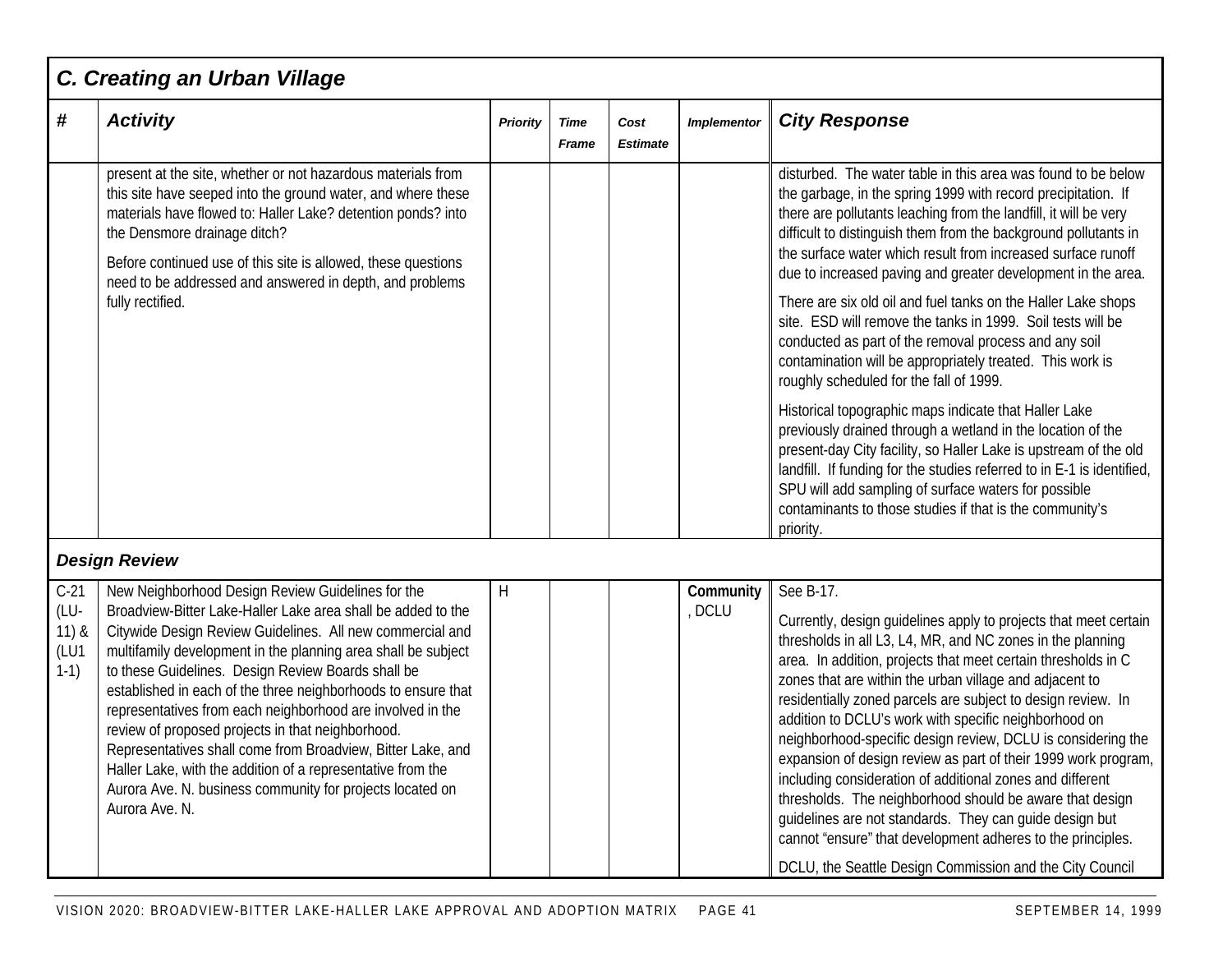|                           | C. Creating an Urban Village                                                                                                                                                                                                                                                                                                                                                                                                                                                                                                                                                                                                                                                                                                                                                                                                                                                                                                                                                                                                                                                                                                                                       |                 |                             |                         |                    |                                                                                                                                                                                                                                                                                                                                                                                                                                                                                                                                                                                                                                                                                                                                      |  |  |  |  |
|---------------------------|--------------------------------------------------------------------------------------------------------------------------------------------------------------------------------------------------------------------------------------------------------------------------------------------------------------------------------------------------------------------------------------------------------------------------------------------------------------------------------------------------------------------------------------------------------------------------------------------------------------------------------------------------------------------------------------------------------------------------------------------------------------------------------------------------------------------------------------------------------------------------------------------------------------------------------------------------------------------------------------------------------------------------------------------------------------------------------------------------------------------------------------------------------------------|-----------------|-----------------------------|-------------------------|--------------------|--------------------------------------------------------------------------------------------------------------------------------------------------------------------------------------------------------------------------------------------------------------------------------------------------------------------------------------------------------------------------------------------------------------------------------------------------------------------------------------------------------------------------------------------------------------------------------------------------------------------------------------------------------------------------------------------------------------------------------------|--|--|--|--|
| #                         | <b>Activity</b>                                                                                                                                                                                                                                                                                                                                                                                                                                                                                                                                                                                                                                                                                                                                                                                                                                                                                                                                                                                                                                                                                                                                                    | <b>Priority</b> | <b>Time</b><br><b>Frame</b> | Cost<br><b>Estimate</b> | <b>Implementor</b> | <b>City Response</b>                                                                                                                                                                                                                                                                                                                                                                                                                                                                                                                                                                                                                                                                                                                 |  |  |  |  |
|                           |                                                                                                                                                                                                                                                                                                                                                                                                                                                                                                                                                                                                                                                                                                                                                                                                                                                                                                                                                                                                                                                                                                                                                                    |                 |                             |                         |                    | recently examined the design review program and revised the<br>program. Part of this revision included consolidating some of<br>the geographic areas and reducing the number of board<br>members. This was done to increase participation and to<br>increase consistency in the recommendations. DCLU does not<br>believe that circumstances have changed to warrant<br>reexamining this issue and does not support proposals to<br>change the design review process or board composition.<br>Design Review is a public process, all meetings are open to<br>the public and the neighborhood is encouraged to attend.<br>Notification is sent through the General Mailed Release and<br>signs posted on and around the project site. |  |  |  |  |
| $C-22$<br>(LU-<br>$11-1)$ | Preliminary guidance for developing neighborhood-specific<br>Design Guidelines shall include the following:<br>- New development along Linden Ave. N. will create and<br>enhance the pedestrian environment. All new businesses will<br>have pedestrian entries on Linden Ave. N. Those entries shall<br>include amenities such as plazas, benches, picnic tables, art,<br>landscaping and/or alternative features to enhance the<br>pedestrian environment.<br>- New development on the east side of Linden Ave. N. within<br>the Bitter Lake Village shall be situated to preserve views of<br>Mt. Rainier and the Cascades from Linden Ave. N.<br>- In addition to entryways, portions of buildings facing Linden<br>Ave. N. will incorporate windows (that are not blocked from the<br>inside) and interesting wall treatments into the overall design.<br>- Delivery bays will not be sited on Linden Ave. N.<br>- New developments along Aurora Ave. N. will provide<br>pedestrian and/or auto access between (and/or pedestrian<br>access through, where possible) large buildings located on<br>super-blocks, with connections to pedestrian access to and | $\mathsf{H}$    |                             |                         | <b>DCLU</b>        | See B-17 and C-21.<br>The community should be aware that these guidelines would<br>need to be revised to be less mandatory. As currently written,<br>these guidelines sound like mandatory requirements. The<br>design review program is a flexible program that can not make<br>specific requirements of a project. DCLU can provide technical<br>assistance to the community to help with these guidelines.                                                                                                                                                                                                                                                                                                                        |  |  |  |  |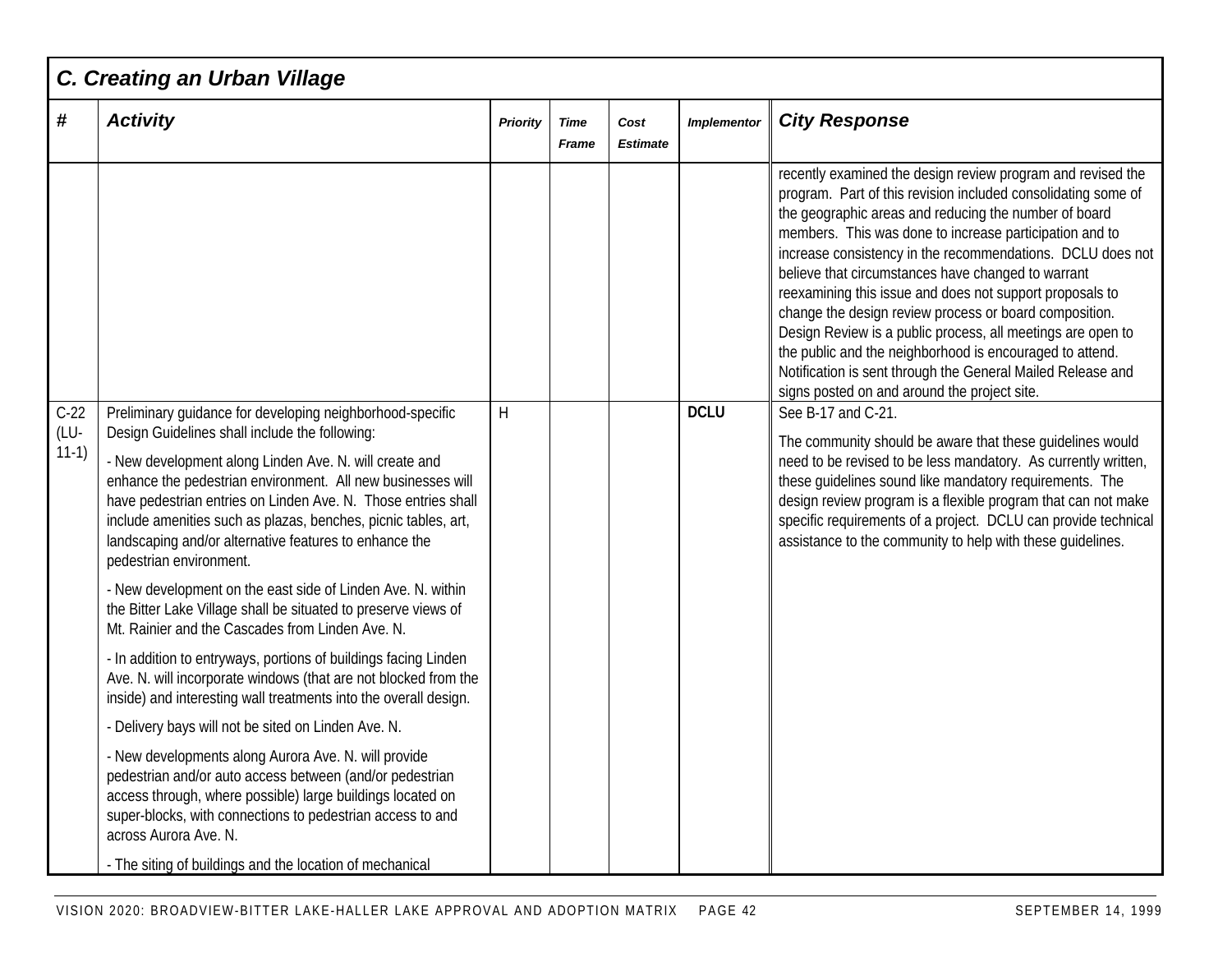|                           | C. Creating an Urban Village                                                                                                                                                                                              |                 |               |                         |                    |                                                                                                                                                                                                                                                                                                                                                                                                                                                                                                                                                                                                                                                                                                                                                                                                                                                                                                                                                                          |  |  |  |
|---------------------------|---------------------------------------------------------------------------------------------------------------------------------------------------------------------------------------------------------------------------|-----------------|---------------|-------------------------|--------------------|--------------------------------------------------------------------------------------------------------------------------------------------------------------------------------------------------------------------------------------------------------------------------------------------------------------------------------------------------------------------------------------------------------------------------------------------------------------------------------------------------------------------------------------------------------------------------------------------------------------------------------------------------------------------------------------------------------------------------------------------------------------------------------------------------------------------------------------------------------------------------------------------------------------------------------------------------------------------------|--|--|--|
| #                         | <b>Activity</b>                                                                                                                                                                                                           | <b>Priority</b> | Time<br>Frame | Cost<br><b>Estimate</b> | <b>Implementor</b> | <b>City Response</b>                                                                                                                                                                                                                                                                                                                                                                                                                                                                                                                                                                                                                                                                                                                                                                                                                                                                                                                                                     |  |  |  |
|                           | equipment, elevator shafts, etc. on those buildings shall<br>minimize noise and visual impacts on adjacent properties.                                                                                                    |                 |               |                         |                    |                                                                                                                                                                                                                                                                                                                                                                                                                                                                                                                                                                                                                                                                                                                                                                                                                                                                                                                                                                          |  |  |  |
|                           | - Development shall be sited and designed to screen<br>residential areas from traffic noise, delivery truck noise, and<br>parking lot noises and to maximize open space buffers.                                          |                 |               |                         |                    |                                                                                                                                                                                                                                                                                                                                                                                                                                                                                                                                                                                                                                                                                                                                                                                                                                                                                                                                                                          |  |  |  |
|                           | - Development adjacent to residential zones or uses will be<br>sited and designed to be compatible in terms of height, bulk<br>and scale with nearby residential development and<br>streetscapes.                         |                 |               |                         |                    |                                                                                                                                                                                                                                                                                                                                                                                                                                                                                                                                                                                                                                                                                                                                                                                                                                                                                                                                                                          |  |  |  |
|                           | - Development shall provide landscaping in parking and non-<br>parking areas that enhances the overall character of the<br>development and the overall aesthetic of the area.                                             |                 |               |                         |                    |                                                                                                                                                                                                                                                                                                                                                                                                                                                                                                                                                                                                                                                                                                                                                                                                                                                                                                                                                                          |  |  |  |
|                           | - Undergrounding of utilities will be encouraged in new<br>developments.                                                                                                                                                  |                 |               |                         |                    |                                                                                                                                                                                                                                                                                                                                                                                                                                                                                                                                                                                                                                                                                                                                                                                                                                                                                                                                                                          |  |  |  |
| $C-23$<br>(LU-<br>$11-2)$ | Develop a guide that shows the range of scale and character<br>that exists within each neighborhood (Broadview, Bitter Lake,<br>Haller Lake) to assist in making good land use permitting and<br>Design Review decisions. | M               |               |                         | DCLU,<br>Community | This is a community-based activity. The Neighborhood<br>Matching Fund could be used for this activity. This work could<br>complement the development of neighborhood-specific design<br>quidelines.                                                                                                                                                                                                                                                                                                                                                                                                                                                                                                                                                                                                                                                                                                                                                                      |  |  |  |
| $C-24$<br>(LU-<br>$11-3)$ | The City shall improve communication with community<br>organizations, property owners, neighborhood residents and<br>businesses in publicizing Design Review procedures.                                                  | $\sf H$         |               |                         | DCLU,<br>Community | DCLU is happy to meet with the community to discuss general<br>information availability and access. DCLU recommends the<br>creation of a watchdog organization that would become<br>knowledgeable on the Design Review process, review DCLU's<br>General Mail Release (available weekly through DCLU's web<br>page or via a subscription) and the Daily Journal of Commerce<br>for local projects of interest, and help organize community<br>participation and reaction to proposals.<br>The Broadview Community Council, the Haller Lake<br>Community Club and the Linden Avenue Task Force will also<br>be placed on the mailing list for General Mailed Release, if<br>they are not already on the mailing list. Community<br>organizations are placed on the GMR list on the condition that<br>the representatives receiving the GMR are responsible for<br>posting, distributing, or perusing the publication for relevant<br>projects and issuing further notice. |  |  |  |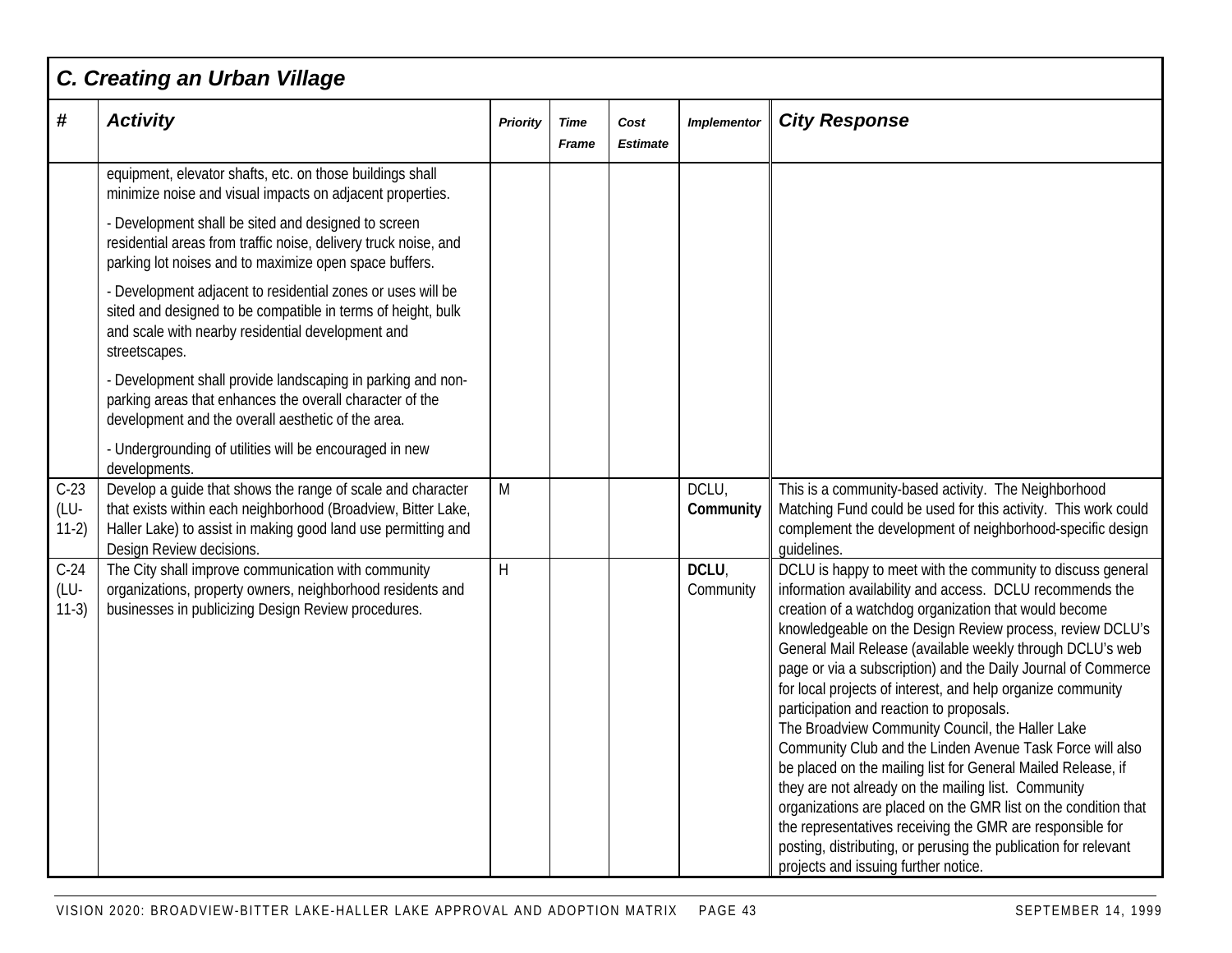## *Description*

The Broadview-Bitter Lake-Haller Lake area and the Aurora Corridor is an area in transition. Crime has been, and continues to be, an issue. Review of crime statistics and the work of the Aurora Avenue Merchants Association indicate that crime continues to be a reality, not simply a perception. While homicides are not common, other forms of crime against persons and property continue. As development occurs, the Planning Group feels it is imperative to ensure that crime prevention and crime fighting resources are available to systematically assist local residents and businesses to create a safe and healthy community in the northwest corner of Seattle. The Key Strategy calls upon the City to increase the number and visibility of police patrols, and for improved lighting along streets, sidewalks, in parks, open space areas, and around public facilities.

# *Integrated City Response*

The City supports the goals of this Key Strategy. The Seattle Police Department will work with the community to implement many of these activities, including increasing crime prevention and community policing work in the neighborhoods. The Department of Parks and Recreation and the Seattle Police Department will work with the community on safety issues at North Acres Park, including possible removal of a berm.

### *Lead Department: SPD*

### *Participating Departments: DCLU, SCL, SEATRAN, SPD, OIR, DON*

#### *Activities Already Underway*

- 1. The Executive is currently reviewing its policies on lighting streets, alleys, parks, etc. and will provide the Council with a report, analysis and recommendations by mid-1999. All policies will be in writing and will be shared with the neighborhood planning group.
- 2. OIR, DON and SEATRAN are working to address issues related to post office mail pick-up systems.
- 3. DPR is working with the community to resolve safety issues at North Acres Park through the project funded by the City's Cumulative Reserve Sub-fund. DPR and the community are exploring alternatives to removal of the berm.

- 1. Identify those activities in this Key Strategy that are good candidates for next steps for implementation considering priorities, possible funding sources and departmental staffing capabilities through the Northwest Sector Implementation Plan.
- 2. Identify next steps for continued implementation.

|                     | <b>D. Public Safety</b>                                                                                                                                                                                                 |          |                      |                         |                    |                                                                                                                                                                                                                                                                                                                                                                                                |  |  |  |  |
|---------------------|-------------------------------------------------------------------------------------------------------------------------------------------------------------------------------------------------------------------------|----------|----------------------|-------------------------|--------------------|------------------------------------------------------------------------------------------------------------------------------------------------------------------------------------------------------------------------------------------------------------------------------------------------------------------------------------------------------------------------------------------------|--|--|--|--|
| #                   | <b>Activity</b>                                                                                                                                                                                                         | Priority | Time<br><b>Frame</b> | Cost<br><b>Estimate</b> | <b>Implementor</b> | <b>City Response</b>                                                                                                                                                                                                                                                                                                                                                                           |  |  |  |  |
| $D-1$<br>(PS-       | Increase the number and visibility of police patrols, including<br>community policing, bicycle and foot patrols, in the North<br>Precinct generally and in the Broadview-Bitter Lake-Haller<br>Lake area in particular. | H        |                      |                         | <b>SPD</b>         | Increasing these numbers can only occur by adding new<br>resources to the Department. The Department is currently<br>working to fill any vacancies at the Precinct. However, many<br>neighborhood plans have expressed a similar interest and to<br>provide staffing above the current budget allocation in this<br>neighborhood and the others would require additional funding<br>resources. |  |  |  |  |
| $D-2$<br>(PS-<br>2) | Consider developing a "store front" Community Police Office.                                                                                                                                                            |          |                      |                         | <b>SPD</b>         | If the community is willing to provide this space at no expense<br>to the Department, officers working in the area will be<br>encouraged to use this facility on a 'drop in basis.' SPD does                                                                                                                                                                                                   |  |  |  |  |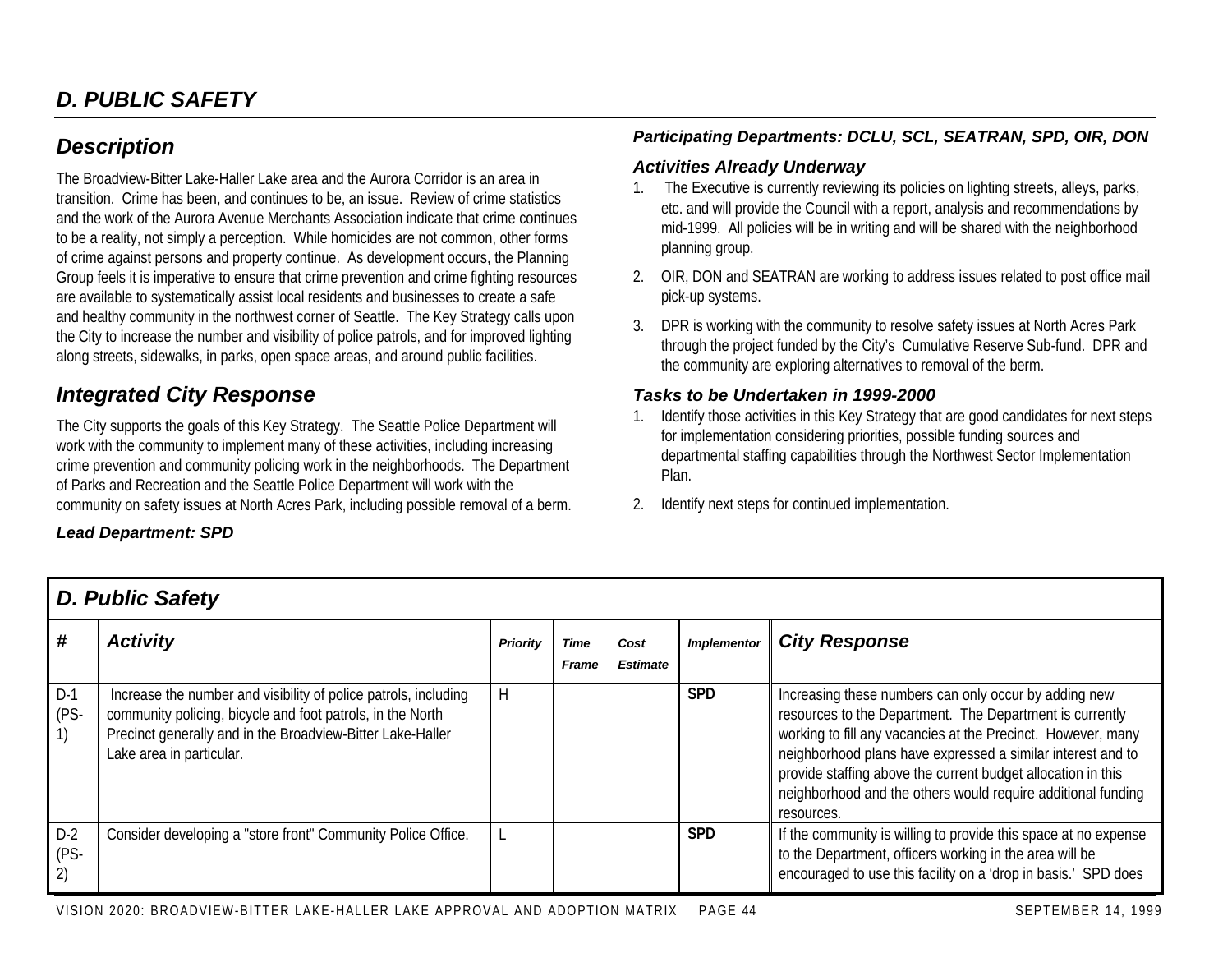|                         | <b>D. Public Safety</b>                                                                                                                                                                                                                                                                                                                                                                                                                                             |                 |                             |                         |                                       |                                                                                                                                                                                                                                                                                                                                            |  |  |  |  |
|-------------------------|---------------------------------------------------------------------------------------------------------------------------------------------------------------------------------------------------------------------------------------------------------------------------------------------------------------------------------------------------------------------------------------------------------------------------------------------------------------------|-----------------|-----------------------------|-------------------------|---------------------------------------|--------------------------------------------------------------------------------------------------------------------------------------------------------------------------------------------------------------------------------------------------------------------------------------------------------------------------------------------|--|--|--|--|
| #                       | <b>Activity</b>                                                                                                                                                                                                                                                                                                                                                                                                                                                     | <b>Priority</b> | <b>Time</b><br><b>Frame</b> | Cost<br><b>Estimate</b> | <b>Implementor</b>                    | <b>City Response</b>                                                                                                                                                                                                                                                                                                                       |  |  |  |  |
|                         |                                                                                                                                                                                                                                                                                                                                                                                                                                                                     |                 |                             |                         |                                       | not have funding for these types of "store fronts." See also D-<br>3.                                                                                                                                                                                                                                                                      |  |  |  |  |
| $D-3$<br>(PS-<br>3)     | The City's community policing and crime prevention staff will<br>work with community organizations, property and business<br>owners, residents, and other interested parties to identify high<br>crime areas and target appropriate City and community<br>resources accordingly. The City will provide additional<br>resources to strengthen existing and establish new Block<br>Watch programs, and develop and implement additional crime<br>prevention measures. | H               |                             |                         | <b>SPD</b>                            | Both Crime Prevention and Community Policing officers are<br>more than willing to increase their work with the local<br>community groups. SPD also encourages all blocks in the<br>community to become organized either in a Block Watch or<br>through emergency preparedness, and SPD can assist with<br>this effort.                     |  |  |  |  |
| $D-4$<br>(PS-<br>$4-1)$ | Identify areas with inadequate street, sidewalk, pedestrian and<br>bicycle pathway lighting in the planning area and<br>systematically improve the lighting in those areas.                                                                                                                                                                                                                                                                                         | M               |                             |                         | SCL,<br>Community<br>, SEATRAN        | As with the Linden Avenue lighting plan currently being<br>explored, the Community is encouraged to develop a 'lighting<br>plan" by working with Seattle City Light's North Service Center.<br>The plan should include the location and type of lighting<br>fixtures which will be the basis of project feasibility and cost<br>estimates. |  |  |  |  |
|                         |                                                                                                                                                                                                                                                                                                                                                                                                                                                                     |                 |                             |                         |                                       | The Executive is currently reviewing its policies on lighting<br>streets, alleys, parks, etc. and will provide the Council with a<br>report, analysis and recommendations by mid-1999. All<br>policies should be in writing and should be shared with the<br>neighborhood planning groups.                                                 |  |  |  |  |
| $D-5$<br>(PS-<br>$4-2)$ | Identify area parks, open space areas, and public facilities with<br>inadequate lighting and systematically improve the lighting in<br>those areas.                                                                                                                                                                                                                                                                                                                 | M               |                             |                         | DPR, SCL,<br>Community                | See D-4. DPR is responsible for lighting in parks and can work<br>with the community to identify areas of particular concern.<br>Funding would need to be secured for most lighting<br>improvements desired by the community as the department<br>does not have funding for this activity.                                                 |  |  |  |  |
| D-6<br>(PS-<br>$4-3)$   | Assist resident organizations to develop lighting plans,<br>including porch lighting or driveway lighting or parking lot<br>lighting, to help prevent crime.                                                                                                                                                                                                                                                                                                        | H               |                             |                         | SCL,<br>SEATRAN,<br>SPD,<br>Community | See D-4.                                                                                                                                                                                                                                                                                                                                   |  |  |  |  |
| $D-7$<br>(PS-<br>$4-4)$ | The City will provide incentives and education to property<br>owners to create or improve public safety conditions. This may<br>include incentives for proper fencing and lighting for<br>commercial and residential property owners to prevent crime<br>through environmental design and lighting practices.                                                                                                                                                       | $\mathsf{L}$    |                             |                         | DCLU,<br>SCL, SPD                     | The Lighting Design Lab provides classes on residential and<br>commercial lighting to address public safety.<br>The Design Review program provides opportunities to provide<br>some incentives for good design, including crime prevention<br>through environmental design principles. See C-15.                                           |  |  |  |  |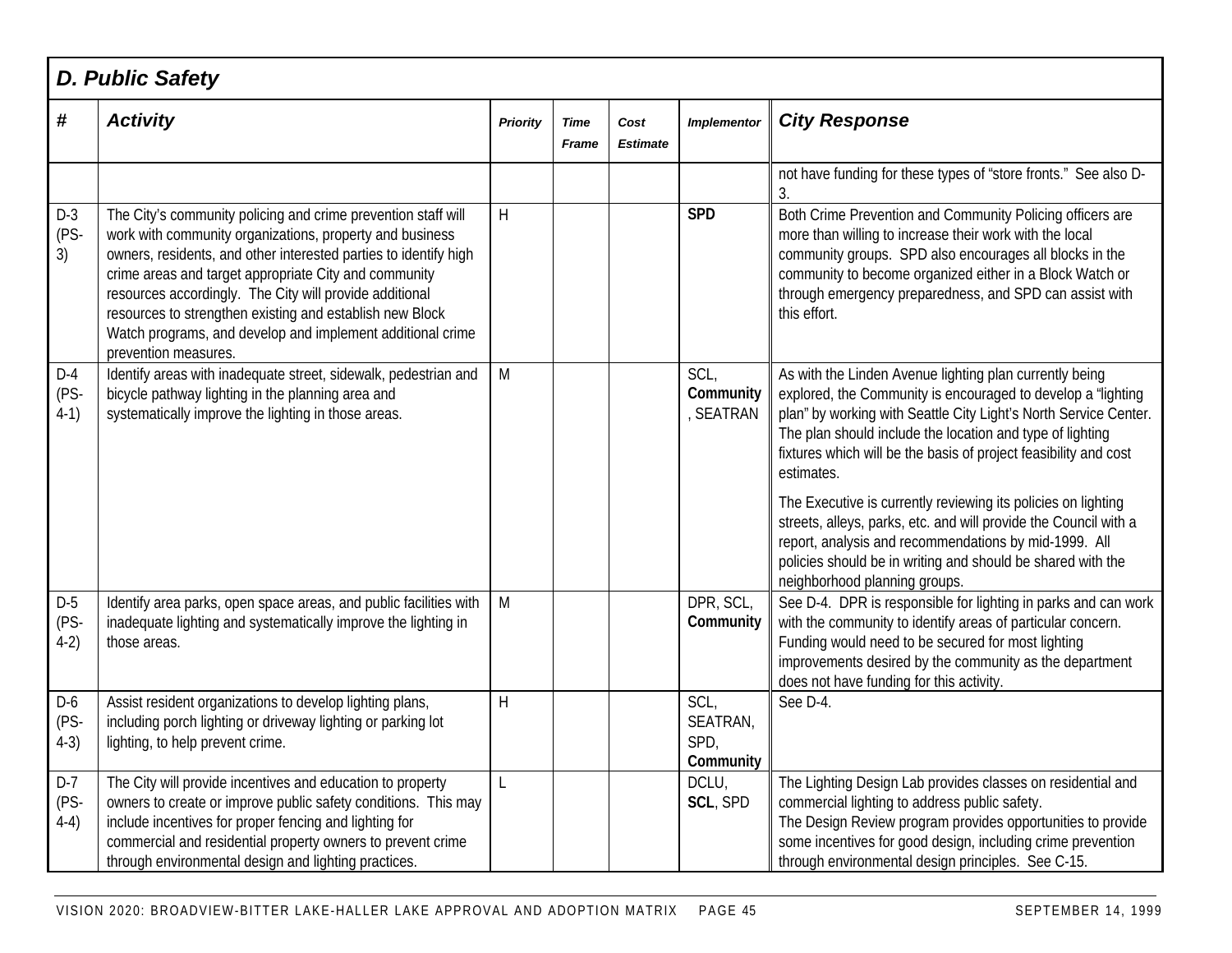|                      | <b>D. Public Safety</b>                                                                                                                                                                                                                                                                                                                                                                                           |                 |                      |                         |                                     |                                                                                                                                                                                                                                                                                                                                                                                                                                                                                                                                                                                                                                                                                                                            |  |  |  |
|----------------------|-------------------------------------------------------------------------------------------------------------------------------------------------------------------------------------------------------------------------------------------------------------------------------------------------------------------------------------------------------------------------------------------------------------------|-----------------|----------------------|-------------------------|-------------------------------------|----------------------------------------------------------------------------------------------------------------------------------------------------------------------------------------------------------------------------------------------------------------------------------------------------------------------------------------------------------------------------------------------------------------------------------------------------------------------------------------------------------------------------------------------------------------------------------------------------------------------------------------------------------------------------------------------------------------------------|--|--|--|
| #                    | <b>Activity</b>                                                                                                                                                                                                                                                                                                                                                                                                   | <b>Priority</b> | <b>Time</b><br>Frame | Cost<br><b>Estimate</b> | <b>Implementor</b>                  | <b>City Response</b>                                                                                                                                                                                                                                                                                                                                                                                                                                                                                                                                                                                                                                                                                                       |  |  |  |
| $D-8$<br>(PS-<br>5)  | The City, in conjunction with community organizations et al, will<br>review and implement measures to increase safety and<br>prevent crime at North Acres Park. These measures may<br>include removing the berm between the children's play area<br>and the parking lot and other measures to increase visibility, as<br>well as increasing the number and visibility of police patrols<br>near North Acres Park. | Iн              |                      |                         | DPR, SPD,<br>Community              | DPR is very supportive of this activity and is working with the<br>community to resolve the safety issues at North Acres Park<br>through the project funded by the City's Cumulative Reserve<br>Fund (CRF) for major maintenance projects to implement<br>neighborhood plan recommendations. DPR and the community<br>are exploring alternatives to removal of the berm. SPD will<br>work with the Parks Department and local groups to conduct a<br><b>CPTED review of North Acres Park.</b><br>There has been discussion about this site as an off-leash area<br>and, should this proposal go forward, there would be additional<br>public process with the community on design and other<br>aspects of such a proposal. |  |  |  |
| $D-9$<br>(PS-<br>6)  | The City will create a program to provide emergency call boxes<br>at key pedestrian locations, perhaps including key Metro bus<br>stops and selected parking lots.                                                                                                                                                                                                                                                |                 |                      |                         | <b>SPD</b><br>COMMUNIT              | All pay phones in the City can be used to call 911 for free.<br>This is a community-based activity. The community should<br>work with property owners to have phones installed in areas<br>where additional pay phones are needed.                                                                                                                                                                                                                                                                                                                                                                                                                                                                                         |  |  |  |
| $D-10$<br>(PS-<br>7) | Confer with the U.S. Post Office about how to develop safer<br>mail pick-up systems throughout the Broadview-Bitter Lake-<br>Haller Lake area with specific emphasis on currently unsafe<br>locations along arterials.                                                                                                                                                                                            | H               |                      |                         | OIR<br><b>SEATRAN</b><br><b>DON</b> | SEATRAN, OIR, and DON are working on this activity.                                                                                                                                                                                                                                                                                                                                                                                                                                                                                                                                                                                                                                                                        |  |  |  |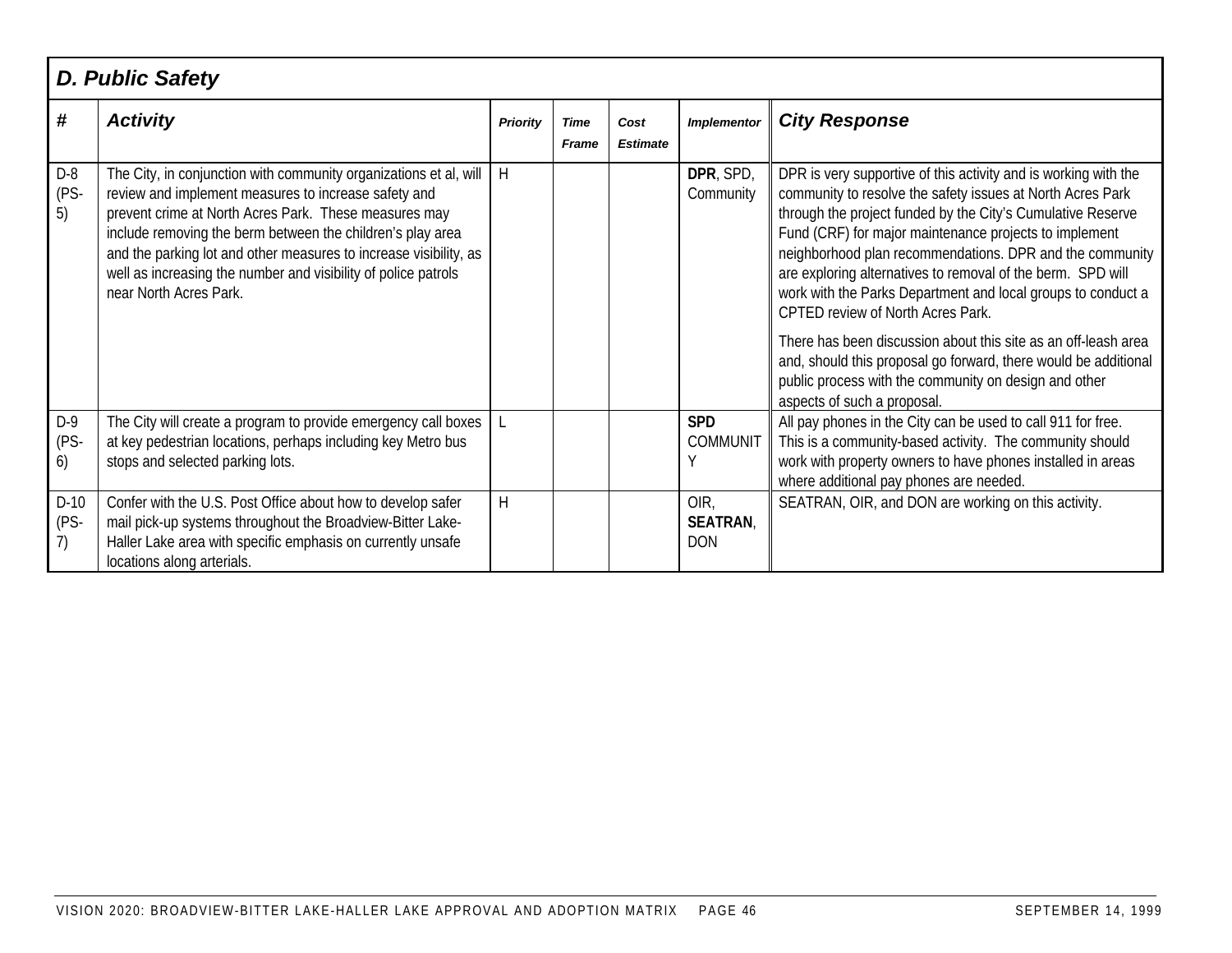# *E. NATURAL ENVIRONMENT*

## *Description*

Many citizens in the Broadview-Bitter Lake-Haller Lake area are concerned about the long-term effects of pollution upon their area. Much work has been done to preserve and enhance the Piper's Creek watershed, yet much needs to be done to support the return of fish to the streams -- an indicator of a healthy watershed. Both Bitter and Haller Lakes, while small, have been the site of continuous use for over a hundred years for all kinds of pollution. While much has been improved recently, a great deal still remains to be known about the condition of these lakes in terms of their health. Noise pollution has been increasing over the years, and citizens are concerned that noise is becoming hazardous to human habitation. The Natural Environment section of this Plan recommends actions both to halt pollution and to study the current state of the environmental health in this planning area. A key issue is the continuing burning of medical waste at Northwest Hospital. The Plan calls upon the City to work with other relevant agencies and organizations to eliminate or mitigate the impact of contaminants and provide appropriate remedial services, including health screenings for area residents. The Plan proposes that the Land Use Code be amended to prohibit incineration of medical waste. The Plan also calls for implementation of the Creek Action Plans for Pipers and Thornton Creeks.

# *Integrated City Response*

The City supports the goals of this Key Strategy. The neighborhood has developed a strong set of recommendations to improve environmental health in the community. SPU will explore developing a sampling plan for Bitter Lake and Haller Lake. The medical waste incinerator at Northwest Hospital operates under a legal permit and the City would has legal basis to rescind the permit that allows that burning. According to existing health information, the Public Health Department has found no medical reason to undertake special testing of residents of this community. The City is currently undertaking revisions to the noise ordinance, and welcomes public comment.

### *Lead Department: DON*

### *Participating Departments: SPU, SKCPHD, DCLU, DPR*

### *Activities Already Underway*

- 1. SPU currently has community involvement/education programs which educate the public about controlling the release of toxic substances into watersheds.
- 2. SKCPHD is currently involved in region-wide household hazardous waste and small business hazardous waste activities.
- 3. SKCPHD will require periodic testing of incinerator ash as a condition of Northwest Hospital's waste clearance approval. SKCPHD will not require testing of each batch.
- 4. SPU will work with DON to ensure that copies of the Vision 2020 Neighborhood Plan are available to members of Creek Action Plan committees.
- 5. DCLU's 1999 work program includes a review of payment in-lieu-of mechanisms for open space that may help in creating public access to natural areas.
- 6. The City's noise ordinance is currently being reviewed and updated. Proposed amendments are currently being considered by the City Council.

- 1. If funding for additional testing is obtained, SPU will work with the community, SKCPHD and DOE to prioritize and perform some limited testing of surface waters in the Broadview-Bitter Lake-Haller Lake area.
- 2. The Executive will explore options for regulating medical waste incinerators, with recommendations to the Council for consideration by the end of 2000. Councilmembers will send a letter to Northwest Hospital as requested in Activity E-12.
- 3. Identify those activities in this Key Strategy that are good candidates for next steps for implementation considering priorities, possible funding sources and departmental staffing capabilities through the Northwest Sector Implementation Plan.
- Identify next steps for continued implementation.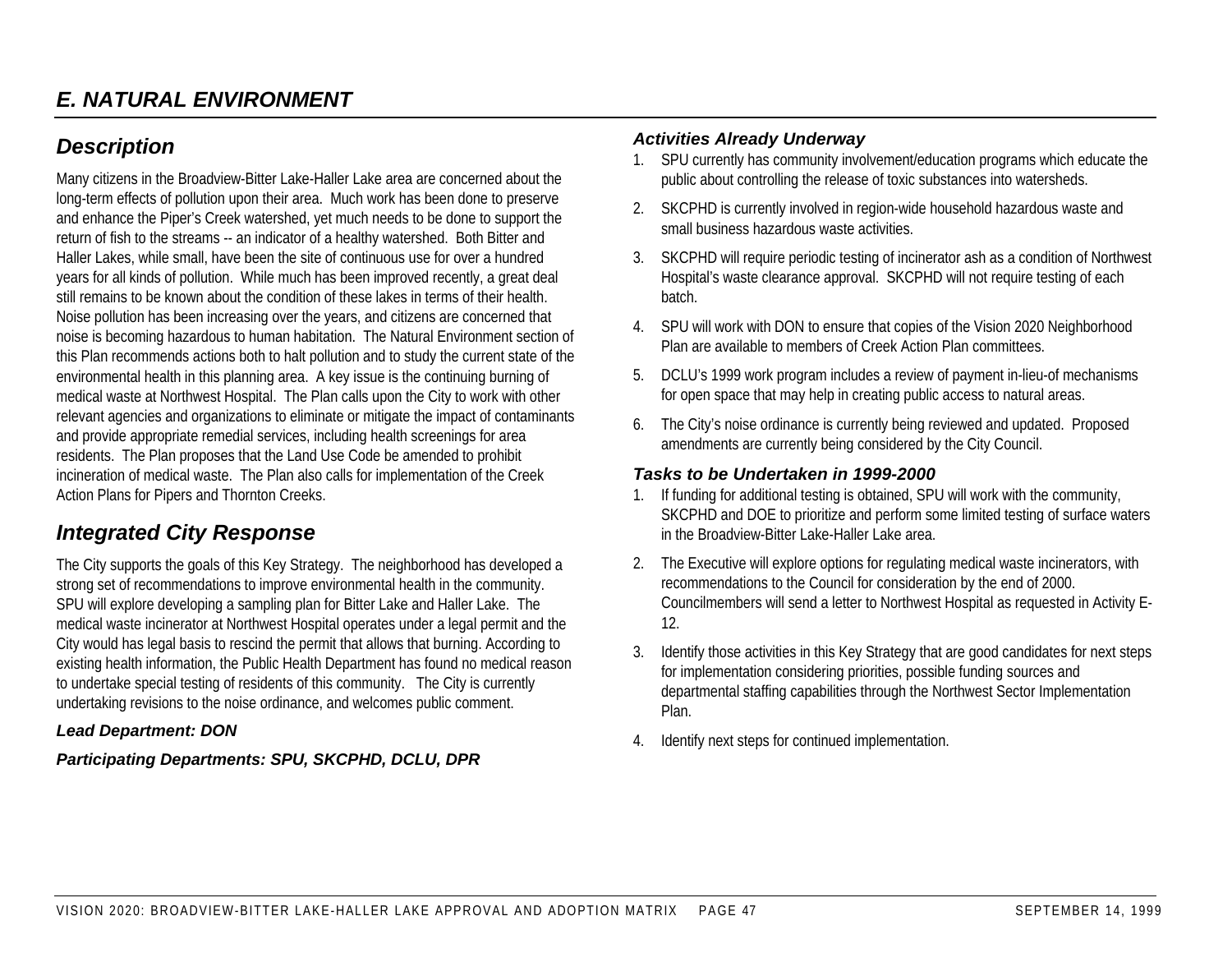|                         | <b>E. Natural Environment</b>                                                                                                                                                                                                                                                                                                                                                                                                                   |                 |               |                         |                                               |                                                                                                                                                                                                                                                                                                                                                                                                                                                                                                                                                                                                                                                                                                                                                         |  |  |  |
|-------------------------|-------------------------------------------------------------------------------------------------------------------------------------------------------------------------------------------------------------------------------------------------------------------------------------------------------------------------------------------------------------------------------------------------------------------------------------------------|-----------------|---------------|-------------------------|-----------------------------------------------|---------------------------------------------------------------------------------------------------------------------------------------------------------------------------------------------------------------------------------------------------------------------------------------------------------------------------------------------------------------------------------------------------------------------------------------------------------------------------------------------------------------------------------------------------------------------------------------------------------------------------------------------------------------------------------------------------------------------------------------------------------|--|--|--|
| #                       | <b>Activity</b>                                                                                                                                                                                                                                                                                                                                                                                                                                 | <b>Priority</b> | Time<br>Frame | Cost<br><b>Estimate</b> | Implementor                                   | <b>City Response</b>                                                                                                                                                                                                                                                                                                                                                                                                                                                                                                                                                                                                                                                                                                                                    |  |  |  |
| $E-1$                   | Seattle Public Utilities, in conjunction with the Seattle King<br>County Department of Public Health, community and<br>environmental organizations, et al, will identify contaminants<br>posing risks to public health and safety in Haller Lake, Bitter<br>Lake, and the Thornton and Piper's Creek watersheds and<br>their likely sources and propose and implement measures for<br>eliminating or effectively mitigating these contaminants. | H               |               |                         | SPU,<br>SKCPHD,<br><b>DOE</b>                 | SPU routinely monitors water quality parameters in Thornton<br>and Piper's Creeks as a condition of their NPDES stormwater<br>permit. Parameters monitored include: coliform, arsenic,<br>cadmium, lead, mercury.<br>SPU is seeking additional funds for limited additional<br>sampling and will work with the community, SKCPHD and<br>other agencies to prioritize the testing approach and scope.                                                                                                                                                                                                                                                                                                                                                    |  |  |  |
| $E-2$                   | Seattle Public Utilities in conjunction with the Seattle King<br>County Department of Public Health, et al shall develop and<br>implement a program to educate the public about controlling<br>the release of toxic substances into the watershed.                                                                                                                                                                                              | H               |               |                         | SPU,<br><b>SKCPHD</b>                         | SPU's Environmental Partnerships Team is available to work<br>with the community to implement this activity through SPU's<br>community involvement/education programs.<br>SKCPHD is currently involved in region-wide household<br>hazardous waste and small business hazardous waste<br>education activities through the Local Hazardous Waste<br>Management Program.                                                                                                                                                                                                                                                                                                                                                                                  |  |  |  |
| $E-3$<br>$(E-2 -$<br>1) | Amend the Land Use Code to prohibit the incineration of<br>medical waste in or near residential zones.                                                                                                                                                                                                                                                                                                                                          | H               |               |                         | DCLU,<br><b>PSCAA</b><br><b>SKCPHD</b><br>SPU | The Land Use Code allows hospitals in proximity to<br>residential areas. Medical waste incinerators are not<br>currently regulated by the Land Use Code because they are<br>defined as accessory to hospitals. The Executive will explore<br>regulatory options, including:<br>possible legislation prohibiting incinerators under the<br>$\bullet$<br>Land Use Code;<br>amendments to the King County Health Code that would<br>$\bullet$<br>reduce the size threshold for incinerator regulation or<br>that would prohibit medical waste incineration; and<br>legislation exercising flow control over the medical waste<br>as part of the commercial waste stream.<br>A report will be submitted to the Council consideration by the<br>end of 2000. |  |  |  |
| $E-4$<br>$(E-2-$<br>2)  | The Seattle King County Health Department shall immediately<br>implement a regular program for testing all ash generated by<br>the incinerator at Northwest Hospital for toxicity and for safe<br>disposal of such ash based on toxicity levels.                                                                                                                                                                                                | H               |               |                         | <b>SKCPHD</b>                                 | SKCPHD will require periodic testing of incinerator ash as a<br>condition of SKCPHD's approval of Northwest Hospital's<br>clearance of waste from the incinerator. SKCPHD will not<br>require testing of each batch.                                                                                                                                                                                                                                                                                                                                                                                                                                                                                                                                    |  |  |  |
| $E-5$<br>$(E-2 -$<br>3) | DCLU shall review the conditions included within the Northwest<br>Hospital Master Plan and provide the City Council, community<br>and environmental organizations, Northwest Hospital officials,                                                                                                                                                                                                                                                | H               |               |                         | DCLU,<br><b>PSCAA</b>                         | Under the Major Institution Master Plan, DCLU does not have<br>authority to regulate the incinerator at Northwest Hospital or<br>its emissions. That authority rests with the PSCAA, which is                                                                                                                                                                                                                                                                                                                                                                                                                                                                                                                                                           |  |  |  |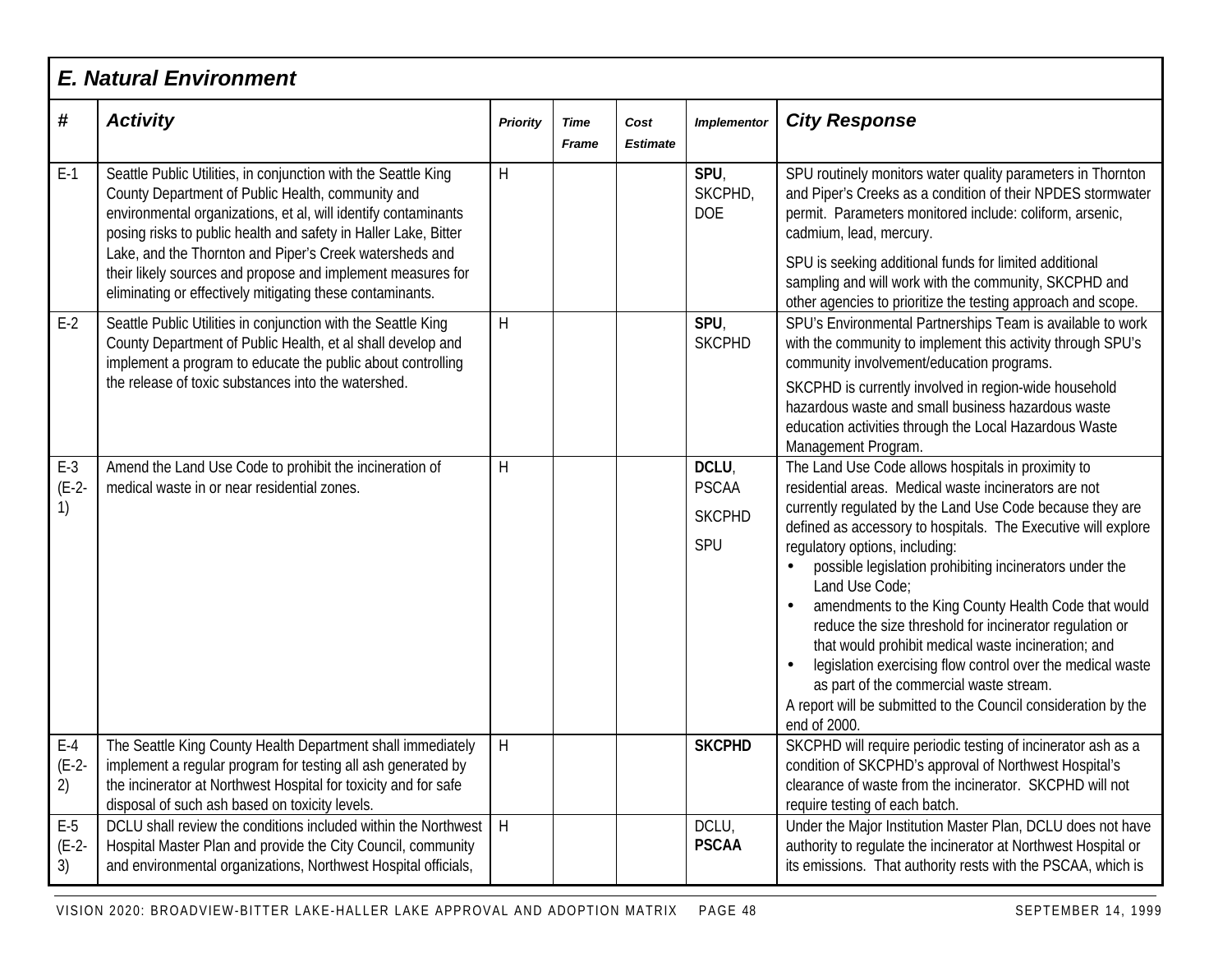|                         | <b>E. Natural Environment</b>                                                                                                                                                                                                                                                                                                                                                                                                                                                                                                                                                           |                 |                      |                         |                                  |                                                                                                                                                                                                                                                                                                                                                                                                                                                                                                                                                                                                                                                                                                                                                                                                                                                                                                                                                                                                                                                                                                                                                                                                                                                                                                                            |  |  |  |
|-------------------------|-----------------------------------------------------------------------------------------------------------------------------------------------------------------------------------------------------------------------------------------------------------------------------------------------------------------------------------------------------------------------------------------------------------------------------------------------------------------------------------------------------------------------------------------------------------------------------------------|-----------------|----------------------|-------------------------|----------------------------------|----------------------------------------------------------------------------------------------------------------------------------------------------------------------------------------------------------------------------------------------------------------------------------------------------------------------------------------------------------------------------------------------------------------------------------------------------------------------------------------------------------------------------------------------------------------------------------------------------------------------------------------------------------------------------------------------------------------------------------------------------------------------------------------------------------------------------------------------------------------------------------------------------------------------------------------------------------------------------------------------------------------------------------------------------------------------------------------------------------------------------------------------------------------------------------------------------------------------------------------------------------------------------------------------------------------------------|--|--|--|
| #                       | <b>Activity</b>                                                                                                                                                                                                                                                                                                                                                                                                                                                                                                                                                                         | <b>Priority</b> | Time<br><b>Frame</b> | Cost<br><b>Estimate</b> | <b>Implementor</b>               | <b>City Response</b>                                                                                                                                                                                                                                                                                                                                                                                                                                                                                                                                                                                                                                                                                                                                                                                                                                                                                                                                                                                                                                                                                                                                                                                                                                                                                                       |  |  |  |
|                         | area property owners, residents and other interested parties<br>with an analysis regarding its authority to enforce the<br>conditions therein. Specifically, the Department shall evaluate<br>its authority to revoke any permits issued to the incinerator<br>under the Seattle Land Use Code based on safety violations or<br>on new information regarding the dangers of dioxins, mercury,<br>cadmium, lead, and other pollutants to human health in the<br>environment.                                                                                                             |                 |                      |                         |                                  | the sole agency with the authority to revoke permits for the<br>incinerator.                                                                                                                                                                                                                                                                                                                                                                                                                                                                                                                                                                                                                                                                                                                                                                                                                                                                                                                                                                                                                                                                                                                                                                                                                                               |  |  |  |
| $E-6$<br>$(E-2 -$<br>4) | DCLU, in conjunction with the Seattle King County Department<br>of Public Health and Seattle Public Utilities, shall establish a<br>method for enforcing the condition within the Northwest<br>Hospital Master Plan providing that the Hospital shall only<br>incinerate infectious waste.                                                                                                                                                                                                                                                                                              | H               |                      |                         | DCLU,<br>SKCPHD,<br><b>PSCAA</b> | The Master Plan requires the hospital to maintain the<br>incinerator according to PSCAA standards. See E-4 and E-5.<br>If NWH violates the state standards, PSCAA has the authority<br>to enforce those standards and require compliance. In such<br>cases, PSCAA will also notify DCLU so that DCLU can<br>determine whether it needs to take steps to enforce the<br>Master Plan conditions.                                                                                                                                                                                                                                                                                                                                                                                                                                                                                                                                                                                                                                                                                                                                                                                                                                                                                                                             |  |  |  |
| $E-7$<br>$(E-2 -$<br>5) | DCLU, pursuant to the Northwest Hospital Master Plan, shall<br>require Northwest Hospital to provide a comprehensive report<br>to the community on the conditions that led to the 1998<br>violations of permitted hydrogen chloride standards, the<br>estimated number of weeks the incinerator was in violation, the<br>possible health impacts from these violations, and the<br>safeguards that will be instituted to ensure that such violations<br>are promptly identified in the future, including the possibility of<br>instituting continuous monitoring for hydrogen chloride. | $\mathsf{H}$    |                      |                         | <b>PSCAA</b>                     | The Master Plan requires the hospital to publish a biannual<br>report to the community on incinerator operations and<br>transportation management (called 'MedInfo'). This is<br>appropriate information for publish in 'MedInfo". However,<br>the hospital has gone beyond publishing this information.<br>Staff from DCLU, SPU, and the Health Department were<br>among those asked to attend a panel discussion about the<br>Northwest Hospital incinerator on February 17, 1999. Others<br>on the panel included representatives from Northwest<br>Hospital, PSCAA, Physicians for Social Responsibility, Vision<br>2020 Neighborhood Planning, and Washington Toxics<br>Coalition. After presentations by panel members, the public<br>was given the opportunity to ask questions. The forum was<br>moderated by County and City Councilmembers representing<br>and/or stewards for the area. It was suggested as a follow-up<br>to this forum, that a small group be formed consisting of<br>agency staff, Northwest Hospital, and interested neighbors to<br>continue the discussion of issues and potential solutions.<br>Issues identified included testing of bottom ash, water<br>sampling (related to the Bitter Lake reservoir), clarification of<br>"medical waste", dioxins, and overall reduction of waste |  |  |  |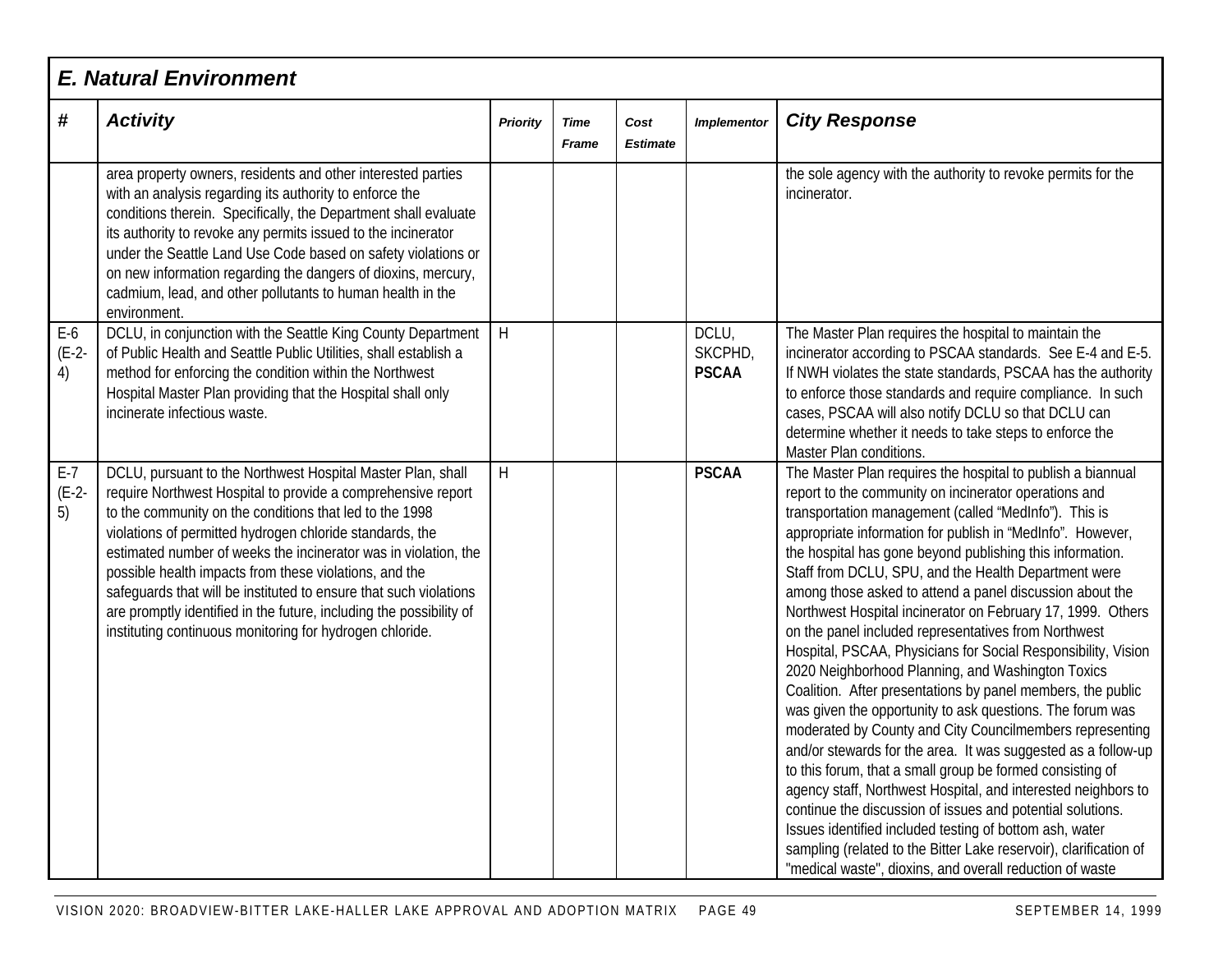|                         | <b>E. Natural Environment</b>                                                                                                                                                                                                                                                                                                                                                                                                                                                                                         |                 |               |                         |                                      |                                                                                                                                                                                                                                                                                                                                                                                                                                                                                                                                                                                                                                                                                                                                                                                                                                                                                                                                                                                                                                                                                                                        |  |  |  |  |
|-------------------------|-----------------------------------------------------------------------------------------------------------------------------------------------------------------------------------------------------------------------------------------------------------------------------------------------------------------------------------------------------------------------------------------------------------------------------------------------------------------------------------------------------------------------|-----------------|---------------|-------------------------|--------------------------------------|------------------------------------------------------------------------------------------------------------------------------------------------------------------------------------------------------------------------------------------------------------------------------------------------------------------------------------------------------------------------------------------------------------------------------------------------------------------------------------------------------------------------------------------------------------------------------------------------------------------------------------------------------------------------------------------------------------------------------------------------------------------------------------------------------------------------------------------------------------------------------------------------------------------------------------------------------------------------------------------------------------------------------------------------------------------------------------------------------------------------|--|--|--|--|
| #                       | <b>Activity</b>                                                                                                                                                                                                                                                                                                                                                                                                                                                                                                       | <b>Priority</b> | Time<br>Frame | Cost<br><b>Estimate</b> | Implementor                          | <b>City Response</b>                                                                                                                                                                                                                                                                                                                                                                                                                                                                                                                                                                                                                                                                                                                                                                                                                                                                                                                                                                                                                                                                                                   |  |  |  |  |
|                         |                                                                                                                                                                                                                                                                                                                                                                                                                                                                                                                       |                 |               |                         |                                      | through recycling, reuse, and use of environmentally-sensitive<br>products.                                                                                                                                                                                                                                                                                                                                                                                                                                                                                                                                                                                                                                                                                                                                                                                                                                                                                                                                                                                                                                            |  |  |  |  |
| $E-8$<br>$(E-3)$        | SPU, in conjunction with Seattle-King County Public Health<br>Dept., shall collect and analyze date regarding potential health<br>impacts from prolonged exposure over several decades to<br>emissions from the freeway (I-5) and the medical waste<br>incinerator, including dioxins, lead, cadmium, mercury and<br>other contaminants, in combination with emissions from other<br>sources. The other sources shall include, but not be limited to,<br>the property near Stone Ave. N. which was formerly used as a | M               |               |                         | PSCAA,<br>SPU, ESD,<br><b>SKCPHD</b> | SPU is not the agency chartered to collect health data, but<br>the Executive will forward this and related recommendations<br>to SKCPHD and PSCAA. Responsibility for health impacts<br>from air pollution is PSCAA'S responsibility and outside of the<br>City's scope of authority. SPU already provides on-site<br>mitigation for any accidental releases that might occur at the<br>Household Hazardous Waste facility. See C-20 on the<br>property near Stone Ave. N.                                                                                                                                                                                                                                                                                                                                                                                                                                                                                                                                                                                                                                             |  |  |  |  |
|                         | dump and City facilities presently used for household<br>hazardous waste disposal and storage of City-owned heavy<br>equipment.                                                                                                                                                                                                                                                                                                                                                                                       |                 |               |                         |                                      | The sources of the mentioned contaminants are too<br>numerous to isolate and there is no medical basis for<br>conducting such a study.                                                                                                                                                                                                                                                                                                                                                                                                                                                                                                                                                                                                                                                                                                                                                                                                                                                                                                                                                                                 |  |  |  |  |
|                         |                                                                                                                                                                                                                                                                                                                                                                                                                                                                                                                       |                 |               |                         |                                      | The Washington State Department of Ecology has authority<br>over contaminated soils in excess of Model Toxics Control<br>Act levels.                                                                                                                                                                                                                                                                                                                                                                                                                                                                                                                                                                                                                                                                                                                                                                                                                                                                                                                                                                                   |  |  |  |  |
| $E-9$<br>$(E-3 -$<br>1) | The agencies mentioned above shall test the water and<br>sediment in the Bitter Lake Reservoir, Haller Lake, Bitter Lake,<br>and local creeks for dioxin, mercury, lead, cadmium and other<br>potential pollutants as identified by these agencies in<br>consultation with health and environmental organizations.                                                                                                                                                                                                    | M               |               |                         | SPU, DOE,<br>SKCPHD,<br>EPA          | SPU is required to test on a regular basis for contaminants<br>that SPU may have a reason to believe may be in the drinking<br>water. These kinds of chemicals have never been found in<br>SPU's drinking water distribution system, which includes the<br>Bitter Lake Reservoir. Customers receive information<br>annually from SPU regarding lead contamination that<br>originates in some home and business plumbing systems<br>(due to lead present in soldering materials) but lead has<br>never been detected in the source waters or distribution<br>system. The water in the reservoir turns over on average<br>every 4 to 7 days and is completely drained and cleaned 1 to<br>2 times annually. Under these conditions, it is unlikely that<br>any contaminants entering the reservoir would have an<br>opportunity to accumulate. However, sampling for these<br>contaminants in Bitter Lake Reservoir and the other surface<br>waters listed will be considered as part of discussions with the<br>community and appropriate agencies regarding the<br>development of a sampling plan as indicated in E-1. |  |  |  |  |
| $E-10$<br>$(E-3 -$      | Based on the analysis above, the agencies will design and<br>implement remedial actions as necessary and propose                                                                                                                                                                                                                                                                                                                                                                                                      | H               |               |                         | SPU,<br>SKCPHD,                      | SPU will share the data collected (see E-1) with relevant<br>regulatory agencies to determine if future actions are                                                                                                                                                                                                                                                                                                                                                                                                                                                                                                                                                                                                                                                                                                                                                                                                                                                                                                                                                                                                    |  |  |  |  |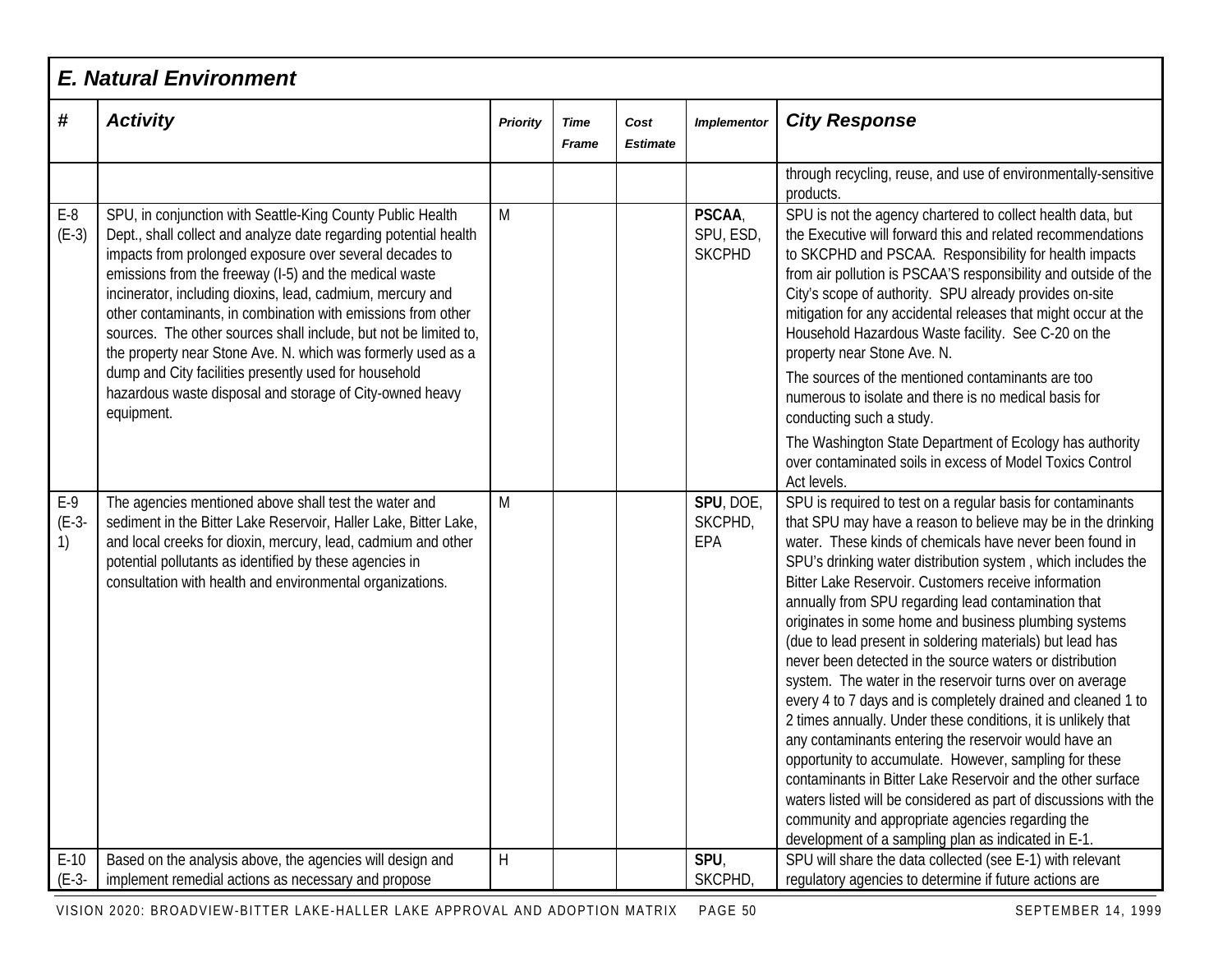|            | <b>E. Natural Environment</b>                                                                                                                                                                                                                                                                                                                                                                                                                                                                                                                                                                                                                                                                                                                                                                                                                                                                                                                                                                                                      |                 |                      |                         |                                                              |                                                                                                                                                                                                                                                                                                                                                                                                                                                                                                                                                                                                                                                                                                                                                                                                                           |  |  |  |  |
|------------|------------------------------------------------------------------------------------------------------------------------------------------------------------------------------------------------------------------------------------------------------------------------------------------------------------------------------------------------------------------------------------------------------------------------------------------------------------------------------------------------------------------------------------------------------------------------------------------------------------------------------------------------------------------------------------------------------------------------------------------------------------------------------------------------------------------------------------------------------------------------------------------------------------------------------------------------------------------------------------------------------------------------------------|-----------------|----------------------|-------------------------|--------------------------------------------------------------|---------------------------------------------------------------------------------------------------------------------------------------------------------------------------------------------------------------------------------------------------------------------------------------------------------------------------------------------------------------------------------------------------------------------------------------------------------------------------------------------------------------------------------------------------------------------------------------------------------------------------------------------------------------------------------------------------------------------------------------------------------------------------------------------------------------------------|--|--|--|--|
| $\pmb{\#}$ | <b>Activity</b>                                                                                                                                                                                                                                                                                                                                                                                                                                                                                                                                                                                                                                                                                                                                                                                                                                                                                                                                                                                                                    | <b>Priority</b> | <b>Time</b><br>Frame | Cost<br><b>Estimate</b> | <b>Implementor</b>                                           | <b>City Response</b>                                                                                                                                                                                                                                                                                                                                                                                                                                                                                                                                                                                                                                                                                                                                                                                                      |  |  |  |  |
| 2)         | measures to prevent further impacts.                                                                                                                                                                                                                                                                                                                                                                                                                                                                                                                                                                                                                                                                                                                                                                                                                                                                                                                                                                                               |                 |                      |                         | <b>DOE</b>                                                   | warranted.                                                                                                                                                                                                                                                                                                                                                                                                                                                                                                                                                                                                                                                                                                                                                                                                                |  |  |  |  |
| $E-11$     | The Seattle-King County Health Dept. will provide health<br>screenings to check levels of contaminants within area<br>residents, with a special emphasis on children and the elderly,<br>who may be more vulnerable to the effects of these<br>contaminants.                                                                                                                                                                                                                                                                                                                                                                                                                                                                                                                                                                                                                                                                                                                                                                       | M               |                      |                         | <b>SKCPHD</b>                                                | The Health Department has the ability to conduct health<br>screenings and lab work for children and other area residents.<br>The information that SKCPHD has does not indicate the need<br>for a community health screening. The federal government<br>established the PSCAA-enforced emission levels. These<br>emission levels are based on risk assessments. If no<br>violation of the levels exist, it would be unlikely that a health<br>risk would occur. If a limit were violated, it would still not<br>necessarily indicate a health risk. Many factors influence<br>health impacts including dose, duration and proximity of the<br>exposed population. SKCPHD does not expect to see any ill<br>effects based on the limits established in the Puget Sound Air<br>Pollution Control Authority's Regulation III. |  |  |  |  |
| $E-12$     | The City, after consultation with the Puget Sound Air Pollution<br>Control Authority, will request that Northwest Hospital<br>voluntarily take the following measures to minimize the safety<br>risks from its medical waste incinerator and provide additional<br>public information regarding incinerator operations:<br>-Discontinue burning during burn bans and other periods of<br>poor air quality.<br>-Discontinue burning chlorinated plastics, which create dioxins.<br>-Install a radiation detector in the line that feeds the dry<br>scrubber to remedy previous problems with clogged scrubber<br>feed lines.<br>-Install a broken bag detector in the baghouse to detect leaky<br>or ruptured bags, sound an alarm and initiate a shutdown.<br>-Add a wet scrubber to the control system to ensure more<br>efficient control of some pollutants.<br>-Make original records of incinerator operation available to the<br>public in a convenient locations, such as the Broadview<br>Library, and in a timely manner. | H               |                      |                         | City<br>Council,<br>DCLU,<br>PSCAA.<br>Northwest<br>Hospital | See E-5. DCLU can enforce existing rules and conditions of<br>the development permit, but cannot make additional<br>requirements of existing permitted activity. The Executive will<br>forward the community's recommendations to PSCAA and<br>Northwest Hospital on the community's behalf.<br>Councilmembers will send a letter to Northwest Hospital as<br>requested by the community.                                                                                                                                                                                                                                                                                                                                                                                                                                 |  |  |  |  |
| $E-13$     | Identify buried reaches of local creeks (Piper's, Broadview,                                                                                                                                                                                                                                                                                                                                                                                                                                                                                                                                                                                                                                                                                                                                                                                                                                                                                                                                                                       | M               |                      |                         | <b>SPU</b>                                                   | SPU is actively working with the community to protect and                                                                                                                                                                                                                                                                                                                                                                                                                                                                                                                                                                                                                                                                                                                                                                 |  |  |  |  |
| $(E-5)$    | Thornton) and explore opportunities to daylight and/or protect<br>and restore the creeks.                                                                                                                                                                                                                                                                                                                                                                                                                                                                                                                                                                                                                                                                                                                                                                                                                                                                                                                                          |                 |                      |                         |                                                              | restore Piper's and Thornton Creeks through their respective<br>Watershed Action Plans and CIP projects improving detention<br>and fish passage. SPU's first priority is to fund restoration of                                                                                                                                                                                                                                                                                                                                                                                                                                                                                                                                                                                                                           |  |  |  |  |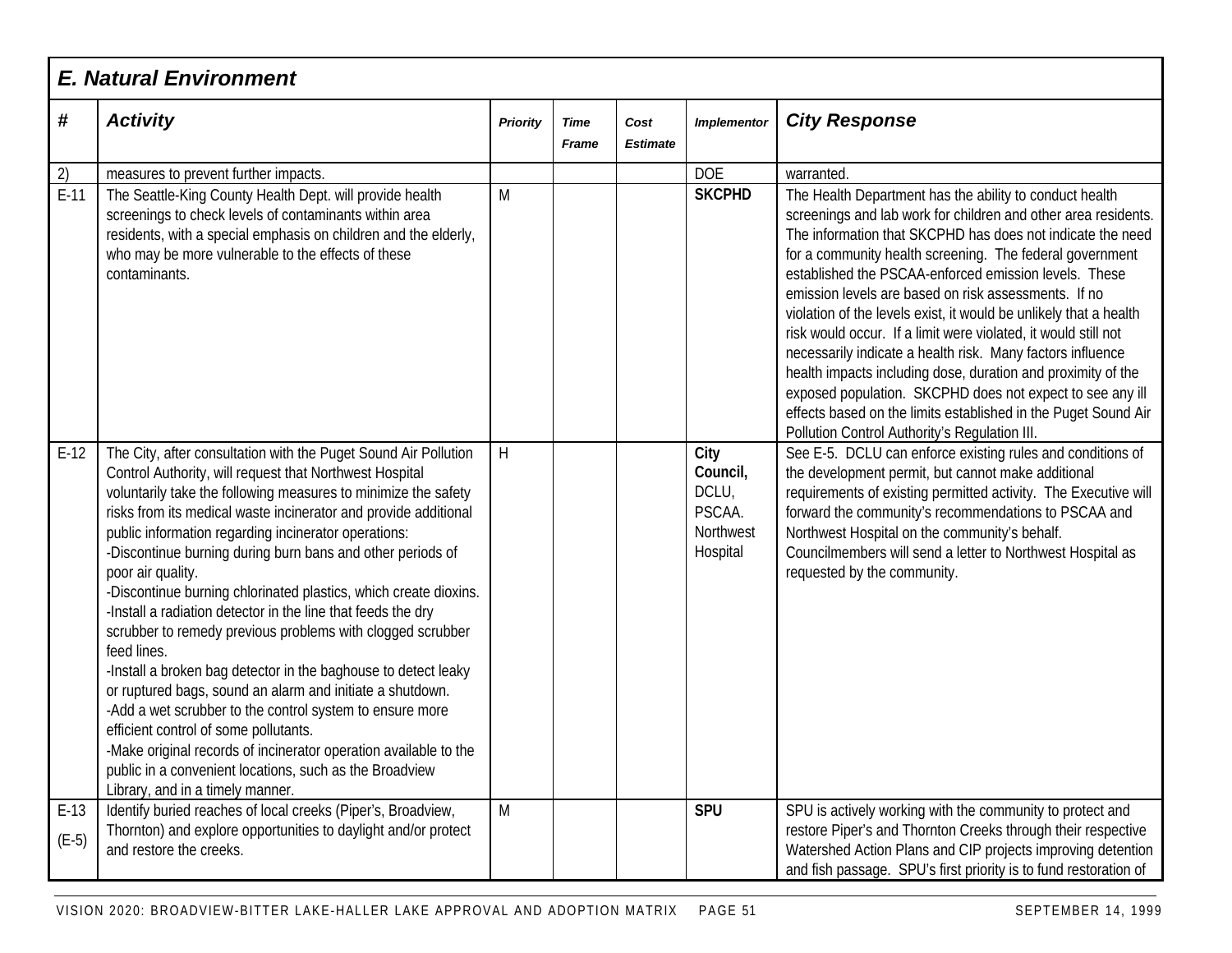|                          | <b>E. Natural Environment</b>                                                                                                                                                                                                                                                                                                                                                                                                                                                                                                                                                                                                                                |                 |                             |                         |                    |                                                                                                                                                                                                                                                                                                                                                                                                                                                                                                                                                                                                                                                                                                                                                                                                                                                     |  |  |  |  |
|--------------------------|--------------------------------------------------------------------------------------------------------------------------------------------------------------------------------------------------------------------------------------------------------------------------------------------------------------------------------------------------------------------------------------------------------------------------------------------------------------------------------------------------------------------------------------------------------------------------------------------------------------------------------------------------------------|-----------------|-----------------------------|-------------------------|--------------------|-----------------------------------------------------------------------------------------------------------------------------------------------------------------------------------------------------------------------------------------------------------------------------------------------------------------------------------------------------------------------------------------------------------------------------------------------------------------------------------------------------------------------------------------------------------------------------------------------------------------------------------------------------------------------------------------------------------------------------------------------------------------------------------------------------------------------------------------------------|--|--|--|--|
| #                        | <b>Activity</b>                                                                                                                                                                                                                                                                                                                                                                                                                                                                                                                                                                                                                                              | <b>Priority</b> | <b>Time</b><br><b>Frame</b> | Cost<br><b>Estimate</b> | <b>Implementor</b> | <b>City Response</b>                                                                                                                                                                                                                                                                                                                                                                                                                                                                                                                                                                                                                                                                                                                                                                                                                                |  |  |  |  |
|                          |                                                                                                                                                                                                                                                                                                                                                                                                                                                                                                                                                                                                                                                              |                 |                             |                         |                    | existing open creek areas which already constitute 85% of<br>the four major creek systems within Seattle. City policies limit<br>SPU-funded restoration activities to projects on public<br>property.                                                                                                                                                                                                                                                                                                                                                                                                                                                                                                                                                                                                                                               |  |  |  |  |
| $E-14$<br>$(E-5 -$<br>1) | Continue to implement the Creek Action Plans for Piper's and<br>Thornton Creeks and to revise them as opportunities arise,<br>possibly to include new information from the analyses<br>mentioned above. The City, in conjunction with the parties<br>mentioned above, will evaluate the need for a Creek Action<br>Plan for Broadview Creek.                                                                                                                                                                                                                                                                                                                 | H               |                             |                         | <b>SPU</b>         | SPU is committed to implementing the Piper's and Thornton<br>Creek action plans as part of SPU's Urban Creeks Legacy<br>Program. Since Broadview Creek drains a much smaller area<br>than either Longfellow, Piper's or Thornton Creek, it is not<br>appropriate for a formal Action Plan process, which is very<br>costly (e.g. \$400,000 for the Thornton Creek Watershed<br>Action Plan) and dependent on limited DOE funding. In 2000,<br>SPU staff will begin developing a 10 year plan for Seattle's<br>urban creeks and will evaluate the needs and opportunities to<br>develop creek restoration programs for smaller creeks such<br>as Broadview Creek in collaboration with the community.<br>SPU is also developing creek stewardship programs and<br>offers grants for community groups interested in developing a<br>restoration plan. |  |  |  |  |
| $E-15$<br>$(E-5)$        | The City will provide members of the Creek Action Plan<br>committees with copies of the Vision 2020: Broadview-Bitter<br>Lake-Haller Lake Neighborhood Plan.                                                                                                                                                                                                                                                                                                                                                                                                                                                                                                 | H               |                             |                         | DON, SPU           | SPU will collaborate with DON to ensure that copies are<br>made available.                                                                                                                                                                                                                                                                                                                                                                                                                                                                                                                                                                                                                                                                                                                                                                          |  |  |  |  |
| $E-16$<br>$(E-6)$        | Identify environmentally sound ways to increase public access<br>to the area's lakes, creeks, and Puget Sound and to enhance<br>existing public access locations. In addition, establish<br>incentives for private property owners to increase public<br>access to the shorelines and other public natural areas.                                                                                                                                                                                                                                                                                                                                            | M               |                             |                         | DPR, DCLU          | DCLU's 1999 work program includes a review of payment in-<br>lieu-of mechanisms for open space that may help in creating<br>public access to natural areas. The Shoreline Master<br>Program is aggressive in requiring public access in most<br>cases of multifamily and nonresidential development.                                                                                                                                                                                                                                                                                                                                                                                                                                                                                                                                                |  |  |  |  |
| $E-17$<br>$(E-7)$        | Review the effectiveness of current Code standards governing<br>noise control as well as current Noise and Land Use Code<br>enforcement procedures. Propose and implement revisions as<br>a result of this review. In addition to standards within the Noise<br>Code, this review shall also consider provisions governing the<br>design, siting, and screening of buildings and appurtenances to<br>minimize noise from mechanical equipment, street and parking<br>lot traffic, delivery trucks, and other noise generating sources<br>and activities. Also, to be reviewed: the flight pattern<br>agreements between the City of Seattle and the Seattle- | H               |                             |                         | <b>DCLU</b>        | The Noise Ordinance is currently being reviewed and<br>updated. Proposed amendments are out for public comment<br>now, and Council public hearings were held on April 20th and<br>27th. The legislation is still in committee as of August, 1999.<br>In 1999, DCLU added one FTE for noise enforcement.<br>On flight agreements, please see Cr-5.                                                                                                                                                                                                                                                                                                                                                                                                                                                                                                   |  |  |  |  |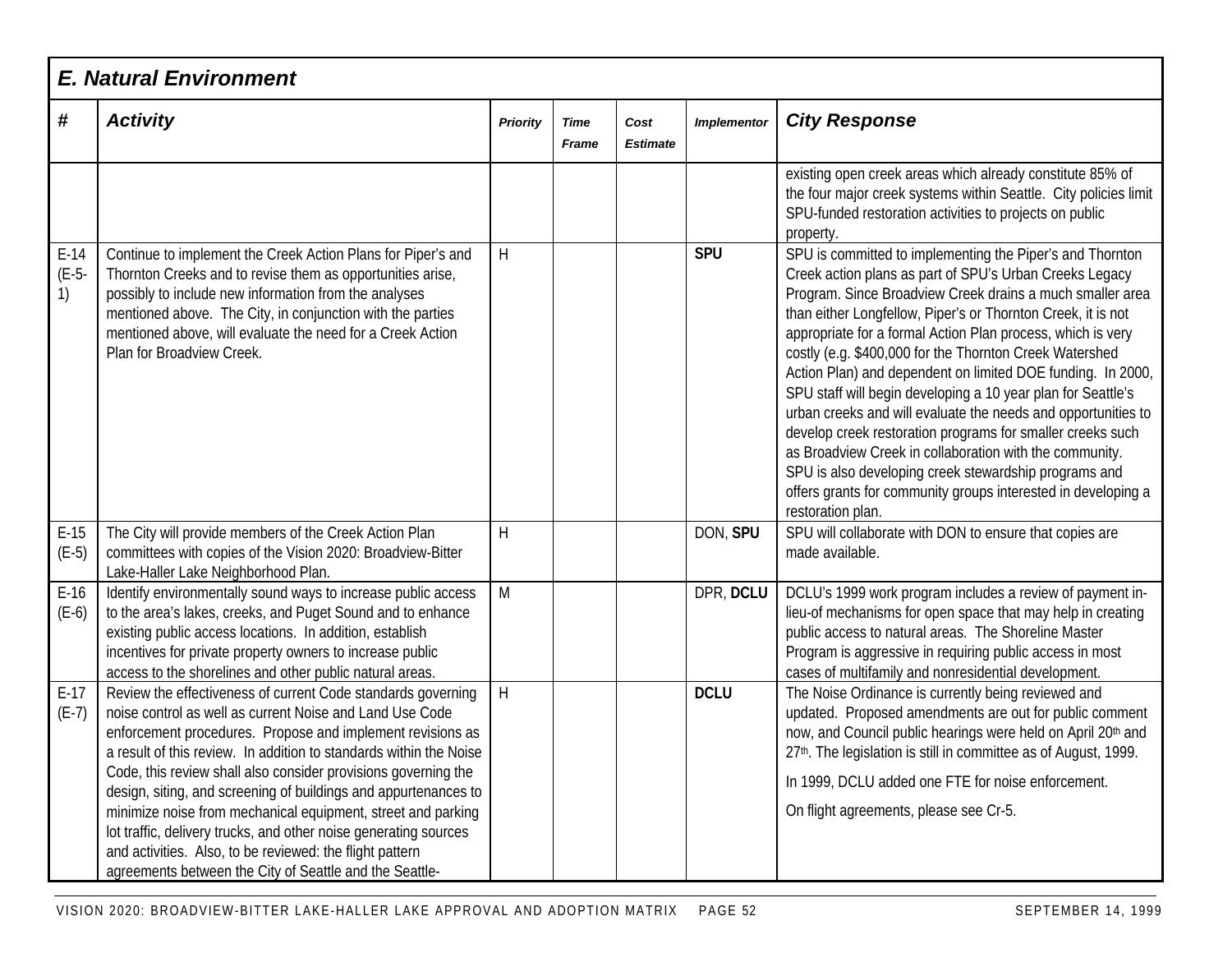|                        | <b>E. Natural Environment</b>                                                                                                                                                                                                                                                                                                                                                   |                 |                             |                         |                               |                                                                                                                                                                                                                                                                                                                                                                                                                                                                                                                                                                                                                                                                                                                                                                     |  |  |  |  |  |
|------------------------|---------------------------------------------------------------------------------------------------------------------------------------------------------------------------------------------------------------------------------------------------------------------------------------------------------------------------------------------------------------------------------|-----------------|-----------------------------|-------------------------|-------------------------------|---------------------------------------------------------------------------------------------------------------------------------------------------------------------------------------------------------------------------------------------------------------------------------------------------------------------------------------------------------------------------------------------------------------------------------------------------------------------------------------------------------------------------------------------------------------------------------------------------------------------------------------------------------------------------------------------------------------------------------------------------------------------|--|--|--|--|--|
| #                      | <b>Activity</b>                                                                                                                                                                                                                                                                                                                                                                 | <b>Priority</b> | <b>Time</b><br><b>Frame</b> | Cost<br><b>Estimate</b> | Implementor                   | <b>City Response</b>                                                                                                                                                                                                                                                                                                                                                                                                                                                                                                                                                                                                                                                                                                                                                |  |  |  |  |  |
|                        | Tacoma Airport, King County Airport, local seaplane airports to<br>ensure that flight plan agreements are being followed and<br>determine whether revisions are required.                                                                                                                                                                                                       |                 |                             |                         |                               |                                                                                                                                                                                                                                                                                                                                                                                                                                                                                                                                                                                                                                                                                                                                                                     |  |  |  |  |  |
| $E-18$<br>$(E-8)$      | Analyze the impact of redevelopment of the Bitter Lake<br>Reservoir on the flow of ground water discharge into Bitter<br>Lake and implement measures to ensure that Bitter Lake is not<br>negatively impacted by this redevelopment.                                                                                                                                            | H               |                             |                         | SPU                           | SPU will study this in conjunction with the design process for<br>the covering of the Bitter Lake Reservoir. SPU is scheduled<br>to begin construction in 2001.                                                                                                                                                                                                                                                                                                                                                                                                                                                                                                                                                                                                     |  |  |  |  |  |
| $E-19$<br>$(E-9)$      | Explore the need for additional signage and safety monitoring<br>of Bitter Lake, Haller Lake and local Puget Sound beaches,<br>including the possible need for life guard service at Puget<br>Sound beaches. Determine whether additional signage is<br>required to prevent against swimming in dangerous areas and<br>consumption of contaminated fish, shellfish, or seaweed. | L               |                             |                         | DPR,<br><b>SKCPHD</b>         | SKCPHD currently posts warning signs at beaches that may<br>contain contaminated fish, shellfish or seaweed.<br>Historically, DPR did provide lifeguards at Alki and Golden<br>Gardens; however, the number of swimmers did not warrant<br>that continued investment. DPR does not believe the levels of<br>swimming in Puget Sound warrant lifeguards.                                                                                                                                                                                                                                                                                                                                                                                                             |  |  |  |  |  |
| $E-20$<br>$(E -$<br>10 | Provide for improved garbage and recyclables collection<br>through litter barrels, recyclable barrels, and litter pick-ups at<br>area beaches, parks, bus stops, and other public gathering<br>places.                                                                                                                                                                          | L               |                             |                         | SPU, DPR<br>SEATRAN,<br>Metro | Public space (other than parks) garbage collection is currently<br>provided by SEATRAN north of I-90 and by DPR south of I-<br>90. SPU provides funds and acts as liaison for this service<br>and is willing to work with the community to address this<br>issue. Some routes are at capacity and expansion needs<br>may be addressed in commercial contract negotiations<br>currently underway. DPR has begun a pilot program for<br>picking up recyclables at the Green Lake athletic fields and<br>Woodland Park picnic shelters. Any expansion of this<br>program will require significant additional funding as the<br>recycling program is very expensive due to high associated<br>labor costs.<br>SPU actively seeks partnerships with other agencies, e.g. |  |  |  |  |  |
|                        |                                                                                                                                                                                                                                                                                                                                                                                 |                 |                             |                         |                               | Metro, to manage litter generated by their clients. See also<br>$B-41$ .                                                                                                                                                                                                                                                                                                                                                                                                                                                                                                                                                                                                                                                                                            |  |  |  |  |  |
|                        |                                                                                                                                                                                                                                                                                                                                                                                 |                 |                             |                         |                               | SPU currently does not provide public space recycling but is<br>considering adding this service for selected areas as part of<br>the contract negotiations.                                                                                                                                                                                                                                                                                                                                                                                                                                                                                                                                                                                                         |  |  |  |  |  |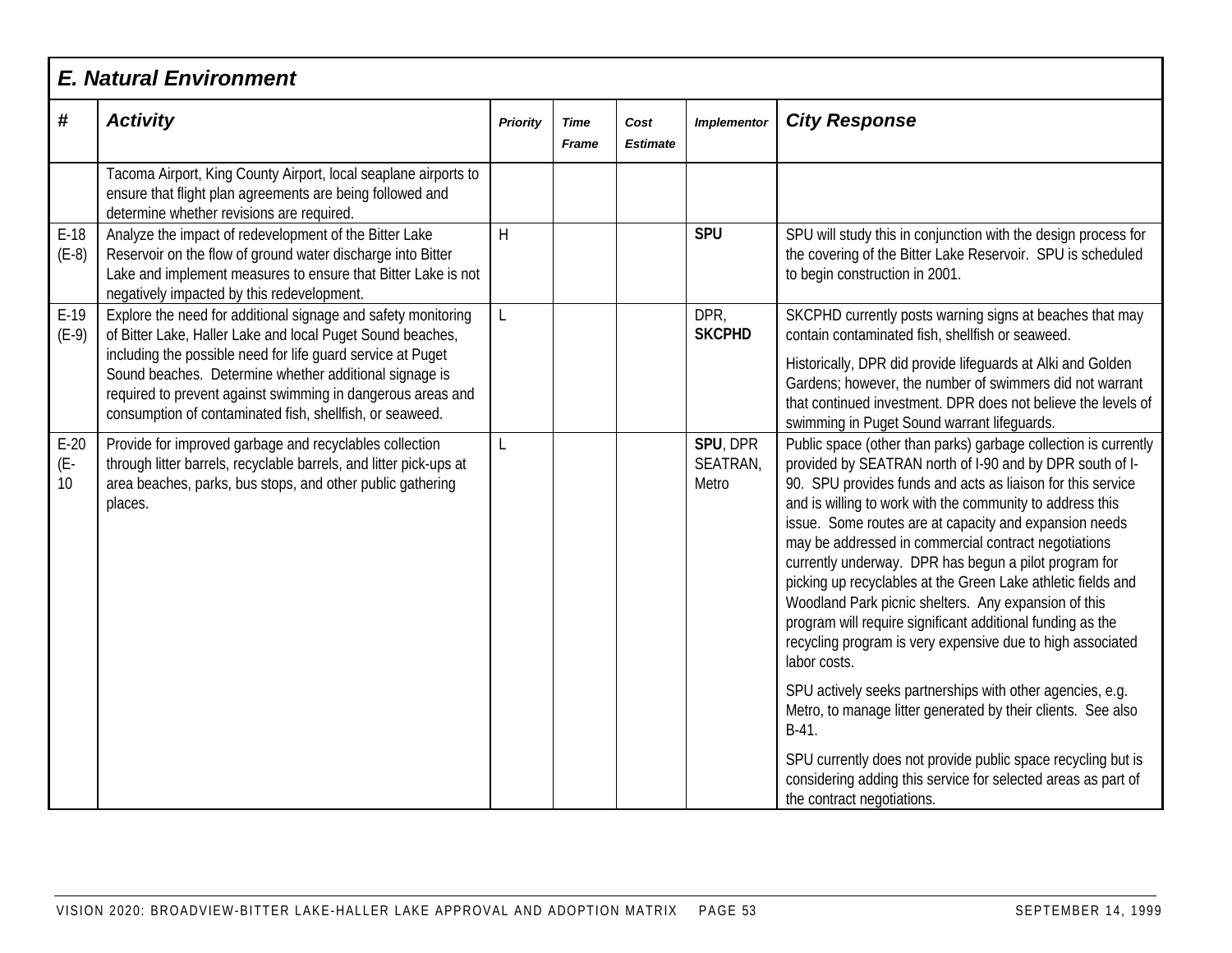The activities listed in this section are not directly associated with a Key Strategy. The City has, when possible, identified next steps for implementations of each of these activities. The response will specify: 1) activities already under way; 2) activities for which the City agrees to initiate next steps (will include a schedule for the work); 3) activities that will be considered as part of the Northwest Sector Implementation Plan in the future as opportunities arise; 4) activities for which the community must take the lead (may be supported by City departments or existing programs); 5) issues that will be on the Policy Docket (the Docket will assign responsibility for consideration of the issue and provide a schedule for reporting back to Council); and 6) activities which the City will not support. As with the activities listed for each Key Strategy in Section I, these activities are intended to be implemented over the span of many years.

The Executive will coordinate efforts to sort through these activities. During this sorting process, the departments will work together to create Northwest Sector Implementation Plan that will prioritize these activities. This may include developing rough cost estimates for each activity; identifying potential funding sources and mechanisms; establishing priorities within each plan, as well as priorities among plans; and developing phased implementation and funding strategies. The City will involve neighborhoods in a public process so that neighborhoods can help to establish citywide priorities. Activities identified in this section will be included in the City's tracking database for monitoring neighborhood plan implementation.

| #     | <b>Activity</b>                                                                                                                                                                                                                                                                                                                                                                                                                                                                                                             | <b>Priorit</b><br>y | <b>Time</b><br>Frame | Cost<br><b>Estimate</b> | <b>Implementor</b>                                            | <b>City Response</b>                                                                                | <b>City Action Taken</b>                                                                                                                                                                                                                                                                                                                                                                                                                                                                                                                                                                                              |  |  |  |  |  |  |
|-------|-----------------------------------------------------------------------------------------------------------------------------------------------------------------------------------------------------------------------------------------------------------------------------------------------------------------------------------------------------------------------------------------------------------------------------------------------------------------------------------------------------------------------------|---------------------|----------------------|-------------------------|---------------------------------------------------------------|-----------------------------------------------------------------------------------------------------|-----------------------------------------------------------------------------------------------------------------------------------------------------------------------------------------------------------------------------------------------------------------------------------------------------------------------------------------------------------------------------------------------------------------------------------------------------------------------------------------------------------------------------------------------------------------------------------------------------------------------|--|--|--|--|--|--|
|       | A. Outreach                                                                                                                                                                                                                                                                                                                                                                                                                                                                                                                 |                     |                      |                         |                                                               |                                                                                                     |                                                                                                                                                                                                                                                                                                                                                                                                                                                                                                                                                                                                                       |  |  |  |  |  |  |
| $O-1$ | Prepare and distribute annual reports on the<br>progress made towards completion of the action<br>items specified in this Plan, including work<br>completed to date and work scheduled to be<br>completed within the coming five years. Such<br>reports shall be provided to the Northwest District<br>Council, the Broadview Community Council, the<br>Haller Lake Community Council, and any other<br>interested stewardship organizations. Such reports<br>shall also be publicly available at the Broadview<br>Library. | H                   | 1999-<br>2014        |                         | DON, other<br>City<br>departments<br><b>as</b><br>appropriate | The City supports the notification of<br>community members about progress on<br>neighborhood plans. | DON is developing a central<br>database for purposes of<br>tracking progress on all<br>neighborhood plans.<br>DON will generate reports from<br>the database to keep<br>community groups apprised of<br>progress toward their action<br>items to date and what projects<br>are slated for implementation<br>over the next biennium. Where<br>possible, DON will indicate<br>when projects are slated to be<br>implemented in the next 5 year<br>period.<br>The City's notification process is<br>currently on the Policy Docket.<br>The City's public information<br>officers from various<br>departments are working |  |  |  |  |  |  |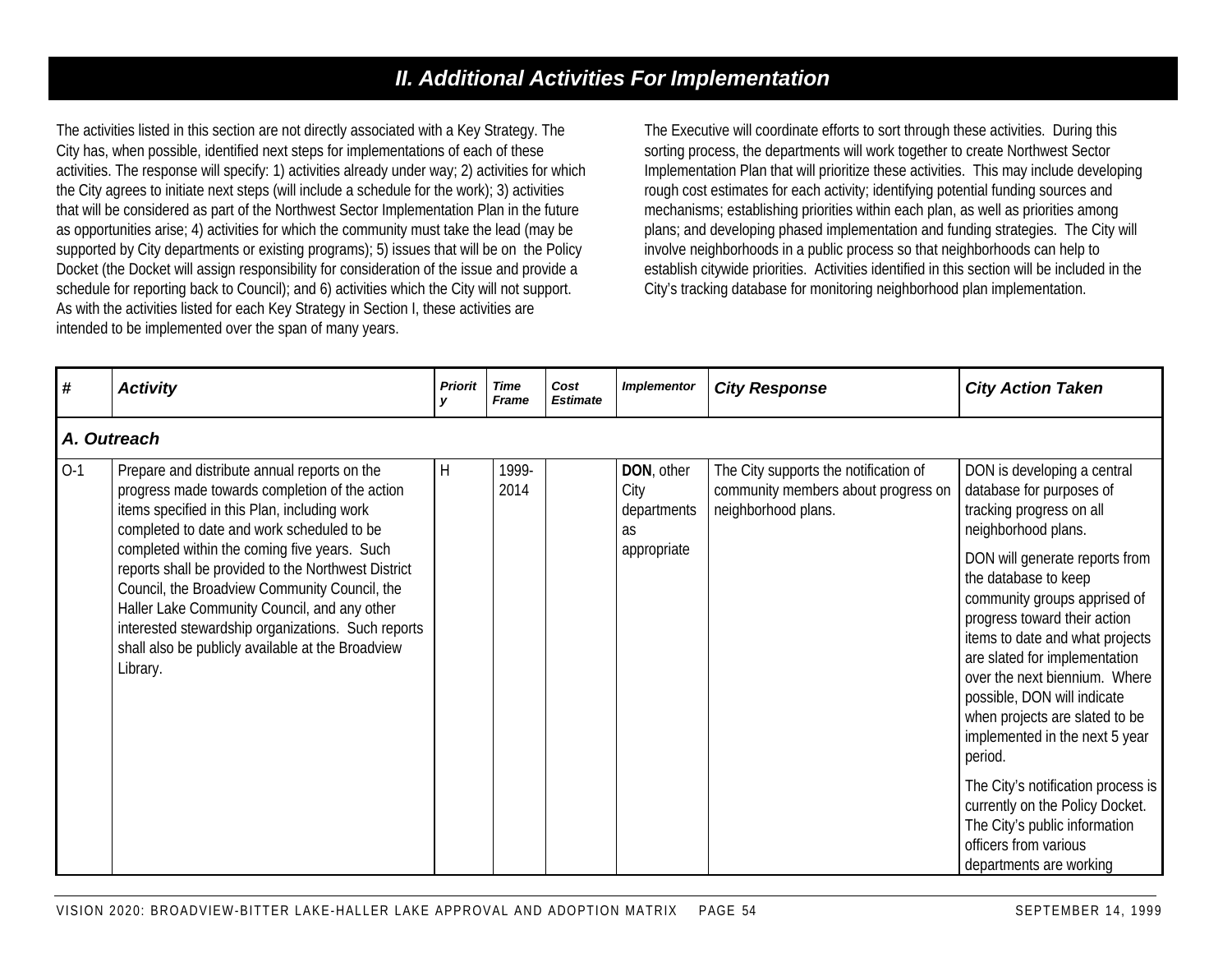| #                | <b>Activity</b>                                                                                | <b>Priorit</b><br>у | Time<br>Frame | Cost<br><b>Estimate</b> | <b>Implementor</b> | <b>City Response</b>                                                 | <b>City Action Taken</b>                                                                                                                                                                                                                                                                                                                                                                                                                                                                                                                                                              |
|------------------|------------------------------------------------------------------------------------------------|---------------------|---------------|-------------------------|--------------------|----------------------------------------------------------------------|---------------------------------------------------------------------------------------------------------------------------------------------------------------------------------------------------------------------------------------------------------------------------------------------------------------------------------------------------------------------------------------------------------------------------------------------------------------------------------------------------------------------------------------------------------------------------------------|
|                  |                                                                                                |                     |               |                         |                    |                                                                      | together to inventory the current<br>practices used by City<br>departments to do public<br>notification about capital<br>projects. The City will review<br>and analyze this information<br>and present recommendations<br>on how the City's notification<br>processes can be improved and<br>what budget or project<br>thresholds might exist that<br>either trigger notification or<br>allow exemption from<br>notification. This analysis and<br>recommendations will be<br>presented to Council in the<br>fourth quarter, 1999.                                                    |
|                  |                                                                                                |                     |               |                         |                    |                                                                      | Neighborhood plans and capital<br>projects will also be on the<br>Policy Docket. Each capital<br>department, including SPU, will<br>be asked to develop an internal<br>process that ensures that<br>neighborhood plan requests are<br>considered as CIP projects are<br>developed. Members of the<br>interdepartmental sector teams<br>and the six neighborhood<br>development managers will<br>participate in the development<br>of these departmental<br>processes. The Executive will<br>report to Council on the<br>development of this process in<br>the fourth quarter of 1999. |
|                  | <b>B. Additional Land Use Issues</b>                                                           |                     |               |                         |                    |                                                                      |                                                                                                                                                                                                                                                                                                                                                                                                                                                                                                                                                                                       |
| ALU-1<br>$(LU -$ | Ensure that the siting of new homes within the<br>planning area is done in such a manner as to | H                   |               |                         | <b>DCLU</b>        | The Land Use Code contains<br>regulations for platting in SMC 23.22. | Portions of this activity are<br>currently being implemented.                                                                                                                                                                                                                                                                                                                                                                                                                                                                                                                         |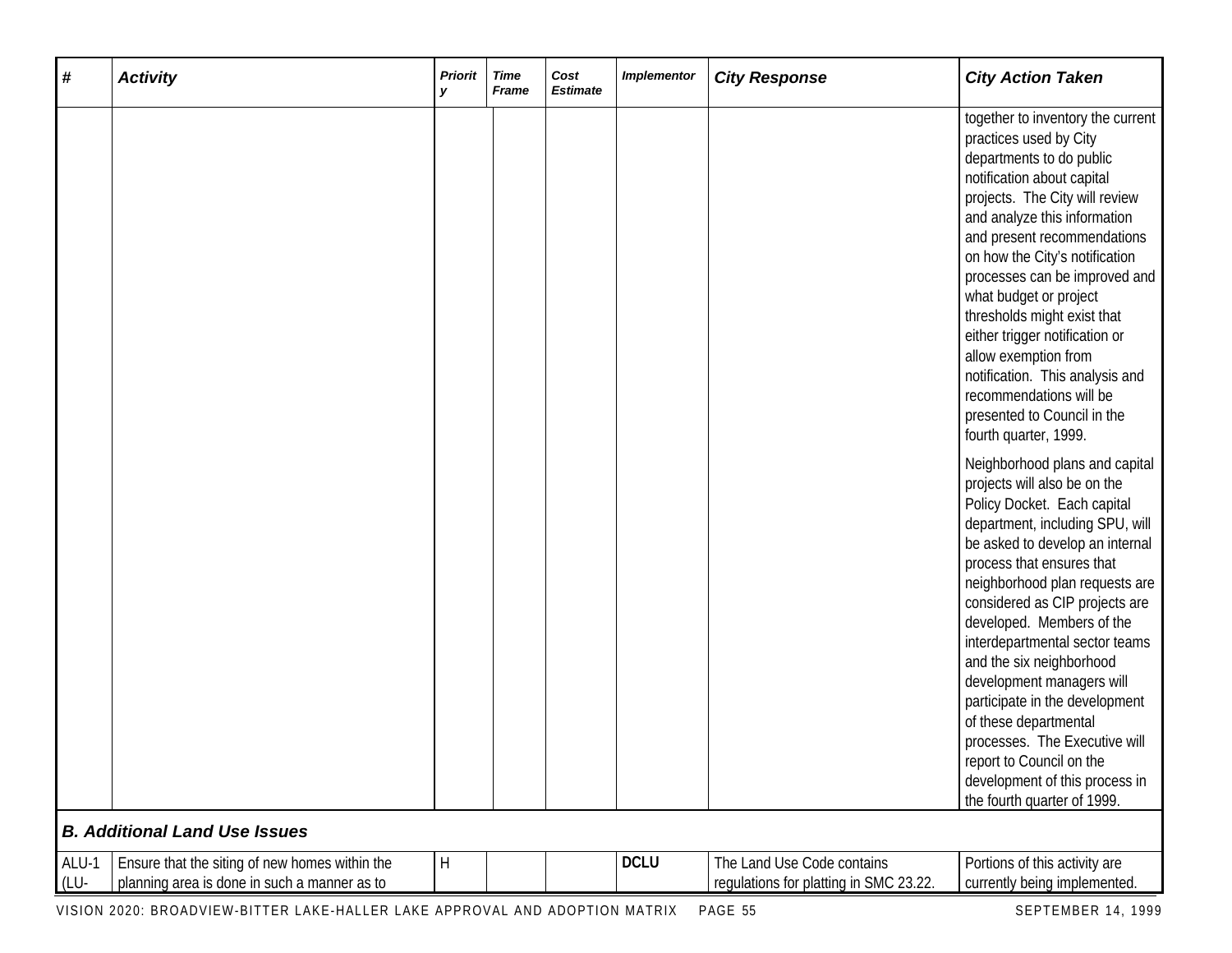| $\#$                    | <b>Activity</b>                                                                                                                                                                                                                                                                                                                                               | <b>Priorit</b><br>y | Time<br><b>Frame</b> | Cost<br><b>Estimate</b> | <b>Implementor</b> | <b>City Response</b>                                                                                                                                                                                                                                                                                                                                                                                                                                                                                                                                                                                                                                                                                                                                                                                     | <b>City Action Taken</b>                                                                                                                                                                                                                                                                                                                                                  |
|-------------------------|---------------------------------------------------------------------------------------------------------------------------------------------------------------------------------------------------------------------------------------------------------------------------------------------------------------------------------------------------------------|---------------------|----------------------|-------------------------|--------------------|----------------------------------------------------------------------------------------------------------------------------------------------------------------------------------------------------------------------------------------------------------------------------------------------------------------------------------------------------------------------------------------------------------------------------------------------------------------------------------------------------------------------------------------------------------------------------------------------------------------------------------------------------------------------------------------------------------------------------------------------------------------------------------------------------------|---------------------------------------------------------------------------------------------------------------------------------------------------------------------------------------------------------------------------------------------------------------------------------------------------------------------------------------------------------------------------|
| 13)                     | conform to the extent possible with adjoining<br>residences and streetscapes. Review short<br>plat/subdivision rules and regulations and develop<br>training programs for permit staff. A site visit should<br>be required for each proposed short<br>plat/subdivision.                                                                                       |                     |                      |                         |                    | Staff reviewing applications for short<br>plats and subdivisions are<br>knowledgeable planning professionals.<br>Site visits are undertaken as part of<br>each short plat/subdivision application.                                                                                                                                                                                                                                                                                                                                                                                                                                                                                                                                                                                                       | The City does not support<br>changes to the short<br>plan/subdivision regulations at<br>this time.                                                                                                                                                                                                                                                                        |
| ALU-2<br>$(LU -$<br>14) | Create regulations and mechanisms for review of<br>short plat/subdivision rules and regulations that<br>prevent thoughtless lot clearing and provide for<br>creative designs that encourage saving healthy old<br>trees. Work with Seattle Housing Authority to<br>prevent thoughtless clearing of old trees when they<br>purchase single family houses/lots. | H                   |                      |                         | DCLU, SHA          | SPO and the Urban Forestry Task<br>Force published a study this year on<br>improving the protection of trees during<br>development and did not call for a<br>prohibition or blanket permit for tree<br>removal in their recommendations.<br>They do suggest looking at regulatory<br>changes for tree removal on vacant lots,<br>which is being studied in DCLU's work<br>program. They also suggest that<br>Design Review consider a guideline for<br>trees in multifamily and commercial<br>development.                                                                                                                                                                                                                                                                                               | In the fall of 1999 DCLU will be<br>proposing regulatory changes<br>for tree removal in short plats<br>and subdivisions. After the<br>Design Review program is<br>updated pursuant to<br>neighborhood planning, DCLU<br>will consider amending the<br>design guidelines to provide<br>more direction related to trees<br>as projects are redeveloped<br>$(2001 - 2002)$ . |
| ALU-3<br>(LU-<br>15)    | Create a new zoning category or other regulatory<br>tool to preserve the mobile home communities at N.<br>125th St. and Stone Ave. N. and on Ashworth Ave.<br>N.                                                                                                                                                                                              | M                   |                      |                         | DCLU, SPO,<br>OH   | The City currently has restrictions on<br>changes of use of mobile home parks,<br>which require a 12 month notice and<br>relocation assistance for the park<br>residents before mobile homes can be<br>closed. The City Council considered a<br>mobile home park zone in 1991 and<br>decided not to create such a zone.<br>Zoning alone may not be a guarantee of<br>the preservation of these communities.<br>The City will consider creating a new<br>zoning category, as well as other<br>options and strategies. DCLU will<br>prepare draft legislation and also work<br>with OH, the community and property<br>owners to consider additional options<br>and develop strategies for preservation<br>of mobile home parks.<br>Recommendations, with draft<br>legislation, will be presented in fourth | DCLU will present<br>recommendations, with draft<br>legislation, to the Council in<br>fourth quarter 2000.                                                                                                                                                                                                                                                                |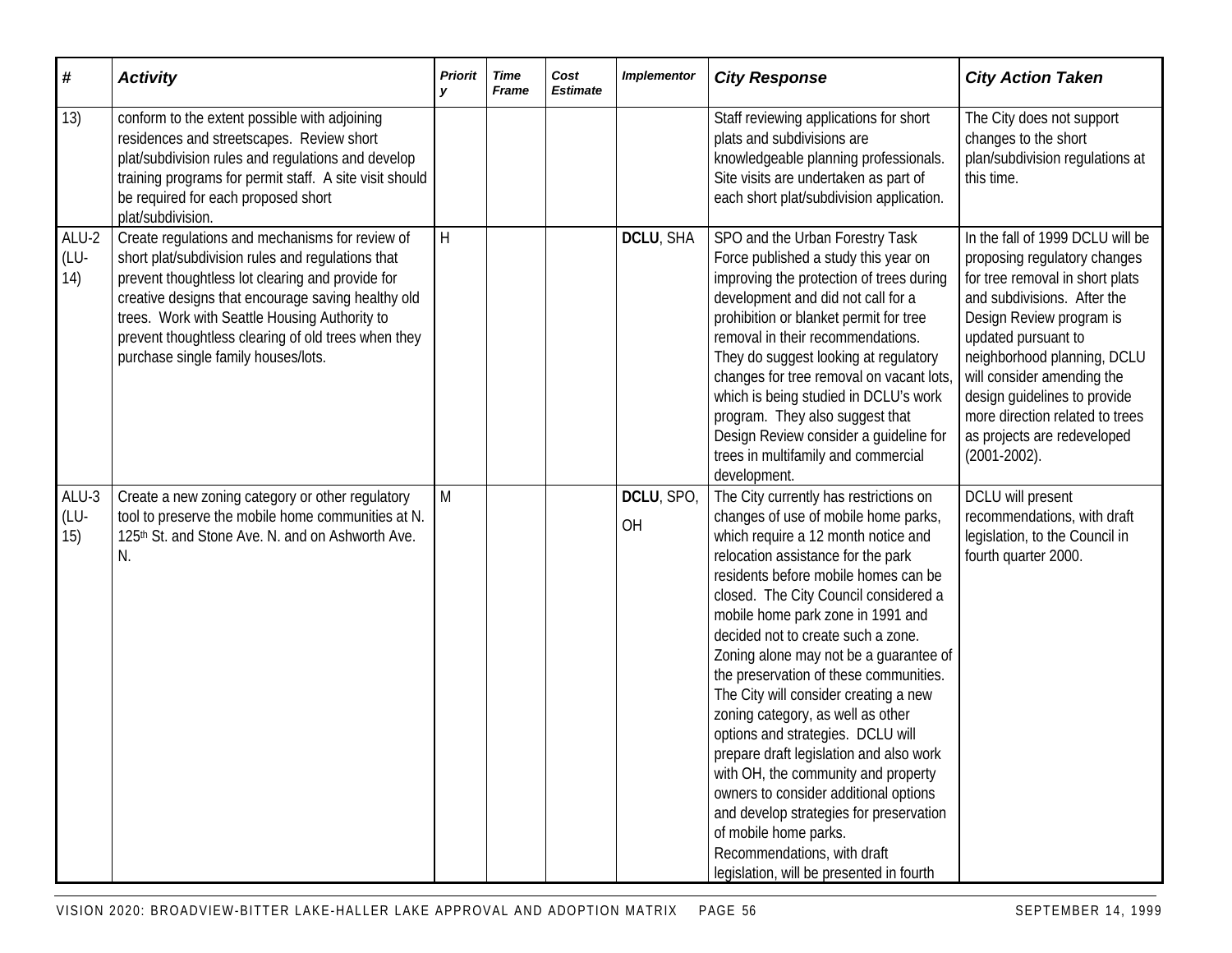| $\#$                 | <b>Activity</b>                                                                                                                                                                                                                                                                                                                                                               | <b>Priorit</b><br>y | Time<br>Frame | Cost<br><b>Estimate</b> | <b>Implementor</b> | <b>City Response</b>                                                                                                                                                                                                                                                                                                                                                                                                                                                                                                                                                                                                                                                                                                                                                                                                                                                                                                                                                                                | <b>City Action Taken</b>                                                                                                                                                                                                                                                                                                                                                                    |
|----------------------|-------------------------------------------------------------------------------------------------------------------------------------------------------------------------------------------------------------------------------------------------------------------------------------------------------------------------------------------------------------------------------|---------------------|---------------|-------------------------|--------------------|-----------------------------------------------------------------------------------------------------------------------------------------------------------------------------------------------------------------------------------------------------------------------------------------------------------------------------------------------------------------------------------------------------------------------------------------------------------------------------------------------------------------------------------------------------------------------------------------------------------------------------------------------------------------------------------------------------------------------------------------------------------------------------------------------------------------------------------------------------------------------------------------------------------------------------------------------------------------------------------------------------|---------------------------------------------------------------------------------------------------------------------------------------------------------------------------------------------------------------------------------------------------------------------------------------------------------------------------------------------------------------------------------------------|
|                      |                                                                                                                                                                                                                                                                                                                                                                               |                     |               |                         |                    | quarter 2000.                                                                                                                                                                                                                                                                                                                                                                                                                                                                                                                                                                                                                                                                                                                                                                                                                                                                                                                                                                                       |                                                                                                                                                                                                                                                                                                                                                                                             |
| ALU-4<br>(LU-<br>16) | Develop a program for providing for undergrounding $ L $<br>utilities, or at least preparing for their<br>undergrounding, when new development, street,<br>sidewalk, and drainage work are undertaken.<br>Provide utility incentives to property owners to<br>underground existing systems. Provide incentives or<br>require undergrounding utilities in new<br>developments. |                     |               |                         | SCL,<br>Community  | Undergrounding utilities is very<br>expensive and currently, the cost of<br>undergrounding is borne by property<br>owners. For new private development<br>opportunities, the neighborhood may<br>encourage property owners and<br>developers to underground electric<br>utilities. For those interested in<br>converting from an overhead electrical<br>system to an underground system,<br>Seattle City Light offers 'Voluntary<br>Underground" program. (Neighborhood<br>Matching Fund grants may be available<br>to neighborhoods to help defray the cost<br>of undergrounding existing electric<br>utilities.) The community should<br>submit a preliminary site drawing of the<br>proposed area to enable SCL to<br>develop initial engineering cost<br>estimates for the needed utility work.<br>The City's 1999-2000 budget<br>includes funds to enable City Light to<br>conduct feasibility analysis and cost<br>estimates for proposed undergrounding<br>of utilities in some communities. | SCL will work with the<br>community through the<br>voluntary undergrounding<br>program.                                                                                                                                                                                                                                                                                                     |
| ALU-5<br>(LU-<br>18) | Provide assistance to homeowners wishing to<br>develop accessory dwelling units. The City will take<br>measures to ensure that adequate parking is<br>provided along with accessory dwelling units.                                                                                                                                                                           | On-<br>going        |               |                         | DCLU, OH           |                                                                                                                                                                                                                                                                                                                                                                                                                                                                                                                                                                                                                                                                                                                                                                                                                                                                                                                                                                                                     | Activity is currently underway.<br>DCLU has client assistance<br>memos available for broad<br>distribution to help people<br>understand how to legally<br>establish an Accessory Dwelling<br>Unit (ADU). Additional parking<br>is a requirement of ADUs. In<br>August 1999, the City amended<br>the ADU development<br>standards to assist<br>homeowners who want to<br>develop ADUs. Those |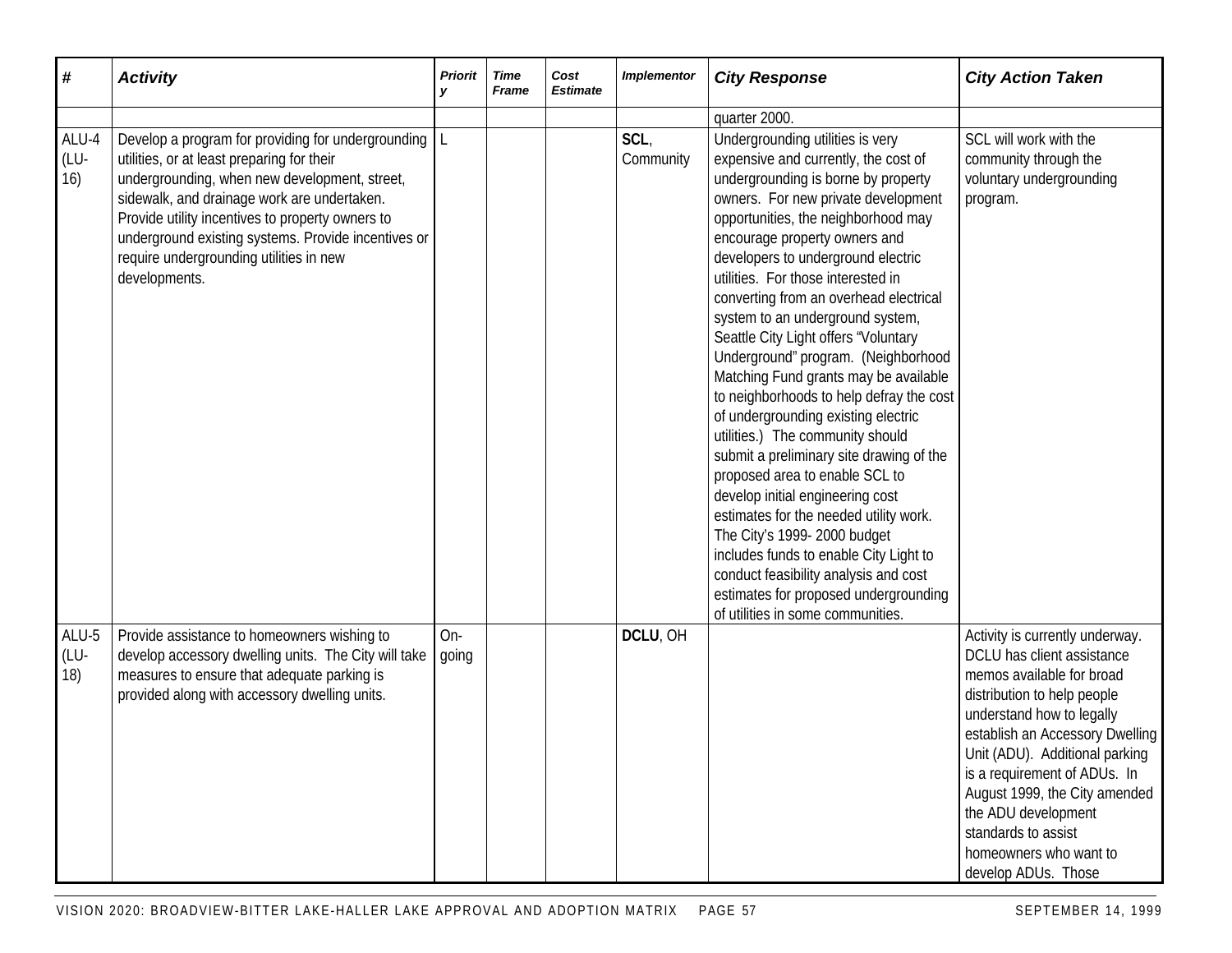| #                | <b>Activity</b>                                                                                                                                                                                                                                                                                                                                                                                                                                                                                                               | <b>Priorit</b><br>y | <b>Time</b><br><b>Frame</b> | Cost<br><b>Estimate</b> | <b>Implementor</b>                  | <b>City Response</b>                                                                                                                                                                                                                                                                                                                                                                                                                                                                                                                                  | <b>City Action Taken</b>                                                                                                                                                                                                                      |
|------------------|-------------------------------------------------------------------------------------------------------------------------------------------------------------------------------------------------------------------------------------------------------------------------------------------------------------------------------------------------------------------------------------------------------------------------------------------------------------------------------------------------------------------------------|---------------------|-----------------------------|-------------------------|-------------------------------------|-------------------------------------------------------------------------------------------------------------------------------------------------------------------------------------------------------------------------------------------------------------------------------------------------------------------------------------------------------------------------------------------------------------------------------------------------------------------------------------------------------------------------------------------------------|-----------------------------------------------------------------------------------------------------------------------------------------------------------------------------------------------------------------------------------------------|
|                  |                                                                                                                                                                                                                                                                                                                                                                                                                                                                                                                               |                     |                             |                         |                                     |                                                                                                                                                                                                                                                                                                                                                                                                                                                                                                                                                       | amendments did not include<br>any changes to the parking<br>requirements.                                                                                                                                                                     |
|                  | C. Recreation                                                                                                                                                                                                                                                                                                                                                                                                                                                                                                                 |                     |                             |                         |                                     |                                                                                                                                                                                                                                                                                                                                                                                                                                                                                                                                                       |                                                                                                                                                                                                                                               |
| $R-1$<br>$(R-1)$ | The City will negotiate with the Seattle School<br>District to purchase or to otherwise ensure that<br>District's open space area adjacent to Bitter Lake<br>Community Center and Playfield will remain in use<br>in perpetuity as public open green space for adult<br>and children's recreational use. The City will also<br>work with the School District, community<br>organizations, property owners, residents, and<br>parents of school children to plan and develop the<br>intergenerational walkway described above. | H                   |                             |                         | DPR, SPO,<br>SSD, OFE               | DPR maintains this property and<br>supports ongoing maintenance of the<br>property as open space. The City has<br>no knowledge of any School District<br>plans to sell this property and will not<br>pursue acquisition of this property as<br>long as the School District intends to<br>keep it in use as publicly accessible<br>open space. See C-11 on the<br>intergenerational pathway.                                                                                                                                                           | DPR will continue to work with<br>the community on any<br>opportunities to enhance the<br>public space at this location.<br>The City will forward the<br>community's interest in keeping<br>this property in public open<br>space use to SSD. |
| $R-2$<br>$(R-4)$ | The City, in conjunction with the Seattle School<br>District, shall develop agreements, policies, and<br>procedures to govern the planning of new sports<br>facilities at Ingraham High School. These<br>agreements shall ensure adequate community<br>representation within the planning process and<br>opportunity for public comment prior to completion<br>of any planning efforts.                                                                                                                                       | H                   |                             |                         | SSD, SPO,<br>DPR, OFE               | The School District is the lead agency in<br>the redevelopment of their sports<br>facilities. They have indicated that they<br>intend to involve community members in<br>discussions of design of these facilities.                                                                                                                                                                                                                                                                                                                                   | The School District will need to<br>implement this activity. The<br>City will let the School District<br>know about the Community's<br>interest in being involved with<br>planning for improvements at<br>Ingraham.                           |
| $R-3$<br>$(R-5)$ | Work with the Seattle School District, community<br>organizations, property owners, residents, and<br>parents of school children to assess the need for<br>playground improvements and community linkages<br>at other local schools within the planning area.                                                                                                                                                                                                                                                                 | M                   |                             |                         | SSD, DPR,<br>DON, SPO,<br>Community | The community should work with the<br>principals and PTAs of neighborhood<br>schools to determine whether<br>improvements are necessary.<br>Neighborhood Matching Funds can be<br>used for the design and implementation<br>of playground improvements.<br>The Broadview-Thompson PTA<br>received a Neighborhood Matching<br>Fund grant in 1999 to make<br>improvements to the Broadview<br><b>Thomson Elementary School</b><br>Playground. The new Grey to Green<br>program is a potential funding source<br>for this activity. Interested community | The community should take the<br>next steps to implement this<br>activity. The City will forward<br>this activity to SSD.                                                                                                                     |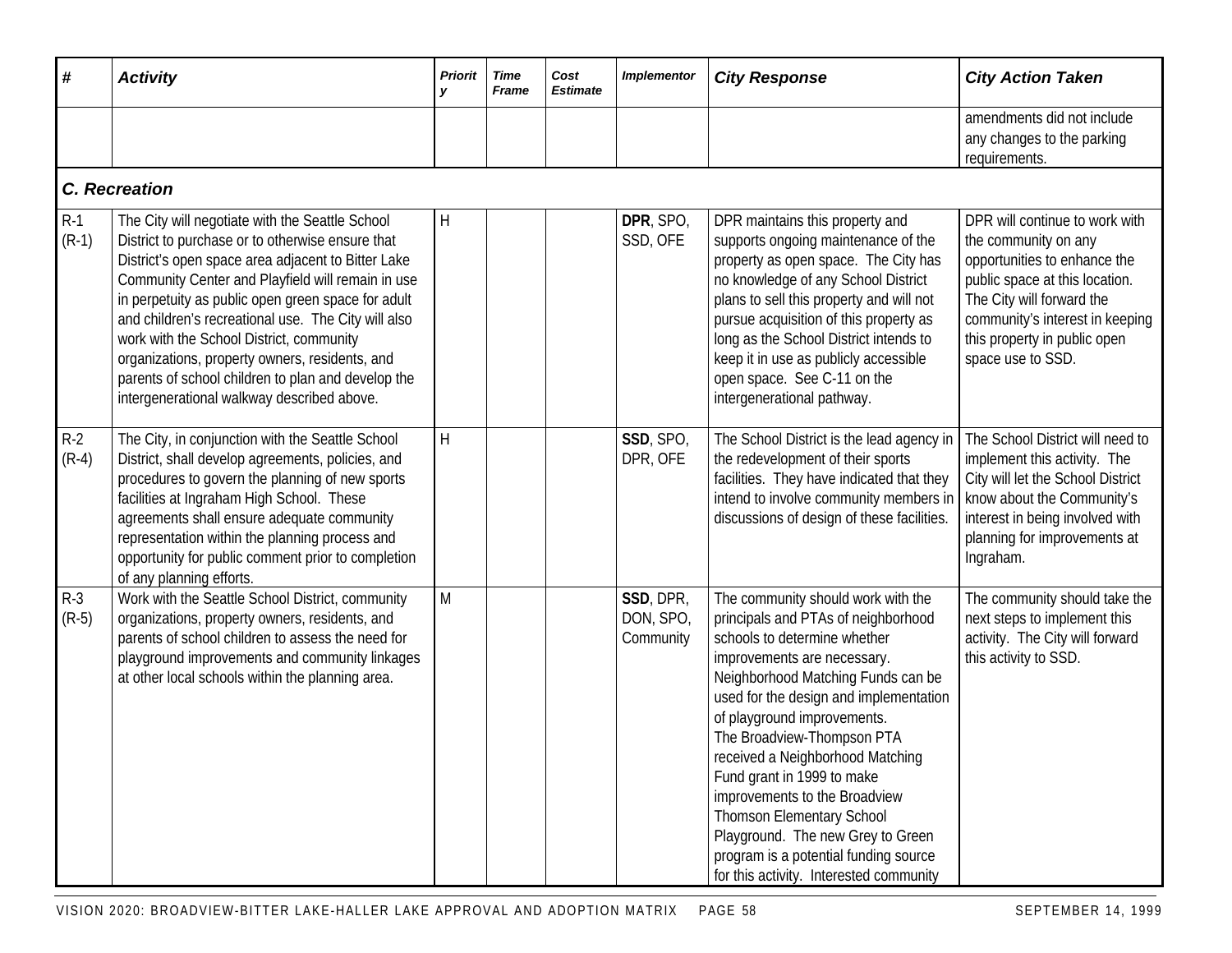| $\pmb{\#}$       | <b>Activity</b>                                                                                                                                                                                                                                                                                                                                                                                                                                                                                                                                            | <b>Priorit</b><br>У | <b>Time</b><br><b>Frame</b> | Cost<br><b>Estimate</b> | <b>Implementor</b>                               | <b>City Response</b>                                                                                                                                                                                                                                                                                                                                                                                                                                                                                                    | <b>City Action Taken</b>                                                                                                                               |
|------------------|------------------------------------------------------------------------------------------------------------------------------------------------------------------------------------------------------------------------------------------------------------------------------------------------------------------------------------------------------------------------------------------------------------------------------------------------------------------------------------------------------------------------------------------------------------|---------------------|-----------------------------|-------------------------|--------------------------------------------------|-------------------------------------------------------------------------------------------------------------------------------------------------------------------------------------------------------------------------------------------------------------------------------------------------------------------------------------------------------------------------------------------------------------------------------------------------------------------------------------------------------------------------|--------------------------------------------------------------------------------------------------------------------------------------------------------|
|                  |                                                                                                                                                                                                                                                                                                                                                                                                                                                                                                                                                            |                     |                             |                         |                                                  | members should contact the DPR<br>Planning Unit.                                                                                                                                                                                                                                                                                                                                                                                                                                                                        |                                                                                                                                                        |
| $R-4$<br>$(R-6)$ | The City will ensure that Bitter Lake, Haller Lake,<br>and North Acres, Bitter Lake, and Carkeek Parks,<br>as well as any new parks that may be developed in<br>the planning area, are safe, well-maintained and<br>interpreted. Work with neighborhood groups to<br>expand the Adopt-a-Park and Adopt-a-Street<br>programs to help maintain local Parks and Green<br>Streets and to improve local school playgrounds<br>and environmental facilities.                                                                                                     | M                   |                             |                         | DPR, SPU,<br>SPD                                 | DPR does this on their property to the<br>extent possible given their limited<br>resources. The neighborhood is<br>encouraged to pursue an NMF grant for<br>interpretative signage as DPR does not<br>have any funding that part of the<br>activity.<br>The City is very supportive of<br>neighborhood efforts to expand the<br>Adopt-a-Park and Adopt-a-Street<br>programs for City property. However,<br>DPR cannot spend public dollars on<br>property that is not owned by the City.                                | DPR and SPU will contact the<br>community to talk about<br>opportunities to expand the<br>Adopt-a-Park and Adopt-a-<br>Street programs.                |
| $R-5$<br>$(R-7)$ | The City will continue to offer excellent public<br>services and maintenance at the Bitter Lake<br>Community Center, the Helene Madison Pool, the<br>Broadview Library, and other City facilities. The<br>City will involve community organizations, property<br>owners, residents, facility users, and other<br>interested parties in planning for the improvements<br>to the Broadview Library, as well as in any future<br>planned improvements to the Bitter Lake<br>Community Center, Helene Madison Pool, and<br>other City recreational facilities. | H                   |                             |                         | SPL, DPR                                         | DPR appreciates the ongoing support of<br>the community for the staff and<br>programming at the Bitter Lake<br>Community Center and the Helene<br>Madison Pool. DPR will involve the<br>community in any future planning for<br>improvements at parks or DPR owned<br>facilities.<br>The Library appreciates the ongoing<br>support of the community for the staff<br>and programming at the Broadview<br>Library. The community will have<br>opportunities to be involved in<br>improvements to the Broadview Library. | Implementation of this<br>recommendation is currently<br>underway.                                                                                     |
| $R-6$<br>$(R-8)$ | Study and implement means of protecting Carkeek<br>Park users and Broadview area residents and<br>visitors from the hazards of the railroad right-of-way.                                                                                                                                                                                                                                                                                                                                                                                                  | H                   |                             |                         | DPR, Sound<br>Transit,<br>Burlington<br>Northern | As park property owners, DPR provides<br>safe passage over the tracks by the<br>pedestrian overpass. Other safety<br>concerns should be addressed to<br>Burlington Northern.                                                                                                                                                                                                                                                                                                                                            | Implementation of this<br>recommendation is currently<br>underway. The City will forward<br>this activity to Burlington<br>Northern and Sound Transit. |
| D. Creeks        |                                                                                                                                                                                                                                                                                                                                                                                                                                                                                                                                                            |                     |                             |                         |                                                  |                                                                                                                                                                                                                                                                                                                                                                                                                                                                                                                         |                                                                                                                                                        |
| $Cr-1$           | Encourage the City's Creek stewards to identify<br>buried reaches of the creeks (Piper's, Broadview,                                                                                                                                                                                                                                                                                                                                                                                                                                                       |                     |                             |                         | SPU                                              | See E-13, E-14. Creek stewardship<br>program support is available through                                                                                                                                                                                                                                                                                                                                                                                                                                               | This recommendation is<br>currently being implemented for                                                                                              |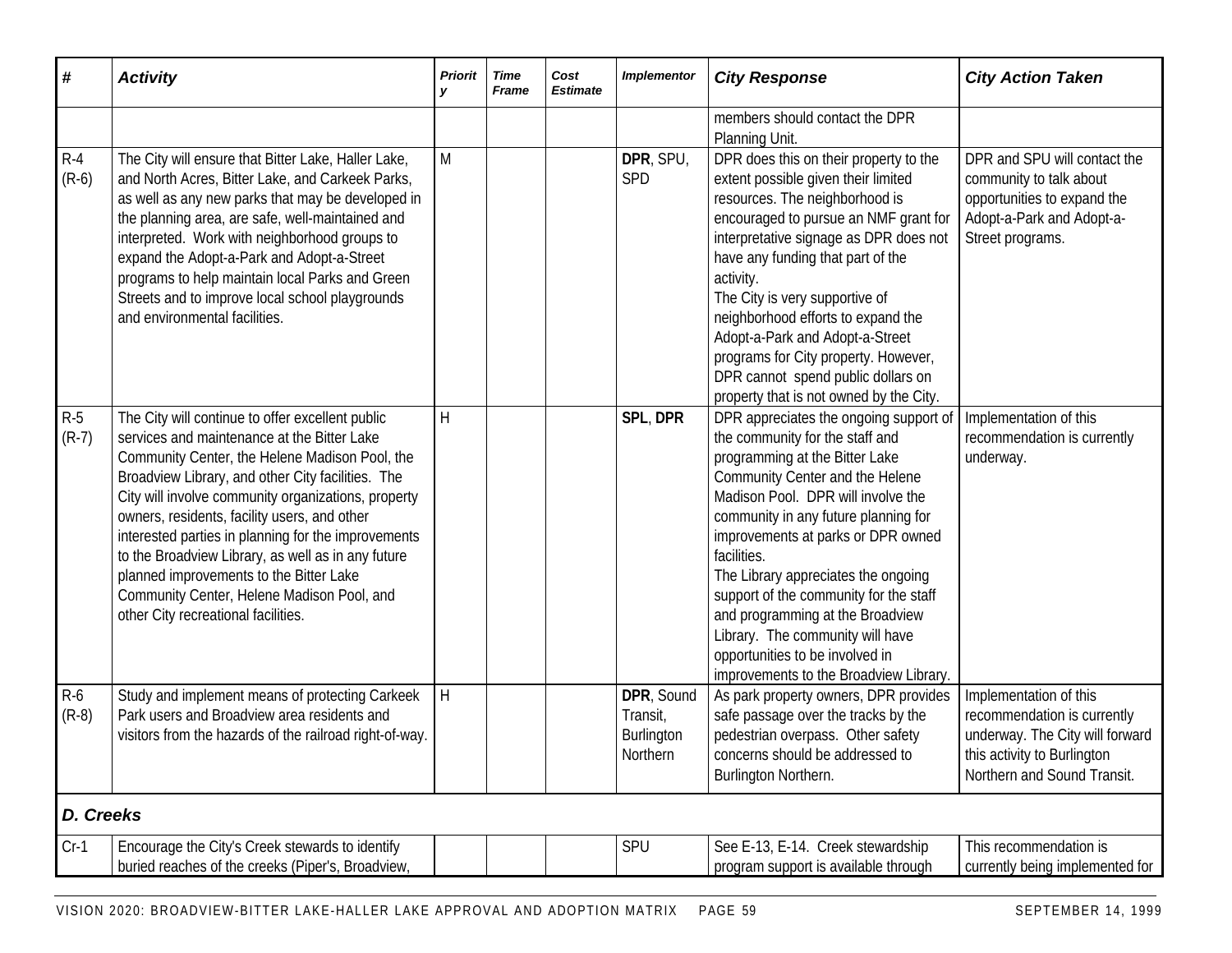| #       | <b>Activity</b>                                                                                                                                                                                                         | <b>Priorit</b><br>V | Time<br><b>Frame</b> | Cost<br><b>Estimate</b> | <b>Implementor</b> | <b>City Response</b>                                                                                                                                                                                                                                                                                                                                                    | <b>City Action Taken</b>                                                                                                           |
|---------|-------------------------------------------------------------------------------------------------------------------------------------------------------------------------------------------------------------------------|---------------------|----------------------|-------------------------|--------------------|-------------------------------------------------------------------------------------------------------------------------------------------------------------------------------------------------------------------------------------------------------------------------------------------------------------------------------------------------------------------------|------------------------------------------------------------------------------------------------------------------------------------|
|         | Thornton) and study opportunities to daylight and/or<br>protect and restore the Creeks.                                                                                                                                 |                     |                      |                         |                    | the SPU Environmental Partnership<br>Team.                                                                                                                                                                                                                                                                                                                              | some creeks and will also be<br>considered in the Northwest<br>Sector Implementation Plan in<br>the future as opportunities arise. |
| $Cr-2$  | Continue to implement the Creek Action Plans<br>(Piper's and Thornton) and to revise them as<br>opportunities arise, including new information<br>outlined in E-13.                                                     |                     |                      |                         | SPU                | See E-13. Plan implementation and<br>monitoring are underway.                                                                                                                                                                                                                                                                                                           | Activity is currently underway.                                                                                                    |
| $Cr-3$  | Develop a Creek Action Plan for Broadview Creek.                                                                                                                                                                        |                     |                      |                         | SPU                | See E-14.                                                                                                                                                                                                                                                                                                                                                               | Broadview Creek will be<br>prioritized with other creeks in<br>the City.                                                           |
| $Cr-4$  | Ensure that members of the Creek Action Plan<br>committees have copies of the Vision 2020:<br>Broadview-Bitter Lake-Haller Lake Neighborhood<br>Plan.                                                                   |                     |                      |                         | DON, SPU           | See 0-1.                                                                                                                                                                                                                                                                                                                                                                | SPU will collaborate with DON<br>to ensure that copies are made<br>available.                                                      |
| $Cr-5$  | Review the flight pattern agreements between the<br>City of Seattle and the Seattle-Tacoma Airport, King<br>County Airport, and local seaplane airports to<br>ensure that flight plan agreements are being<br>followed. |                     |                      |                         | SPO, OIR,<br>FAA   | The City does not have jurisdiction over<br>or agreements regarding flight patterns,<br>which is a federal activity. As flight<br>patterns change, the City may have<br>opportunities to provide input, but will<br>need to balance the needs of the<br>Broadview-Bitter Lake-Haller Lake<br>community with the needs of all of the<br>other neighborhoods in the City. | The City does not have<br>authority to implement this<br>activity.                                                                 |
| $Cr-6$  | Notify and involve neighbors in the Broadview, Bitter<br>Lake, and Haller Lake communities in Creek Action<br>Plan and flight pattern agreement processes.                                                              |                     |                      |                         | <b>DON</b>         | See O-1                                                                                                                                                                                                                                                                                                                                                                 |                                                                                                                                    |
| $Cr-7$  | Explore the need for and provide additional warning<br>notices to prevent consumption of contaminated<br>fish, shellfish, or seaweed.                                                                                   |                     |                      |                         | <b>SKCPHD</b>      | SKCPHD currently posts warning signs<br>at beaches that may contain<br>contaminated fish, shellfish or seaweed.                                                                                                                                                                                                                                                         | Activity is currently underway.                                                                                                    |
| $Cr-8$  | Carefully study the redevelopment of the Bitter Lake<br>Reservoir to ensure that ground water discharge<br>into Bitter Lake is taken into consideration.                                                                |                     |                      |                         | <b>SPU</b>         | See E-18.                                                                                                                                                                                                                                                                                                                                                               | SPU will study this issue in<br>conjunction with the reservoir<br>design process.                                                  |
|         | E. Additional Infrastructure Issues                                                                                                                                                                                     |                     |                      |                         |                    |                                                                                                                                                                                                                                                                                                                                                                         |                                                                                                                                    |
| $All-1$ | Working through City interagency work groups,<br>ensure that private utility backlog is addressed so                                                                                                                    |                     |                      |                         | ESD, WUTC,         | The City has varying responsibility and<br>authority to regulate investor-owned                                                                                                                                                                                                                                                                                         | The City is working to ensure<br>that cable systems upgrades                                                                       |